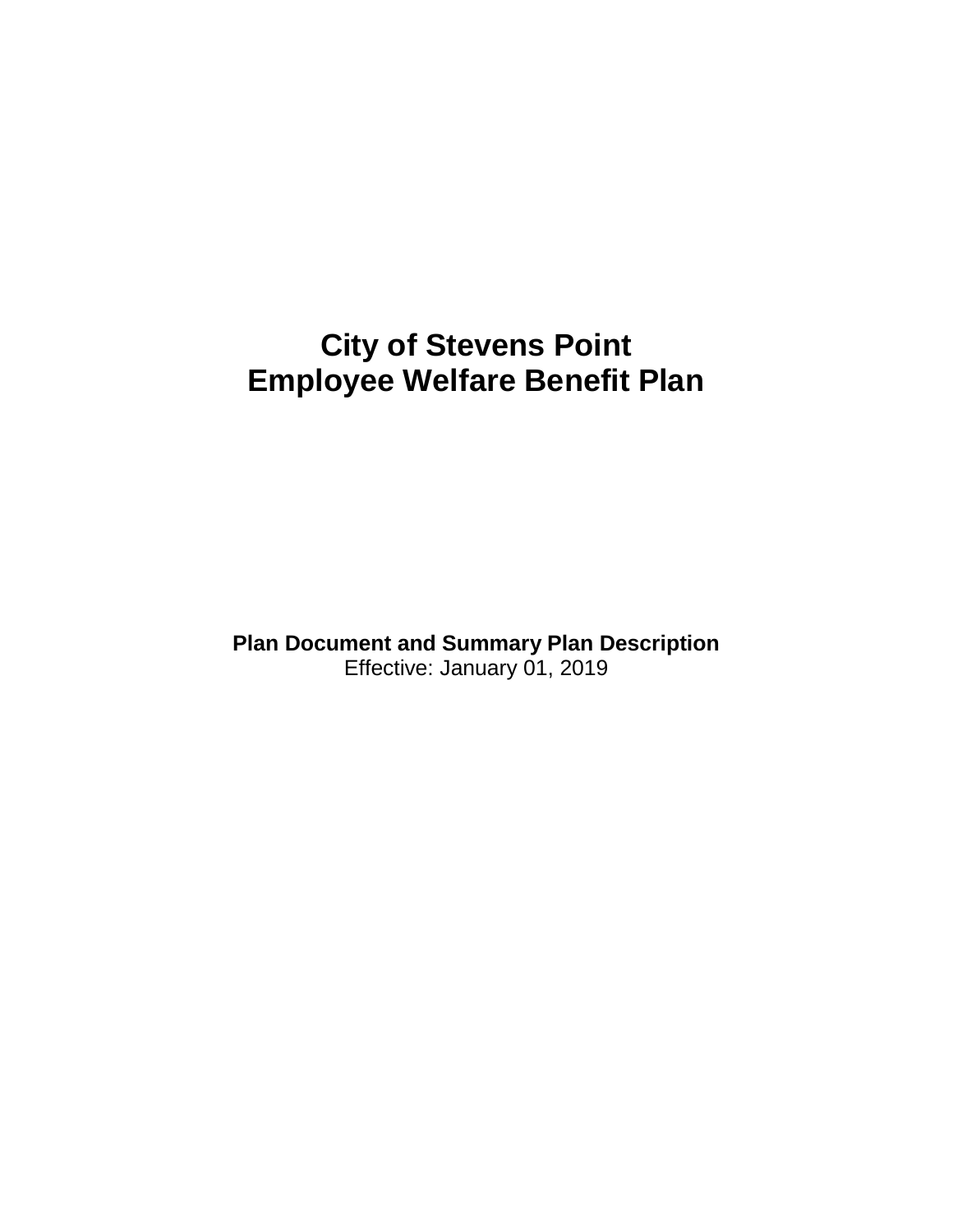# **TABLE OF CONTENTS**

| ESTABLISHMENT OF THE PLAN: ADOPTION OF THE PLAN DOCUMENT AND |  |
|--------------------------------------------------------------|--|
| INTRODUCTION AND PURPOSE; GENERAL PLAN INFORMATION  2        |  |
|                                                              |  |
|                                                              |  |
|                                                              |  |
|                                                              |  |
|                                                              |  |
|                                                              |  |
|                                                              |  |
|                                                              |  |
|                                                              |  |
| THIRD PARTY RECOVERY, SUBROGATION AND REIMBURSEMENT 66       |  |
|                                                              |  |
|                                                              |  |
|                                                              |  |
|                                                              |  |
|                                                              |  |
|                                                              |  |
|                                                              |  |
|                                                              |  |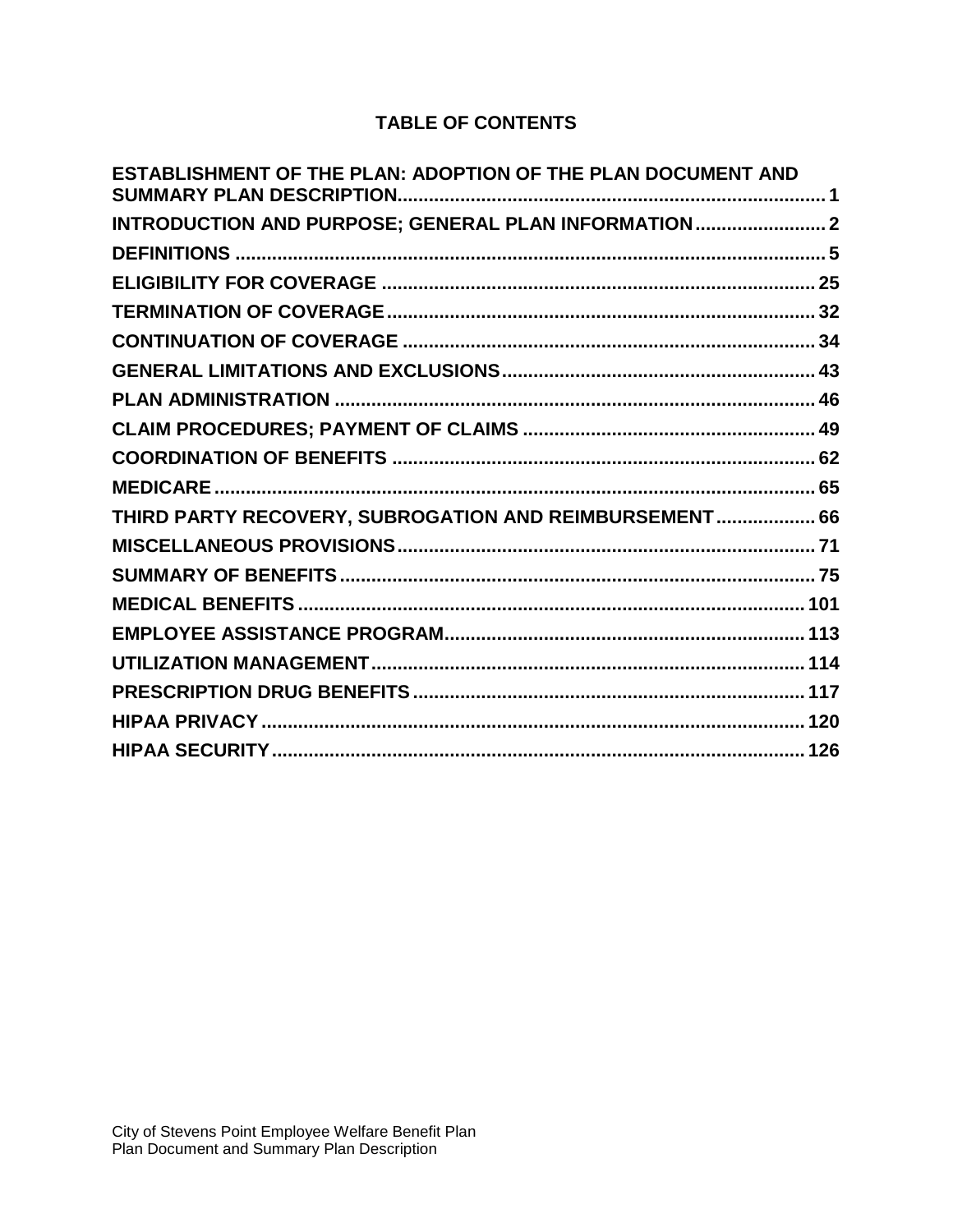# <span id="page-2-0"></span>**ESTABLISHMENT OF THE PLAN: ADOPTION OF THE PLAN DOCUMENT AND SUMMARY PLAN DESCRIPTION**

THIS PLAN DOCUMENT AND SUMMARY PLAN DESCRIPTION ("Plan Document"), made by **City of Stevens Point** (the "Company" or the "Plan Sponsor") as of January 01, 2019, hereby sets forth the provisions of the City of Stevens Point Employee Welfare Benefit Plan (the "Plan"). Any wording which may be contrary to Federal Laws or Statutes is hereby understood to meet the standards set forth in such. Also, any changes in Federal Laws or Statutes which could affect the Plan are also automatically a part of the Plan, if required.

# **Effective Date**

The Plan Document is effective as of the date first set forth above, and each amendment is effective as of the date set forth therein, (the "Effective Date").

# **Adoption of the Plan Document**

The Plan Sponsor, as the settlor of the Plan, hereby adopts this Plan Document as the written description of the Plan. This Plan Document represents both the Plan Document and the Summary Plan Description. This Plan Document amends and replaces any prior statement of the health care coverage contained in the Plan or any predecessor to the Plan.

IN WITNESS WHEREOF, the Plan Sponsor has caused this Plan Document to be executed.

# **City of Stevens Point**

Name:  $\Box$ 

| $\overline{\phantom{a}}$<br>. וריי<br>baw. | .  |  |
|--------------------------------------------|----|--|
|                                            | __ |  |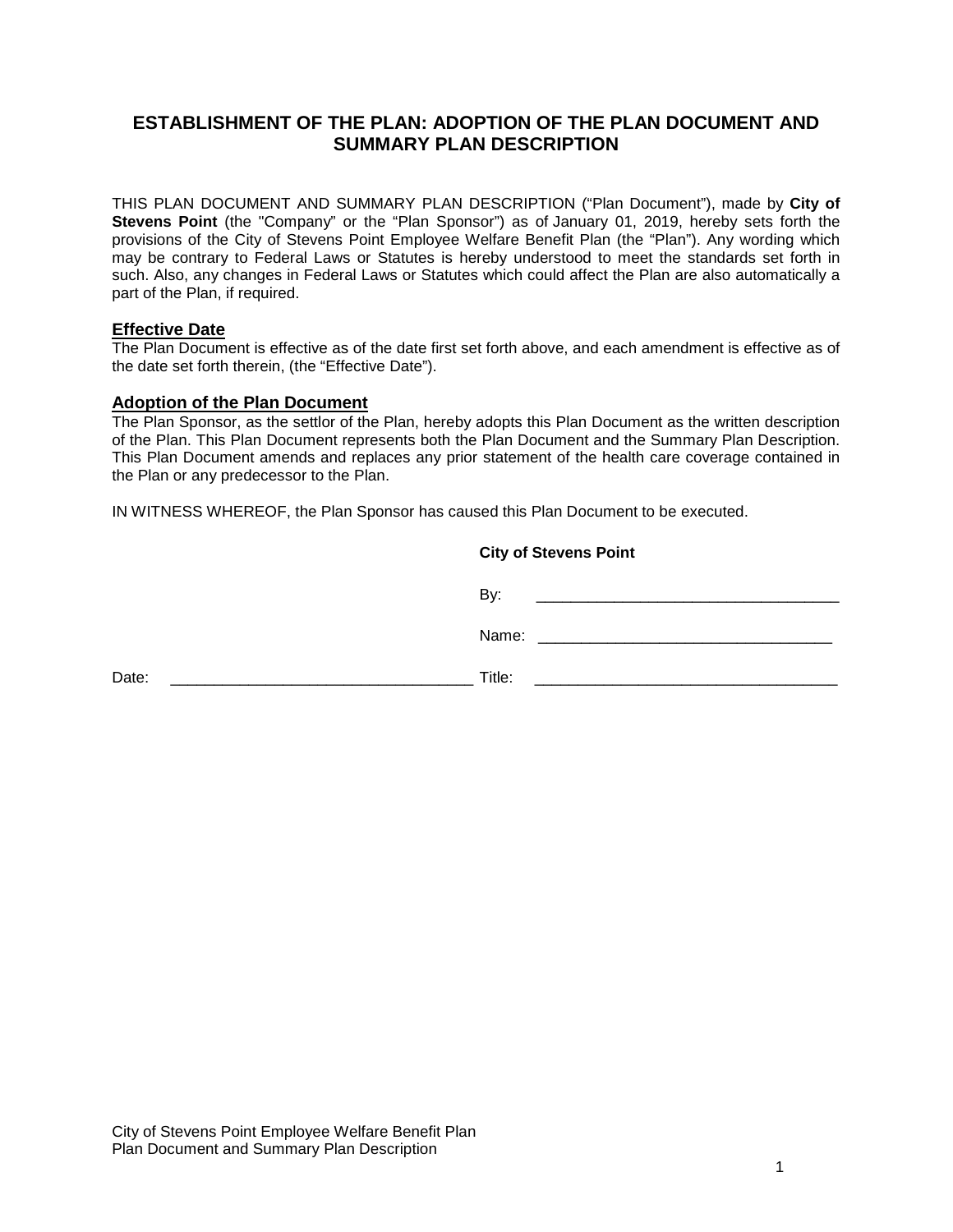# <span id="page-3-0"></span>**INTRODUCTION AND PURPOSE; GENERAL PLAN INFORMATION**

# **Introduction and Purpose**

The Plan Sponsor has established the Plan for the benefit of eligible Employees and their eligible Dependents, in accordance with the terms and conditions described herein. Plan benefits are self-funded through a benefit fund or a trust established by the Plan Sponsor and self-funded with contributions from Participants and/or the Plan Sponsor. Participants in the Plan may be required to contribute toward their benefits. Contributions received from Participants are used to cover Plan costs and are expended immediately.

The Plan Sponsor's purpose in establishing the Plan is to protect eligible Employees and their Dependents against certain health expenses and to help defray the financial effects arising from Injury or Sickness. To accomplish this purpose, the Plan Sponsor must be mindful of the need to control and minimize health care costs through innovative and efficient plan design and cost containment provisions, and of abiding by the terms of the Plan Document, to allow the Plan Sponsor to effectively assign the resources available to help Participants in the Plan to the maximum feasible extent.

The Plan Sponsor has adopted this Plan Document as the written description of the Plan to set forth the terms and provisions of the Plan that provide for the payment or reimbursement of all or a portion of certain expenses for eligible benefits. The Plan Document is maintained by **City of Stevens Point** and may be reviewed at any time during normal working hours by any Participant.

# **General Plan Information**

**Name of Plan: City of Stevens Point Employee Welfare Benefit Plan**

**Plan Sponsor: City of Stevens Point 1515 Strongs Avenue Stevens Point, WI 54481 Phone: 1-715-346-1594** 

**Plan Administrator: (Named Fiduciary) City of Stevens Point 1515 Strongs Avenue Stevens Point, WI 54481 Phone: 1-715-346-1594**

**Plan Sponsor ID No. (EIN): 39-6005617**

**Source of Funding: Self-Funded**

**Plan Status: Non-Grandfathered**

**Applicable Law: Federal and State of Wisconsin**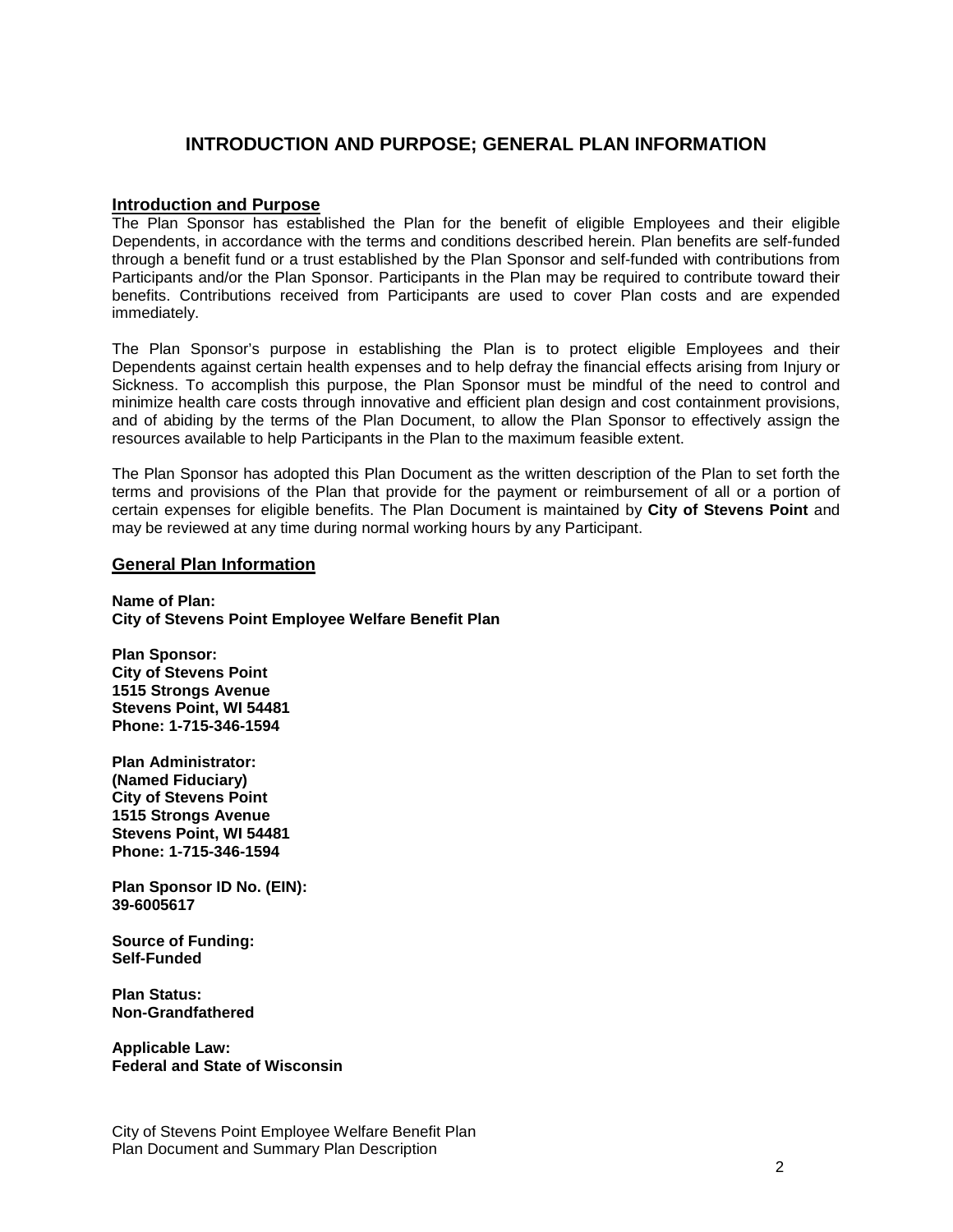**Plan Year: January 1 through December 31**

**Plan Type: Medical Prescription Drug**

**Third Party Administrator: Security Administrative Services, LLC 1515 North Saint Joseph Avenue Marshfield, WI 54449-8000 Phone: 1-800-570-8760 Fax: 1-715-221-9969 Email: sascs@sastpa.com**

**Prescription Drug Plan Administrator: Security Administrative Services, LLC 1515 North Saint Joseph Avenue Marshfield, WI 54449-8000 Phone: 1-800-570-8760 Fax: 1-715-221-9969 Email: sascs@sastpa.com**

**Participating Employer(s): City of Stevens Point 1515 Strongs Avenue Stevens Point, WI 54481 Phone: 1-715-346-1594**

**Agent for Service of Process: City of Stevens Point 1515 Strongs Avenue Stevens Point, WI 54481 Phone: 1-715-346-1594**

The Plan shall take effect for each Participating Employer on the Effective Date, unless a different date is set forth above opposite such Participating Employer's name.

#### **Non-English Language Notice**

This Plan Document contains a summary in English of a Participant's plan rights and benefits under the Plan. If a Participant has difficulty understanding any part of this Plan Document, he or she may contact the Plan Administrator at the contact information above.

#### **Legal Entity; Service of Process**

The Plan is a legal entity. Legal notice may be filed with, and legal process served upon, the Plan Administrator.

#### **Not a Contract**

This Plan Document and any amendments constitute the terms and provisions of coverage under this Plan. The Plan Document is not to be construed as a contract of any type between the Company and any Participant or to be consideration for, or an inducement or condition of, the employment of any Employee. Nothing in this Plan Document shall be deemed to give any Employee the right to be retained in the service of the Company or to interfere with the right of the Company to discharge any Employee at any time; provided, however, that the foregoing shall not be deemed to modify the provisions of any collective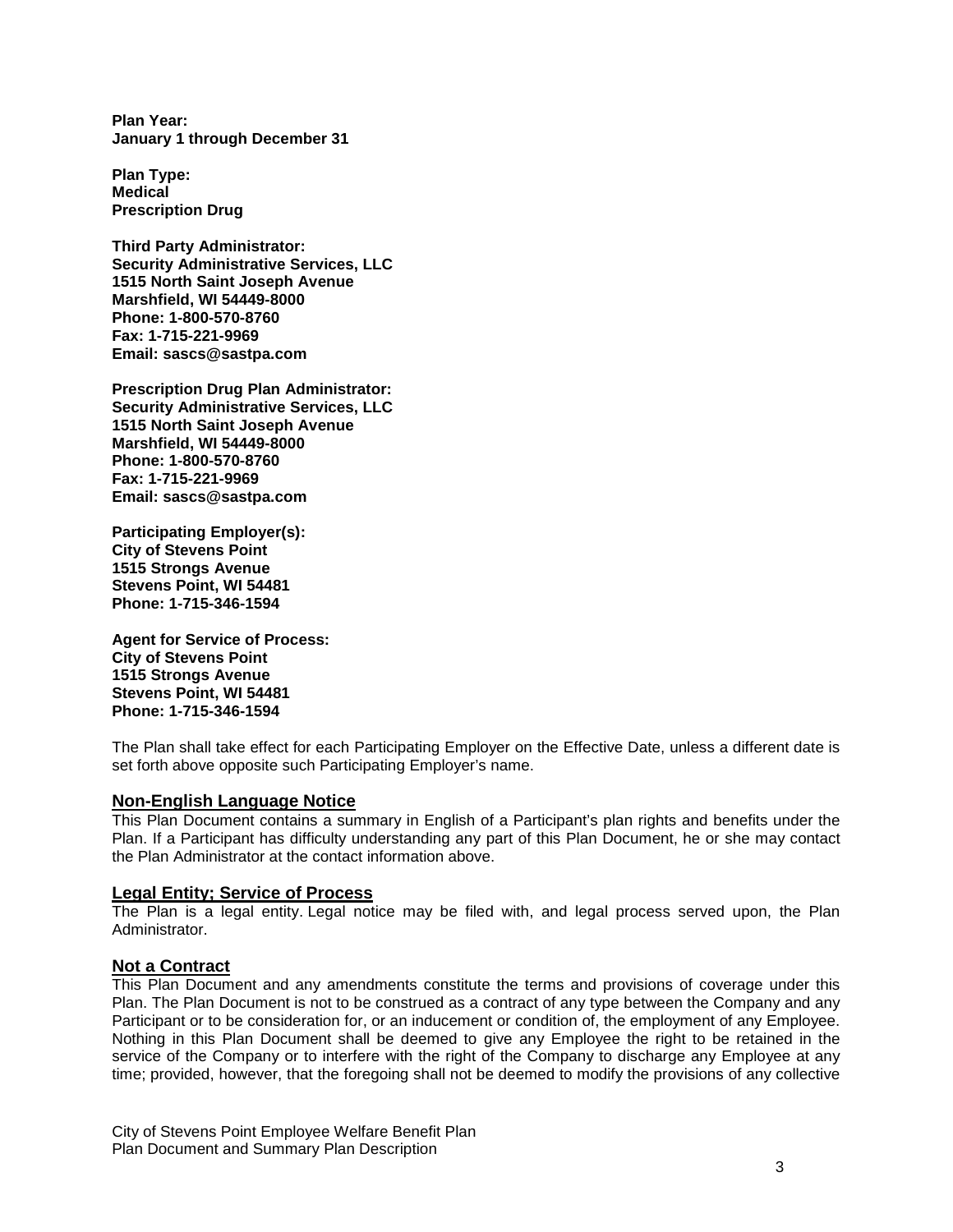bargaining agreements which may be entered into by the Company with the bargaining representatives of any Employees.

# **Mental Health Parity**

Pursuant to the Mental Health Parity Act (MHPA) of 1996 and the Mental Health Parity and Addiction Equity Act of 2008 (MHPAEA), collectively, the mental health parity provisions, this Plan applies its terms uniformly and enforces parity between covered health care benefits and covered mental health and substance disorder benefits relating to financial cost sharing restrictions and treatment duration limitations. For further details, please contact the Plan Administrator.

# **Non-Discrimination**

No eligibility rules or variations in contribution amounts will be imposed based on an eligible Employee's and his or her Dependent's/Dependents' health status, medical condition, claims experience, receipt of health care, medical history, genetic information, evidence of insurability, disability, or any other health status related factor. Coverage under this Plan is provided regardless of an eligible Employee's and his or her Dependent's/Dependents' race, color, national origin, disability, age, sex, gender identity or sexual orientation. Variations in the administration, processes or benefits of this Plan that are based on clinically indicated reasonable medical management practices, or are part of permitted wellness incentives, disincentives and/or other programs do not constitute discrimination.

# **Applicable Law**

This Plan is a governmental (sponsored) plan and as such it is exempt from the requirements of the Employee Retirement Income Security Act of 1974 (also known as ERISA), which is a Federal law regulating Employee welfare and pension plans. The Participants' rights in the Plan are governed by the plan documents and applicable state law and regulations.

# **Discretionary Authority**

The Plan Administrator shall have sole, full and final discretionary authority to interpret all Plan provisions, including the right to remedy possible ambiguities, inconsistencies and/or omissions in the Plan and related documents; to make determinations in regards to issues relating to eligibility for benefits; to decide disputes that may arise relative to a Participant's rights; and to determine all questions of fact and law arising under the Plan.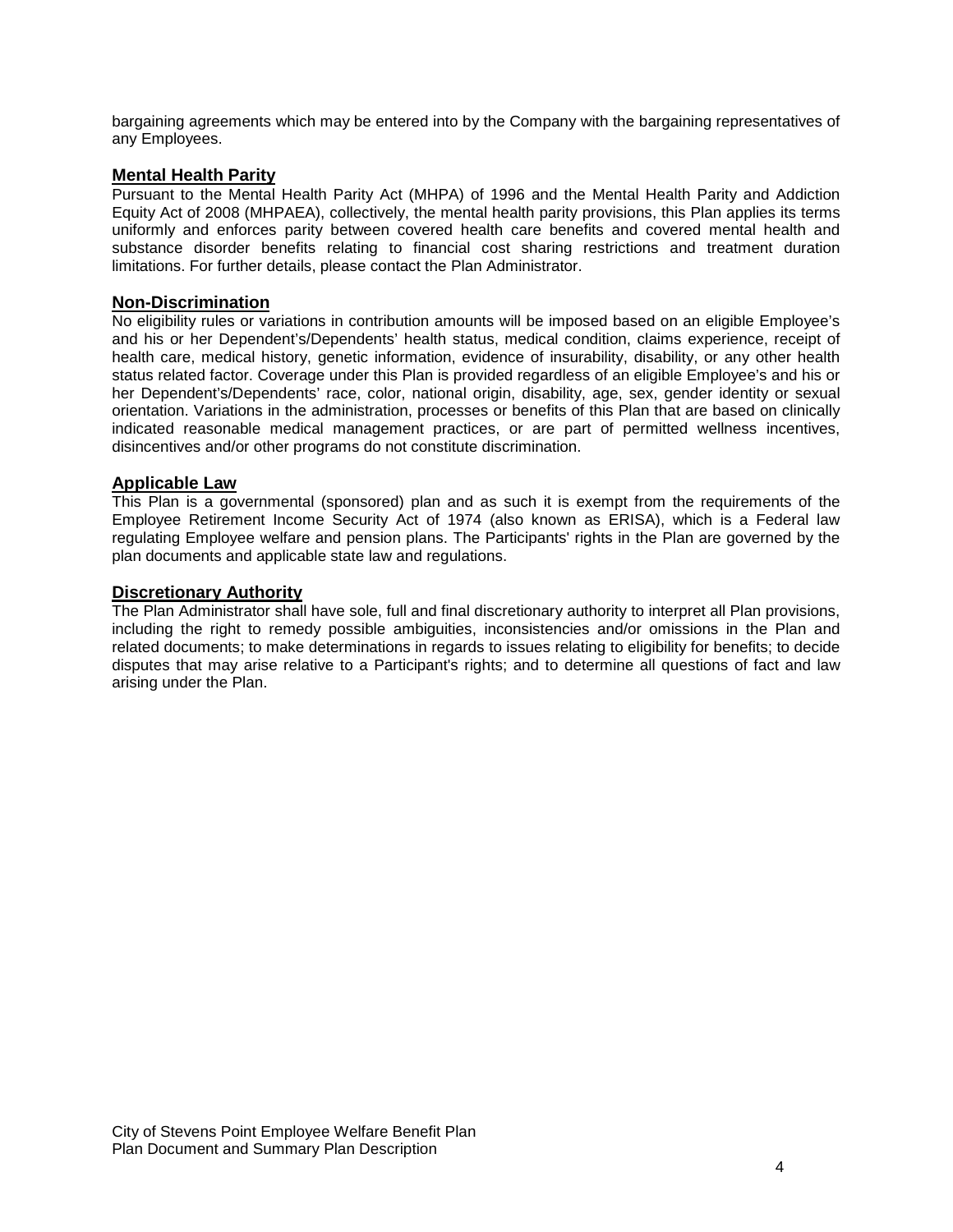# **DEFINITIONS**

<span id="page-6-0"></span>The following words and phrases shall have the following meanings when used in the Plan Document. **The following definitions are not an indication that charges for particular care, supplies or services are eligible for payment under the Plan, however they may be used to identify ineligible expenses; please refer to the appropriate sections of the Plan Document for that information.**

Some of the terms used in this document begin with a capital letter, even though the term normally would not be capitalized. These terms have special meaning under the Plan. Most terms will be listed in this Definitions section, but some terms are defined within the provision the term is used. Becoming familiar with the terms defined in the Definitions section will help to better understand the provisions of this Plan.

#### **"Accident"**

"Accident" shall mean an event which takes place without one's foresight or expectation, or a deliberate act that results in unforeseen consequences.

# **"Accidental Bodily Injury" or "Accidental Injury"**

"Accidental Bodily Injury" or "Accidental Injury" shall mean an Injury sustained as the result of an Accident and independently of all other causes by an outside traumatic event or due to exposure to the elements.

# **"Actively At Work" or "Active Employment"**

"Actively At Work" or "Active Employment" shall mean on any day the Employee performs in the customary manner all of the regular or modified duties of employment. An Employee will be deemed Actively At Work on each day of a regular paid vacation or on a regular non-working day on which the covered Employee is not totally disabled, provided the covered Employee was Actively At Work on the last preceding regular work day. An Employee shall be deemed Actively At Work if the Employee is on an approved absence absent from work, subject to the Plan's Leave of Absence provisions. An Employee will not be considered under any circumstances Actively At Work if he or she has effectively terminated employment.

# **"ADA"**

"ADA" shall mean the American Dental Association.

#### **"Adverse Benefit Determination"**

"Adverse Benefit Determination" shall mean any of the following:

- 1. A denial in benefits.
- 2. A reduction in benefits.
- 3. A rescission of coverage, even if the rescission does not impact a current claim for benefits.
- 4. A termination of benefits.
- 5. A failure to provide or make payment (in whole or in part) for a benefit, including any such denial, reduction, termination, or failure to provide or make payment that is based on a determination of a Claimant's eligibility to participate in the Plan.
- 6. A denial, reduction, or termination of, or a failure to provide or make payment (in whole or in part) for, a benefit resulting from the application of any utilization review.
- 7. A failure to cover an item or service for which benefits are otherwise provided because it is determined to be Experimental or Investigational or not Medically Necessary or appropriate.

#### *Explanation of Benefits (EOB)*

"Explanation of Benefits" shall mean a statement a health plan sends to a Participant which shows charges, payments and any balances owed. It may be sent by mail or e-mail. An Explanation of Benefits may serve as an Adverse Benefit Determination.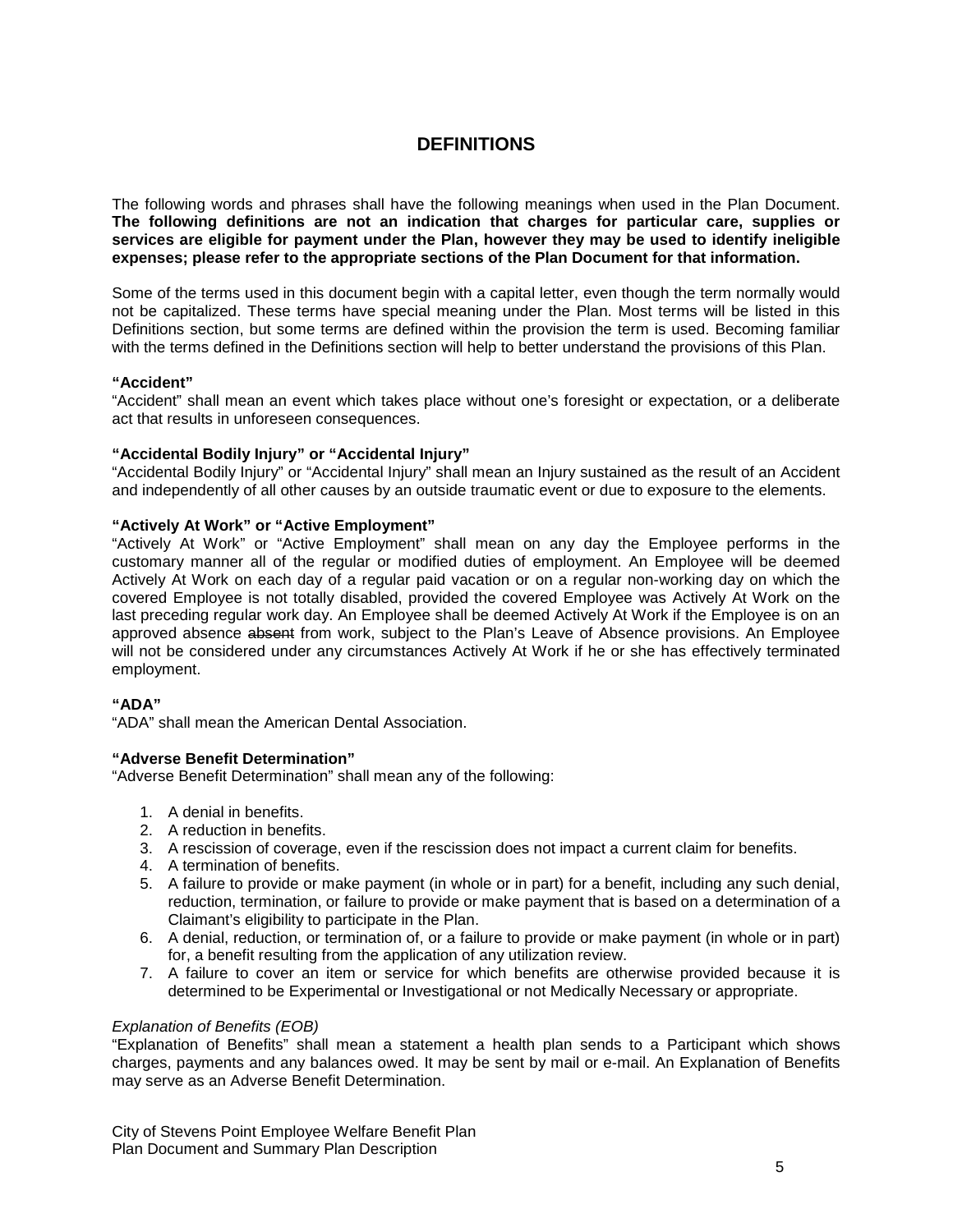# **"Affordable Care Act (ACA)"**

The "Affordable Care Act (ACA)" means the health care reform law enacted in March 2010. The law was enacted in two parts: the Patient Protection and Affordable Care Act was signed into law on March 23, 2010 and was amended by the Health Care and Education Reconciliation Act on March 30, 2010. The name "Affordable Care Act" is commonly used to refer to the final, amended version of the law. In this document, the Plan uses the name Affordable Care Act (ACA) to refer to the health care reform law.

# **"AHA"**

"AHA" shall mean the American Hospital Association.

#### **"Allowable Expense(s)"**

"Allowable Expense(s)" shall mean the Maximum Allowable Charge for any Medically Necessary, eligible item of expense, at least a portion of which is covered under this Plan. When some Other Plan pays first in accordance with the Application to Benefit Determinations provision in the Coordination of Benefits section, this Plan's Allowable Expenses shall in no event exceed the Other Plan's Allowable Expenses.

When some "Other Plan" provides benefits in the form of services (rather than cash payments), the Plan Administrator shall assess the value of said benefit(s) and determine the reasonable cash value of the service or services rendered, by determining the amount that would be payable in accordance with the terms of the Plan. Benefits payable under any Other Plan include the benefits that would have been payable had the claim been duly made therefore, whether or not it is actually made.

#### **"Alternate Recipient"**

"Alternate Recipient" shall mean any Child of a Participant who is recognized under a Medical Child Support Order as having a right to enrollment under this Plan as the Participant's eligible Dependent. For purposes of the benefits provided under this Plan, an Alternate Recipient shall be treated as an eligible Dependent.

#### **"AMA"**

"AMA" shall mean the American Medical Association.

#### **"Ambulatory Surgical Center"**

"Ambulatory Surgical Center" shall mean any permanent public or private State licensed and approved (whenever required by law) establishment that operates exclusively for the purpose of providing Surgical Procedures to patients not requiring hospitalization with an organized medical staff of Physicians, with continuous Physician and nursing care by Registered Nurses (R.N.s). The patient is admitted to and discharged from the facility within the same working day as the facility does not provide service or other accommodations for patients to stay overnight.

#### **"Approved Clinical Trial"**

"Approved Clinical Trial" means a phase I, II, III or IV trial that is Federally funded by specified Agencies (National Institutes of Health (NIH), Centers for Disease Control and Prevention (CDCP), Agency for Healthcare Research and Quality (AHRQ), Centers for Medicare and Medicaid Services (CMS), Department of Defense (DOD) or Veterans Affairs (VA), or a non-governmental entity identified by NIH guidelines) or is conducted under an Investigational new drug application reviewed by the Food and Drug Administration (FDA) (if such application is required).

The Affordable Care Act requires that if a "qualified individual" is in an "Approved Clinical Trial," the Plan cannot deny coverage for related services ("routine patient costs").

A "qualified individual" is someone who is eligible to participate in an "Approved Clinical Trial" and either the individual's doctor has concluded that participation is appropriate or the Participant provides medical and scientific information establishing that their participation is appropriate.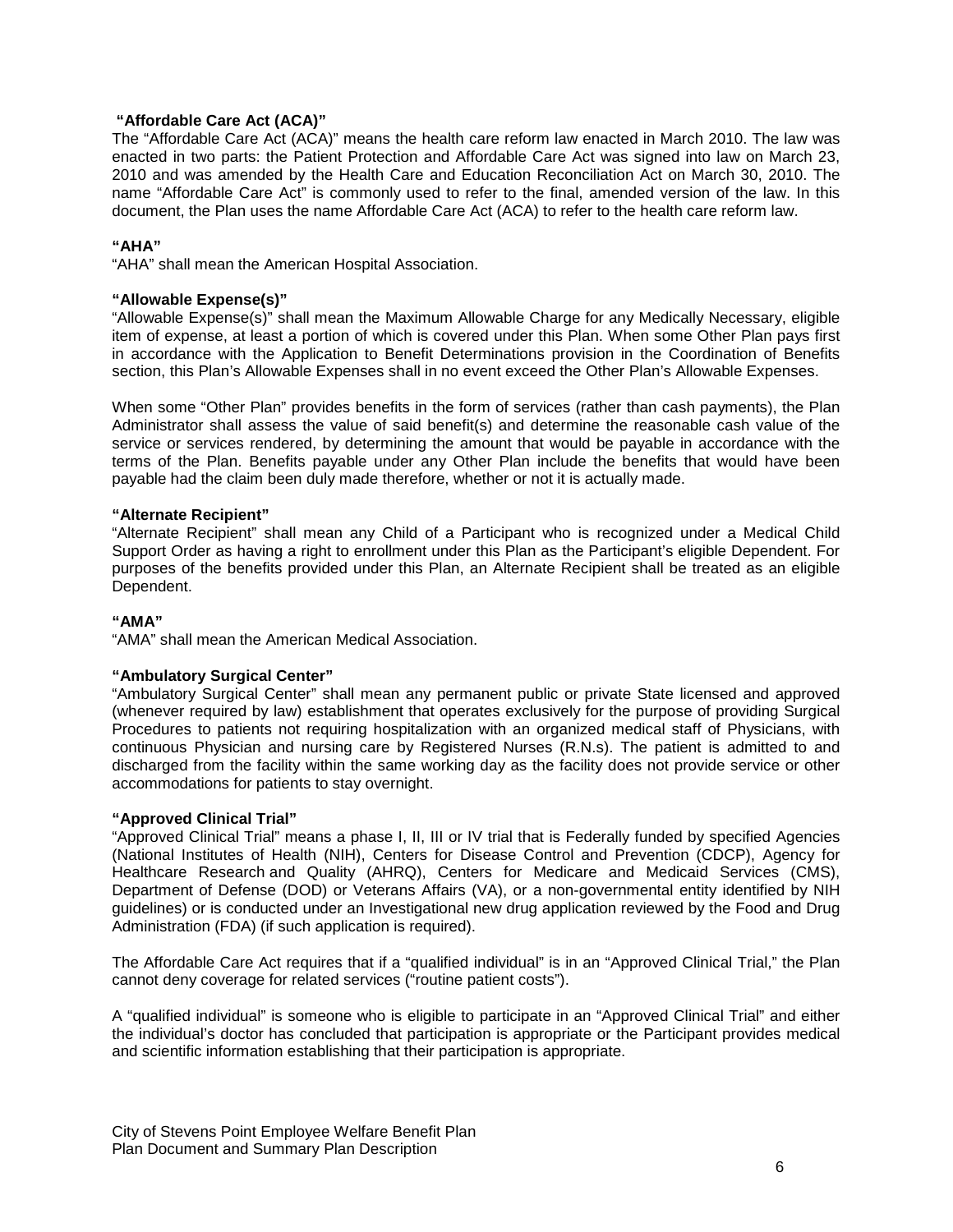"Routine patient costs" include all items and services consistent with the coverage provided in the plan that is typically covered for a qualified individual who is not enrolled in a clinical trial. Routine patient costs do not include 1) the Investigational item, device or service itself; 2) items and services that are provided solely to satisfy data collection and analysis needs and that are not used in the direct clinical management of the patient; and 3) a service that is clearly inconsistent with the widely accepted and established standards of care for a particular Diagnosis. Plans are not required to provide benefits for routine patient care services provided outside of the Plan's Network area unless out-of-network benefits are otherwise provided under the Plan.

# **"Assignment of Benefits"**

"Assignment of Benefits" shall mean an arrangement whereby the Participant, at the discretion of the Plan Administrator, assigns the right to seek and receive payment of eligible Plan benefits, less Deductibles, Copayments and the Coinsurance percentage that is not paid by the Plan, in strict accordance with the terms of this Plan Document, to a Provider. If a Provider accepts said arrangement, Providers' rights to receive Plan benefits are equal to those of a Participant, and are limited by the terms of this Plan Document. A Provider that accepts this arrangement indicates acceptance of an "Assignment of Benefits" and Deductibles, Copayments and the Coinsurance percentage that is the responsibility of the Participant, as consideration in full for services, supplies, and/or treatment rendered. The Plan Administrator may revoke or disregard an Assignment of Benefits previously issued to a Provider at its discretion and continue to treat the Participant as the sole beneficiary.

# **"Calendar Year"**

"Calendar Year" shall mean the 12 month period from January 1 through December 31 of each year.

# **"Cardiac Care Unit"**

"Cardiac Care Unit" shall mean a separate, clearly designated service area which is maintained within a Hospital and which meets all the following requirements:

- 1. It is solely for the care and treatment of critically ill patients who require special medical attention because of their critical condition.
- 2. It provides within such area special nursing care and observation of a continuous and constant nature not available in the regular rooms and wards of the Hospital.
- 3. It provides a concentration of special lifesaving equipment immediately available at all times for the treatment of patients confined within such area.
- 4. It contains at least two beds for the accommodation of critically ill patients.
- 5. It provides at least one professional Registered Nurse, in continuous and constant attendance of the patient confined in such area on a 24 hour a day basis.

### **"CDC"**

"CDC" shall mean Centers for Disease Control and Prevention.

# **"Center(s) of Excellence"**

"Center(s) of Excellence" shall mean medical care facilities that have met stringent criteria for quality care in the specialized procedures of organ transplantation. These centers have the greatest experience in performing transplant procedures and the best survival rates. The Plan Administrator shall determine what Network Centers of Excellence are to be used.

Any Participant in need of an organ transplant may contact the Third Party Administrator to initiate the Pre-Certification process resulting in a referral to a Center of Excellence. The Third Party Administrator acts as the primary liaison with the Center of Excellence, patient and attending Physician for all transplant admissions taking place at a Center of Excellence.

If a Participant chooses not to use a Center of Excellence, the payment for services will be limited to what would have been the cost at the nearest Center of Excellence.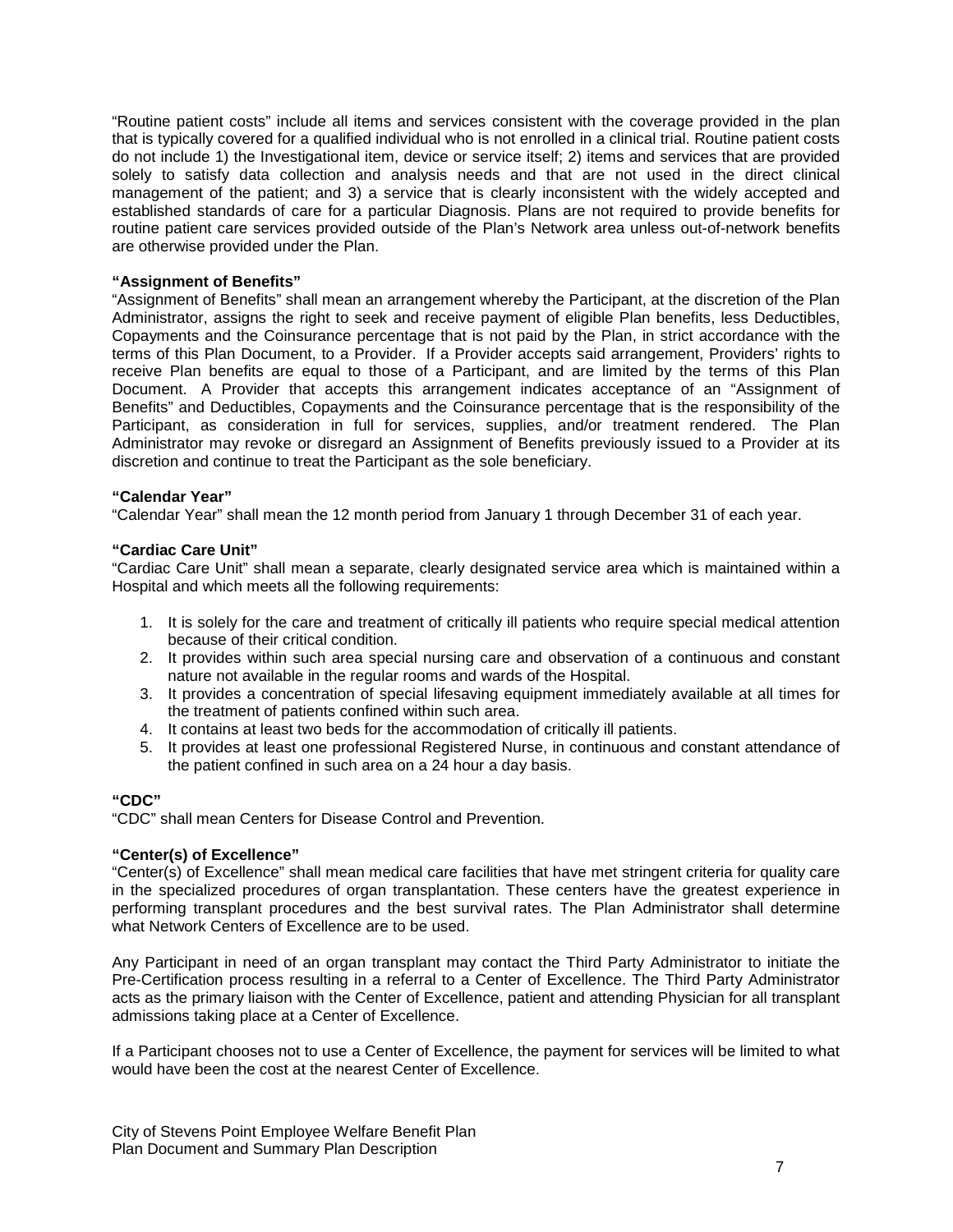Additional information about this option, as well as a list of Centers of Excellence, will be given to covered Employees and updated as requested.

# **"Child" and/or "Children"**

"Child" and/or "Children" shall mean the Employee's natural Child, any stepchild, legally adopted Child, or any other Child for whom the Employee has been named legal guardian. For purposes of this definition, a legally adopted Child shall include a Child placed in an Employee's physical custody in anticipation of adoption. "Child" shall also mean a covered Employee's Child who is an Alternate Recipient under a Qualified Medical Child Support Order, as required by the Federal Omnibus Budget Reconciliation Act of 1993. A grandchild as long as the employee's covered dependent is the parent of the grandchild. Coverage for the grandchild will end when the employee's covered dependent (parent of child) turns age 18.

# **"CHIP"**

"CHIP" refers to the Children's Health Insurance Program or any provision or section thereof, which is herein specifically referred to, as such act, provision or section may be amended from time to time.

# **"CHIPRA"**

"CHIPRA" refers to the Children's Health Insurance Program Reauthorization Act of 2009 or any provision or section thereof, which is herein specifically referred to, as such act.

# **"Chiropractic Care"**

"Chiropractic Care" shall mean the detection and correction, by manual or mechanical means, of the interference with nerve transmissions and expressions resulting from distortion, misalignment or dislocation of the spinal (vertebrae) column.

# **"Claim Determination Period"**

"Claim Determination Period" shall mean each Plan Year.

#### **"Claimant"**

"Claimant" shall mean a Participant of the Plan, or entity acting on his or her behalf, authorized to submit claims to the Plan for processing, and/or appeal an Adverse Benefit Determination.

# **"Clean Claim"**

A "Clean Claim" is one that can be processed in accordance with the terms of this document without obtaining additional information from the service Provider or a third party. It is a claim which has no defect or impropriety. A defect or impropriety shall include a lack of required sustaining documentation as set forth and in accordance with this document, or a particular circumstance requiring special treatment which prevents timely payment as set forth in this document, and only as permitted by this document, from being made. A Clean Claim does not include claims under investigation for fraud and abuse or claims under review for Medical Necessity or other coverage criteria, or fees under review for application of the Maximum Allowable Charge, or any other matter that may prevent the charge(s) from being Covered Expenses in accordance with the terms of this document.

*Filing a Clean Claim.* A Provider submits a Clean Claim by providing the required data elements on the standard claims forms, along with any attachments and additional elements or revisions to data elements, attachments and additional elements, of which the Provider has knowledge. The Plan Administrator may require attachments or other information in addition to these standard forms (as noted elsewhere in this document and at other times prior to claim submittal) to ensure charges constitute Covered Expenses as defined by and in accordance with the terms of this document. The paper claim form or electronic file record must include all required data elements and must be complete, legible, and accurate. A claim will not be considered to be a Clean Claim if the Participant has failed to submit required forms or additional information to the Plan as well.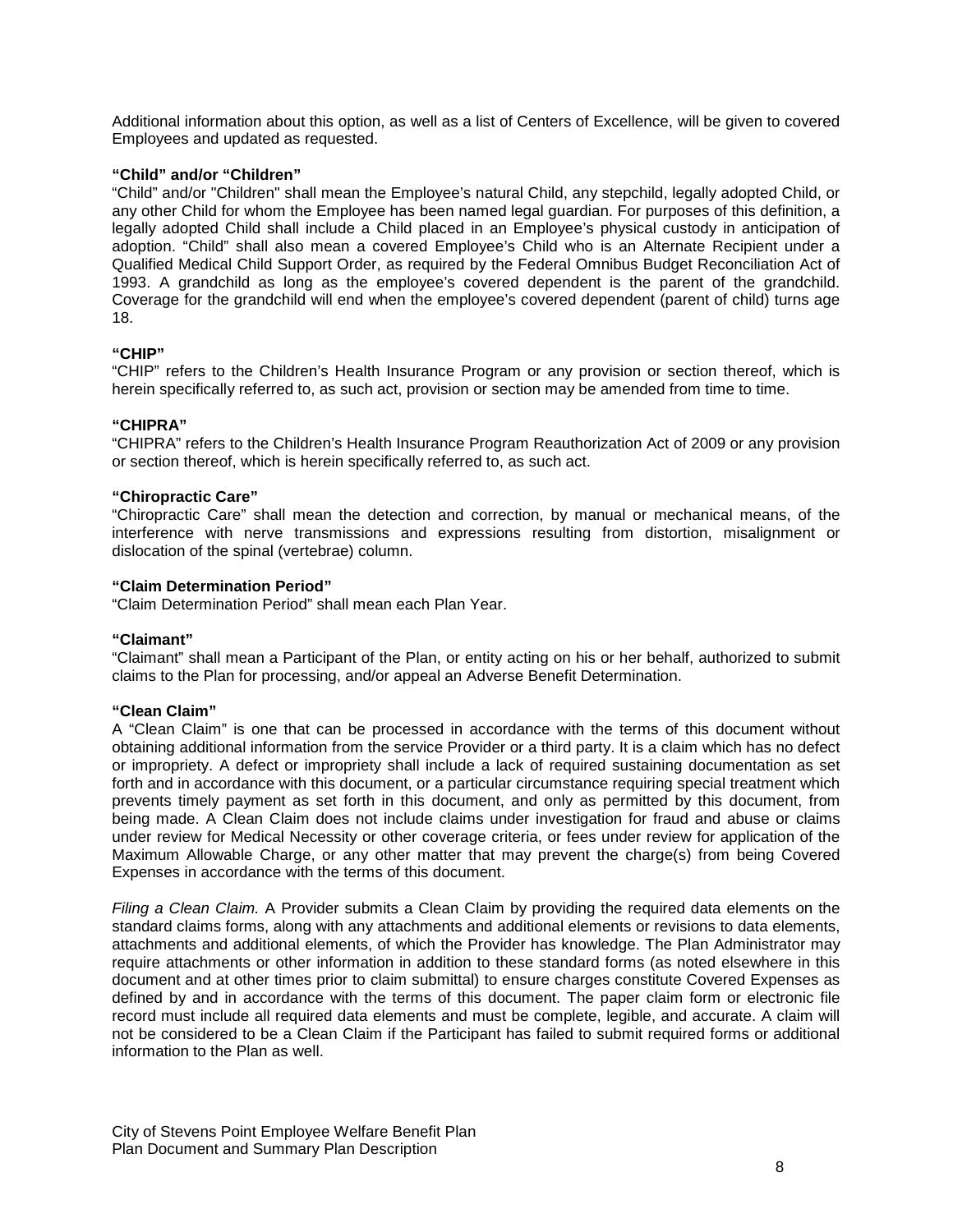# **"CMS"**

"CMS" shall mean Centers for Medicare and Medicaid Services.

# **"COBRA"**

"COBRA" shall mean the Consolidated Omnibus Budget Reconciliation Act of 1985, as amended.

# **"Coinsurance"**

"Coinsurance" shall mean a cost sharing feature of many plans. It requires a Participant to pay out-ofpocket a prescribed portion of the cost of Covered Expenses. The defined Coinsurance that a Participant must pay out-of-pocket is based upon his or her health plan design. Coinsurance is established as a predetermined percentage of the Maximum Allowable Charge for covered services and usually applies after a Deductible is met in a Deductible plan.

#### **"Copayment" or "Copay"**

"Copayment" or "Copay" shall mean a dollar amount the Participant pays for health care expenses. In most plans, the Participant pays this after he or she meets his or her Deductible limit.

#### **"Cosmetic Surgery"**

"Cosmetic Surgery" shall mean any expenses Incurred in connection with the care and treatment of, or operations which are performed for plastic, reconstructive, or cosmetic purposes or any other service or supply which are primarily used to improve, alter, or enhance appearance of a physical characteristic which is within the broad spectrum of normal but which may be considered displeasing or unattractive, except when required by an Injury.

#### **"Covered Expense(s)"**

"Covered Expense(s)" shall mean a service or supply provided in accordance with the terms of this document, whose applicable charge amount does not exceed the Maximum Allowable Charge for an eligible Medically Necessary service, treatment or supply, meant to improve a condition or Participant's health, which is eligible for coverage in accordance with this Plan. When more than one treatment option is available, and one option is no more effective than another, the Covered Expense is the least costly option that is no less effective than any other option.

All treatment is subject to benefit payment maximums shown in the Summary of Benefits and as set forth elsewhere in this document.

# **"Custodial Care"**

"Custodial Care" shall mean care or confinement designated principally for the assistance and maintenance of the Participant, in engaging in the activities of daily living, whether or not totally disabled. This care or confinement could be rendered at home or by persons without professional skills or training. This care may relieve symptoms or pain but is not reasonably expected to improve the underlying medical condition. Custodial Care includes, but is not limited to, assistance in eating, dressing, bathing and using the toilet, preparation of special diets, supervision of medication which can normally be self-administered, assistance in walking or getting in and out of bed, and all domestic activities.

#### **"Deductible"**

"Deductible" shall mean the aggregate amount for certain expenses for covered services that is the responsibility of the Participant to pay for him or herself each Plan Year before the Plan will begin its payments.

#### **"Dentist"**

"Dentist" shall mean a properly trained person holding a D.D.S. or D.M.D. degree and practicing within the scope of a license to practice dentistry within their applicable geographic venue.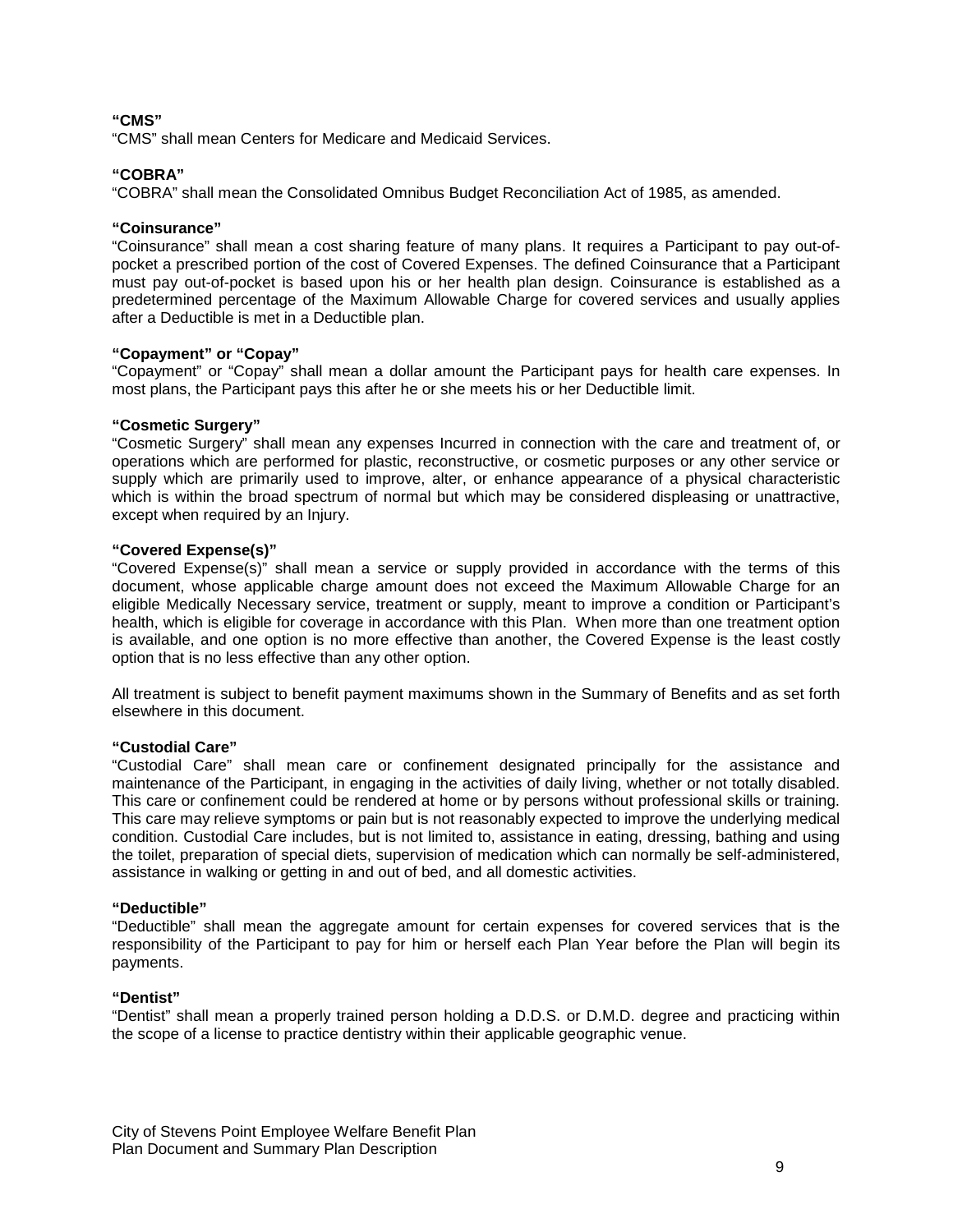# **"Dependent"**

"Dependent" shall mean one or more of the following person(s):

- 1. An Employee's present spouse, thereby possessing a valid marriage license, not annulled or voided in any way. A Dependent spouse shall therefore not be one whom is divorced from the Employee.
- 2. An Employee's opposite-sex domestic partner who is at least 18 years old, unmarried nor in a domestic partnership with another person, has the same principal place of abode for more than one half of the Calendar Year for the Calendar Year in which the domestic partner is enrolled for coverage under the Plan, and not closer to each other than second cousins, whether of the whole or half blood or by adoption. *NOTE: To the extent COBRA coverage is applicable, an Employee's domestic partner is not considered a qualified beneficiary and does not have independent rights under COBRA; however, an Employee's domestic partner will be entitled to COBRA continuation coverage as a dependent of a qualified beneficiary. An Employee's domestic partner and the domestic partner's enrolled children will be considered a qualified beneficiary and eligible to continue coverage under the COBRA provisions to the same extent as an Employee's spouse or Child. (Applies ONLY to active employees enrolled on the HDHP or Transit Union HDHP plans.)*
- 3. An Employee's same-sex domestic partner who is at least 18 years old, unmarried nor in a domestic partnership with another person, has the same principal place of abode for more than one half of the Calendar Year for the Calendar Year in which the domestic partner is enrolled for coverage under the Plan, and not closer to each other than second cousins, whether of the whole or half blood or by adoption. *NOTE: To the extent COBRA coverage is applicable, an Employee's domestic partner is not considered a qualified beneficiary and does not have independent rights under COBRA; however, an Employee's domestic partner will be entitled to COBRA continuation coverage as a dependent of a qualified beneficiary. An Employee's domestic partner and the domestic partner's enrolled children will be considered a qualified beneficiary and eligible to continue coverage under the COBRA provisions to the same extent as an Employee's spouse or Child. (Applies ONLY to active employees enrolled on the HDHP or Transit Union HDHP plans.)*
- 4. An Employee's, spouse's or domestic partner's Child who is less than 26 years of age. *NOTE: Coverage of a Dependent Child will continue until the end of the calendar month he or she turns 26 years of age.*
- 5. An Employee's, spouse's or domestic partner's Child, regardless of age, who was continuously covered prior to attaining the limiting age as stated in the numbers above, who is mentally or physically incapable of sustaining his or her own living. Such Child must have been mentally or physically incapable of earning his or her own living prior to attaining the limiting age as stated in the numbers above. Written proof of such incapacity and dependency satisfactory to the Plan must be furnished and approved by the Plan within 30 days after the date the Child attains the limiting age as stated in the numbers above. The time limit for written proof of incapacity and dependency is 30 days following the original eligibility date for a new or re-enrolling Employee. The Plan may require, at reasonable intervals, subsequent proof satisfactory to the Plan during the next two years after such date. After such two year period, the Plan may require such proof, but not more often than once each year.
- 6. If a child is born to an employee's covered dependent, that grandchild of the employee is an eligible dependent until the earlier of the date the employee's covered dependent (who is the parent of the grandchild) reaches age 18 or otherwise is no longer an eligible dependent under the plan.

# **Effective 04/01/2018 in order for a domestic partner (and their dependents) to be covered, the domestic partner would need to have a "domestic partnership declaration" on file with the state of Wisconsin.**

Active duty members of any armed force shall not be deemed to be "Dependents."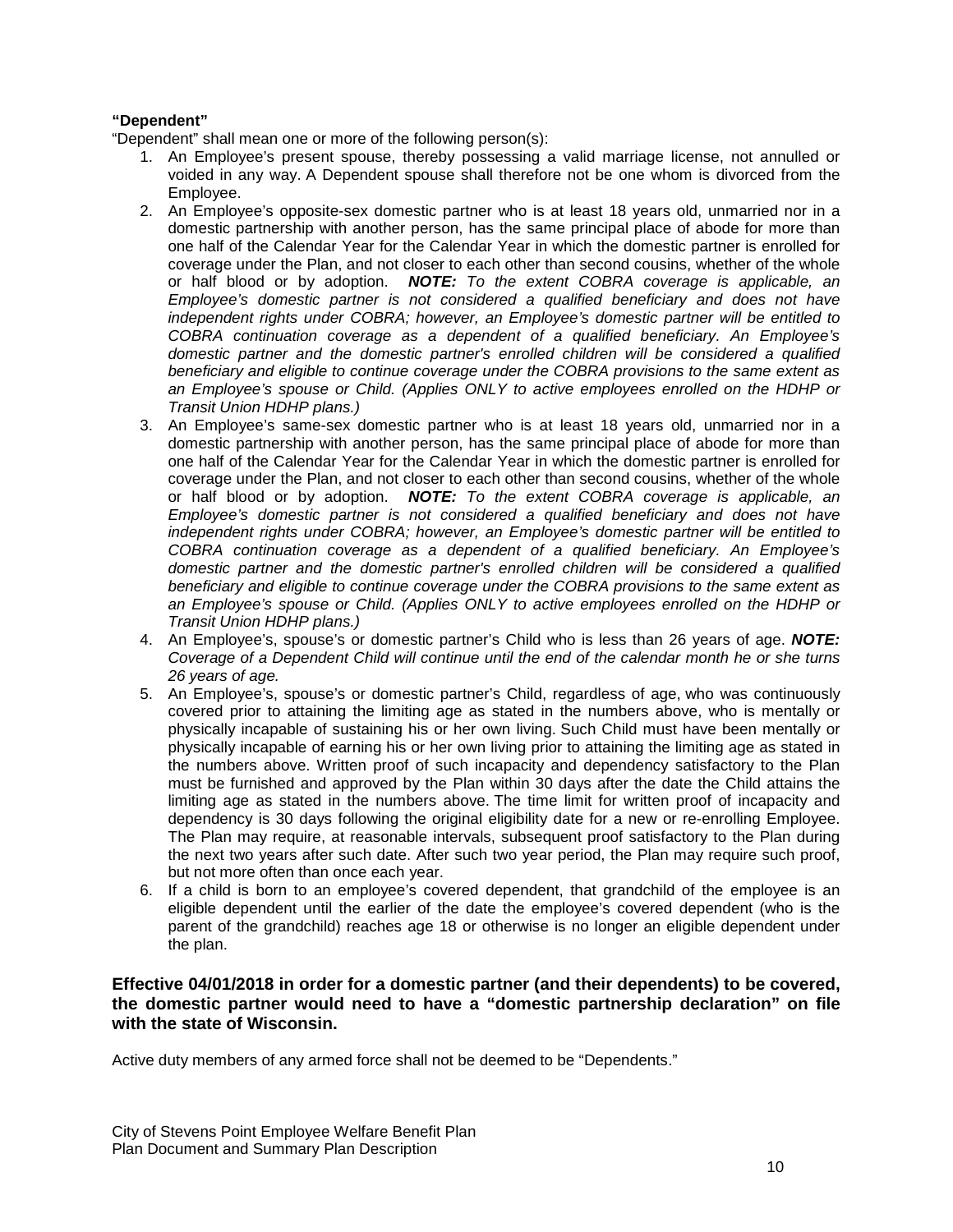Residents of a country other than the United States shall not be deemed to be "Dependents."

To establish a Dependent relationship, the Plan reserves the right to require documentation satisfactory to the Plan Administrator.

# **"Diagnosis"**

"Diagnosis" shall mean the act or process of identifying or determining the nature and cause of a Disease or Injury through evaluation of patient history, examination, and review of laboratory data.

# **"Diagnostic Service"**

"Diagnostic Service" shall mean an examination, test, or procedure performed for specified symptoms to obtain information to aid in the assessment of the nature and severity of a medical condition or the identification of a Disease or Injury. The Diagnostic Service must be ordered by a Physician or other professional Provider.

#### **"Disease"**

"Disease" shall mean any disorder which does not arise out of, which is not caused or contributed to by, and which is not a consequence of, any employment or occupation for compensation or profit; however, if evidence satisfactory to the Plan is furnished showing that the individual concerned is covered as an Employee under any workers' compensation law, occupational disease law or any other legislation of similar purpose, or under the maritime doctrine of maintenance, wages, and cure, but that the disorder involved is one not covered under the applicable law or doctrine, then such disorder shall, for the purposes of the Plan, be regarded as a Sickness, Illness or Disease.

# **"Drug"**

"Drug" shall mean a Food and Drug Administration (FDA) approved Drug or medicine that is listed with approval in the *United States Pharmacopeia*, *National Formulary* or *AMA Drug Evaluations* published by the American Medical Association (AMA), that is prescribed for human consumption, and that is required by law to bear the legend: "Caution—Federal Law prohibits dispensing without prescription," or a State restricted drug (any medicinal substance which may be dispensed only by prescription, according to State law), legally obtained and dispensed by a licensed drug dispenser only, according to a written prescription given by a Physician and/or duly licensed Provider. "Drug" shall also mean insulin for purposes of injection.

#### **"Durable Medical Equipment"**

"Durable Medical Equipment" shall mean equipment and/or supplies ordered by a health care Provider for everyday or extended use which meets all of the following requirements:

- 1. Can withstand repeated use.
- 2. Is primarily and customarily used to serve a medical purpose.
- 3. Generally is not useful to a person in the absence of an Illness or Injury.
- 4. Is appropriate for use in the home.

# **"Emergency"**

"Emergency" shall mean a situation or medical condition with symptoms of sufficient severity (including severe pain) that the absence of immediate medical attention and treatment would reasonably be expected to result in: (a) serious jeopardy to the health of the individual (or, with respect to a pregnant woman, the woman's unborn child); (b) serious impairment to bodily functions; or (c) serious dysfunction of any bodily organ or part. An Emergency includes, but is not limited to, severe chest pain, poisoning, unconsciousness, and hemorrhage. Other Emergencies and acute conditions may be considered on receipt of proof, satisfactory to the Plan, per the Plan Administrator's discretion, that an Emergency did exist. The Plan may, at its own discretion, request satisfactory proof that an Emergency or acute condition did exist.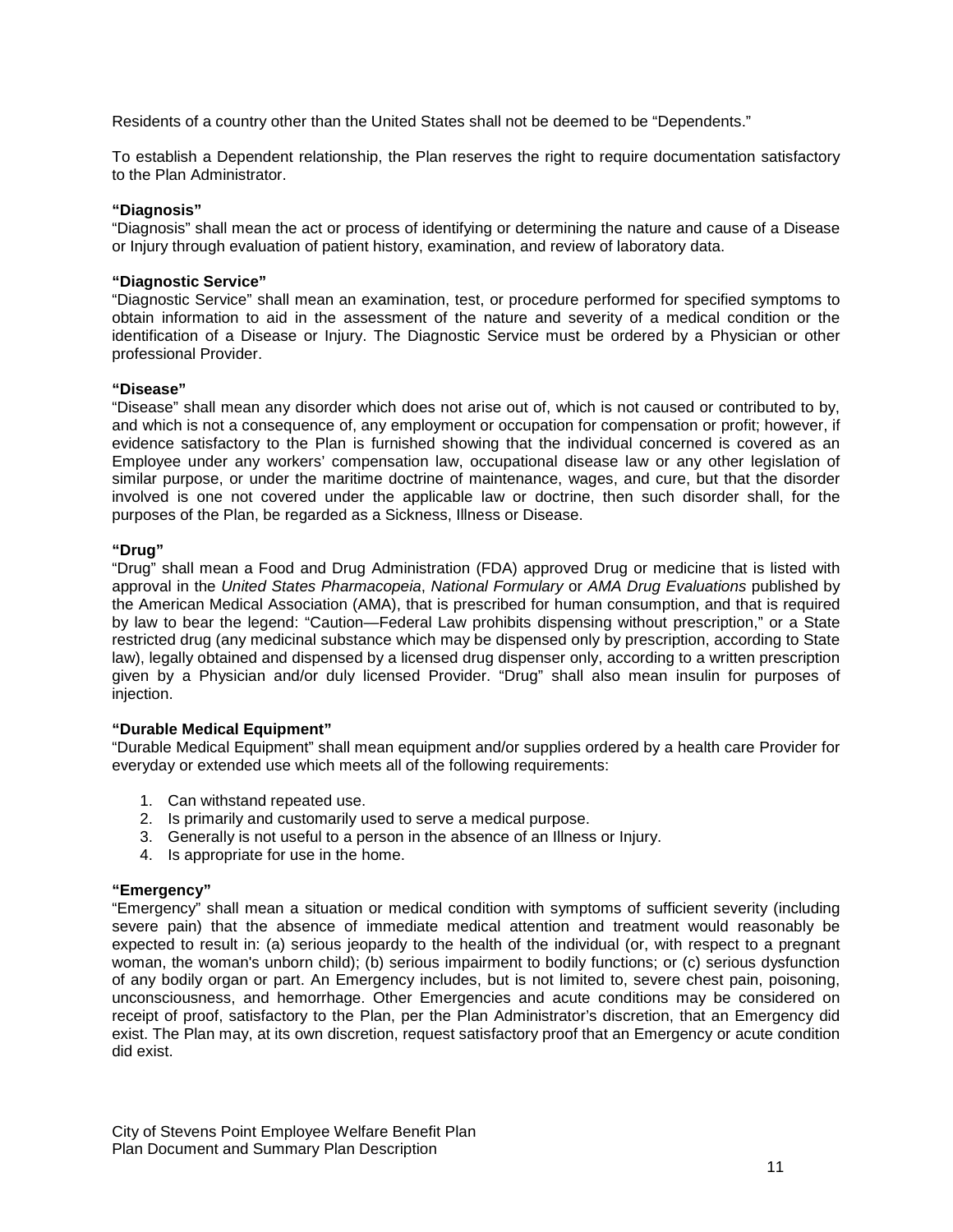# **"Emergency Medical Condition"**

"Emergency Medical Condition" shall mean a medical condition manifesting itself by acute symptoms of sufficient severity (including severe pain) so that a prudent layperson, who possesses an average knowledge of health and medicine, could reasonably expect the absence of immediate medical attention to result in a condition described in clause (i), (ii), or (iii) of section 1867(e)(1)(A) of the Social Security Act (42 U.S.C. 1395dd(e)(1)(A)). In that provision of the Social Security Act, clause (i) refers to placing the health of the individual (or, with respect to a pregnant woman, the health of the woman or her unborn child) in serious jeopardy; clause (ii) refers to serious impairment to bodily functions; and clause (iii) refers to serious dysfunction of any bodily organ or part.

#### **"Emergency Services"**

Emergency Services" shall mean, with respect to an Emergency Medical Condition, the following:

- 1. A medical screening examination (as required under section 1867 of the Social Security Act, 42 U.S.C. 1395dd) that is within the capability of the emergency department of a Hospital, including ancillary services routinely available to the emergency department to evaluate such Emergency Medical Condition.
- 2. Such further medical examination and treatment, to the extent they are within the capabilities of the staff and facilities available at the Hospital, as are required under section 1867 of the Social Security Act (42 U.S.C. 1395dd) to stabilize the patient.

#### **"Employee"**

"Employee" shall mean a person who is employed by the Employer on a full-time or part-time basis unless specified in applicable bargaining agreements. An employee is not a seasonal, temporary or leased employee or an independent contractor.

#### **"Employer"**

"Employer" is City of Stevens Point.

#### **"Essential Health Benefits"**

"Essential Health Benefits" shall mean, under section 1302(b) of the Affordable Care Act, those health benefits to include at least the following general categories and the items and services covered within the categories: ambulatory patient services; Emergency Services; hospitalization; maternity and newborn care; mental health and substance abuse disorder services, including behavioral health treatment; prescription Drugs; rehabilitative and Habilitative Services and devices; laboratory services; preventive and wellness services and chronic disease management; and pediatric services, including oral and vision care.

#### **"Exclusion"**

"Exclusion" shall mean conditions or services that this Plan does not cover.

#### **"Experimental" and/or "Investigational"**

"Experimental" and/or "Investigational" ("Experimental") shall mean services or treatments that are not widely used or accepted by most practitioners or lack credible evidence to support positive short or longterm outcomes from those services or treatments, and that are not the subject of, or in some manner related to, the conduct of an Approved Clinical Trial, as such term is defined herein; these services are not included under or as Medicare reimbursable procedures, and include services, supplies, care, procedures, treatments or courses of treatment which meet either of the following requirements:

- 1. Do not constitute accepted medical practice under the standards of the case and by the standards of a reasonable segment of the medical community or government oversight agencies at the time rendered.
- 2. Are rendered on a research basis as determined by the United States Food and Drug Administration and the AMA's Council on Medical Specialty Societies.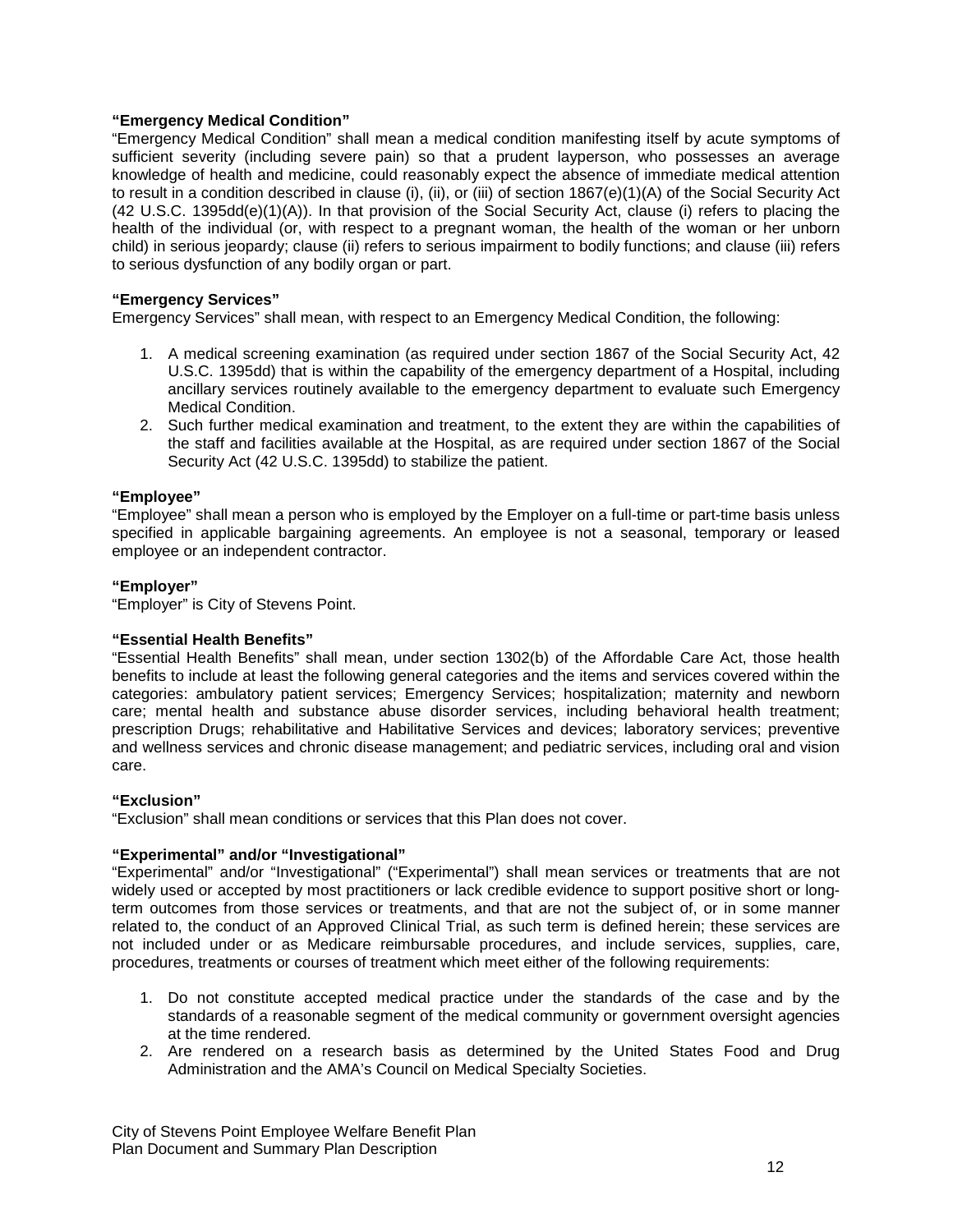A drug, device, or medical treatment or procedure is Experimental if one of the following requirements is met:

- 1. If the drug or device cannot be lawfully marketed without approval of the U.S. Food and Drug Administration and approval for marketing has not been given at the time the drug or device is furnished;
- 2. If reliable evidence shows that the drug, device or medical treatment or procedure is the subject of ongoing Phase I, II, or III clinical trials or under study to determine all of the following:
	- a. Maximum tolerated dose.
	- b. Toxicity.
	- c. Safety.
	- d. Efficacy.
	- e. Efficacy as compared with the standard means of treatment or Diagnosis.
- 3. If reliable evidence shows that the consensus among experts regarding the drug, device, or medical treatment or procedure is that further studies or clinical trials are necessary to determine all of the following:
	- a. Maximum tolerated dose.
	- b. Toxicity.
	- c. Safety.
	- d. Efficacy.
	- e. Efficacy as compared with the standard means of treatment or Diagnosis.

Reliable evidence shall mean one or more of the following:

- 1. Only published reports and articles in the authoritative medical and scientific literature.
- 2. The written protocol or protocols used by the treating facility or the protocol(s) of another facility studying substantially the same drug, device, or medical treatment or procedure.
- 3. The written informed consent used by the treating facility or by another facility studying substantially the same drug, device, or medical treatment or procedure.

Subject to a medical opinion, if no other Food and Drug Administration (FDA) approved treatment is feasible and as a result the Participant faces a life or death medical condition, the Plan Administrator retains discretionary authority to cover the services or treatment.

The Plan Administrator retains maximum legal authority and discretion to determine what is Experimental.

#### **"Family Unit"**

"Family Unit" shall mean the Employee and his or her Dependents covered under the Plan.

#### **"FDA"**

"FDA" shall mean Food and Drug Administration.

#### **"Final Internal Adverse Benefit Determination"**

"Final Internal Adverse Benefit Determination" shall mean an Adverse Benefit Determination that has been upheld by the Plan at the conclusion of the internal claims and appeals process, or an Adverse Benefit Determination with respect to which the internal claims and appeals process has been deemed exhausted.

#### **"FMLA"**

"FMLA" shall mean the Family and Medical Leave Act of 1993, as amended.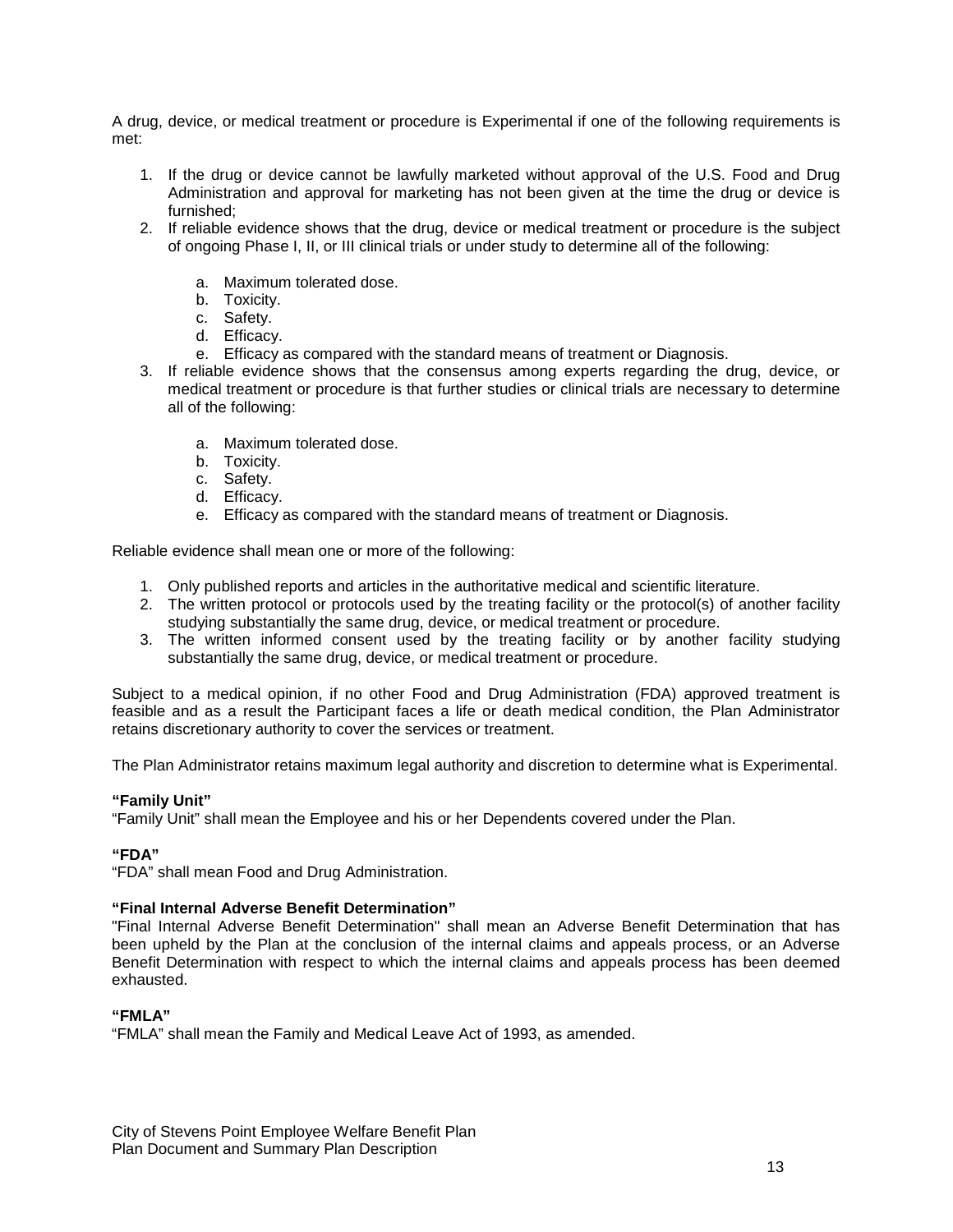# **"FMLA Leave"**

"FMLA Leave" shall mean an unpaid, job protected Leave of Absence for certain specified family and medical reasons, which the Company is required to extend to an eligible Employee under the provisions of the FMLA.

#### **"GINA"**

"GINA" shall mean the Genetic Information Nondiscrimination Act of 2008 (Public Law No. 110-233), which prohibits group health plans, issuers of individual health care policies, and employers from discriminating on the basis of genetic information.

#### **"Habilitation/Habilitative Services"**

"Habilitation/Habilitative Services" shall mean health care services that help a person keep, learn, or improve skills and functioning for daily living. Examples include therapy for a child who is not walking or talking at the expected age. These services may include physical and occupational therapy, speechlanguage pathology and other services for people with disabilities in a variety of inpatient and/or outpatient settings.

# **"Health Savings Account (HSA)"**

"Health Savings Account (HSA)" shall mean an account created as part of a High Deductible Health Plan. The money placed in this account can be used to pay for covered health care costs or saved for future health care costs. The account grows interest.

# **"High Deductible Health Plan (HDHP)"**

"High Deductible Health Plan" shall mean a health plan which has to meet federal rules. This is so Participants can put money into a Health Savings Account or health reimbursement arrangement to help pay for health care. The plan Deductible is higher than a standard health plan.

#### **"HIPAA"**

"HIPAA" shall mean the Health Insurance Portability and Accountability Act of 1996, as amended.

#### **"Home Health Care"**

"Home Health Care" shall mean the continual care and treatment of an individual if all of the requirements are met:

- 1. The institutionalization of the individual would otherwise have been required if Home Health Care was not provided.
- 2. The treatment plan covering the Home Health Care service is established and approved in writing by the attending Physician.
- 3. The Home Health Care is the result of an Illness or Injury.

#### **"Home Health Care Agency"**

"Home Health Care Agency" shall mean an agency or organization which provides a program of Home Health Care and which meets one of the following requirements:

- 1. Is a Federally certified Home Health Care Agency and approved as such under Medicare.
- 2. Meets the established standards and is operated pursuant to applicable laws in the jurisdiction in which it is located and, is licensed and approved by the regulatory authority having the responsibility for licensing, where licensing is required.
- 3. Meets all of the following requirements.
	- a. It is an agency which holds itself forth to the public as having the primary purpose of providing a Home Health Care delivery system bringing supportive services to the home.
	- b. It has a full time administrator.
	- c. It maintains written records of services provided to the patient.
	- d. Its staff includes at least one Registered Nurse (R.N.) or it has nursing care by a Registered Nurse (R.N.) available.
	- e. Its employees are bonded and it provides malpractice insurance.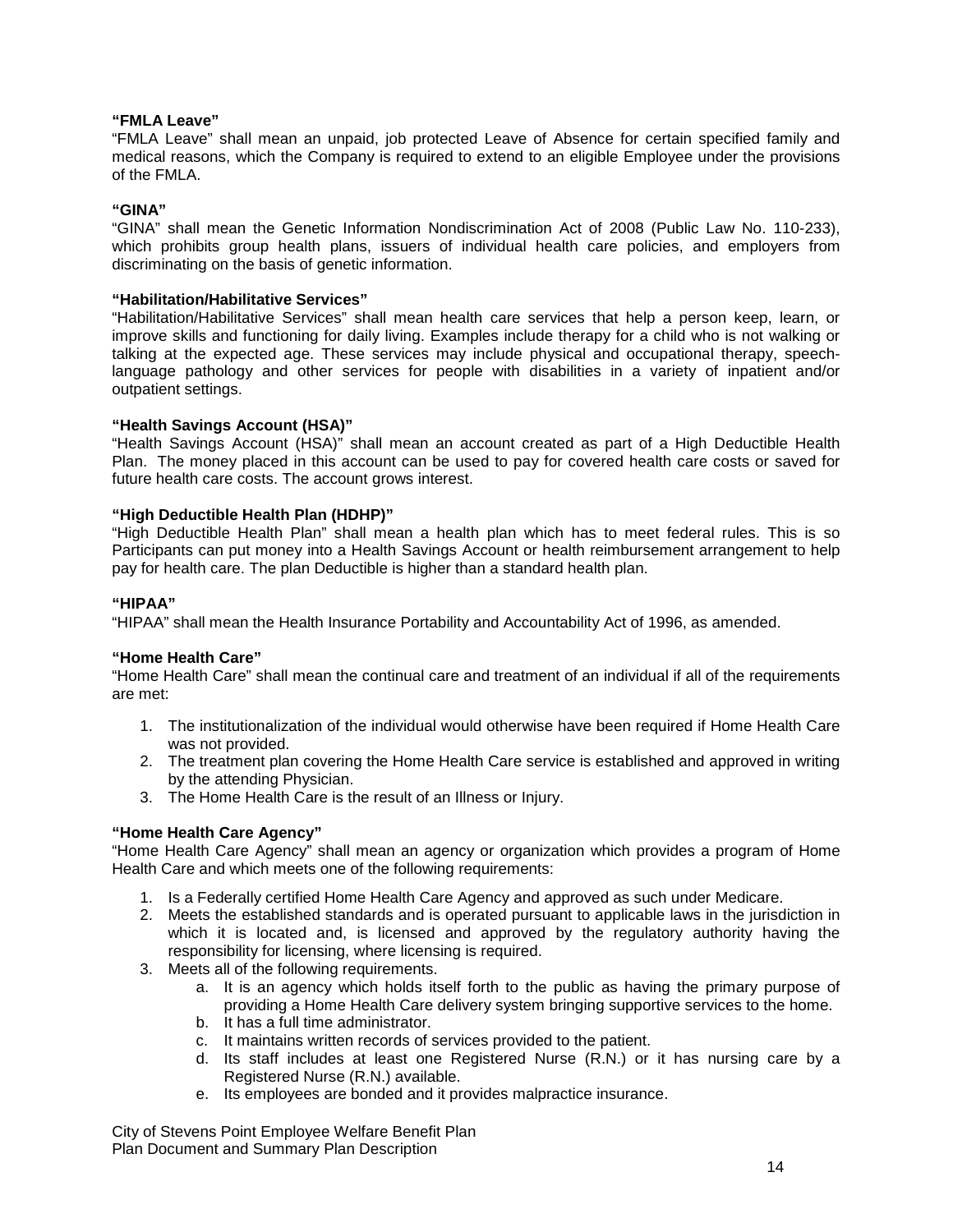# **"Hospital"**

"Hospital" shall mean an Institution, accredited by the Joint Commission on Accreditation of Hospitals (sponsored by the AMA and the AHA), under the supervision of a staff of Physicians that maintains diagnostic and therapeutic facilities on premises, for the provision of medical (including Surgical facilities for all Institutions other than those specializing in the care and treatment of mentally ill patients, provided such Institution is accredited as such a facility by the Joint Commission on Accreditation of Hospitals sponsored by the AMA and the AHA), diagnosis, treatment, and care to Injured or sick persons, on an Inpatient basis, with 24 hour a day nursing service by Registered Nurses.

To be deemed a "Hospital," the facility must be duly licensed if it is not a State tax supported Institution, and must not be primarily a place for rest, the aged, and/or a nursing home, custodial, or training institution; or an Institution which is supported in whole or in part by a Federal government fund.

Institutions and/or facilities not deemed to be a "Hospital" in accordance with Medicare, shall not be deemed to be Hospitals for this Plan's purposes.

"Hospital" shall also have the same meaning, where appropriate in context, set forth in the definition of "Ambulatory Surgical Center."

#### **"HRSA"**

"HRSA" shall mean Health Resources and Services Administration.

#### **"Illness"**

"Illness" shall have the meaning set forth in the definition of "Disease."

#### **"Impregnation and Infertility Treatment"**

"Impregnation and Infertility Treatment" shall mean any services, supplies or Drugs related to the Diagnosis or treatment of infertility.

#### **"Incurred"**

A Covered Expense is "Incurred" on the date the service is rendered or the supply is obtained. With respect to a course of treatment or procedure which includes several steps or phases of treatment, Covered Expenses are Incurred for the various steps or phases as the services related to each step are rendered and not when services relating to the initial step or phase are rendered. More specifically, Covered Expenses for the entire procedure or course of treatment are not incurred upon commencement of the first stage of the procedure or course of treatment.

#### **"Injury"**

"Injury" shall mean an Accidental Bodily Injury, which does not arise out of, which is not caused or contributed to by, and which is not a consequence of, any employment or occupation for compensation or profit.

# **"Inpatient"**

"Inpatient" shall mean a Participant who receives care as a registered and assigned bed patient while confined in a Hospital, other than in its outpatient department, where a room and board is charged by the Hospital.

#### **"Institution"**

"Institution" shall mean a facility created and/or maintained for the purpose of practicing medicine and providing organized health care and treatment to individuals, operating within the scope of its license, such as a Hospital, Ambulatory Surgical Center, Psychiatric Hospital, community mental health center, Residential Treatment Facility, psychiatric treatment facility, Substance Abuse Treatment Center, alternative birthing center, or any other such facility that the Plan approves.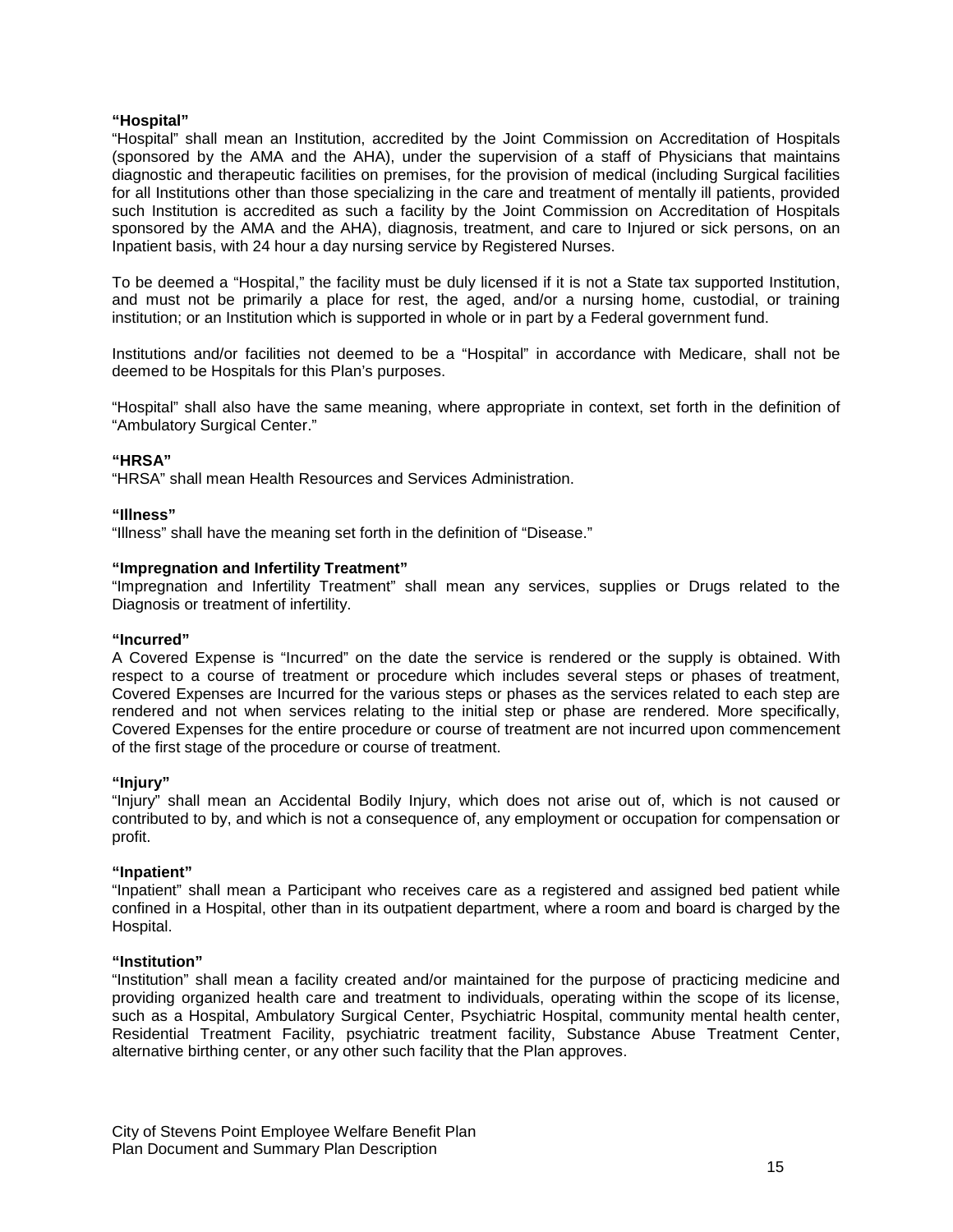# **"Intensive Care Unit"**

"Intensive Care Unit" shall have the same meaning set forth in the definition of "Cardiac Care Unit."

# **"Intensive Outpatient Services"**

"Intensive Outpatient Services" shall mean programs that have the capacity for planned, structured, service provision of at least two hours per day and three days per week. The range of services offered could include group, individual, family or multi-family group psychotherapy, psychoeducational services, and medical monitoring. These services would include multiple or extended treatment/rehabilitation/counseling visits or professional supervision and support. Program models include structured "crisis intervention programs," "psychiatric or psychosocial rehabilitation," and some "day treatment."

# **"Leave of Absence"**

"Leave of Absence" shall mean a period of time during which the Employee must be away from his or her primary job with the Employer, while maintaining the status of Employee during said time away from work, generally requested by an Employee and having been approved by his or her Participating Employer, and as provided for in the Participating Employer's rules, policies, procedures and practices where applicable.

#### **"Legal Separation"**

"Legal Separation" shall mean an arrangement to remain married but live apart, following a court order.

#### **"Mastectomy"**

"Mastectomy" shall mean the Surgery to remove all or part of breast tissue as a way to treat or prevent breast cancer.

#### **"Maximum Allowable Charge"**

"Maximum Allowable Charge" shall mean the benefit payable for a specific coverage item or benefit under the Plan. The Maximum Allowable Charge will always be a negotiated rate, if one exists; if no negotiated rate exists, the Maximum Allowable Charge will be determined and established by the Plan, at the Plan Administrator's discretion, using normative data and submitted information such as, but not limited to, any one or more of the following, in the Plan Administrator's discretion:

- Medicare reimbursement rates (presently utilized by the Centers for Medicare and Medicaid Services ["CMS"]).
- Prices established by CMS utilizing standard Medicare Payment methods and/or based upon supplemental Medicare pricing data for items Medicare doesn't cover based on data from CMS).
- Prices established by CMS utilizing standard Medicare payment methods and/or based upon prevailing Medicare rates in the community for non-Medicare facilities for similar services and/or supplies provided by similarly skilled and trained providers of care).
- Prices established by CMS utilizing standard Medicare payment methods for items in alternate settings based on Medicare rates provided for similar services and/or supplies paid to similarly skilled and trained providers of care in traditional settings).
- Medicare cost data as reflected in the applicable individual provider's cost report(s).
- The fee(s) which the Provider most frequently charges the majority of patients for the service or supply.
- Amounts the Provider specifically agrees to accept as payment in full either through direct negotiation or through a preferred provider organization (PPO) network.
- Average wholesale price (AWP) and/or manufacturer's retail pricing (MRP).
- Medicare cost-to-charge ratios or other information regarding the actual cost to provide the service or supply.
- The allowable charge otherwise specified within the terms of this Plan.
- The prevailing range of fees charged in the same "area" (defined as a metropolitan area, county, or such greater area as is necessary to obtain a representative cross-section of Providers,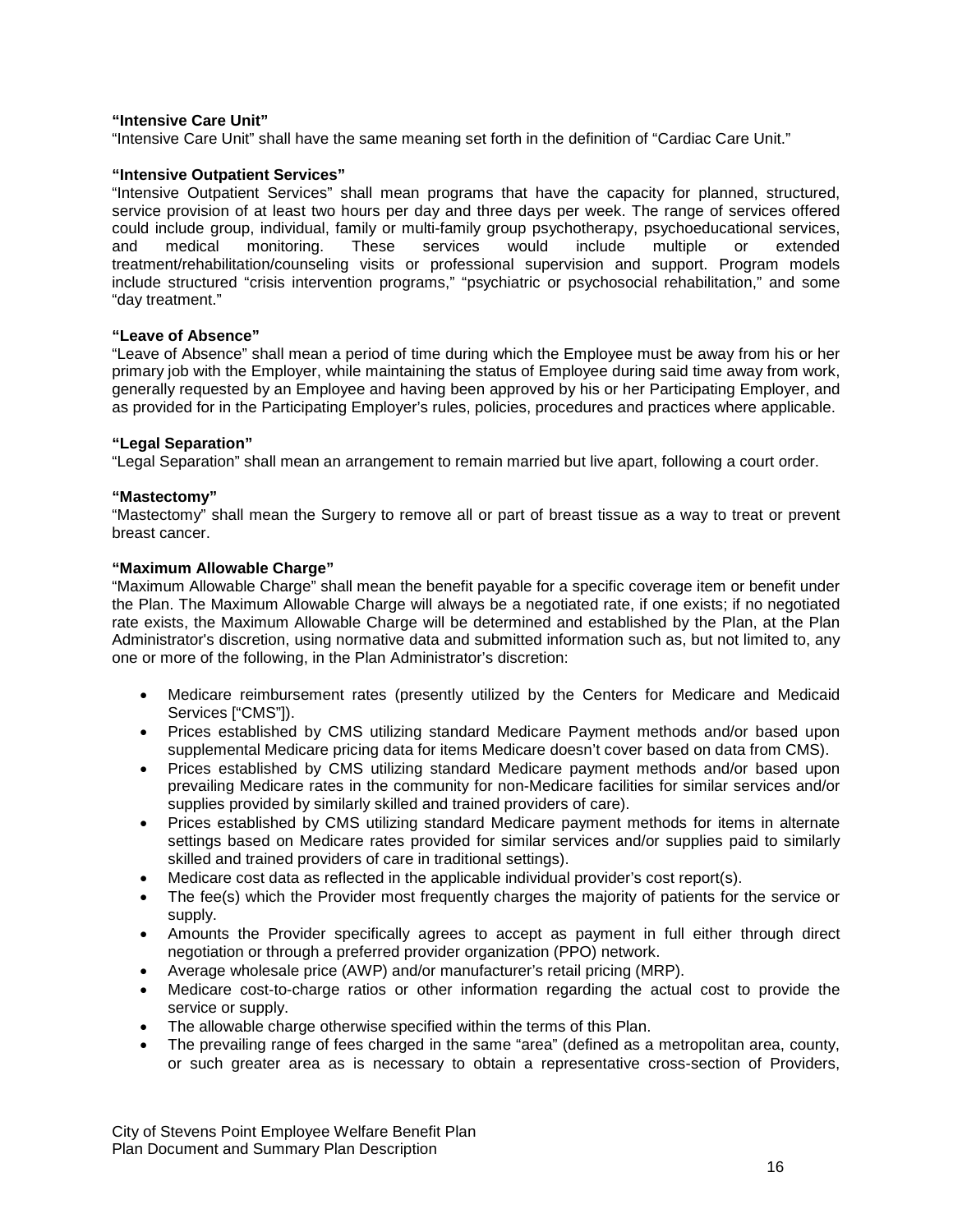persons or organizations rendering such treatment, services, or supplies for which a specific charge is made) by Providers of similar training and experience for the service or supply.

- With respect to Non-Network Emergency Services, the Plan allowance is the greater of:
	- o The negotiated amount for In-Network Providers (the median amount if more than one amount to In-Network Providers).
	- o One hundred percent (100%) of the Plan's Maximum Allowable Charge payment formula (reduced for cost-sharing).
	- o The amount that Medicare Parts A or B would pay (reduced for cost-sharing).

The Plan Administrator may in its discretion, taking into consideration specific circumstances, deem a greater amount to payable than the lesser of the aforementioned amounts. The Plan Administrator may take any or all of such factors into account but has no obligation to consider any particular factor. The Plan Administrator may also account for unusual circumstances or complications requiring additional or a lesser amount of time, skill and experience in connection with a particular service or supply, industry standards and practices as they relate to similar scenarios, and the cause of Injury or Illness necessitating the service(s) and/or charge(s).

In all instances, the Maximum Allowable Charge will be limited to an amount which, in the Plan Administrator's discretion, is charged for services or supplies that are not unreasonably caused by the treating Provider, including errors in medical care that are clearly identifiable, preventable, and serious in their consequence for patients. A finding of Provider negligence and/or malpractice is not required for services or fees to be considered ineligible pursuant to this provision.

The determination that fees for services are includable in the Maximum Allowable Charge will be made by the Plan Administrator, taking into consideration, but not limited to, the findings and assessments of the following entities: (a) The national medical associations, societies, and organizations; and (b) The Food and Drug Administration (FDA). To be includable in the Maximum Allowable Charge, services and fees must be in compliance with generally accepted billing practices for unbundling or multiple procedures.

The Plan Administrator has the discretionary authority to decide if a charge is covered under this Plan. The Maximum Allowable Charge will not include any identifiable billing mistakes including, but not limited to, up-coding, duplicate charges, and charges for services not performed.

# **"Medical Child Support Order"**

"Medical Child Support Order" shall mean any judgment, decree or order (including approval of a domestic relations settlement agreement) issued by a court of competent jurisdiction that meets one of the following requirements:

- 1. Provides for child support with respect to a Participant's Child or directs the Participant to provide coverage under a health benefits plan pursuant to a State domestic relations law (including a community property law).
- 2. Is made pursuant to a law relating to medical child support described in §1908 of the Social Security Act (as added by Omnibus Budget Reconciliation Act of 1993 §13822) with respect to a group health plan.

# **"Medical Record Review"**

"Medical Record Review" is the process by which the Plan, based upon a Medical Record Review and audit, determines that a different treatment or different quantity of a Drug or supply was provided which is not supported in the billing, then the Plan Administrator may determine the Maximum Allowable Charge according to the Medical Record Review and audit results.

# **"Medically Necessary"**

"Medical Care Necessity", "Medically Necessary", "Medical Necessity" and similar language refers to health care services ordered by a Physician exercising prudent clinical judgment provided to a Participant for the purposes of evaluation, Diagnosis or treatment of that Participant's Sickness or Injury. Such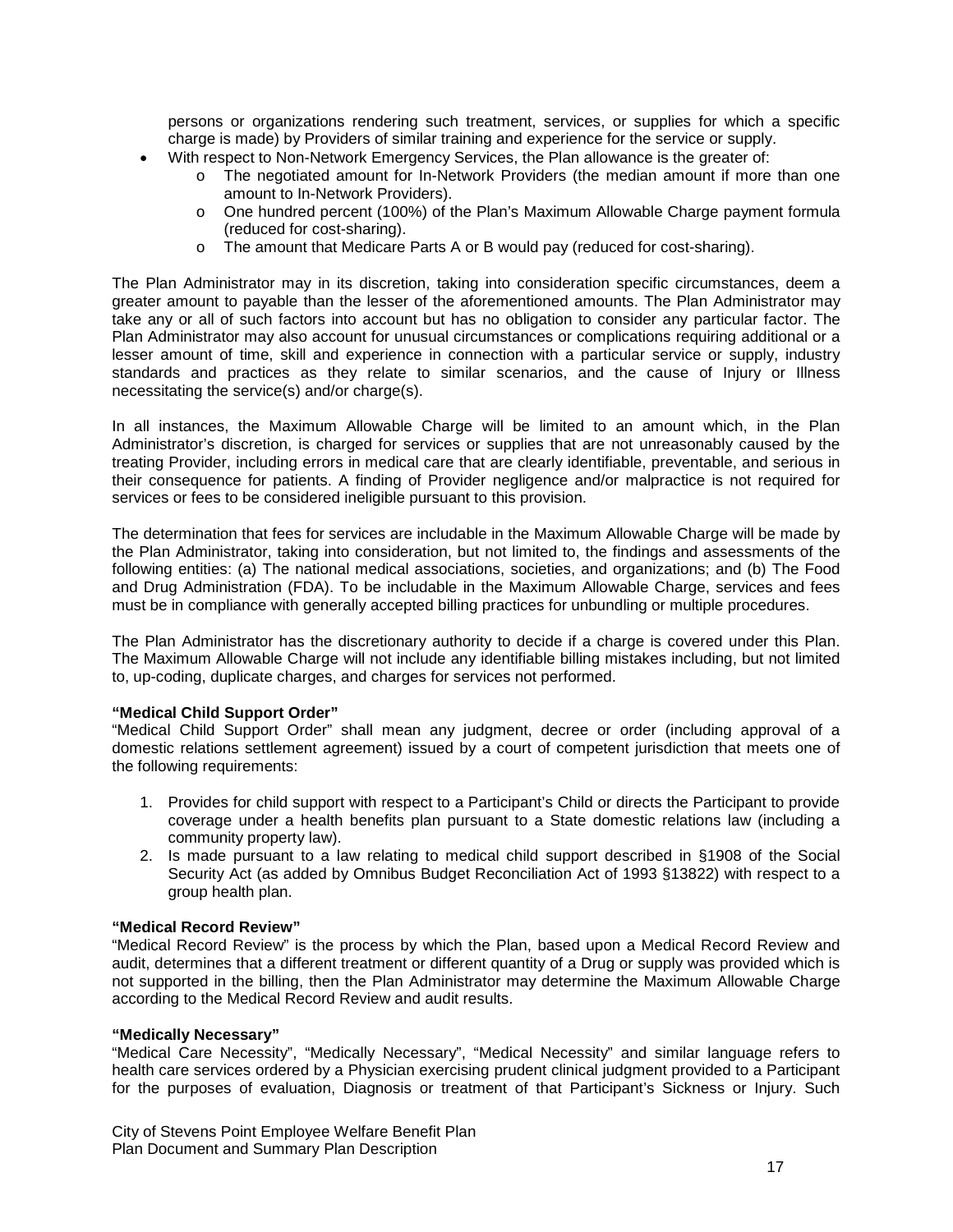services, to be considered Medically Necessary, must be clinically appropriate in terms of type, frequency, extent, site and duration for the Diagnosis or treatment of the Participant's Sickness or Injury. The Medically Necessary setting and level of service is that setting and level of service which, considering the Participant's medical symptoms and conditions, cannot be provided in a less intensive medical setting. Such services, to be considered Medically Necessary must be no more costly than alternative interventions, including no intervention and are at least as likely to produce equivalent therapeutic or diagnostic results as to the Diagnosis or treatment of the Participant's Sickness or Injury without adversely affecting the Participant's medical condition. The service must meet all of the following requirements:

- 1. It must not be maintenance therapy or maintenance treatment.
- 2. Its purpose must be to restore health.
- 3. It must not be primarily custodial in nature.
- 4. It must not be a listed item or treatment not allowed for reimbursement by the Centers for Medicare and Medicaid Services (CMS).
- 5. The Plan reserves the right to incorporate CMS guidelines in effect on the date of treatment as additional criteria for determination of Medical Necessity and/or an Allowable Expense.

For Hospital stays, this means that acute care as an Inpatient is necessary due to the kind of services the Participant is receiving or the severity of the Participant's condition and that safe and adequate care cannot be received as an outpatient or in a less intensified medical setting. The mere fact that the service is furnished, prescribed or approved by a Physician does not mean that it is "Medically Necessary." In addition, the fact that certain services are excluded from coverage under this Plan because they are not "Medically Necessary" does not mean that any other services are deemed to be "Medically Necessary."

To be Medically Necessary, all of these criteria must be met. Merely because a Physician or Dentist recommends, approves, or orders certain care does not mean that it is Medically Necessary. The determination of whether a service, supply, or treatment is or is not Medically Necessary may include findings of the American Medical Association and the Plan Administrator's own medical advisors. The Plan Administrator has the discretionary authority to decide whether care or treatment is Medically Necessary.

# **"Medically Necessary Leave of Absence"**

"Medically Necessary Leave of Absence" shall mean a Leave of Absence by a full-time student Dependent at a postsecondary educational institution that meets all of the following requirements:

- 1. Commences while such Dependent is suffering from an Illness or Injury.
- 2. Is Medically Necessary.
- 3. Causes such Dependent to lose student status for purposes of coverage under the terms of the Plan.

# **"Medicare"**

"Medicare" shall mean the Federal program by which health care is provided to individuals who are 65 or older, certain younger individuals with disabilities, and individuals with End-Stage Renal Disease, administered in accordance with parameters set forth by the Centers for Medicare and Medicaid Services (CMS) and Title XVIII of the Social Security Act of 1965, as amended, by whose terms it was established.

# **"Mental Health Parity Act of 1996 (MHPA) and Mental Health Parity and Addiction Equity Act of 2008 (MHPAEA), Collectively, the Mental Health Parity Provisions"**

"The Mental Health Parity Provisions" shall mean in the case of a group health plan (or health insurance coverage offered in connection with such a plan) that provides both medical and surgical benefits and mental health or Substance Use Disorder benefits, such plan or coverage shall ensure that all of the following requirements are met: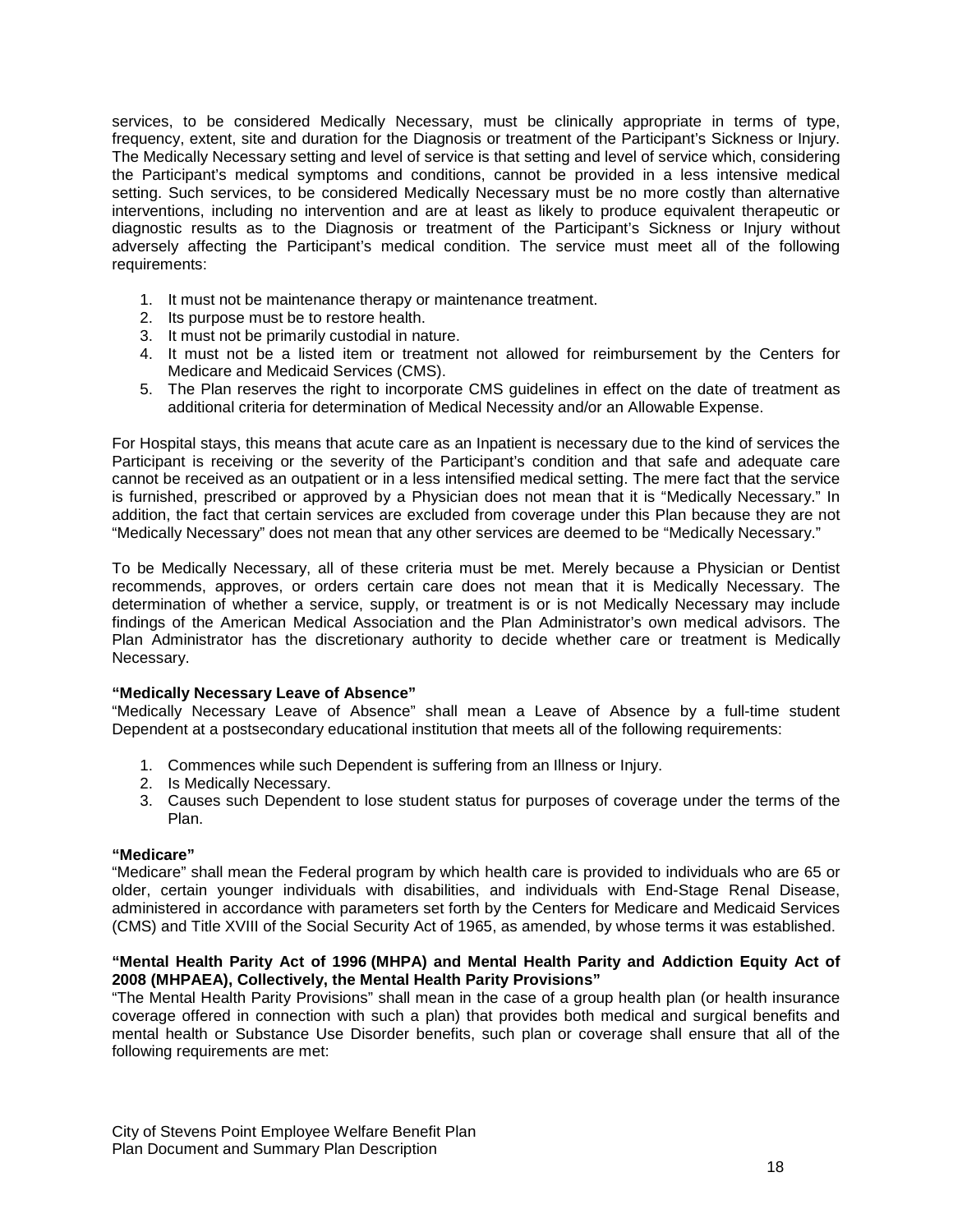- 1. The financial requirements applicable to such mental health or Substance Use Disorder benefits are no more restrictive than the predominant financial requirements applied to substantially all medical and surgical benefits covered by the Plan (or coverage) and that there are no separate cost sharing requirements that are applicable only with respect to mental health or Substance Use Disorder benefits, if these benefits are covered by the group health plan (or health insurance coverage is offered in connection with such a plan).
- 2. The treatment limitations applicable to such mental health or Substance Use Disorder benefits are no more restrictive than the predominant treatment limitations applied to substantially all medical and surgical benefits covered by the Plan (or coverage), and that there are no separate treatment limitations that are applicable only with respect to mental health or Substance Use Disorder benefits, if these benefits are covered by the group health plan (or health insurance coverage is offered in connection with such a plan).

# **"Mental or Nervous Disorder"**

"Mental or Nervous Disorder" shall mean any Disease or condition, regardless of whether the cause is organic, that is classified as a Mental or Nervous Disorder in the current edition of International Classification of Diseases, published by the U.S. Department of Health and Human Services, is listed in the current edition of Diagnostic and Statistical Manual of Mental Disorders, published by the American Psychiatric Association or other relevant State guideline or applicable sources. The fact that a disorder is listed in any of these sources does not mean that treatment of the disorder is covered by the Plan.

# **"Morbid obesity"**

"Morbid obesity" shall mean a diagnosed condition in which BMI is greater than 40, or the body weight exceeds the medically recommended weight by either 100 pounds or is twice the medically recommended weight for a person of the same height, age and mobility as the covered person.

# **"National Medical Support Notice" or "NMSN"**

"National Medical Support Notice" or "NMSN" shall mean a notice that contains all of the following information:

- 1. The name of an issuing State child support enforcement agency.
- 2. The name and mailing address (if any) of the Employee who is a Participant under the Plan or eligible for enrollment.
- 3. The name and mailing address of each of the Alternate Recipients (i.e., the Child or Children of the Participant) or the name and address of a State or local official may be substituted for the mailing address of the Alternate Recipients(s).
- 4. Identity of an underlying child support order.

#### **"Network" or "In-Network"**

"Network" or "In-Network" shall mean the facilities, providers and suppliers who have by contract via a medical Provider Network agreed to allow the Plan access to discounted fees for service(s) provided to Participants, and by whose terms the Network's Providers have agreed to accept Assignment of Benefits and the discounted fees thereby paid to them by the Plan as payment in full for Covered Expenses. The applicable Provider Network will be identified on the Participant's identification card.

#### **"No-Fault Auto Insurance"**

"No-Fault Auto Insurance" is the basic reparations provision of a law providing for payments without determining fault in connection with automobile Accidents.

#### **"Non-Network" or "Out-of-Network"**

"Non-Network" or "Out-of-Network" shall mean the facilities, Providers and suppliers that do not have an agreement with a designated Network to provide care to Participants.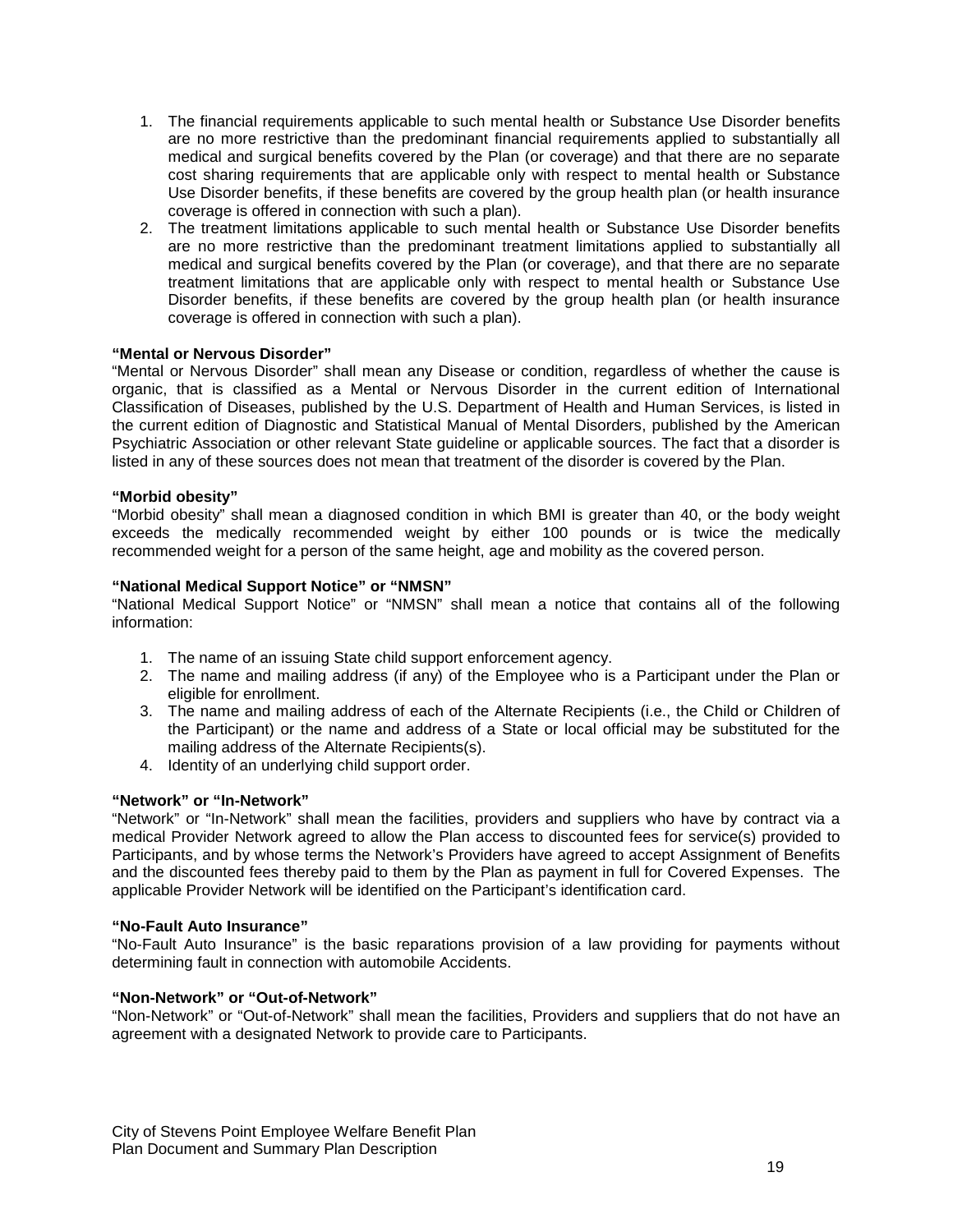# **"Nurse"**

"Nurse" shall mean an individual who has received specialized nursing training and is authorized to use the designation Registered Nurse (R.N.), Licensed Vocational Nurse (L.V.N.) or Licensed Practical Nurse (L.P.N.), and who is duly licensed by the State or regulatory agency responsible for such license in the State in which the individual performs the nursing services.

#### **"Other Plan"**

"Other Plan" shall include, but is not limited to:

- 1. Any primary payer besides the Plan.
- 2. Any other group health plan.
- 3. Any other coverage or policy covering the Participant.
- 4. Any first party insurance through medical payment coverage, personal injury protection, no-fault coverage, uninsured or underinsured motorist coverage.
- 5. Any policy of insurance from any insurance company or guarantor of a responsible party.
- 6. Any policy of insurance from any insurance company or guarantor of a third party.
- 7. Workers' compensation or other liability insurance company.
- 8. Any other source, including but not limited to crime victim restitution funds, any medical, or other benefit payments, excluding school accident-type coverage, vision only and dental only coverage.

# **"Partial Hospitalization"**

"Partial Hospitalization" shall mean medically directed intensive, or intermediate short-term mental health and Substance Abuse treatment, for a period of less than twenty-four (24) hours but more than four (4) hours in a day in a licensed or certified facility or program.

#### **"Participant"**

"Participant" shall mean any Employee or Dependent or retiree who is eligible for benefits (and enrolled) under the Plan.

#### **"Patient Protection and Affordable Care Act (PPACA)"**

The "Patient Protection and Affordable Care Act (PPACA)" means the health care reform law enacted in March 2010, Public Law 111-148; PPACA, together with the Health Care and Education Reconciliation Act, is commonly referred to as Affordable Care Act (ACA). (See "Affordable Care Act").

# **"Physician"**

"Physician" shall mean a Doctor of Medicine (M.D.), Doctor of Osteopathy (D.O.), Doctor of Dental Surgery (D.D.S.), Doctor of Podiatry (D.P.M.), Doctor of Chiropractic (D.C.), Psychologist (Ph.D.), Audiologist, Certified Nurse Anesthetist, Licensed Professional Counselor, Licensed Professional Physical Therapist, Master of Social Work (M.S.W.), Occupational Therapist, Physiotherapist, Speech Language Pathologist, psychiatrist, midwife, and any other practitioner of the healing arts who is licensed and regulated by a State or Federal agency, acting within the scope of that license.

#### **"Plan Year"**

"Plan Year" shall mean a period commencing on the Effective Date or any anniversary of the adoption of this Plan and continuing until the next succeeding anniversary.

# **"Pre-Admission Tests"**

"Pre-Admission Tests" shall mean those medical tests and Diagnostic Services completed prior to a scheduled procedure, including Surgery, or scheduled admissions to the Hospital or Inpatient health care facility provided that all of the following requirements are met:

- 1. The Participant obtains a written order from the Physician.
- 2. The tests are approved by both the Hospital and the Physician.
- 3. The tests are performed on an outpatient basis prior to Hospital admission.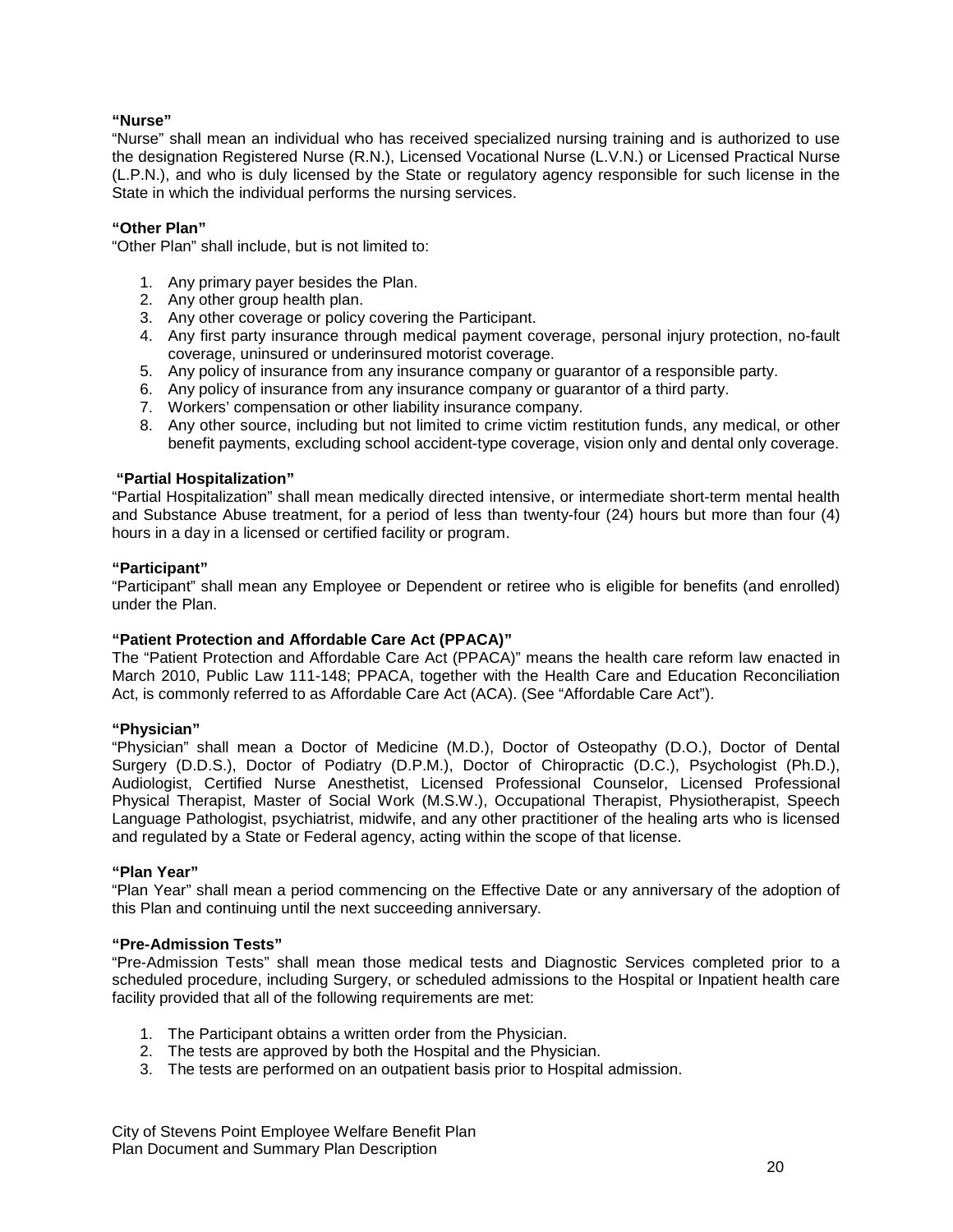4. The tests are performed at the Hospital into which confinement is scheduled, or at a qualified facility designated by the Physician who will perform the procedure or Surgery.

# **"Pregnancy"**

"Pregnancy" shall mean a physical state whereby a woman presently bears a child or children in the womb, prior to but likely to result in childbirth, miscarriage and/or non-elective abortion. Pregnancy is considered a Sickness for the purpose of determining benefits under this Plan.

# **"Preventive Care"**

"Preventive Care" shall mean certain Preventive Care services.

To comply with the ACA, and in accordance with the recommendations and guidelines, plans shall provide In-Network coverage for all of the following:

- 1. Evidence-based items or services rated A or B in the United States Preventive Services Task Force recommendations.
- 2. Recommendations of the Advisory Committee on Immunization Practices adopted by the Director of the Centers for Disease Control and Prevention.
- 3. Comprehensive guidelines for infants, children, and adolescents supported by the Health Resources and Services Administration (HRSA).
- 4. Comprehensive guidelines for women supported by the Health Resources and Services Administration (HRSA).

Copies of the recommendations and guidelines may be found here: [http://www.uspreventiveservicestaskforce.org](http://www.uspreventiveservicestaskforce.org/) or at [https://www.healthcare.gov/coverage/preventive-care](https://www.healthcare.gov/coverage/preventive-care-benefits/)[benefits/.](https://www.healthcare.gov/coverage/preventive-care-benefits/) For more information, Participants may contact the Plan Administrator / Employer.

# **"Prior Plan"**

"Prior Plan" shall mean the coverage provided on a group or group type basis by the group insurance policy, benefit plan or service plan that was terminated on the day before the Effective Date of the Plan and replaced by the Plan.

# **"Prior to Effective Date" or "After Termination Date"**

"Prior to Effective Date" or "After Termination Date" are dates occurring before a Participant gains eligibility from the Plan, or dates occurring after a Participant loses eligibility from the Plan, as well as charges Incurred Prior to the Effective Date of coverage under the Plan or after coverage is terminated, unless continuation of benefits applies.

#### **"Privacy Standards"**

"Privacy Standards" shall mean the standards of the privacy of individually identifiable health information, as pursuant to HIPAA.

#### **"Provider"**

"Provider" shall mean an entity whose primary responsibility is related to the supply of medical care. Each Provider must be licensed, registered, or certified by the appropriate State agency where the medical care is performed, as required by that State's law where applicable. Where there is no applicable State agency, licensure, or regulation, the Provider must be registered or certified by the appropriate professional body. The Plan Administrator may determine that an entity is not a "Provider" as defined herein if that entity is not deemed to be a "Provider" by the Centers for Medicare and Medicaid Services (CMS) for purposes arising from payment and/or enrollment with Medicare; however, the Plan Administrator is not so bound by CMS' determination of an entity's status as a Provider. All facilities must meet the standards as set forth within the applicable definitions of the Plan as it relates to the relevant provider type.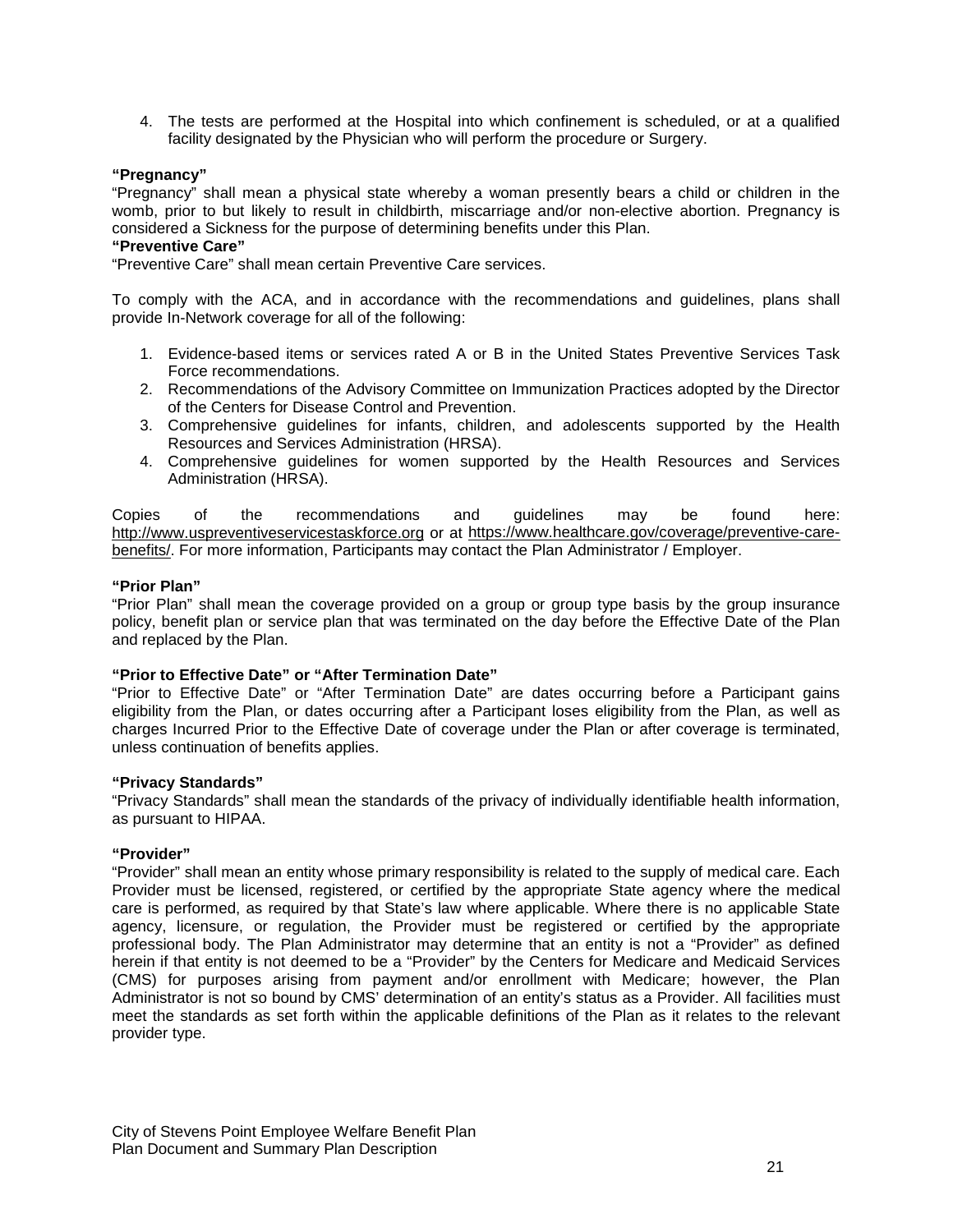# **"Psychiatric Hospital"**

"Psychiatric Hospital" shall mean an Institution, appropriately licensed as a Psychiatric Hospital, established for the primary purpose of providing diagnostic and therapeutic psychiatric services for the treatment of mentally ill persons either by, or under the supervision of, a Physician. As such, to be deemed a "Psychiatric Hospital," the Institution must ensure every patient is under the care of a Physician and their staffing pattern must ensure the availability of a Registered Nurse 24 hours each day. Should the Institution fail to maintain clinical medical records on all patients permitting the determination of the degree and intensity of treatment to be provided, that Institution will not be deemed to be a "Psychiatric Hospital."

To be deemed a "Psychiatric Hospital," the Institution must be duly licensed and must not be primarily a place for rest, the aged, and/or a nursing home, custodial, or training institution.

# **"Qualified Medical Child Support Order" or "QMCSO"**

"Qualified Medical Child Support Order" or "QMCSO" shall mean a Medical Child Support Order, in accordance with applicable law, and which creates or recognizes the existence of an Alternate Recipient's right to, or assigns to an Alternate Recipient the right to, receive benefits for which a Participant or eligible Dependent is entitled under this Plan.

#### **"Rehabilitation"**

"Rehabilitation" shall mean treatment(s) designed to facilitate the process of recovery from Injury, Illness, or Disease to as normal a condition as possible.

# **"Rehabilitation Hospital"**

"Rehabilitation Hospital" shall mean an appropriately licensed Institution, which is established in accordance with all relevant Federal, State and other applicable laws, to provide therapeutic and restorative services to individuals seeking to maintain, reestablish, or improve motor-skills and other functioning deemed Medically Necessary for daily living, that have been lost or impaired due to Sickness and/or Injury. To be deemed a "Rehabilitation Hospital," the Institution must be legally constituted, operated, and accredited for its stated purpose by either the Joint Commission on Accreditation of Hospitals or the Commission on Accreditation for Rehabilitation Facilities, as well as approved for its stated purpose by the Centers for Medicare and Medicaid Services (CMS) for Medicare purposes.

To be deemed a "Rehabilitation Hospital," the Institution must be duly licensed and must not be primarily a place for rest, the aged, and/or a nursing home, custodial, or training institution.

#### **"Residential Treatment Facility"**

"Residential Treatment Facility" shall mean a facility licensed or certified as such by the jurisdiction in which it is located to operate a program for the treatment and care of Participants diagnosed with alcohol, drug or Substance Abuse disorders or mental illness.

#### **"Room and Board"**

"Room and Board" shall mean a Hospital's charge for any of the following:

- 1. Room and complete linen service.
- 2. Dietary service including all meals, special diets, therapeutic diets, required nourishment's, dietary supplements and dietary consultation.
- 3. All general nursing services including but not limited to coordinating the delivery of care, supervising the performance of other staff members who have delegated member care and member education.
- 4. Other conditions of occupancy which are Medically Necessary.

#### **"Security Standards"**

"Security Standards" shall mean the final rule implementing HIPAA's Security Standards for the Protection of Electronic Protected Health Information (PHI), as amended.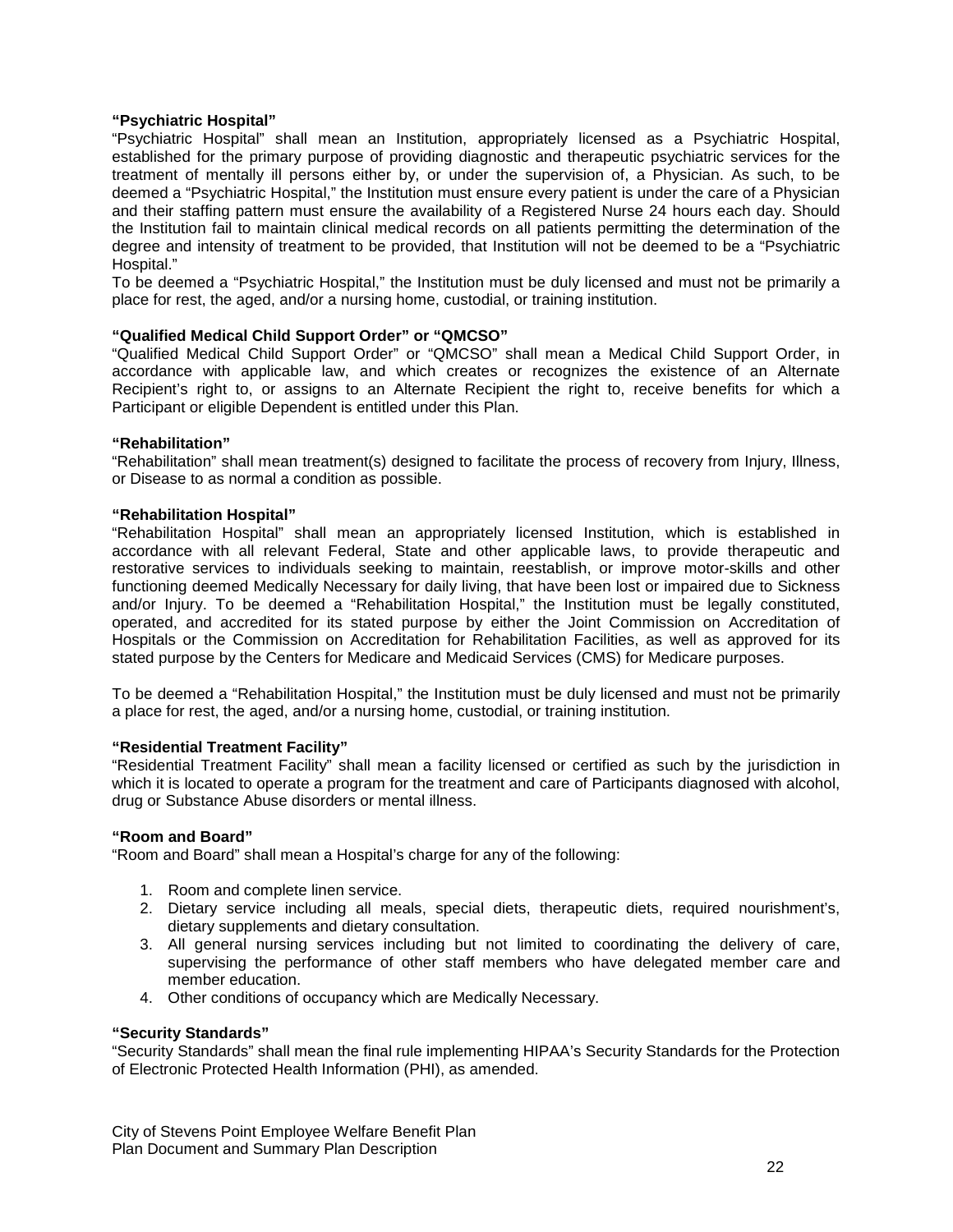# **"Service Waiting Period"**

"Service Waiting Period" shall mean an interval of time that must pass before an Employee or Dependent is eligible to enroll under the terms of the Plan. The Employee must be a continuously Active Employee of the Employer during this interval of time.

#### **"Sickness"**

"Sickness" shall have the meaning set forth in the definition of "Disease."

# **"Skilled Nursing Facility"**

"Skilled Nursing Facility" shall mean a facility that fully meets all of the following requirements:

- 1. It is licensed to provide professional nursing services on an Inpatient basis to persons convalescing from Injury or Sickness. The service must be rendered by a Registered Nurse (R.N.) or by a Licensed Practical Nurse (L.P.N.) under the direction of a Registered Nurse. Services to help restore patients to self-care in essential daily living activities must be provided.
- 2. Its services are provided for compensation and under the full-time supervision of a Physician.
- 3. It provides 24 hour per day nursing services by licensed nurses, under the direction of a full-time Registered Nurse.
- 4. It maintains a complete medical record on each patient.
- 5. It has an effective utilization review plan.
- 6. It is not, other than incidentally, a place for rest, the aged, drug addicts, alcoholics, mentally disabled, Custodial Care, educational care or care of Mental or Nervous Disorders.
- 7. It is approved and licensed by Medicare.

# **"Substance Abuse" and/or "Substance Use Disorder"**

"Substance Abuse" and/or "Substance Use Disorder" shall mean any use of alcohol, any drug (whether obtained legally or illegally), any narcotic, or any hallucinogenic or other illegal substance, which produces a pattern of pathological use, causing impairment in social or occupational functioning, or which produces physiological dependency evidenced by physical tolerance or withdrawal. It is the excessive use of a substance, especially alcohol or a drug. The Diagnostic and Statistical Manual of Mental Disorders (DSM) definition of "Substance Use Disorder" is applied as outlined below.

A maladaptive pattern of substance use leading to clinically significant impairment or distress, as manifested by one or more, of the following, occurring within a 12 month period:

- 1. Recurrent substance use resulting in a failure to fulfill major role obligations at work, school or home (e.g., repeated absences or poor work performance related to substance use; substancerelated absences, suspensions or expulsions from school; neglect of children or household).
- 2. Recurrent substance use in situations in which it is physically hazardous (e.g., driving an automobile or operating a machine when impaired by substance use).
- 3. Craving or a strong desire or urge to use a substance.
- 4. Continued substance use despite having persistent or recurrent social or interpersonal problems caused or exacerbated by the effects of the substance (e.g., arguments with spouse about consequences of intoxication, physical fights).

The fact that a disorder is listed in the DSM does not mean that treatment of the disorder is covered by the Plan.

#### **"Substance Abuse Treatment Center"**

"Substance Abuse Treatment Center" shall mean an Institution whose facility is licensed, certified or approved as a Substance Abuse Treatment Center by a Federal, State, or other agency having legal authority to so license; which is affiliated with a Hospital and whose primary purpose is providing diagnostic and therapeutic services for treatment of Substance Abuse. To be deemed a "Substance Abuse Treatment Center," the Institution must have a contractual agreement with the affiliated Hospital by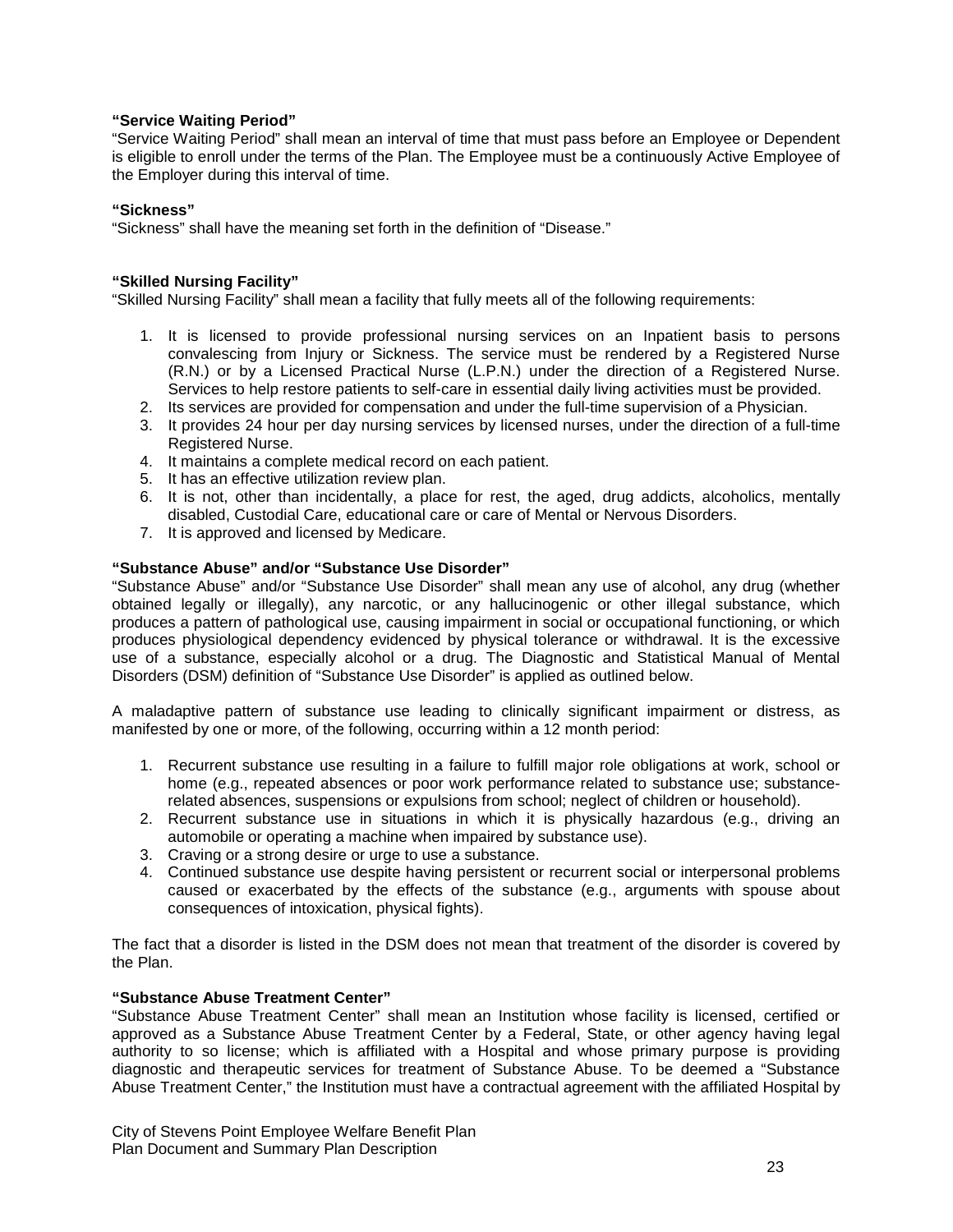which a system for patient referral is established, and implement treatment by means of a written treatment plan approved and monitored by a Physician. Where applicable, the "Substance Abuse Treatment Center" must also be appropriately accredited by the Joint Commission on Accreditation of Hospitals.

# **"Surgery"**

"Surgery" shall in the Plan Administrator's discretion mean the treatment of Injuries or disorders of the body by incision or manipulation, especially with instruments designed specifically for that purpose, and the performance of generally accepted operative and cutting procedures, performed within the scope of the Provider's license.

# **"Surgical Procedure"**

"Surgical Procedure" shall have the same meaning set forth in the definition of "Surgery."

# **"Third Party Administrator"**

"Third Party Administrator" shall mean the claims administrator which provides customer service and claims payment services only and does not assume any financial risk or obligation with respect to those claims.

#### **"Uniformed Services"**

"Uniformed Services" shall mean the Armed Forces, the Army National Guard and the Air National Guard, when engaged in active duty for training, inactive duty training, or full time National Guard duty, the commissioned corps of the Public Health Service, and any other category of persons designated by the President of the United States in time of war or Emergency.

# **"USERRA"**

"USERRA" shall mean the Uniformed Services Employment and Reemployment Rights Act of 1994 ("USERRA").

# **All other defined terms in this Plan Document shall have the meanings specified in the Plan Document where they appear.**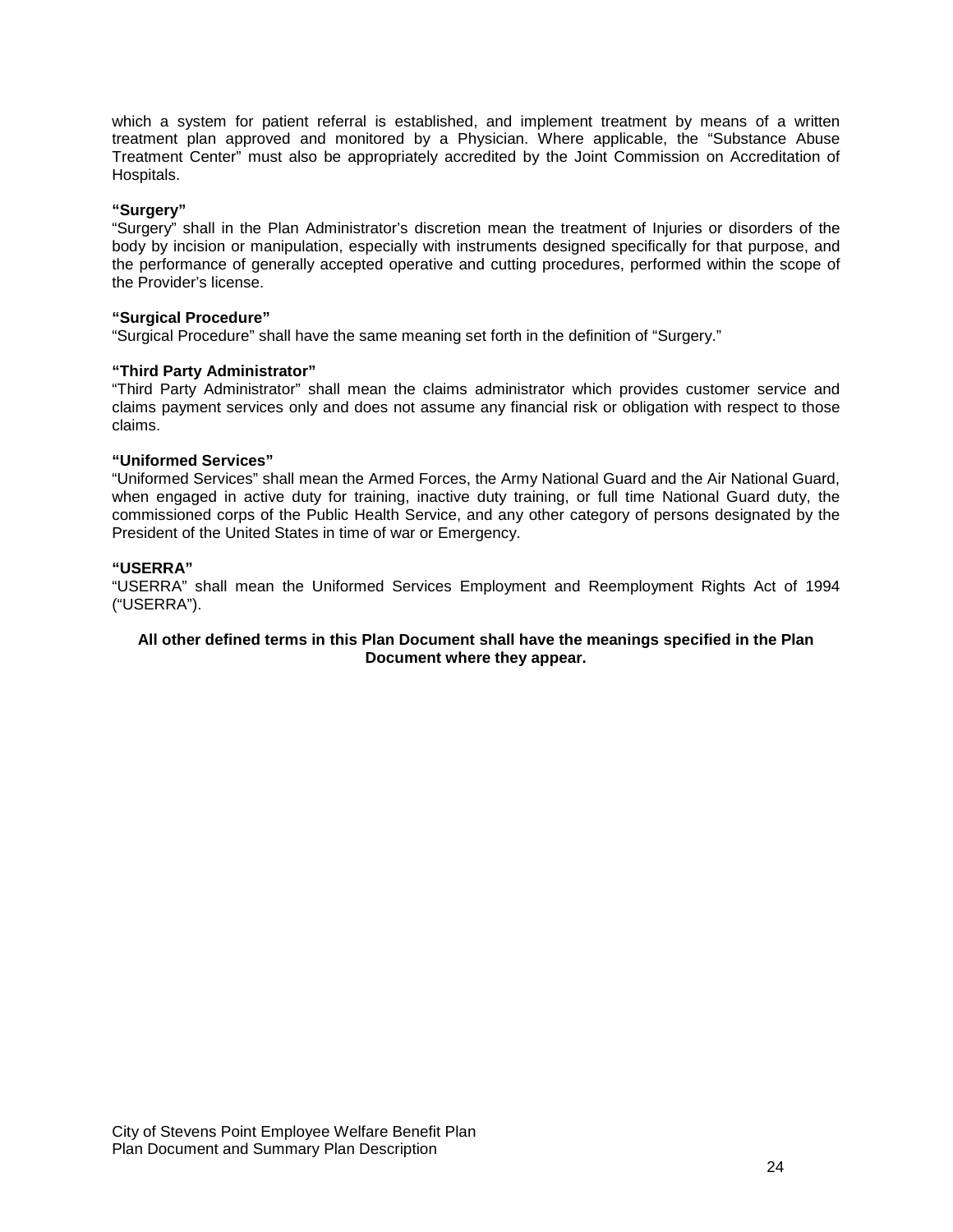# **ELIGIBILITY FOR COVERAGE**

# <span id="page-26-0"></span>**Eligibility for Individual Coverage**

Each Employee will become eligible for coverage under this Plan with respect to himself or herself on the first day of the month following the date you are eligible, provided the Employee has begun work for his or her Participating Employer. If the Employee is unable to begin work as scheduled, then his or her coverage will become effective on such later date when the Employee begins work. Each Employee who was covered under the Prior Plan, if any, will be eligible on the Effective Date of this Plan.

# **Reinstatement of Coverage**

An Employee whose coverage ends due to termination of employment, leave of absence or lay-off and later returns to active work, is eligible for coverage on the first day of the month following the date of return to active employment for his or her Participating Employer.

# **Eligibility for Retiree Coverage**

A person is eligible for retiree coverage from the first day that he or she meets one of the following requirements:

- 1. Is a retired Employee of the Employer.
- 2. Spouses and Dependents of a retiree are also eligible provided they meet the requirements stated in the provision entitled "Eligibility for Dependent Coverage."

Retiree coverage will be paid for by the retiree.

# **Eligibility Dates for Dependent Coverage**

Each Employee will become eligible for coverage under this Plan for his or her Dependents on the latest of the following dates:

- 1. His or her date of eligibility for coverage for himself or herself under the Plan.
- 2. The date coverage for his or her Dependents first becomes available under any amendment to the Plan, if such coverage was not provided under the Plan on the Effective Date of the Plan.
- 3. The first date upon which he or she acquires a Dependent.
- 4. The date the Dependent Child is eligible due to a qualifying status change event, as outlined in the Section 125 plan.

In no event will any Dependent Child be covered as a Dependent of more than one Employee who is covered under the Plan.

In order for an Employee's Dependent to be covered under the Plan the Employee must be enrolled for coverage under the Plan.

"Michelle's Law" prohibits a group health plan, or a health insurance issuer that provides health insurance coverage in connection with a group health plan, from terminating coverage of a Dependent Child due to a qualifying "Medically Necessary Leave of Absence" from, or other change in enrollment at, a postsecondary educational Institution prior to the earlier of:

- 1. The date that is one year after the first day of the Medically Necessary Leave of Absence.
- 2. The date on which such coverage would otherwise terminate under the terms of the Plan.

In order to be a Medically Necessary Leave of Absence the student's leave must meet all of the following requirements: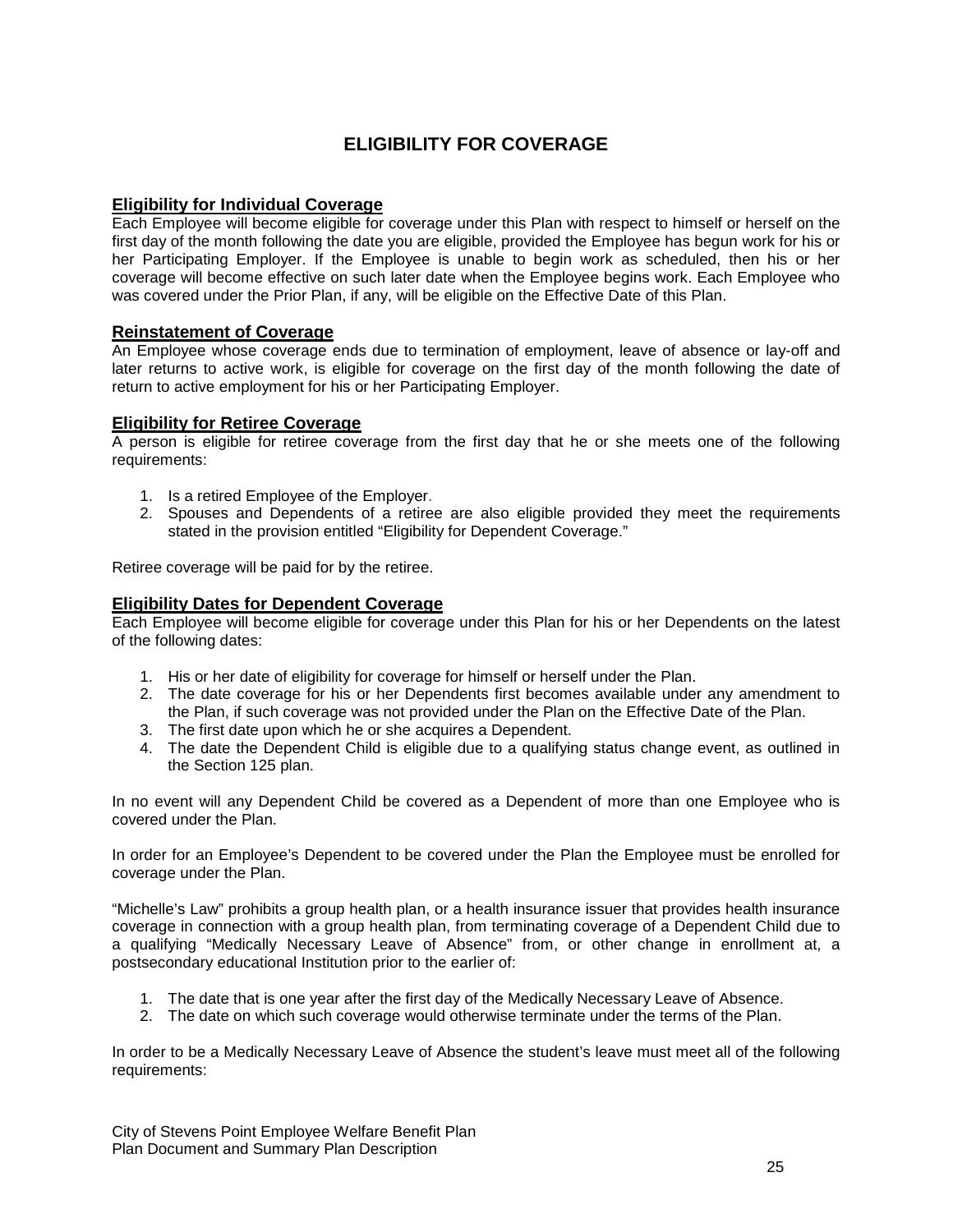- 1. Commence while the Dependent Child is suffering from a serious Illness or Injury.
- 2. Be Medically Necessary.
- 3. Cause the Dependent Child to lose student status for purposes of coverage under the terms of the parents' plan or coverage.

A Child is a "Dependent Child" under the law if he or she meets all of the following requirements:

- 1. Is a Dependent Child of a Participant under the terms of the Plan or coverage.
- 2. Was enrolled in the Plan or coverage, on the basis of being a student at a postsecondary educational Institution, immediately before the first day of the Medically Necessary Leave of Absence.

A treating Physician of the Dependent Child must certify that the Dependent Child is suffering from a serious Illness or Injury and that the Leave of Absence (or other change of enrollment) described is Medically Necessary.

# **Effective Dates of Coverage; Conditions**

The coverage for which an individual is eligible under this Plan will become effective on the date specified below, subject to the conditions of this section.

- 1. Enrollment Application (paper or electronic as applicable). Employee(s) may seek to obtain coverage for themselves and/or Dependents via a form (either paper or electronic as applicable) furnished by the Plan Administrator, in a manner that is satisfactory to the Plan Administrator, and within following the applicable date of eligibility. If coverage is available and appropriate, coverage will become effective after review of the form, and upon the subsequent date such Employee or Dependents are eligible.
- 2. Coverage as Both Employee and Dependent. An eligible Participant may enroll in this Plan either as an Employee or as a Dependent, but not both.
- 3. Birth of Dependent Child. If a Dependent Child is born to an Employee on a date subsequent to the date their coverage goes into effect, you must make written application and agree to any required contributions during the first 30 days from the child's birth. Coverage for the dependent child will then become effective from the moment of birth. The application must also be accompanied by any required contribution, ongoing, as the case may be. Should an Employee already have secured coverage for Dependents at the date of such Child's birth, the additional application may not be required. A newborn Child of a Dependent Child is not eligible for this Plan unless the newborn Child meets the definition of an eligible Dependent.
- 4. Newly Acquired Dependents. If while an Employee is enrolled for coverage, that Employee acquires a Dependent, coverage for the newly acquired Dependent shall be effective on the date the Dependent becomes eligible only if the existing coverage extends to Dependents. If coverage for Dependents has not already been secured by the Employee, a written application must be made to the Plan within 30 days of the date of the newly acquired Dependent's eligibility, and any required contributions are also to be made if enrollment is otherwise approved by the Plan Administrator.
- 5. Requirement for Employee Coverage. Coverage for Dependents shall only be available to Dependents of Employees eligible for coverage for him or herself.
- 6. Dependents of Multiple Employees. If a Dependent may be deemed to be a Dependent of more than one Covered Employee, such Dependent shall be deemed to be a Dependent of one such Employee only.
- 7. Medicaid Coverage. An individual's eligibility for any State Medicaid benefits will not be taken into account by the Plan in determining that individual's eligibility under the Plan.
- 8. FMLA Leave. Regardless of any requirements set forth in the Plan, the Plan shall at all times comply with FMLA.

*NOTE: It is the responsibility of the enrolled Employee to notify his or her Employer of any changes in the Dependent's status.*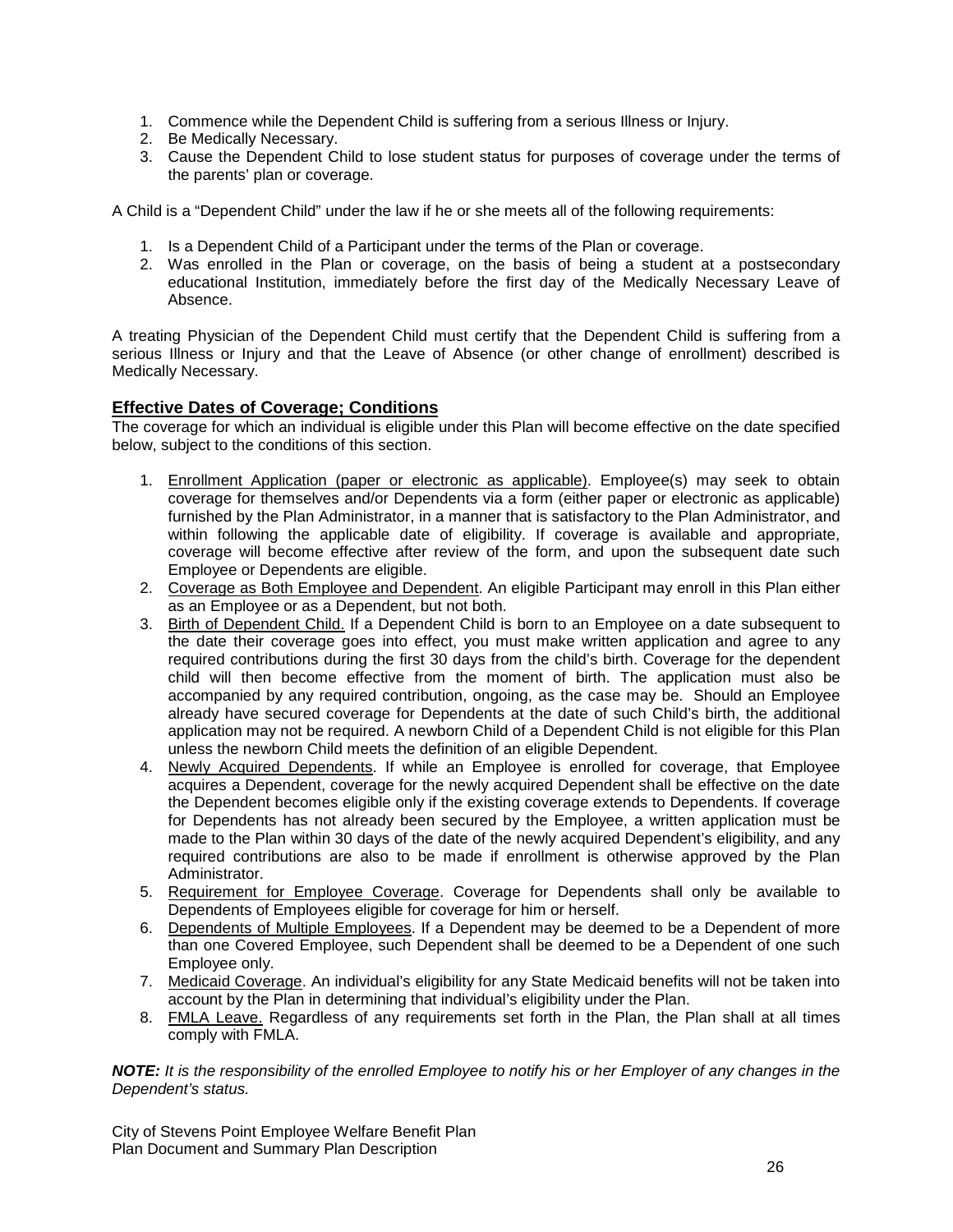# **Special and Open Enrollment**

Federal law requires and the Plan provides so-called "Special Enrollment Periods," during which Employees may enroll in the Plan, even if they declined to enroll during an initial or subsequent eligibility period. The Special Enrollment rules are described in more detail within the Eligibility for Coverage section.

# *Loss of Other Coverage*

This Plan will permit an eligible Employee or Dependent (including his or her spouse or domestic partner) who is eligible, but not enrolled, to enroll for coverage under the terms of the Plan if each of the following conditions is met:

- 1. The eligible Employee or Dependent was covered under another group health plan or had other health insurance coverage at the time coverage under this Plan was offered.
- 2. The eligible Employee stated in writing at the time this Plan was offered, that the reason for declining enrollment was due to the eligible Employee having coverage under another group health plan or due to the Employee having other health insurance coverage.
- 3. The eligible Employee or Dependent lost other coverage pursuant to one of the following events:
	- a. The eligible Employee or Dependent was under COBRA and the COBRA coverage was exhausted.
	- b. The eligible Employee or Dependent was not under COBRA and the other coverage was terminated as a result of loss of eligibility (including as a result of divorce, loss of Dependent status, death, termination of employment, or reduction in the number of hours worked).
	- c. The eligible Employee or Dependent moved out of an HMO service area with no other option available.
	- d. The Plan is no longer offering benefits to a class of similarly situated individuals.
	- e. The benefit package option is no longer being offered and no substitute is available.
	- f. The Employer contributions were terminated.

If an Employee is currently enrolled in a benefit package, the Employee may elect to enroll in another benefit package under the Plan if the following requirements are met:

- 1. Multiple benefit packages are available.
- 2. A Dependent of the enrolled Employee has a special enrollment right in the Plan because the Dependent has lost eligibility for other coverage.

Special enrollment rights will not be available to an Employee or Dependent if either of the following requirements is met:

- 1. The other coverage is/was available via COBRA Continuation Coverage and the Employee or Dependent failed to exhaust the maximum time available to him or her for such COBRA coverage; or
- 2. The Employee or Dependent lost the other coverage as a result of the individual's failure to pay premiums or required contributions or for cause (such as making a fraudulent claim or an intentional misrepresentation of a material fact in connection with the Other Plan).

For an eligible Employee or Dependent(s) who has met the conditions specified above, this Plan will be effective at 12:01 A.M. on the first day following enrollment and the request is made within 30 days from loss of coverage. For example, if the Employee loses his or her other health coverage on April 22, he or she must notify the Plan Administrator and apply for coverage by close of business on May 22.

#### *New Dependent*

An Employee or Dependent who is eligible, but not enrolled in this Plan, may be eligible to enroll during a special enrollment period if an Employee acquires a new Dependent as a result of marriage, domestic partnership, legal guardianship, birth, adoption, or placement for adoption. To be eligible for this special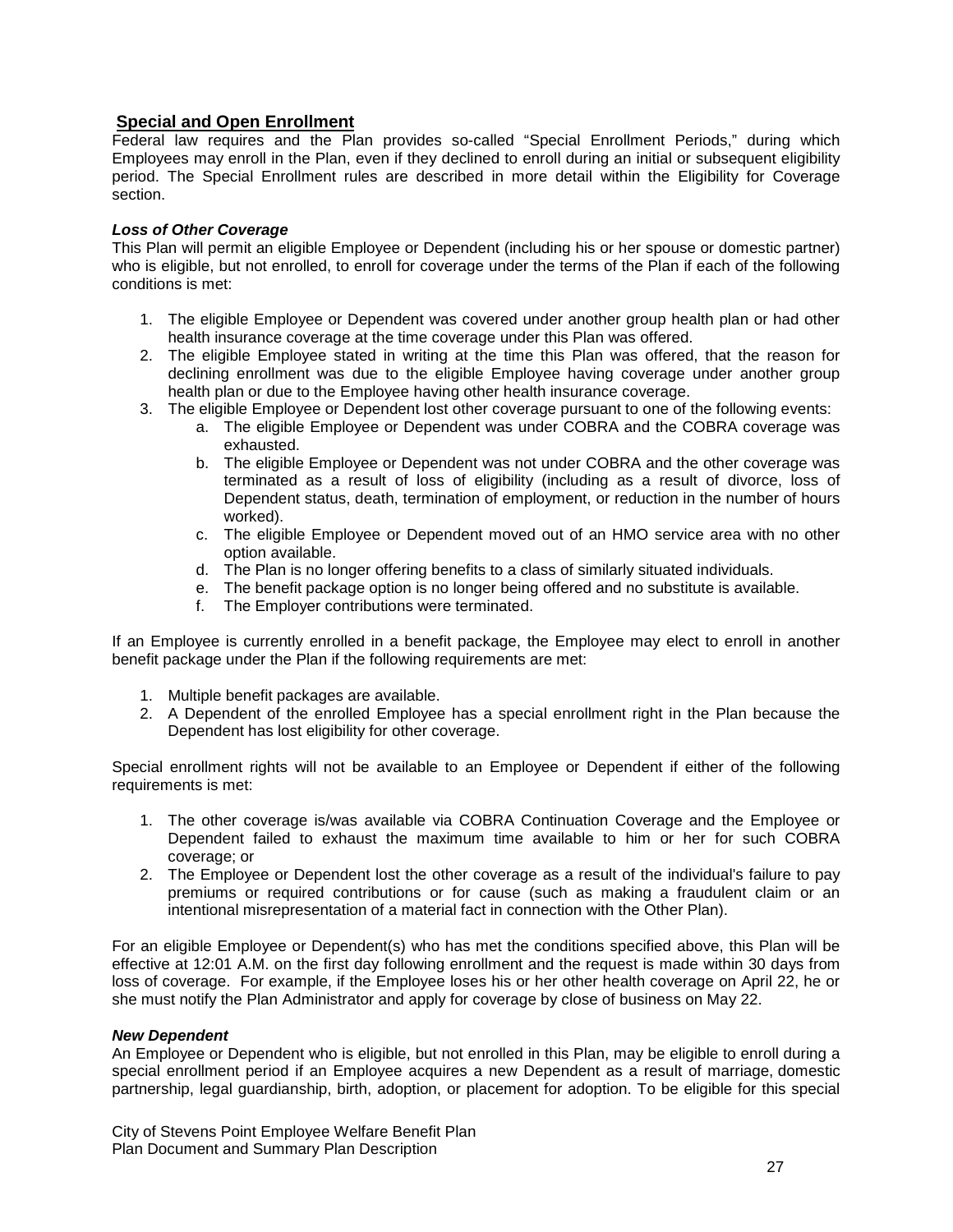enrollment, the Employee must apply in writing or electronically, as applicable, no later than 30 days after he or she acquires the new Dependent. For example, if the Employee or Employee's spouse gives birth to a baby on June 22, he or she must notify the Plan Administrator and apply for coverage by close of business on July 22. The following conditions apply to any eligible Employee and Dependents:

An Employee or Dependent who is eligible, but not enrolled in this Plan, may enroll during a special enrollment period if one the following occurs:

- 1. The eligible Employee is a covered Employee under the terms of this Plan but elected not to enroll during a previous enrollment period.
- 2. An individual has become a Dependent of the eligible Employee through marriage, domestic partnership, legal guardianship, birth, adoption, or placement for adoption.

If the conditions for special enrollment are satisfied, the coverage of the Dependent and/or Employee enrolled during the Special Enrollment Period will be effective at 12:01 A.M. for the following events:

- 1. In the case of marriage, on the date of the marriage.
- 2. For a domestic partnership, on the date of the domestic partnership agreement.
- 3. For a legal guardianship, on the date on which such Child is placed in the covered Employee's home pursuant to a court order appointing the covered Employee as legal guardian for the Child.
- 4. In the case of a Dependent's birth, as of the date of birth.
- 5. In the case of a Dependent's adoption or placement for adoption, the date of the adoption or placement for adoption.

# *Additional Special Enrollment Rights*

Employees and Dependents who are eligible but not enrolled are entitled to enroll under one of the following circumstances:

- 1. The Employee's or Dependent's Medicaid or State Child Health Insurance Plan (i.e. CHIP) coverage has terminated as a result of loss of eligibility and the Employee requests coverage under the Plan within 60 days after the termination.
- 2. The Employee or Dependent become eligible for a contribution / premium assistance subsidy under Medicaid or a State Child Health Insurance Plan (i.e. CHIP), and the Employee requests coverage under the Plan within 60 days after eligibility is determined.

If the conditions for special enrollment are satisfied, coverage for the Employee and/or his or her Dependent(s) will be effective at 12:01 A.M. on the first day following the enrollment.

#### *Open Enrollment*

Prior to the start of a Plan Year, this Plan has an Open Enrollment Period. Eligible Participants who are not covered under this Plan may enroll for coverage during Open Enrollment Periods. Employees who are enrolled will be given an opportunity to change their coverage effective the first day of the upcoming Plan Year. A Participant who fails to make an election during the Open Enrollment Period will automatically retain his or her present coverages. Coverage for Participants enrolling during an Open Enrollment Period will become effective on the first day of the upcoming Plan Year, as long as all other eligibility requirements have been met. If the other eligibility requirements have not been met, coverage for Participants enrolling during an Open Enrollment Period will become effective as stated in the provision, "Eligibility for Individual Coverage".

The terms of the Open Enrollment Period, including duration of the election period, shall be determined by the Plan Administrator and communicated prior to the start of an Open Enrollment Period.

"Open Enrollment Period" shall mean the time frame specified by the Plan Administrator.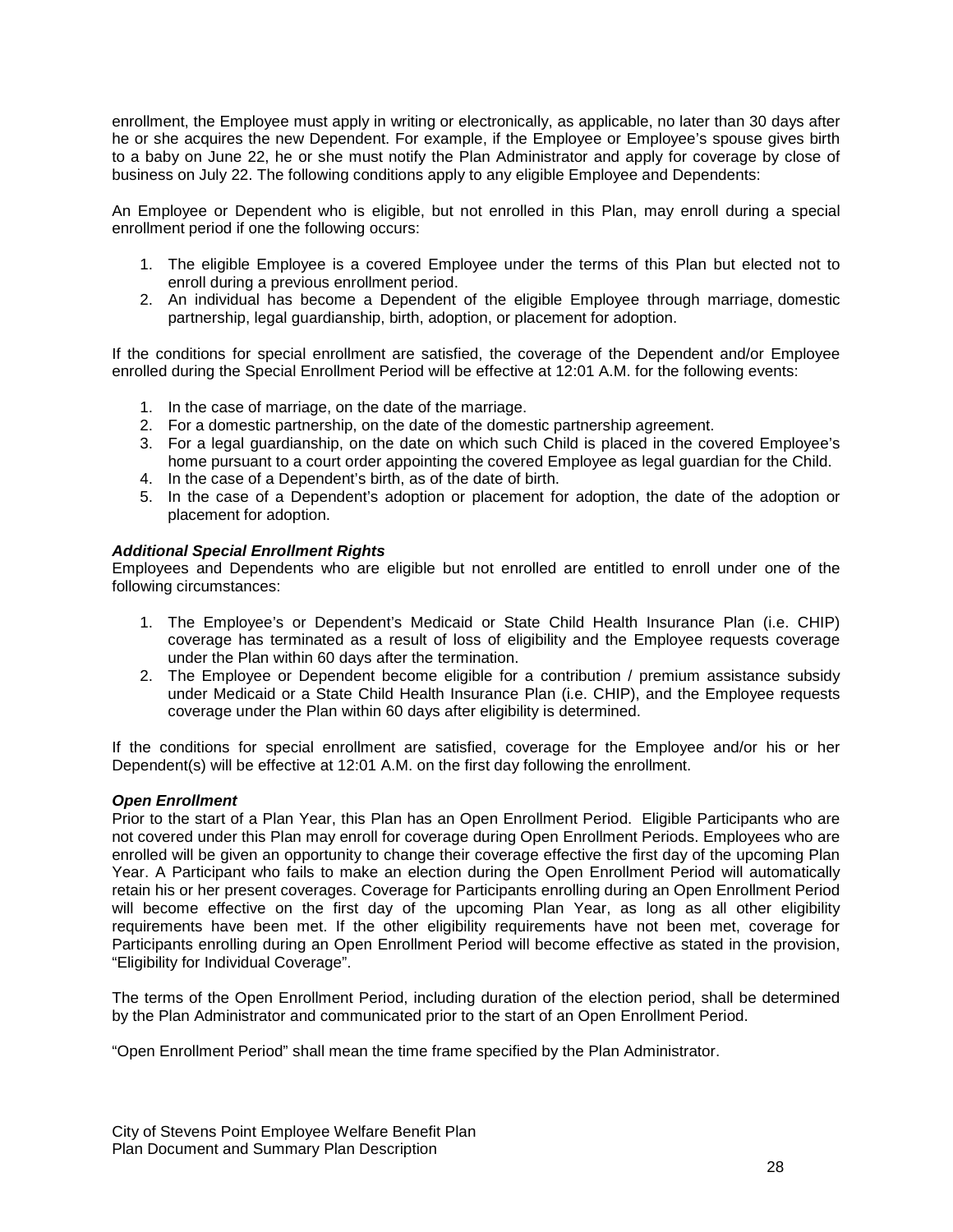# **Relation to Section 125 Cafeteria Plan**

This Plan may also allow additional changes to enrollment due to change in status events under the employer's Section 125 Cafeteria Plan. Refer to the employer's Section 125 Cafeteria Plan for more information.

# **Qualified Medical Child Support Orders**

This Plan will provide for immediate enrollment and benefits to the Child or Children of a Participant who are the subject of a Qualified Medical Child Support Order (QMCSO), regardless of whether the Child or Children reside with the Participant, provided the Child or Children are not already enrolled as an eligible Dependent as described in this Plan. If a QMCSO is issued, then the Child or Children shall become Alternate Recipient(s) of the benefits under this Plan, subject to the same limitations, restrictions, provisions and procedures as any other Participant. The Plan Administrator will determine if the order properly meets the standards described herein. A properly completed National Medical Support Notice (NMSN) will be treated as a QMCSO and will have the same force and effect.

To be considered a Qualified Medical Child Support Order, the Medical Child Support Order must contain the following information:

- 1. The name and last known mailing address (if any) of the Participant and the name and mailing address of each such Alternate Recipient covered by the order.
- 2. A reasonable description of the type of coverage to be provided by this Plan to each Alternate Recipient, or the manner in which such type of coverage is to be determined.
- 3. The period of coverage to which the order applies.
- 4. The name of this Plan.

A National Medical Support Notice shall be deemed a QMCSO if all of the following requirements are met:

- 1. It contains the information set forth in the Definitions section in the definition of "National Medical Support Notice."
- 2. It identifies either the specific type of coverage or all available group health coverage. If the Employer receives a NMSN that does not designate either specific type(s) of coverage or all available coverage, the Employer and the Plan Administrator will assume that all are designated.
- 3. It informs the Plan Administrator that, if a group health plan has multiple options and the Participant is not enrolled, the issuing agency will make a selection after the NMSN is qualified, and, if the agency does not respond within 20 days, the Child will be enrolled under the Plan's default option (if any).
- 4. It specifies that the period of coverage may end for the Alternate Recipient(s) only when similarly situated dependents are no longer eligible for coverage under the terms of the Plan, or upon the occurrence of certain specified events.

A NMSN need not be recognized as a QMCSO if it requires the Plan to provide any type or form of benefit, or any option, not otherwise provided to the Participants and eligible Participants without regard to the provisions herein, except to the extent necessary to meet the requirements of a State law relating to Medical Child Support Orders, as described in Social Security Act §1908 (as added by Omnibus Budget Reconciliation Act of 1993 §13822).

In the instance of any Medical Child Support Order received by this Plan, the Plan Administrator shall, as soon as administratively possible, perform the following:

- 1. In writing, notify the Participant and each Alternate Recipient covered by such Order (at the address included in the Order) of the receipt of such Order and the Plan's procedures for determining whether the Order qualifies as a QMCSO.
- 2. Make an administrative determination if the order is a QMCSO and notify the Participant and each affected Alternate Recipient of such determination.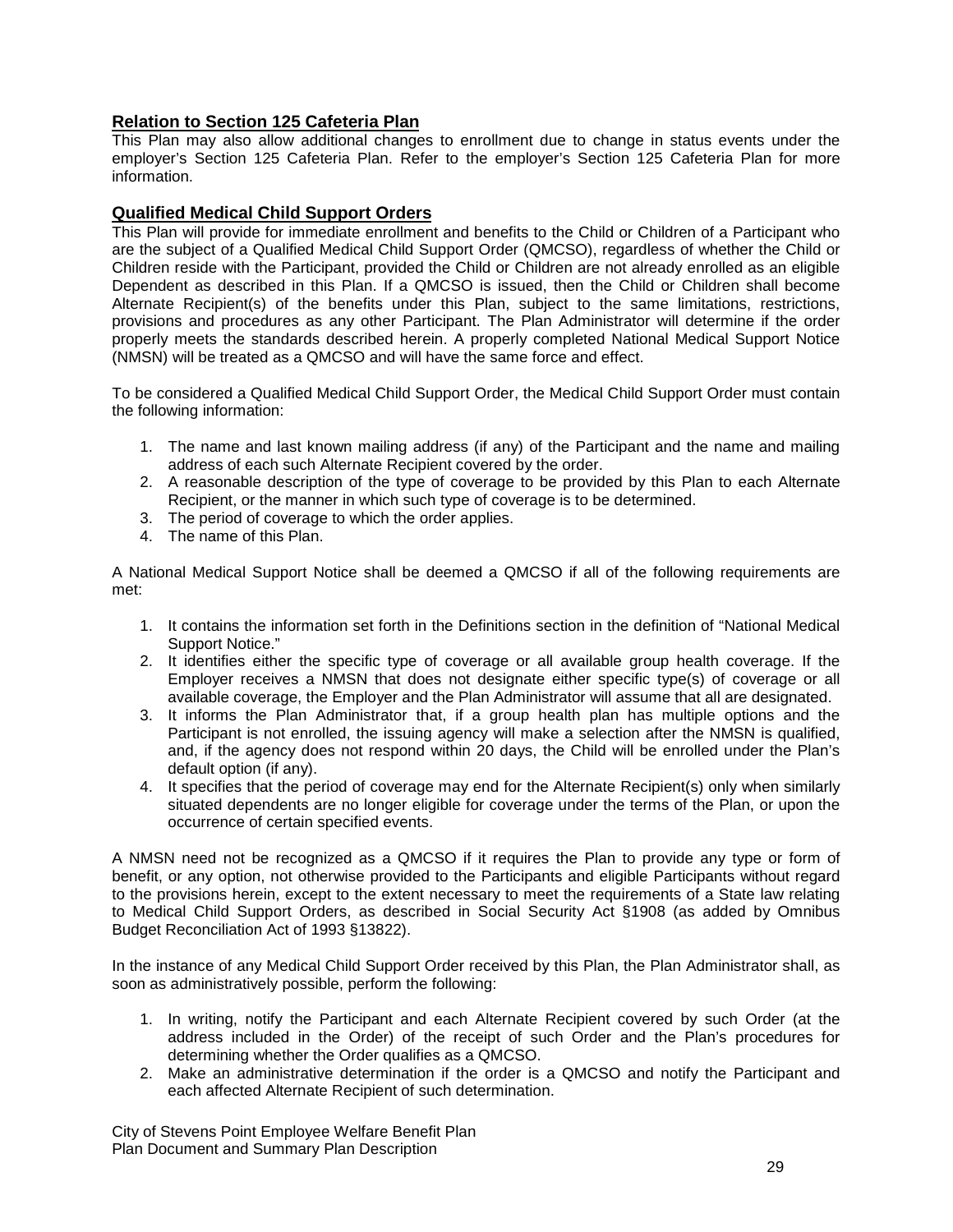In the instance of any National Medical Support Notice received by this Plan, the Plan Administrator shall perform the following:

- 1. Notify the State agency issuing the notice with respect to the Child whether coverage of the Child is available under the terms of the Plan and, if so:
	- a. Whether the Child is covered under the Plan.
	- b. Either the effective date of the coverage or, if necessary, any steps to be taken by the custodial parent or by the official of a State or political subdivision to effectuate the coverage.
- 2. Provide to the custodial parent (or any State official serving in a substitute capacity) a description of the coverage available and any forms or documents necessary to effectuate such coverage.

As required by Federal law, the Plan Administrator shall perform the following:

- 1. Establish reasonable procedures to determine whether Medical Child Support Order or National Medical Support Notice are Qualified Medical Child Support Orders.
- 2. Administer the provision of benefits under such qualified orders. Such procedures shall:
	- a. Be in writing.
	- b. Provide for the notification of each person specified in a Medical Child Support Order as eligible to receive benefits under the plan (at the address included in the Medical Child Support Order) of such procedures promptly upon receipt by the plan of the Medical Child Support Order.
	- c. Permit an Alternate Recipient to designate a representative for receipt of copies of notices that are sent to the Alternate Recipient with respect to a Medical Child Support Order.

# **Acquired Companies**

Eligible Employees of an acquired company who are Actively at Work and were covered under the Prior Plan of the acquired company will be eligible for the benefits under this Plan on the date of acquisition. Any waiting period previously satisfied under the prior health plan will be applied toward satisfaction of the Service Waiting Period of this Plan. In the event that an acquired company did not have a health plan, all eligible Employees will be eligible on the date of the acquisition.

# **Genetic Information Nondiscrimination Act ("GINA")**

"GINA" prohibits group health plans, issuers of individual health care policies, and employers from discriminating on the basis of genetic information.

The term "genetic information" means, with respect to any individual, information about any of the following:

- 1. Such individual's genetic tests.
- 2. The genetic tests of family members of such individual.
- 3. The manifestation of a Disease or disorder in family members of such individual.

The term "genetic information" includes participating in clinical research involving genetic services. Genetic tests would include analysis of human DNA, RNA, chromosomes, proteins, or metabolites that detect genotypes, mutations, or chromosomal changes. Genetic information is a form of Protected Health Information (PHI) as defined by and in accordance with the Health Insurance Portability and Accountability Act of 1996 (HIPAA), and is subject to applicable Privacy and Security Standards.

Family members as it relates to GINA include dependents, plus all relatives to the fourth degree, without regard to whether they are related by blood, marriage, or adoption. Underwriting as it relates to GINA includes any rules for determining eligibility, computing premiums or contributions, and applying pre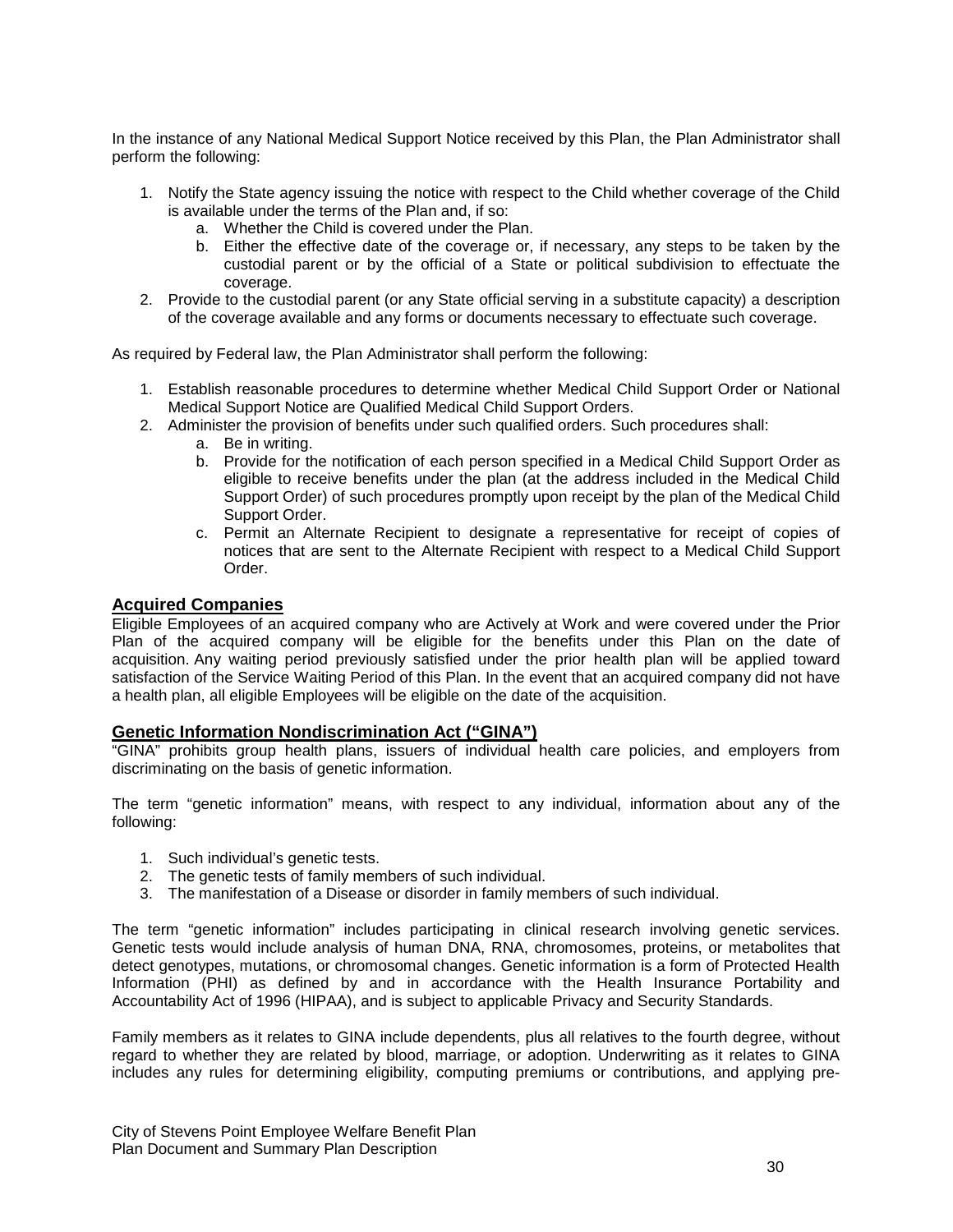existing condition limitations. Offering reduced premiums or other rewards for providing genetic information would be impermissible underwriting.

GINA will not prohibit a health care Provider who is treating an individual from requesting that the patient undergo genetic testing. The rules permit the Plan to obtain genetic test results and use them to make claims payment determinations when it is necessary to do so to determine whether the treatment provided to the patient was medically advisable and/or necessary.

The Plan may request, but not require, genetic testing in certain very limited circumstances involving research, so long as the results are not used for underwriting, and then only with written notice to the individual that participation is voluntary and will not affect eligibility for benefits, premiums or contributions. In addition, the Plan will notify and describe its activity to the Health and Human Services secretary of its activities falling within this exception.

While the Plan may collect genetic information after initial enrollment, it may not do so in connection with any annual renewal process where the collection of information affects subsequent enrollment. The Plan will not adjust premiums or increase group contributions based upon genetic information, request or require genetic testing or collect genetic information either prior to or in connection with enrollment or for underwriting purposes.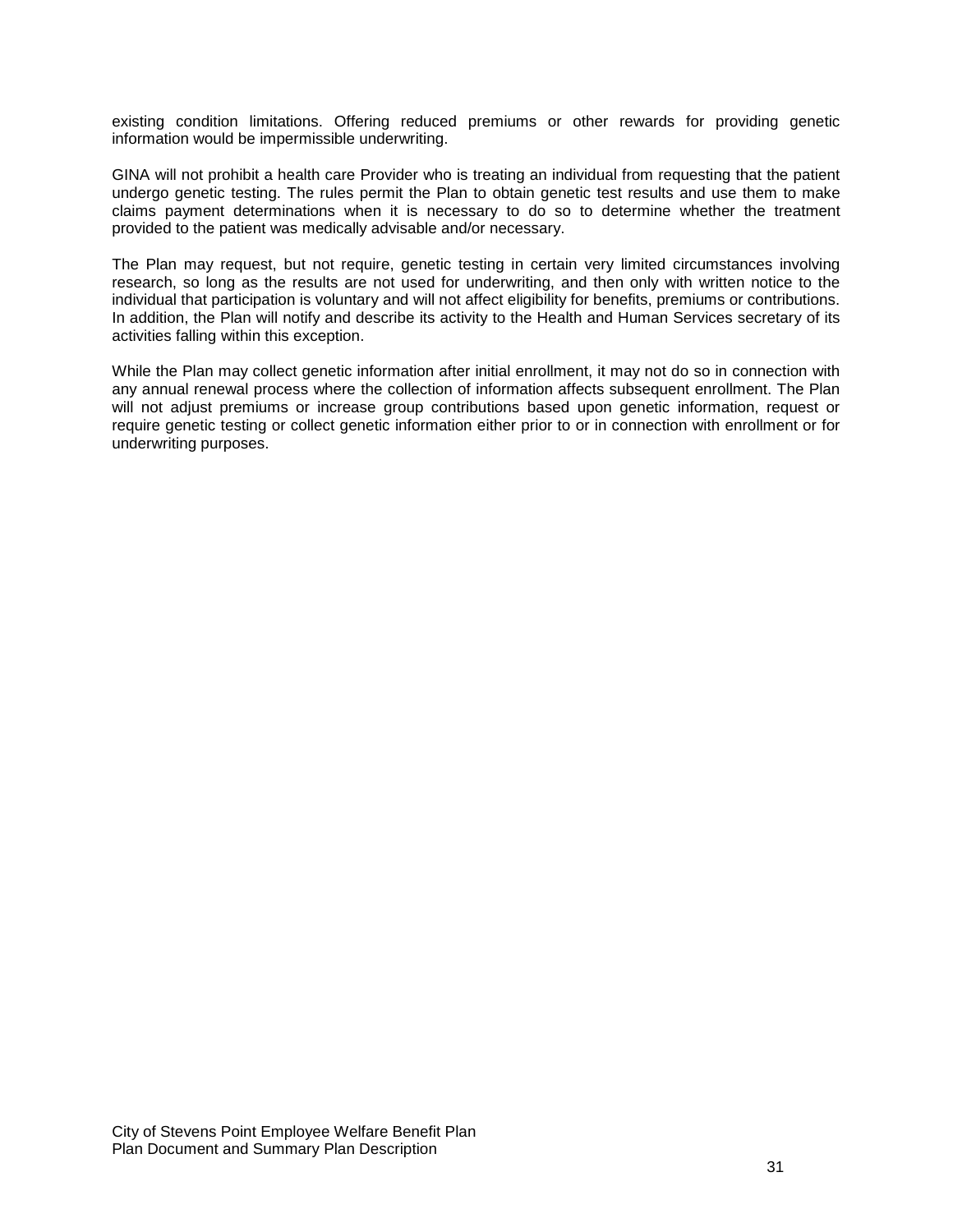# **TERMINATION OF COVERAGE**

# <span id="page-33-0"></span>**Termination Dates of Individual Coverage**

The coverage of any Employee for himself or herself under this Plan will terminate on the earliest to occur of the following dates:

- 1. The date upon which the Plan is terminated.
- 2. The day of the month in, or with respect to which, he or she requests that such coverage be terminated, on the condition that such request is made on or before such date, unless prohibited by law (i.e., when election changes cannot be made due to Internal Revenue Code Section 125 "change in status" guidelines). *NOTE: The Employer offers these benefits in conjunction with a cafeteria plan under Section 125 of the Internal Revenue Code and a voluntary termination must comply with the requirements of the Code and the cafeteria plan*.
- 3. The date of the expiration of the last period for which the Employee has made a contribution, in the event of his or her failure to make, when due, any contribution for coverage for himself or herself to which he or she has agreed in writing.
- 4. The last date of the month in which the Employee is no longer eligible for such coverage under the Plan.
- 5. The last date and time of the month in which the termination of employment occurs.
- 6. Immediately upon submission of a fraudulent claim or any fraudulent information to the Plan (including enrollment information), by and/or on behalf of an Employee or his or her Dependent, or upon the Employee or his or her Dependent gaining knowledge of the submission, as determined by the Plan Administrator in its discretion, consistent with applicable laws and/or rules regarding such rescission.

# **Termination Dates of Retiree Coverage**

The coverage of any retiree who is covered under the Plan will terminate on the earliest to occur of the following dates:

- 1. The date of termination of the Plan.
- 2. The date of death of the covered retiree.
- 3. The date of the expiration of the last period for which the retiree has made a contribution, in the event of his or her failure to make, when due, any contribution for coverage for himself or herself to which he or she has agreed in writing.

# **Termination Dates of Dependent Coverage**

The coverage for any Dependents of any Employee who are covered under the Plan will terminate on the earliest to occur of the following dates:

- 1. The date upon which the Plan is terminated.
- 2. Upon the discontinuance of coverage for Dependents under the Plan.
- 3. The date of the expiration of the last period for which the Employee has made a contribution, in the event of his or her failure to make, when due, any contribution for coverage for Dependents to which he or she has agreed in writing.
- 4. In the case of a Child age 26 or older for whom coverage is being continued due to mental or physical inability to earn his or her own living, the earliest to occur of:
	- a. Cessation of such disability or inability.
	- b. Failure to provide any required proof of continuous disability or inability or to submit to any required examination.
	- c. Upon the Child's no longer being dependent on the Employee for his or her support.
- 5. The last day of the month in which such person is no longer a Dependent, except for Dependent Children, as defined herein, except as may be provided for in other areas of this section.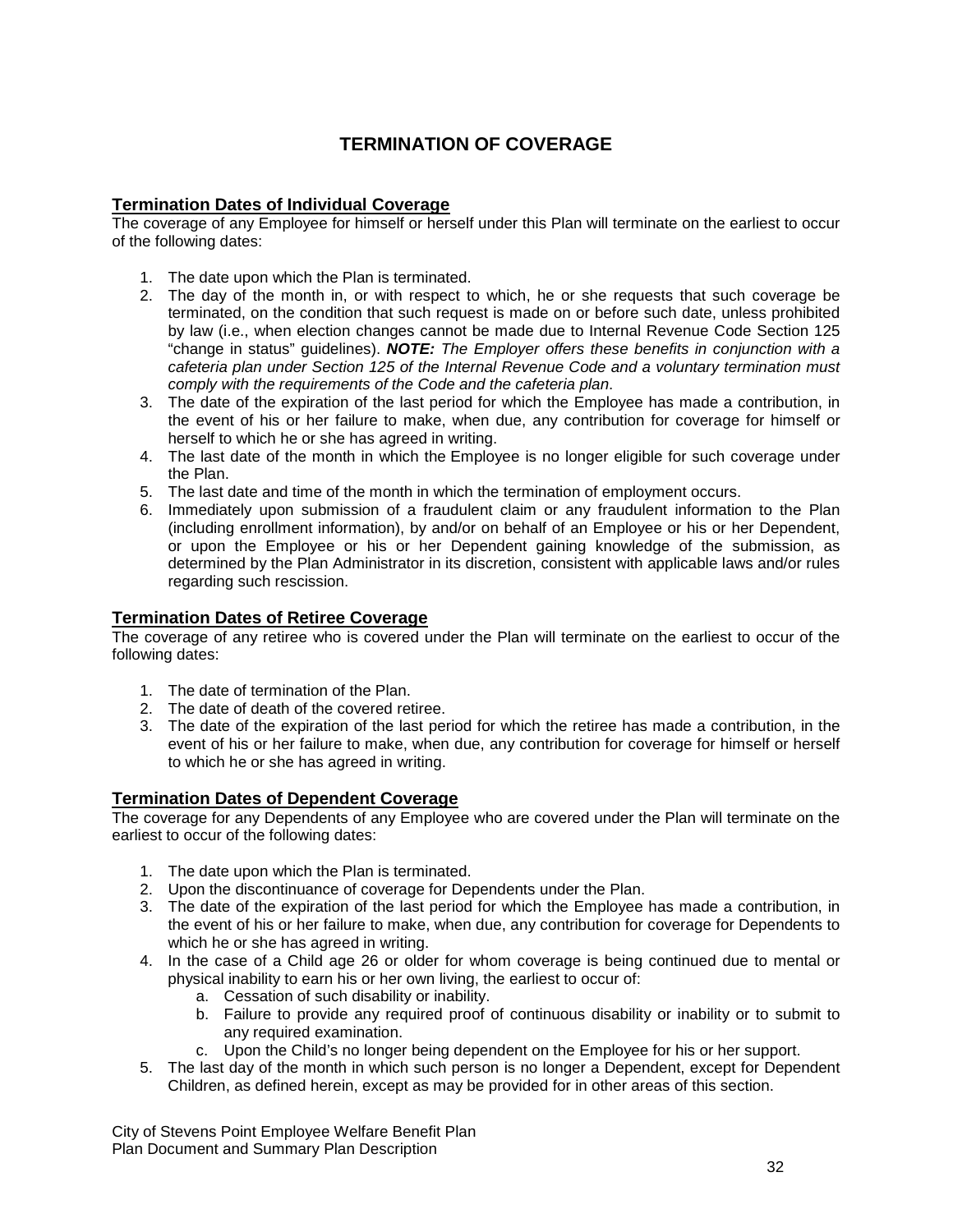- 6. The last day of the month in which such person ceases to be a Dependent Child, as defined herein, except as may be provided for in other areas of this section or within this document.
- 7. The day of the month the employee dies, except for the surviving spouse can continue for the rest of the spouse's life provided that the surviving spouse pays the applicable contribution when due. In addition the spouse of a retiree that retired from services at the retirement age based on their Wisconsin Retirement Fund Category (age 55 for general employees and age 50 for protective services), or retire due to disability and apply for a retirement annuity from the Wisconsin Retirement Fund and their covered dependents is eligible to continue on the plan following the retiree's death or entitlement to Medicare provided he/she continues to make required contributions for coverage. If a surviving spouse remarries, coverage will be limited to only the surviving spouse of the retiree.
- 8. For a Dependent Child whose coverage is required pursuant to a QMCSO, the last day of the calendar month as of which coverage is no longer required under the terms of the order or this Plan.
- 9. Immediately upon submission of a fraudulent claim or any fraudulent information to the Plan (including enrollment information), by and/or on behalf of an Employee or his or her Dependent, or upon the Employee or his or her Dependent gaining knowledge of the submission, as determined by the Plan Administrator in its discretion, consistent with applicable laws and/or rules regarding such rescission.

*NOTE: The Employer offers these benefits in conjunction with a cafeteria plan under Section 125 of the Internal Revenue Code and a voluntary termination must comply with the requirements of the Code and the cafeteria plan.*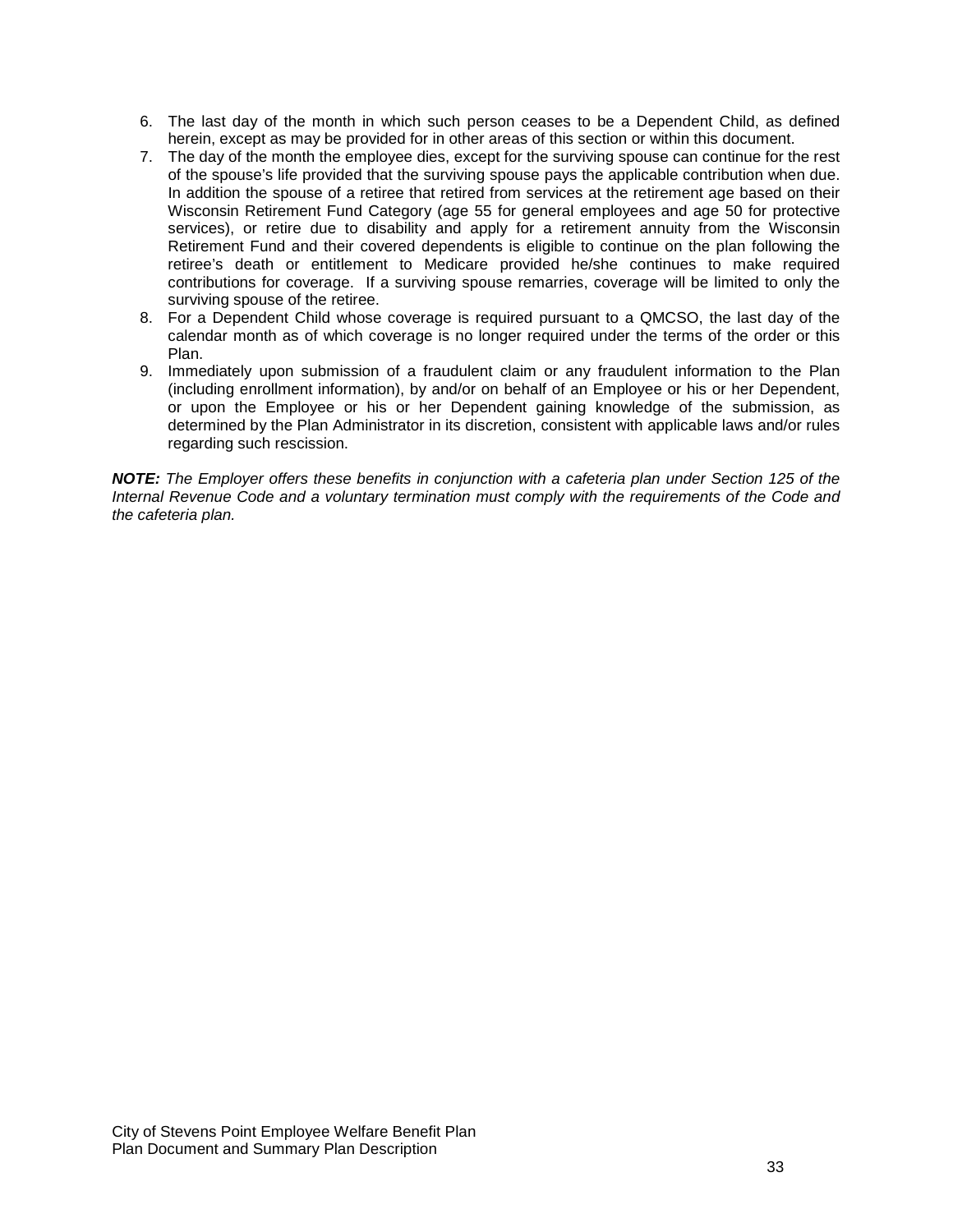# **CONTINUATION OF COVERAGE**

# <span id="page-35-0"></span>**Employer Continuation Coverage**

An employee shall retain eligibility for coverage if temporarily on an approved leave of absence, with the expectation of returning to work following the approved leave as determined by the employer's leave policy, and provided contributions continue to be paid on a timely basis.

For eligible Participants who take a leave of absence which does not meet the requirements of employer's leave of absence policy or FMLA, coverage will continue until the last day of the month.

# **Continuation During Family and Medical Leave Act (FMLA) Leave**

Regardless of the established leave policies mentioned above, the Plan shall at all times comply with FMLA. It is the intention of the Plan Administrator to provide these benefits only to the extent required by applicable law and not to grant greater rights than those so required. During a FMLA Leave, coverage will be maintained in accordance with the same Plan conditions as coverage would otherwise be provided if the covered Employee had been a continuously active employee during the entire leave period. If Plan coverage lapses during the FMLA Leave, coverage will be reinstated for the person(s) who had coverage under the Plan when the FMLA Leave began, upon the Employee's return to work at the conclusion of the FMLA Leave.

#### *Leave Entitlements*

Eligible employees who work for a covered employer can take up to 12 weeks of unpaid, job-protected leave in a 12-month period for the following reasons:

- The birth of a child or placement of a child for adoption or foster care with the eligible employee(s).
- To bond with a child (leave must be taken within 1 year of the child's birth or placement) with the eligible employee(s).
- To care for the employee's spouse, child, or parent who has a qualifying serious health condition.
- For the employee's own qualifying serious health condition that makes the employee unable to perform the employee's job.
- For qualifying exigencies related to the foreign deployment of a military member who is the employee's spouse, child, or parent.

An eligible employee who is a covered servicemember's spouse, child, parent, or next of kin may also take up to 26 weeks of FMLA leave in a single 12-month period to care for the servicemember with a serious injury or illness.

An employee does not need to use leave in one block. When it is medically necessary or otherwise permitted, employees may take leave intermittently or on a reduced schedule.

Employees may choose, or an employer may require, use of accrued paid leave while taking FMLA leave. If an employee substitutes accrued paid leave for FMLA leave, the employee must comply with the employer's normal paid leave policies.

# *Benefits and Protections*

While employees are on FMLA leave, employers must continue health insurance coverage as if the employees were not on leave. Upon return from FMLA leave, most employees must be restored to the same job or one nearly identical to it with equivalent pay, benefits, and other employment terms and conditions.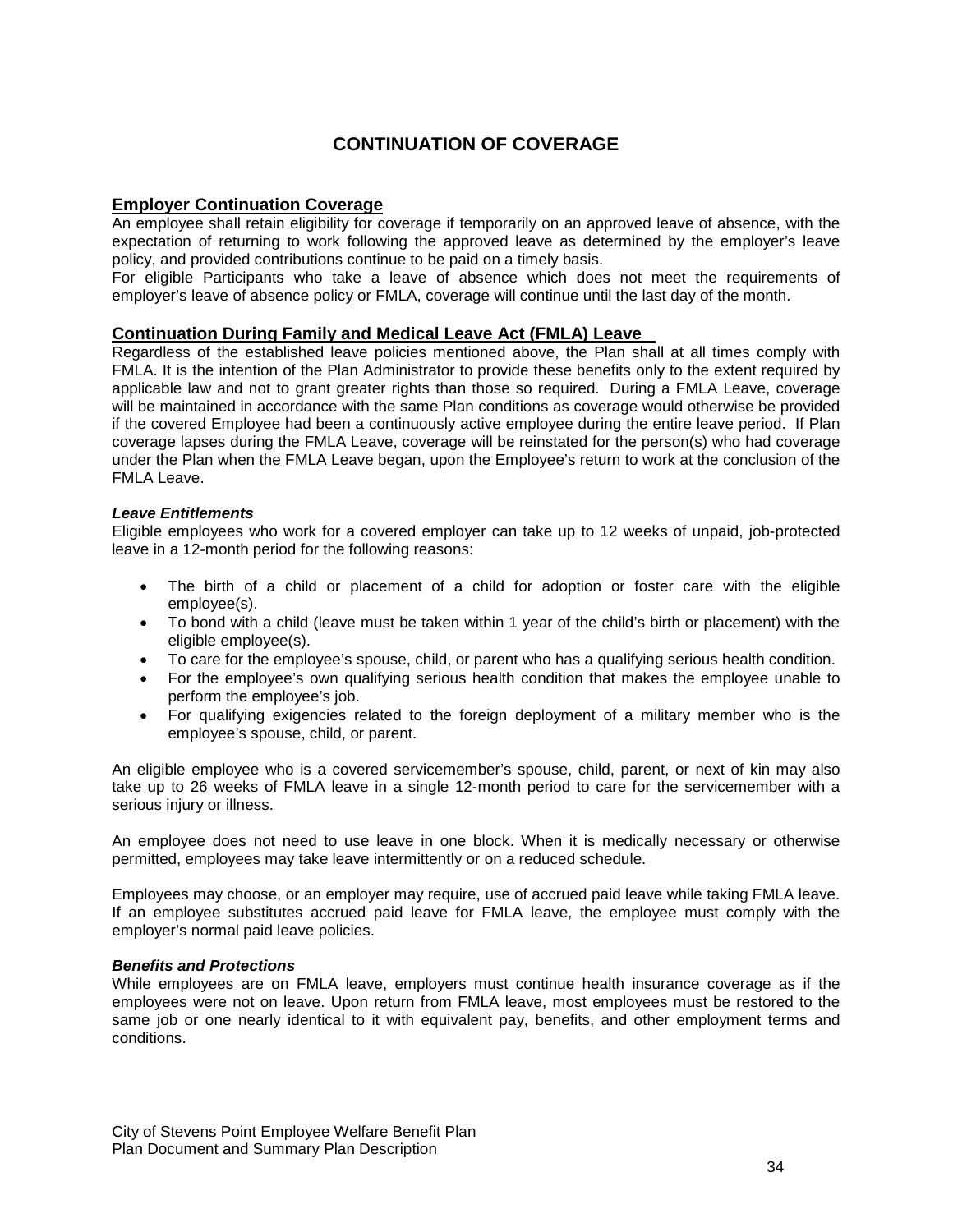An employer may not interfere with an individual's FMLA rights or retaliate against someone for using or trying to use FMLA leave, opposing any practice made unlawful by the FMLA, or being involved in any proceeding under or related to the FMLA.

#### *Eligibility Requirements*

An employee who works for a covered employer must meet three criteria in order to be eligible for FMLA leave. The employee must meet all of the following requirements:

- Have worked for the employer for at least 12 months.
- Have at least 1,250 hours of service in the 12 months before taking leave.\*
- Work at a location where the employer has at least 50 employees within 75 miles of the employee's worksite.

\*Special "hours of service" requirements apply to airline flight crew employees.

#### *Requesting Leave*

Generally, employees must give 30-days' advance notice of the need for FMLA leave. If it is not possible to give 30-days' notice, an employee must notify the employer as soon as possible and, generally, follow the employer's usual procedures.

Employees do not have to share a medical diagnosis, but must provide enough information to the employer so it can determine if the leave qualifies for FMLA protection. Sufficient information could include informing an employer that the employee is or will be unable to perform his or her job functions, that a family member cannot perform daily activities, or that hospitalization or continuing medical treatment is necessary. Employees must inform the employer if the need for leave is for a reason for which FMLA leave was previously taken or certified.

Employers can require a certification or periodic recertification supporting the need for leave. If the employer determines that the certification is incomplete, it must provide a written notice indicating what additional information is required.

#### *Employer Responsibilities*

Once an employer becomes aware that an employee's need for leave is for a reason that may qualify under the FMLA, the employer must notify the employee if he or she is eligible for FMLA leave and, if eligible, must also provide a notice of rights and responsibilities under the FMLA. If the employee is not eligible, the employer must provide a reason for ineligibility.

Employers must notify its employees if leave will be designated as FMLA leave, and if so, how much leave will be designated as FMLA leave.

#### *Enforcement*

Employees may file a complaint with the U.S. Department of Labor, Wage and Hour Division, or may bring a private lawsuit against an employer.

The FMLA does not affect any federal or state law prohibiting discrimination or supersede any state or local law or collective bargaining agreement that provides greater family or medical leave rights.

For additional information or to file a complaint: 1-866-4-USWAGE (1-866-487-9243) TTY: 1-877-889-5627 <https://www.dol.gov/whd/> U.S. Department of Labor Wage and Hour Division WH1420a - REV 04/16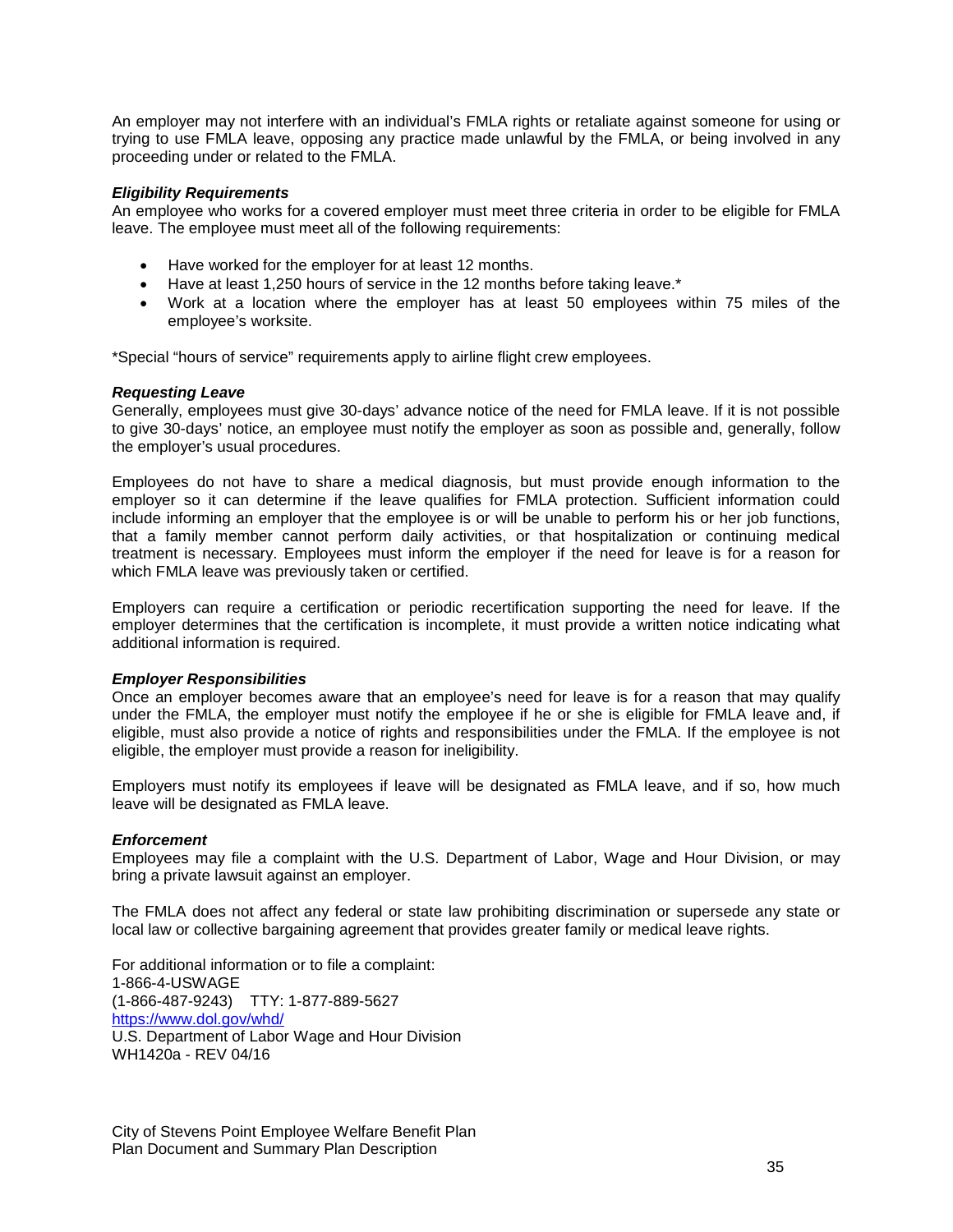# **Continuation During USERRA**

Participants who are absent from employment because they are in the Uniformed Services may elect to continue their coverage under this Plan for up to 24 months. To continue coverage, Participants must comply with the terms of the Plan, including election during the Plan's annual enrollment period, and pay their contributions, if any. In addition, USERRA also requires that, regardless of whether a Participant elected to continue his or her coverage under the Plan, his or her coverage and his or her Dependents' coverage be reinstated immediately upon his or her return to employment, so long as he or she meets certain requirements contained in USERRA. Participants should contact their participating Employer for information concerning their eligibility for USERRA and any requirements of the Plan.

## **Continuation During COBRA – Introduction**

The right to this form of continued coverage was created by a Federal law, under the Consolidated Omnibus Budget Reconciliation Act of 1985, as amended ("COBRA"). COBRA Continuation Coverage can become available to Participants when they otherwise would lose their group health coverage. It also can become available to other members of the Participant's family who are covered under the Plan when they otherwise would lose their group health coverage. Under the Plan, Qualified Beneficiaries that elect COBRA Continuation Coverage must pay the entire cost of the coverage, including a reasonable administration fee. There are several ways coverage will terminate, including the failure of the Participant or their covered Dependents to make timely payment of contributions or premiums. For additional information, Participants should contact the Participating Employer to determine if COBRA applies to him or her and/or his or her covered Dependents.

**Participants may have other options available when group health coverage is lost.** For example, a Participant may be eligible to buy an individual plan through the Health Insurance Marketplace. By enrolling in coverage through the Marketplace, the Participant may qualify for lower costs on his or her monthly premiums and lower out-of-pocket costs. Additionally, the Participant may qualify for a 30-day special enrollment period for another group health plan for which the Participant is eligible (such as a spouse's plan), even if that plan generally doesn't accept late enrollees.

#### *COBRA Continuation Coverage*

"COBRA Continuation Coverage" is a continuation of Plan coverage when coverage would otherwise end because of a life event known as a "Qualifying Event." COBRA (and the description of COBRA Continuation Coverage contained in this Plan) does not apply to the following benefits (if available as part of the Employer's plan): life insurance, accidental death and dismemberment benefits and weekly income or long term disability benefits. The aforementioned benefits are not considered for continuation under COBRA. The Plan provides no greater COBRA rights than what COBRA requires – nothing in this Plan is intended to expand the Participant's rights beyond COBRA's requirements.

#### *Qualifying Events*

Specific Qualifying Events are listed below. After a Qualifying Event, COBRA Continuation Coverage must be offered to each person who is a "Qualified Beneficiary." A Qualified Beneficiary is someone who is or was covered by the Plan, and has lost or will lose coverage under the Plan due to the occurrence of a Qualifying Event. The Employee and/or Employee's Dependents could therefore become Qualified Beneficiaries if applicable coverage under the Plan is lost because of the Qualifying Event.

An Employee, who is properly enrolled in this Plan and is a covered Employee, will become a Qualified Beneficiary if he or she loses his or her coverage under the Plan because either one of the following Qualifying Events happens:

- 1. The hours of employment are reduced.
- 2. The employment ends for any reason other than gross misconduct.

The spouse of a covered Employee will become a Qualified Beneficiary if he or she loses his or her coverage under the Plan because any of the following Qualifying Events happens: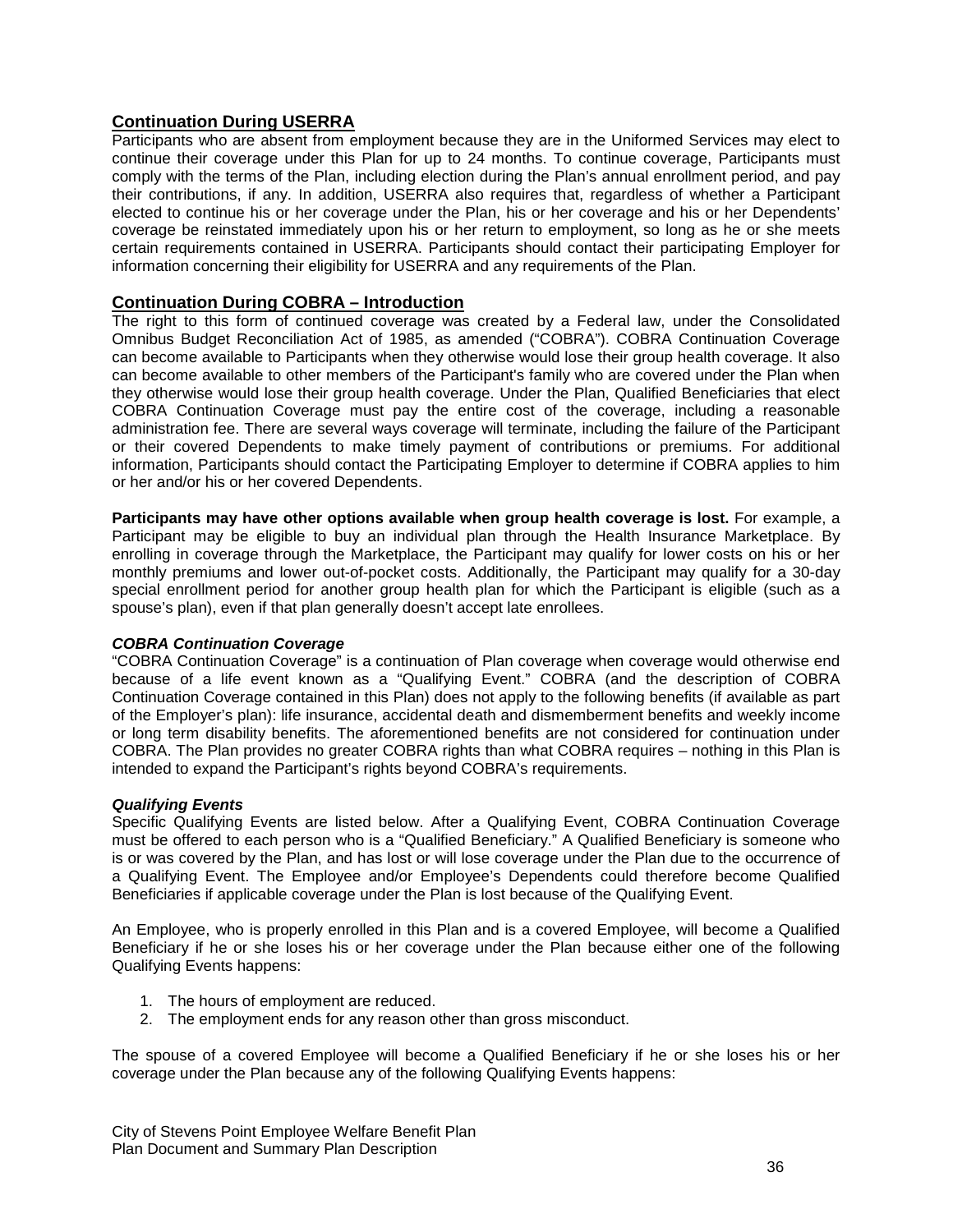- 1. The Employee dies.
- 2. The Employee's hours of employment are reduced.
- 3. The Employee's employment ends for any reason other than his or her gross misconduct.
- 4. The Employee becomes entitled to Medicare benefits (under Part A, Part B, or both).
- 5. The Employee becomes divorced or legally separated from his or her spouse.

Dependent Children will become Qualified Beneficiaries if they lose coverage under the Plan because any of the following Qualifying Events happens:

- 1. The parent-covered Employee dies.
- 2. The parent-covered Employee's hours of employment are reduced.
- 3. The parent-covered Employee's employment ends for any reason other than his or her gross misconduct.
- 4. The parent-covered Employee becomes entitled to Medicare benefits (Part A, Part B, or both).
- 5. The parents become divorced or legally separated.
- 6. The Child stops being eligible for coverage under the Plan as a Dependent Child.

Filing a proceeding in bankruptcy under title 11 of the United States Code may be a Qualifying Event. If a proceeding in bankruptcy is filed with respect to Employer, and that bankruptcy results in the loss of coverage for any retired Employee covered under the Plan, the retired Employee will become a Qualified Beneficiary, with the bankruptcy being deemed to be the Qualifying Event. The retired Employee's Dependent(s) (if applicable) will also become Qualified Beneficiaries if the bankruptcy (Qualifying Event) results in a loss of their coverage under the Plan.

### *Employer Notice of Qualifying Events*

When the Qualifying Event is the end of employment (for reasons other than gross misconduct), reduction of hours of employment, death of the covered Employee, commencement of a proceeding in bankruptcy with respect to the Employer (as applicable), or the covered Employee's becoming entitled to Medicare benefits (under Part A, Part B, or both), the Employer must notify the COBRA Administrator of the Qualifying Event.

#### *Employee Notice of Qualifying Events*

In certain circumstances, the covered Employee or Qualified Beneficiary, in order to protect his or her rights under COBRA, is required to provide notification to the COBRA Administrator in writing, either by U.S. First Class Mail or hand delivery. These circumstances are any of the following:

- 1. **Notice of Divorce or Separation**: Notice of the occurrence of a Qualifying Event that is a divorce or Legal Separation of a covered Employee (or former Employee) from his or her spouse.
- 2. **Notice of Child's Loss of Dependent Status**: Notice of the occurrence of a Qualifying Event that is an individual's ceasing to be eligible as a Dependent Child under the terms of the Plan.
- 3. **Notice of a Second Qualifying Event**: Notice of the occurrence of a second Qualifying Event after a Qualified Beneficiary has become entitled to COBRA Continuation Coverage with a maximum duration of 18 (or 29) months.
- 4. **Notice Regarding Disability**: Notice that a Qualified Beneficiary entitled to receive COBRA Continuation Coverage with a maximum duration of 18 months has been determined by the Social Security Administration ("SSA") to be disabled at any time during the first 60 days of COBRA Continuation Coverage.
- 5. **Notice Regarding End of Disability**: Notice that a Qualified Beneficiary, with respect to whom a notice described above in #4 has been provided, has subsequently been determined by the SSA to no longer be disabled.

As indicated above, Notification of a Qualifying Event must be made in writing. Notice must be made by submitting the "Notice of Qualifying Event" form and mailing it by U.S. First Class Mail or hand delivery to the COBRA Administrator. This form is available, without charge, from the COBRA Administrator.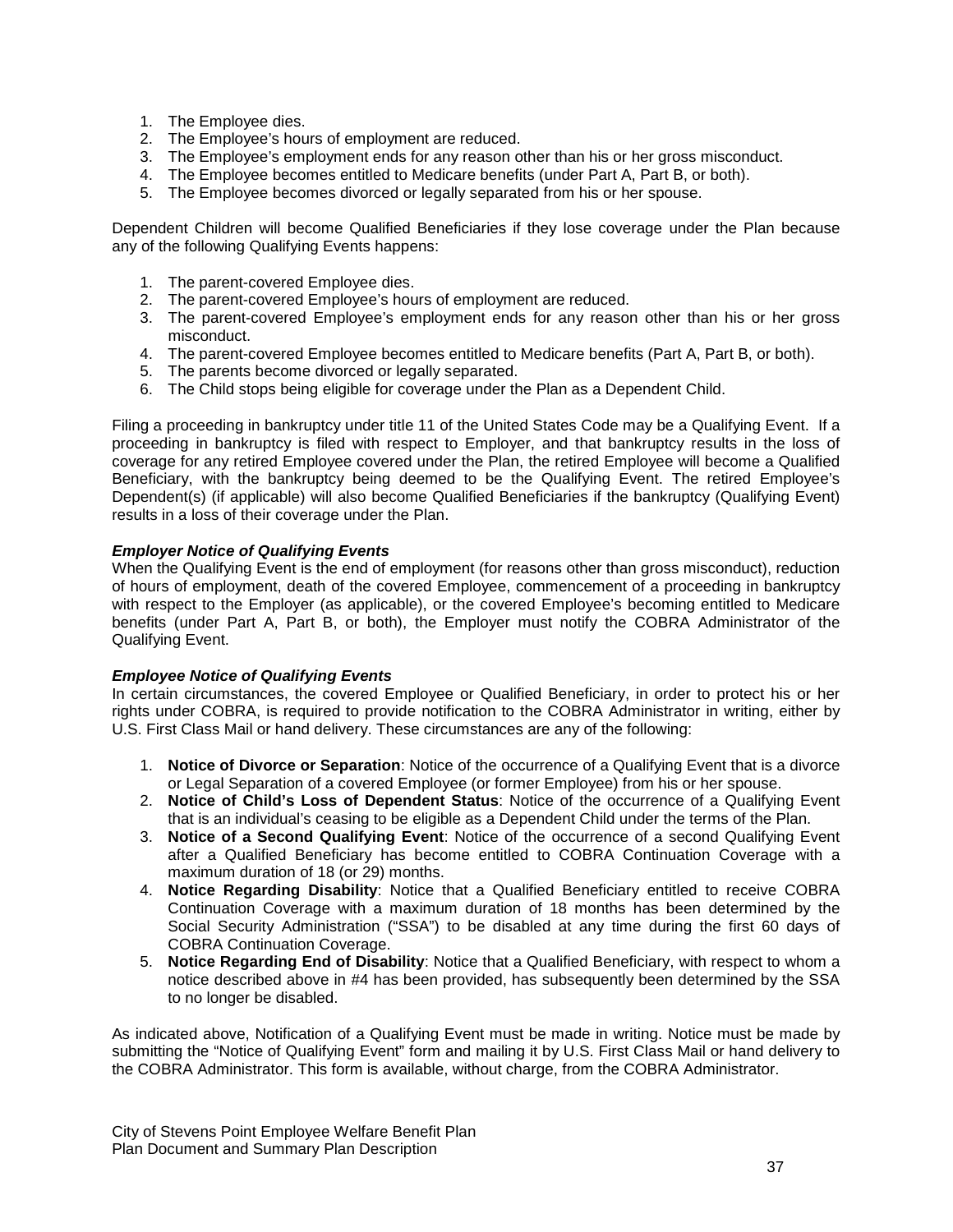Notification must include an adequate description of the Qualifying Event or disability determination. Please see the remainder of this section for additional information.

Notification must be received by the COBRA Administrator. The COBRA Administrator is:

Security Administrative Services, LLC 1515 North Saint Joseph Avenue Marshfield, WI 54449 **Phone:** 1-800-570-8760 **Fax:** 1-715-221-9969 **Website/Email:** sascs@sastpa.com

A form of notice is available, free of charge, from the COBRA Administrator and must be used when providing the notice.

### *Deadline For Providing the Notice*

For Qualifying Events described above, notice must be furnished within 60 days of the latest occurring event set forth below:

- 1. The date upon which the Qualifying Event occurs.
- 2. The date upon which the Qualified Beneficiary loses (or would lose) Plan coverage due to a Qualifying Event.
- 3. The date upon which the Qualified Beneficiary is notified via the Plan's SPD or general notice, and/or becomes aware of their status as a Qualified Beneficiary and/or the occurrence of a Qualifying Event; as well as their subsequent responsibility to comply with the Plan's procedure(s) for providing notice to the COBRA Administrator regarding said status.

As described above, if an Employee or Qualified Beneficiary is determined to be disabled under the Social Security Act, the notice must be delivered no more than 60 days after the latest of:

- 1. The date of the disability determination by the SSA.
- 2. The date on which a Qualifying Event occurs.
- 3. The date on which the Qualified Beneficiary loses (or would lose) coverage under the Plan as a result of the Qualifying Event.
- 4. The date on which the Qualified Beneficiary is informed, through the furnishing of the Plan's SPD or the general notice, of both the responsibility to provide the notice and the Plan's procedures for providing such notice to the COBRA Administrator.

In any event, this notice must be provided within the first 18 months of COBRA Continuation Coverage.

For a change in disability status described above, the notice must be furnished by the date that is 30 days after the later of:

- 1. The date of the final determination by the SSA that the Qualified Beneficiary is no longer disabled.
- 2. The date on which the Qualified Beneficiary is informed, through the furnishing of the Plan's SPD or the general notice, of both the responsibility to provide the notice and the Plan's procedures for providing such notice to the COBRA Administrator.

The notice must be postmarked (if mailed), or received by the COBRA Administrator (if hand delivered), by the deadline set forth above. If the notice is late, the opportunity to elect or extend COBRA Continuation Coverage is lost, and if the person is electing COBRA Continuation Coverage, his or her coverage under the Plan will terminate on the last date for which he or she is eligible under the terms of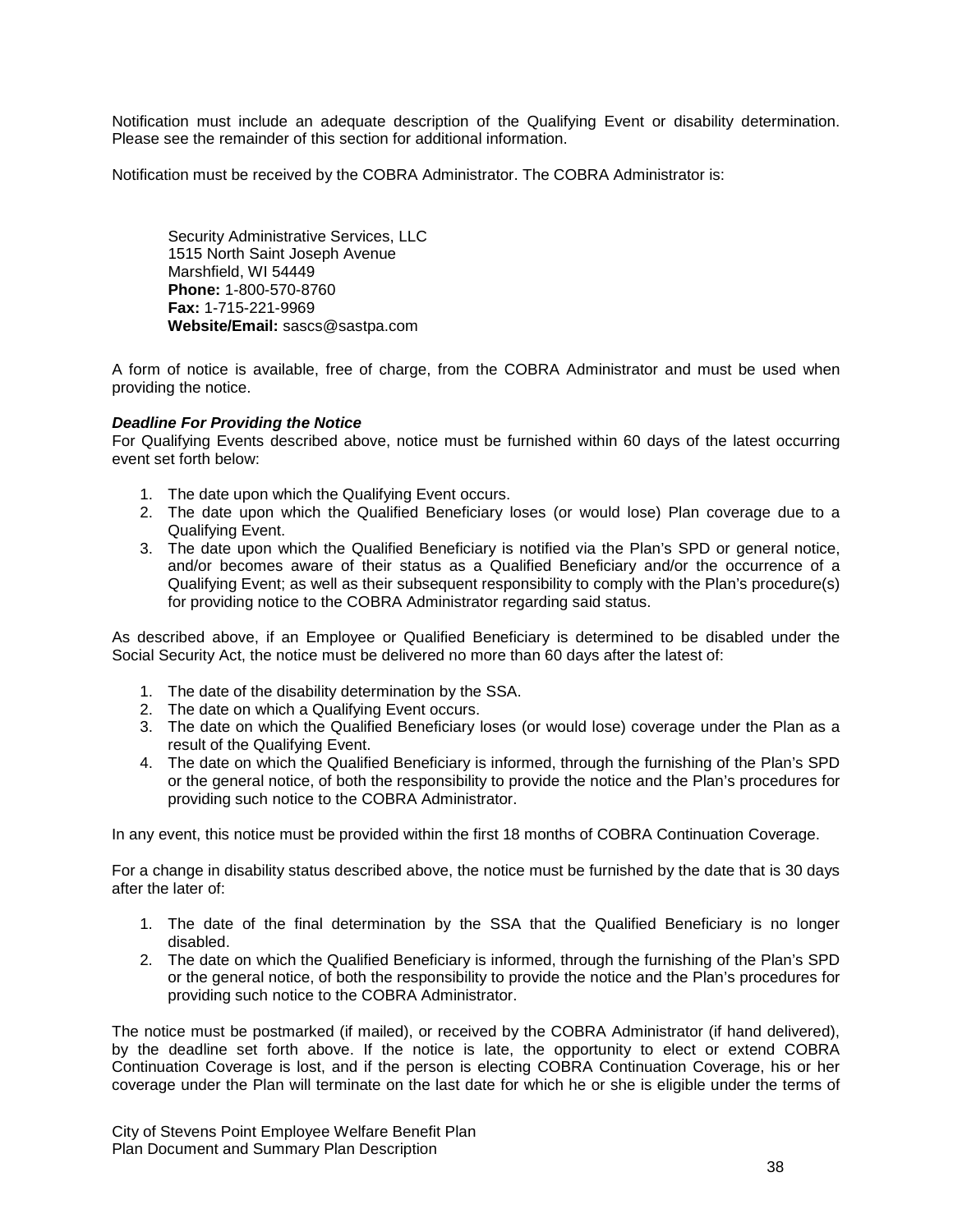the Plan, or if the person is extending COBRA Continuation Coverage, such Coverage will end on the last day of the initial 18-month COBRA coverage period.

### *Who Can Provide the Notice*

Any individual who is the covered Employee (or former Employee) with respect to a Qualifying Event, or any representative acting on behalf of the covered Employee (or former Employee) or Qualified Beneficiary, may provide the notice. Notice by one individual shall satisfy any responsibility to provide notice on behalf of all related Qualified Beneficiaries with respect to the Qualifying Event.

### *Required Contents of the Notice*

After receiving a notice of a Qualifying Event, the Plan must provide the Qualified Beneficiary with an election notice, which describes their rights to COBRA Continuation Coverage and how to make such an election. The notice must contain the following information:

- 1. Name and address of the covered Employee or former Employee.
- 2. Name of the Plan and the name, address, and telephone number of the Plan's COBRA administrator.
- 3. Identification of the Qualifying Event and its date (the initial Qualifying Event and its date if the Qualifying Participant is already receiving COBRA Continuation Coverage and wishes to extend the maximum coverage period).
- 4. A description of the Qualifying Event (for example, divorce, Legal Separation, cessation of Dependent status, entitlement to Medicare by the covered Employee or former Employee, death of the covered Employee or former Employee, disability of a Qualified Beneficiary or loss of disability status).
	- a. In the case of a Qualifying Event that is divorce or Legal Separation, name(s) and address(es) of spouse and Dependent Child or Children covered under the Plan, date of divorce or Legal Separation, and a copy of the decree of divorce or Legal Separation.
	- b. In the case of a Qualifying Event that is Medicare entitlement of the covered Employee or former Employee, date of entitlement, and name(s) and address(es) of spouse and Dependent Child or Children covered under the Plan.
	- c. In the case of a Qualifying Event that is a Dependent Child's cessation of Dependent status under the Plan, name and address of the Child, reason the Child ceased to be an eligible Dependent (for example, attained limiting age).
	- d. In the case of a Qualifying Event that is the death of the covered Employee or former Employee, the date of death, and name(s) and address(es) of spouse and Dependent Child or Children covered under the Plan.
	- e. In the case of a Qualifying Event that is disability of a Qualified Beneficiary, name and address of the disabled Qualified Beneficiary, name(s) and address(es) of other family members covered under the Plan, the date the disability began, the date of the SSA's determination, and a copy of the SSA's determination.
	- f. In the case of a Qualifying Event that is loss of disability status, name and address of the Qualified Beneficiary who is no longer disabled, name(s) and address(es) of other family members covered under the Plan, the date the disability ended and the date of the SSA's determination.
- 5. Identification of the Qualified Beneficiaries (by name or by status).
- 6. An explanation of the Qualified Beneficiaries' right to elect continuation coverage.
- 7. The date coverage will terminate (or has terminated) if continuation coverage is not elected.
- 8. How to elect continuation coverage.
- 9. What will happen if continuation coverage isn't elected or is waived.
- 10. What continuation coverage is available, for how long, and (if it is for less than 36 months), how it can be extended for disability or second qualifying events.
- 11. How continuation coverage might terminate early.
- 12. Premium payment requirements, including due dates and grace periods.
- 13. A statement of the importance of keeping the Plan Administrator informed of the addresses of Qualified Beneficiaries.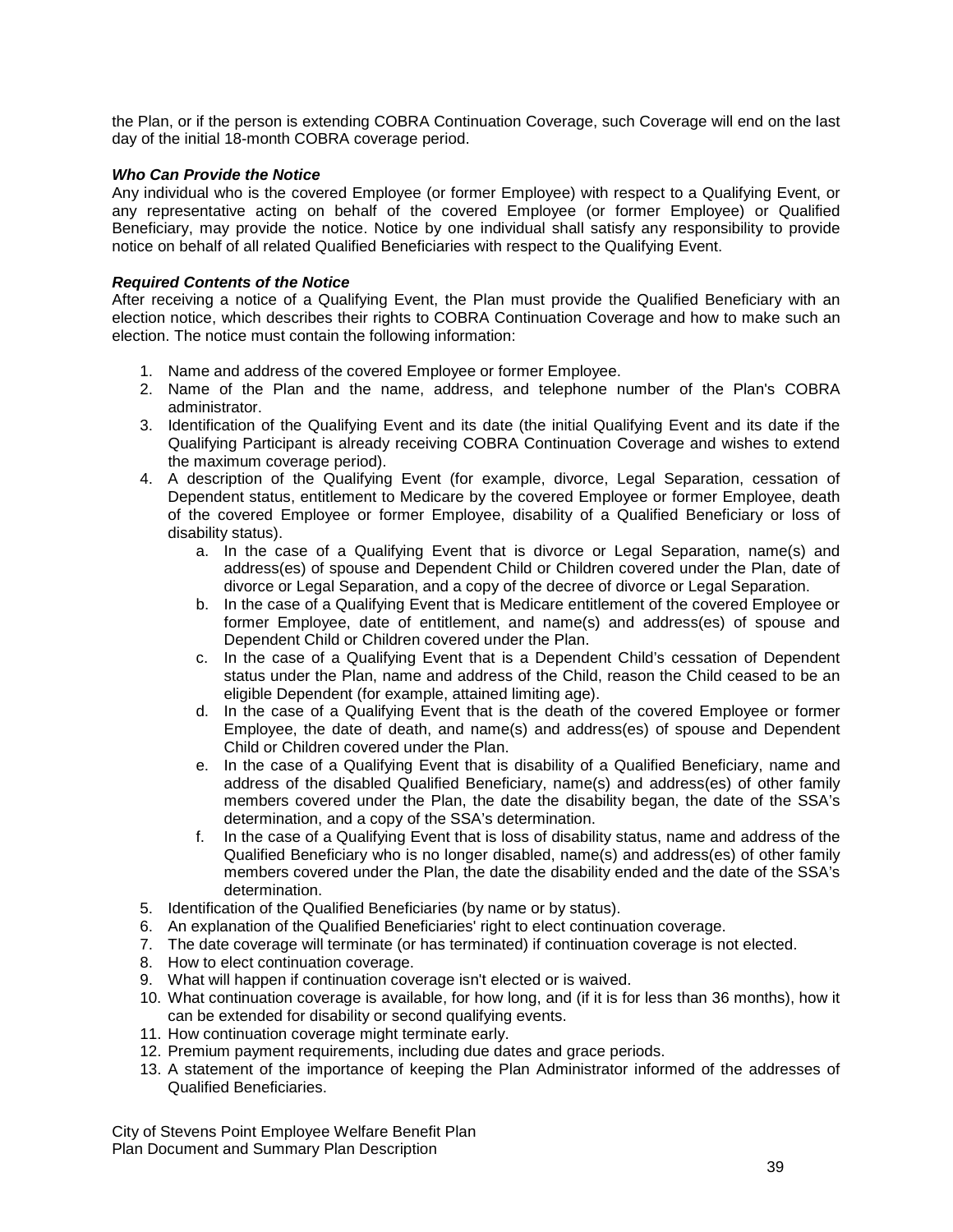- 14. A statement that the election notice does not fully describe COBRA or the plan and that more information is available from the Plan Administrator and in the SPD.
- 15. A certification that the information is true and correct, a signature and date.

If a copy of the decree of divorce or Legal Separation or the SSA's determination cannot be provided by the deadline for providing the notice, complete and provide the notice, as instructed, by the deadline and submit the copy of the decree of divorce or Legal Separation or the SSA's determination within 30 days after the deadline. The notice will be timely if done so. However, no COBRA Continuation Coverage, or extension of such Coverage, will be available until the copy of the decree of divorce or Legal Separation or the SSA's determination is provided.

If the notice does not contain all of the required information, the COBRA Administrator may request additional information. If the individual fails to provide such information within the time period specified by the COBRA Administrator in the request, the COBRA Administrator may reject the notice if it does not contain enough information for the COBRA Administrator to identify the plan, the covered Employee (or former Employee), the Qualified Beneficiaries, the Qualifying Event or disability, and the date on which the Qualifying Event, if any, occurred.

### *Electing COBRA Continuation Coverage*

Complete instructions on how to elect COBRA Continuation Coverage will be provided by the COBRA Administrator within 14 days of receiving the notice of the Qualifying Event. The individual then has 60 days in which to elect COBRA Continuation Coverage. The 60 day period is measured from the later of the date coverage terminates or the date of the notice containing the instructions. If COBRA Continuation Coverage is not elected in that 60 day period, then the right to elect it ceases.

Each Qualified Beneficiary will have an independent right to elect COBRA Continuation Coverage. Covered Employees may elect COBRA Continuation Coverage on behalf of all other Qualified Beneficiaries, including their spouses, and parents or a legal guardian may elect COBRA Continuation Coverage on behalf of their Children.

In the event that the COBRA Administrator determines that the individual is not entitled to COBRA Continuation Coverage, the COBRA Administrator will provide to the individual an explanation as to why he or she is not entitled to COBRA Continuation Coverage.

### *Duration of COBRA Continuation Coverage*

The maximum time period shown below shall dictate for how long COBRA Continuation Coverage will be available. The maximum time period for coverage is based on the type of the Qualifying Event and the status of the Qualified Beneficiary. Multiple Qualifying Events that may be combined under COBRA will not ordinarily continue coverage for more than 36 months beyond the date of the original Qualifying Event. When the Qualifying Event is "entitlement to Medicare," the 36 month continuation period is measured from the date of the original Qualifying Event. For all other Qualifying Events, the continuation period is measured from the date of the Qualifying Event, not the date of loss of coverage.

In the case of a bankruptcy Qualifying Event, the maximum coverage period for a Qualified Beneficiary who is the covered retiree ends on the date of the retiree's death. The maximum coverage period for a Qualified Beneficiary who is the covered Dependent of the retiree ends on the earlier of the Qualified Beneficiary's death or 36 months after the death of the retiree.

When the Qualifying Event is the death of the covered Employee (or former Employee), the covered Employee's (or former Employee's) becoming entitled to Medicare benefits (under Part A, Part B, or both), a divorce or Legal Separation, or a Dependent Child's losing eligibility as a Dependent Child, COBRA Continuation Coverage lasts for up to a total of 36 months.

When the Qualifying Event is the end of employment or reduction of the covered Employee's hours of employment, and the covered Employee became entitled to Medicare benefits less than 18 months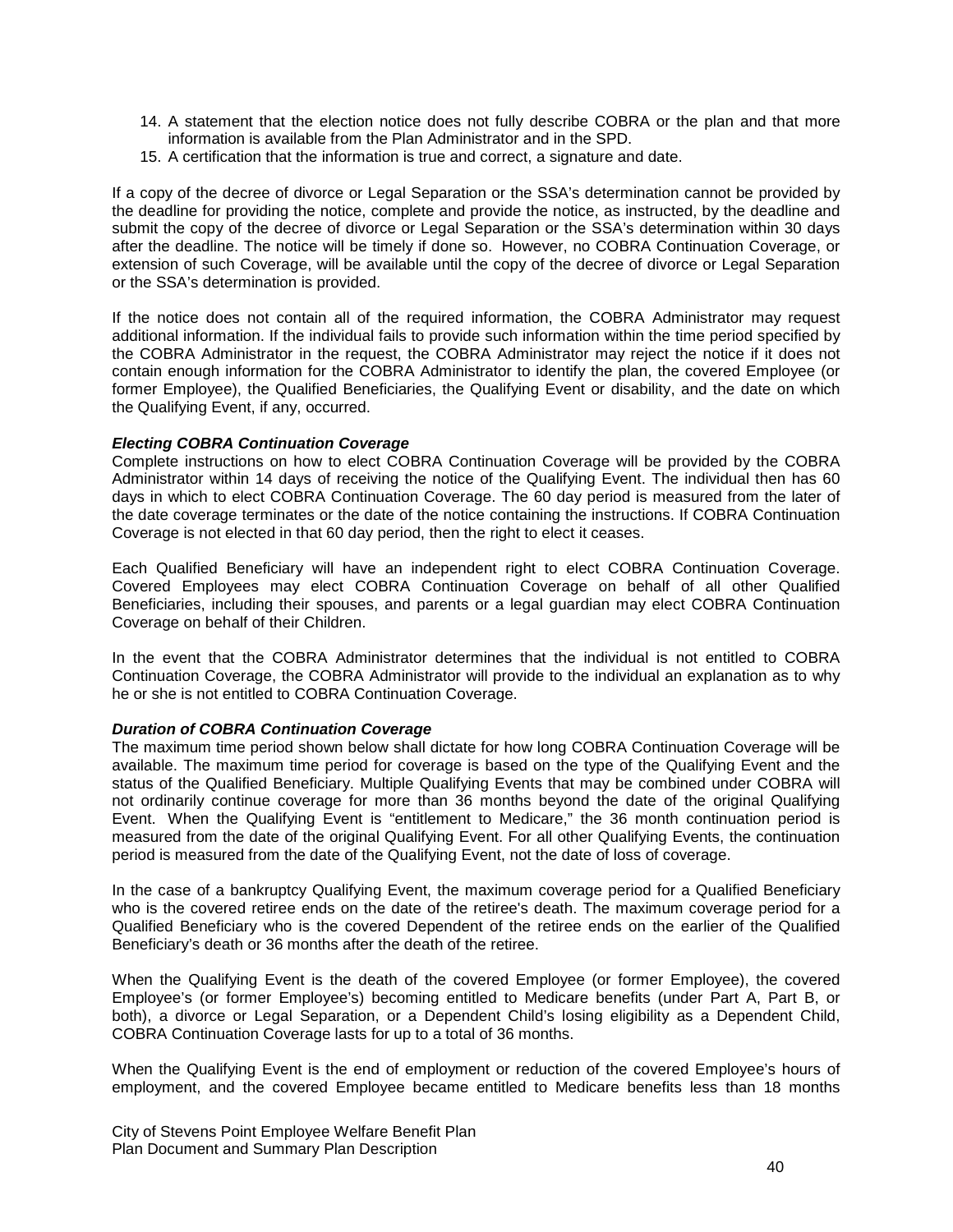before the Qualifying Event, COBRA Continuation Coverage for Qualified Beneficiaries other than the covered Employee lasts until 36 months after the date of Medicare entitlement. For example, if a covered Employee becomes entitled to Medicare eight months before the date on which his or her employment terminates, COBRA Continuation Coverage for his or her spouse and Children can last up to thirty-six months after the date of Medicare entitlement, which is equal to twenty-eight months after the date of the Qualifying Event (thirty-six months minus eight months).

Otherwise, when the Qualifying Event is the end of employment (for reasons other than gross misconduct) or reduction of the covered Employee's hours of employment, COBRA Continuation Coverage generally lasts for only up to a total of 18 months. There are two ways in which this eighteen month period of COBRA Continuation Coverage can be extended.

### *Disability Extension of COBRA Continuation Coverage*

Disability can extend the 18 month period of continuation coverage for a Qualifying Event that is a termination of employment or reduction of hours, if an Employee or anyone in an Employee's family covered under the Plan is determined by the Social Security Administration ("SSA") to be disabled, and the Employee notifies the COBRA Administrator. The Employee and his or her Dependents may thereby be entitled to an additional 11 months of COBRA Continuation Coverage, for a total of 29 months, if the disability started at some time before the 60th day of COBRA Continuation Coverage and lasts at least until the end of the 18 month period of COBRA Continuation Coverage. The Plan can charge 150% of the premium cost for the extended period of coverage.

#### *Second Qualifying Event Extension of COBRA Continuation Coverage*

If an Employee's family experiences another Qualifying Event while receiving 18 months of COBRA Continuation Coverage, Dependents may receive up to 18 additional months of COBRA Continuation Coverage, for a maximum of 36 months, if notice of the second Qualifying Event is provided to the Plan Administrator or COBRA Administrator in accordance with the procedures set forth herein. This extension may be applicable to the Employee's death, Medicare Parts A and/or B eligibility, divorce or Legal Separation, or a loss of Dependent status under the terms of the Plan if the event would have also caused the spouse or Dependent Child to lose coverage under the Plan regardless of whether the first Qualifying Event had occurred.

#### *Shorter Duration of COBRA Continuation Coverage*

COBRA establishes required periods of coverage for continuation health benefits. A plan, however, may provide longer periods of coverage beyond those required by COBRA. COBRA Qualified Beneficiaries generally are eligible for group coverage during a maximum of 18 months after Qualifying Events arising due to employment termination or reduction of hours of work. Certain Qualifying Events, or a second Qualifying Events during the initial period of coverage, may permit a Qualified Beneficiary to receive a maximum of 36 months of coverage.

It is not necessary that COBRA Continuation Coverage be in effect for the maximum period of time, as set forth herein. COBRA Continuation Coverage may conclude prior to the latest possible date if the Employer ceases to provide a group health plan to any Employee; the Qualified Beneficiary fails to make timely payment of any required contributions or premium; the Qualified Beneficiary gains coverage under another group health plan (as an Employee or otherwise) or becomes entitled to either Medicare Part A or Part B (whichever comes first) (except as stated under COBRA's special bankruptcy rules); and/or any other event occurs which enables the Plan Administrator to terminate coverage without offering COBRA Continuation Coverage (such as the commission of fraud by the Qualified Beneficiary and/or their Dependent). COBRA Continuation Coverage shall be extended to the first day of the month 30 days (or more) subsequent to the date upon which the SSA determined that the Qualified Beneficiary is no longer disabled.

#### *Contribution and/or Premium Requirements*

The cost of the elected COBRA Continuation Coverage must be paid within 45 days of its election. Payments will then be subsequently due on the first day of each month. COBRA Continuation Coverage will be canceled and will not be reinstated if any payment is made late; however, the Plan Administrator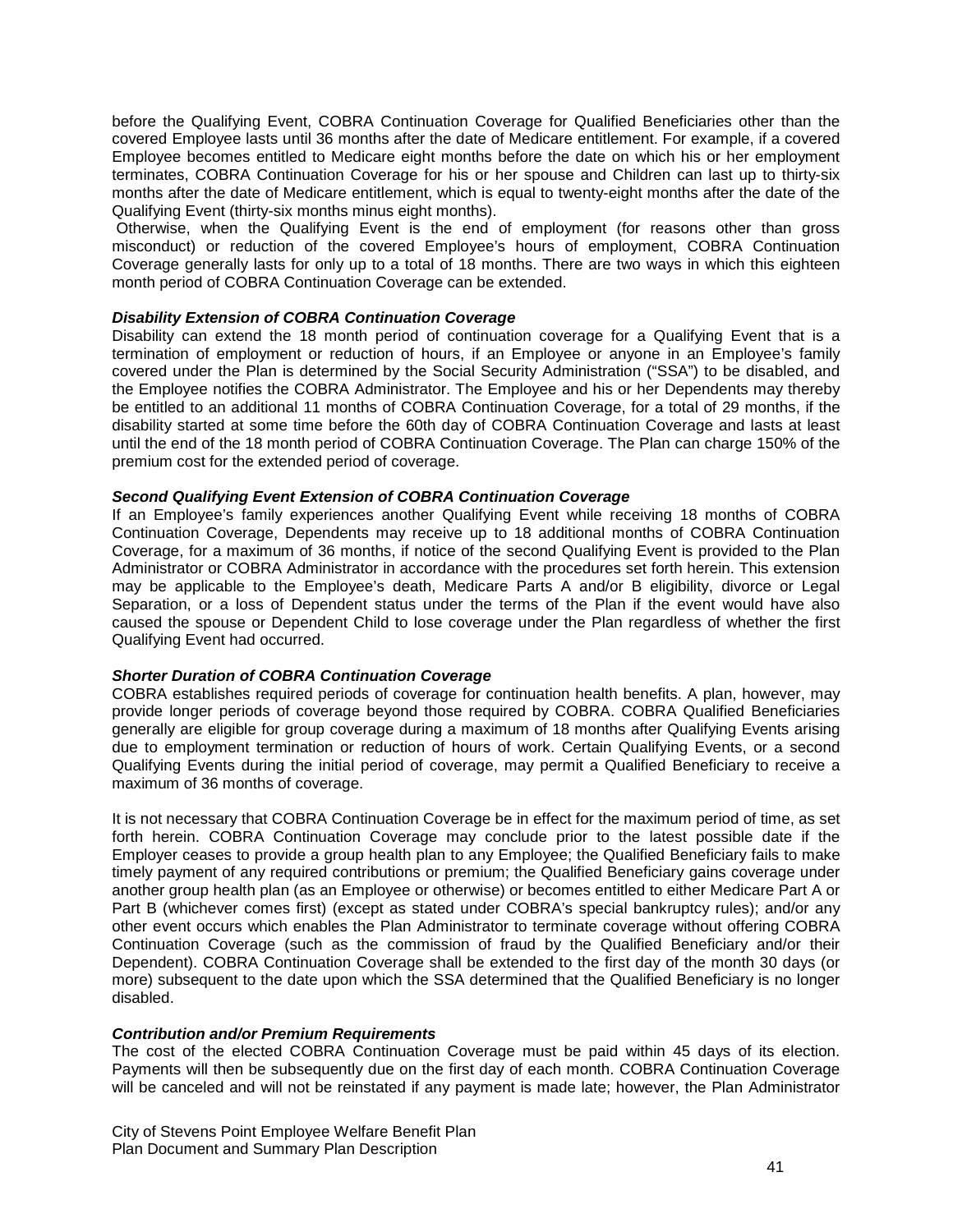must allow for a 30 day grace period during which a late payment may still be made without the loss of COBRA Continuation Coverage.

### *Trade Reform Act of 2002 and Trade Preferences Extension Act of 2015*

The Trade Preferences Extension Act of 2015 has extended certain provisions of the Trade Reform Act of 2002, which created a special COBRA right applicable to certain employees who have been terminated or experienced a reduction of hours and who qualify for a "trade readjustment allowance" or "alternative trade adjustment assistance." These individuals can either take a Health Coverage Tax Credit (HCTC) or get advance payment of the applicable percentage of premiums paid for qualified health insurance coverage, including COBRA continuation coverage. These individuals are also entitled to a second opportunity to elect COBRA coverage for themselves and certain family members (if they did not already elect COBRA coverage). This election must be made within the 60-day period that begins on the first day of the month in which the individual becomes eligible for assistance under the Trade Reform Act of 2002. However, this election may not be made more than six months after the date the individual's group health plan coverage ends.

A Participant's eligibility for subsidies under the Trade Preferences Extension Act of 2015 affects his or her eligibility for subsidies that provide premium assistance for coverage purchased through the Health Insurance Marketplace. For each coverage month, a Participant must choose one or the other, and if he or she receives both during a tax year, the IRS will reconcile his or her eligibility for each subsidy through his or her individual tax return. Participants may wish to consult their individual tax advisors concerning the benefits of using one subsidy or the other.

Participants may contact the Plan Administrator for additional information or if they have any questions they may call the Health Coverage Tax Credit Customer Contact Center toll-free at 1-866-628-4282. TTD/TTY callers may call toll-free at 1-866-626-4282. More information about the Trade Reform Act is available at [www.doleta.gov/tradeact;](http://www.doleta.gov/tradeact) for information about the Health Coverage Tax Credit (HCTC), please see: [https://www.irs.gov/Credits-&-Deductions/Individuals/HCTC.](https://www.irs.gov/Credits-&-Deductions/Individuals/HCTC)

#### *Additional Information*

Please contact the COBRA Administrator with any questions about the Plan and COBRA Continuation Coverage at the following:

Security Administrative Services, LLC 1515 North Saint Joseph Avenue Marshfield, WI 54449 **Phone:** 1-800-570-8760 **Fax:** 1-715-221-9969 **Website/Email:** sascs@sastpa.com

Questions concerning the Plan or COBRA continuation coverage rights should be addressed to the contact or contacts identified above. For more information about a Participant's rights under COBRA, HIPAA, the Affordable Care Act, and other laws affecting group health plans, contact the nearest Regional or District Office of the U.S. Department of Labor's Employee Benefits Security Administration (EBSA) or visit [https://www.dol.gov/agencies/ebsa.](https://www.dol.gov/agencies/ebsa) (Addresses and phone numbers of Regional and District EBSA Offices are available through EBSA's website.) For more information about the Marketplace, visit [www.HealthCare.gov.](http://www.healthcare.gov/)

#### *Current Addresses*

Important information may be distributed by mail. In order to protect the rights of the Employee's family, the Employee should keep the COBRA Administrator (who has been previously identified in this Continuation of Coverage section) informed of any changes in the addresses of family members.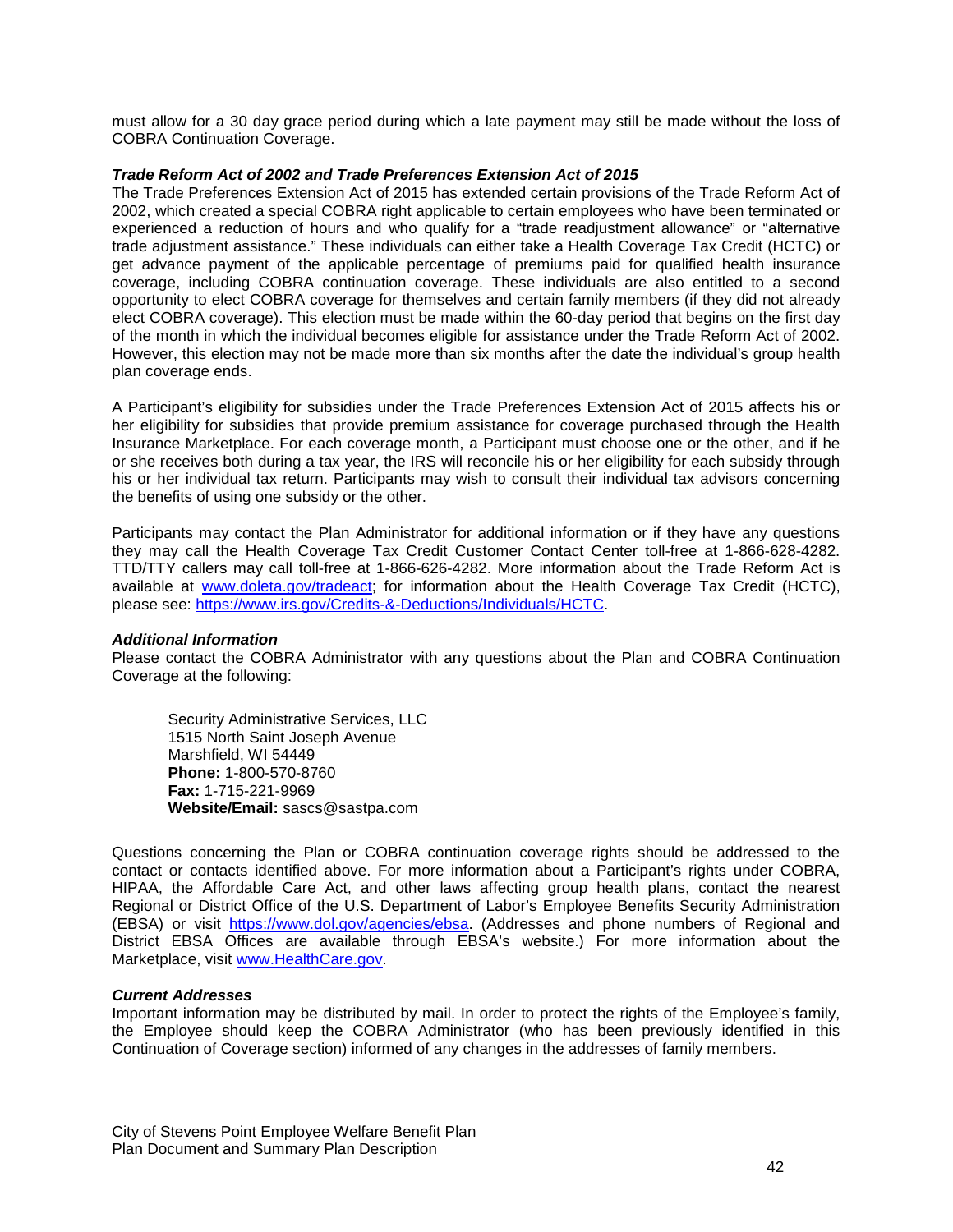# **GENERAL LIMITATIONS AND EXCLUSIONS**

Some health care services are not covered by the Plan. Coverage is not available from the Plan for charges arising from care, supplies, treatment, and/or services:

**Administrative Costs.** That are solely for and/or applicable to administrative costs of completing claim forms or reports or for providing records wherever allowed by applicable law and/or regulation.

**After the Termination Date.** That are Incurred by the Participant on or after the date coverage terminates, even if payments have been predetermined for a course of treatment submitted before the termination date, unless otherwise deemed to be covered in accordance with the terms of the Plan or applicable law and/or regulation.

**Broken Appointments.** That are charged solely due to the Participant's having failed to honor an appointment.

**Complications of Non-Covered Services.** That are required as a result of complications from a service not covered under the Plan, unless expressly stated otherwise.

**Confined Persons.** That are for services, supplies, and/or treatment of any Participant that were Incurred while confined and/or arising from confinement in a prison, jail or other penal institution with said confinement exceeding 23 consecutive hours.

**Cosmetic Surgery.** That are Incurred in connection with the care and/or treatment of Surgical Procedures which are performed for plastic, reconstructive or cosmetic purposes or any other service or supply which are primarily used to improve, alter or enhance appearance, whether or not for psychological or emotional reasons, except to the extent where it is needed for: (a) repair or alleviation of damage resulting from an Accident; (b) because of infection or Illness; (c) because of congenital Disease, developmental condition or anomaly of a covered Dependent Child which has resulted in a functional defect. A treatment will be considered cosmetic for either of the following reasons: (a) its primary purpose is to beautify or (b) there is no documentation of a clinically significant impairment, meaning decrease in function or change in physiology due to Injury, Illness or congenital abnormality. The term "cosmetic services" includes those services which are described in IRS Code Section 213(d)(9).

**Court-Ordered.** Any treatment or therapy that is court-ordered, or that is ordered as a condition of parole, probation, or custody or visitation evaluation, unless such treatment or therapy is normally covered by this Plan. This Plan does not cover the cost of classes ordered after a driving-while-intoxicated conviction or other classes ordered by the court.

**Custodial Care.** That do not restore health, unless specifically mentioned otherwise.

**Deductible.** That are amounts applied toward satisfaction of Deductibles and expenses that are defined as the Participant's responsibility in accordance with the terms of the Plan.

**Excess.** That exceed Plan limits, set forth herein and including (but not limited to) the Maximum Allowable Charge in the Plan Administrator's discretion and as determined by the Plan Administrator, in accordance with the Plan terms as set forth by and within this document.

**Experimental.** That are Experimental or Investigational.

**Government.** That the Participant obtains, but which is paid, may be paid, is provided or could be provided for at no cost to the Participant through any program or agency, in accordance with the laws or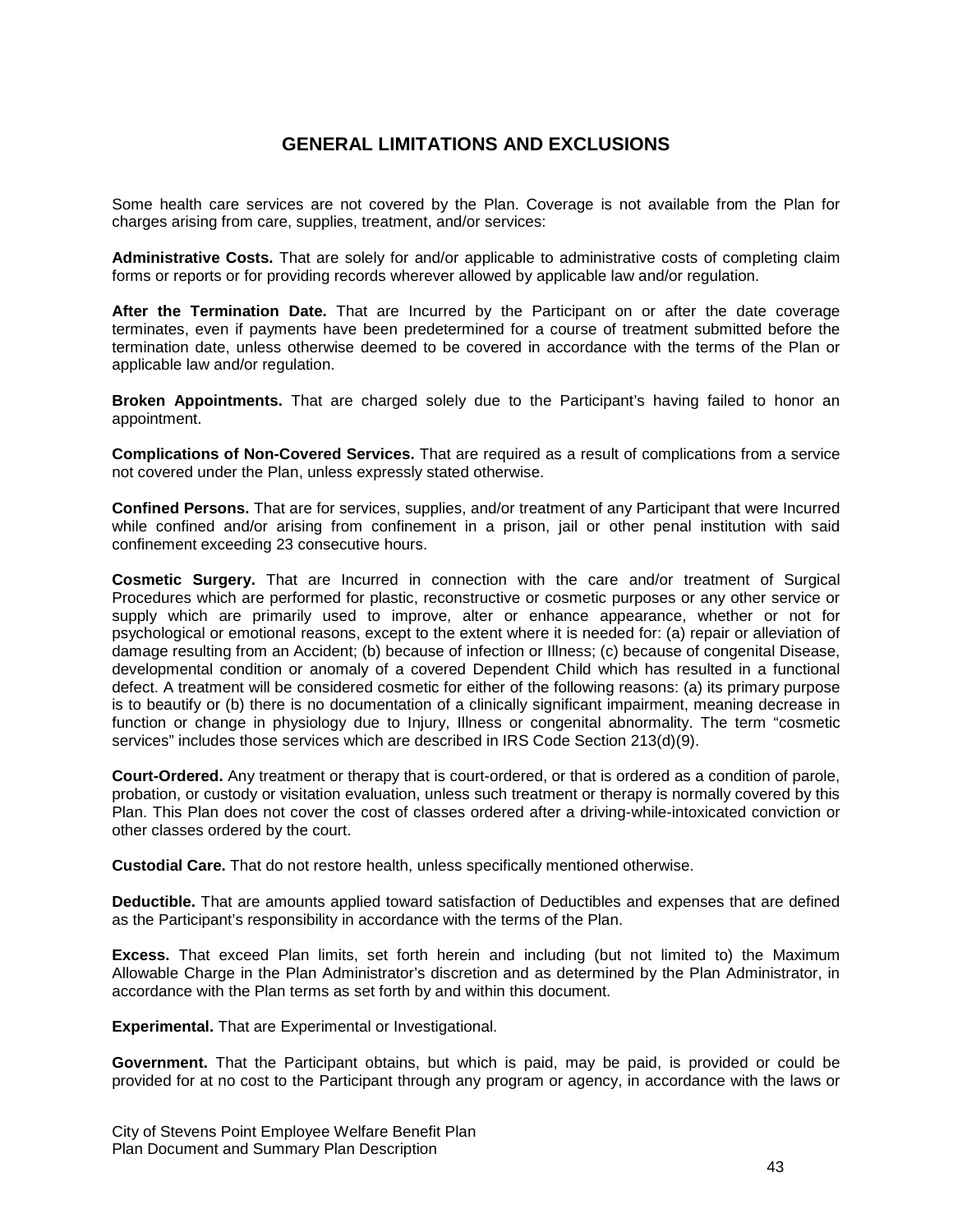regulations of any government, or where care is provided at government expense, unless there is a legal obligation for the Participant to pay for such treatment or service in the absence of coverage. This Exclusion does not apply when otherwise prohibited by law, including laws applicable to Medicaid and Medicare.

**Government-Operated Facilities.** That meet the following requirements:

- 1. That are services furnished to the Participant in any veteran's Hospital, military Hospital, Institution or facility operated by the United States government or by any State government or any agency or instrumentality of such governments.
- 2. That are services or supplies which can be paid for by any government agency, even if the patient waives his rights to those services or supplies.

*NOTE: This Exclusion does not apply to treatment of non-service related disabilities or for Inpatient care provided in a military or other Federal government Hospital to Dependents of active duty armed service personnel or armed service retirees and their Dependents. This Exclusion does not apply where otherwise prohibited by law.*

**Illegal Acts.** That are for any Injury or Sickness which is incurred while taking part or attempting to take part in a felony. This Exclusion does not apply if the Injury (a) resulted from being the victim of an act of domestic violence, or (b) resulted from a documented medical condition (including both physical and mental health conditions).

**Immediate Family Member.** That are rendered by a member of the immediate Family Unit or person regularly residing in the same household; whether the relationship is by blood or exists in law.

**Incurred by Other Persons.** That are expenses actually incurred by other persons.

**Long Term Care.** That are related to long term care.

**Medical Necessity.** That are not Medically Necessary and/or arise from services and/or supplies that are not Medically Necessary.

**Military Service.** That are related to conditions determined by the Veteran's Administration to be connected to active service in the military of the United States, except to the extent prohibited or modified by law.

**Negligence.** That are for Injuries resulting from negligence, misfeasance, malfeasance, nonfeasance or malpractice on the part of any caregiver, Institution, or Provider, as determined by the Plan Administrator, in its discretion, in light of applicable laws and evidence available to the Plan Administrator.

**No Coverage.** That are incurred at a time when no coverage is in force for the applicable Participant and/or Dependent.

**No Legal Obligation.** That are for services provided to a Participant for which the Provider of a service does not and/or would not customarily render a direct charge, or charges Incurred for which the Participant or Plan has no legal obligation to pay, or for which no charges would be made in the absence of this coverage, including but not limited to charges for services not actually rendered, fees, care, supplies, or services for which a person, company or any other entity except the Participant or the Plan, may be liable for necessitating the fees, care, supplies, or services.

**Non-Prescription Drugs.** That are for drugs for use outside of a Hospital or other Inpatient facility that can be purchased over-the-counter and without a Physician's written prescription. Drugs for which there is a non-prescription equivalent available. This does not apply to the extent the non-prescription drug must be covered under Preventive Care, subject to the Affordable Care Act.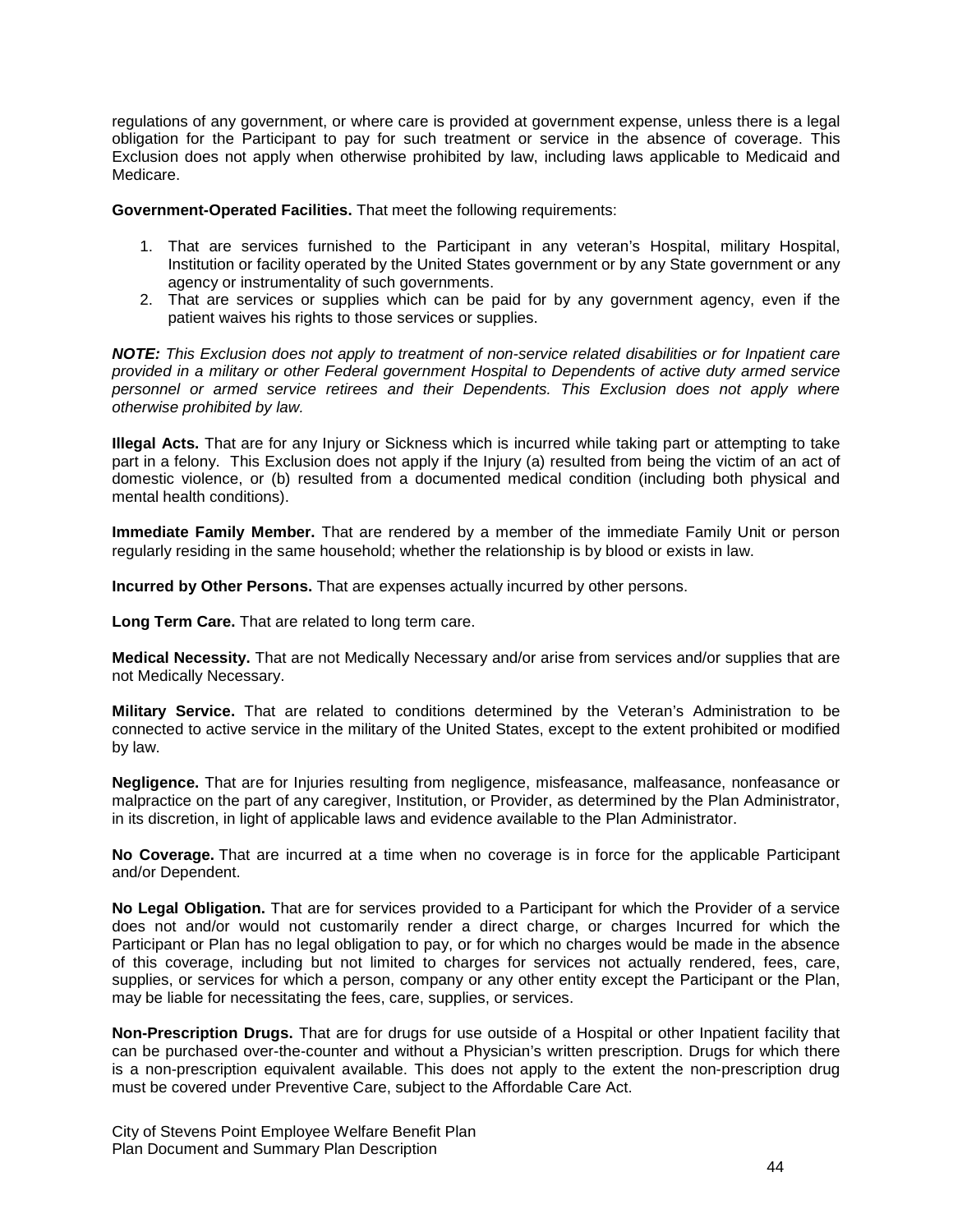**Not Acceptable.** That are not accepted as standard practice by the American Medical Association (AMA), American Dental Association (ADA), or the Food and Drug Administration (FDA).

**Not Covered Provider.** That are performed by Providers that do not satisfy all the requirements per the Provider definition as defined within this Plan.

**Not Specified As Covered.** That are not specified as covered under any provision of this Plan.

**Occupational.** That are for any condition, Illness, Injury or complication thereof arising out of or in the course of employment, including self-employment, or an activity for wage or profit where workers' compensation or another form of occupational injury medical coverage is available.

**Other than Attending Physician.** That are other than those certified by a Physician who is attending the Participant as being required for the treatment of Injury or Disease, and performed by an appropriate Provider.

**Postage, Shipping, Handling Charges, Etc.** That are for any postage, shipping or handling charges which may occur in the transmittal of information to the Third Party Administrator; including interest or financing charges.

**Prior to Coverage.** That are rendered or received prior to or after any period of coverage hereunder, except as specifically provided herein.

**Prohibited by Law.** That are to the extent that payment under this Plan is prohibited by law.

**Provider Error.** That are required as a result of unreasonable Provider error.

**Self-Inflicted.** That are incurred due to an intentionally self-inflicted Injury or Illness, not definitively (a) arising from being the victim of an act of domestic violence, or (b) resulting from a documented medical condition (including both physical and mental health conditions).

**Subrogation, Reimbursement, and/or Third Party Responsibility.** That are for an Illness, Injury or Sickness not payable by virtue of the Plan's subrogation, reimbursement, and/or third party responsibility provisions.

**Unreasonable.** That are not reasonable in nature or in charge (see definition of Maximum Allowable Charge), or are required to treat Illness or Injuries arising from and due to a Provider's error, wherein such Illness, Injury, infection or complication is not reasonably expected to occur. This Exclusion will apply to expenses directly or indirectly resulting from circumstances that, in the opinion of the Plan Administrator in its sole discretion, gave rise to the expense and are not generally foreseeable or expected amongst professionals practicing the same or similar type(s) of medicine as the treating Provider whose error caused the loss(es).

**War/Riot.** That Incurred as a result of war or any act of war, whether declared or undeclared, or any act of aggression by any country, including rebellion or riot, when the Participant is a member of the armed forces of any country, or during service by a Participant in the armed forces of any country, or voluntary participation in a riot. This Exclusion does not apply to any Participant who is not a member of the armed forces, and does not apply to victims of any act of war or aggression.

*With respect to any Injury which is otherwise covered by the Plan, the Plan will not deny benefits otherwise provided for treatment of the Injury if the Injury results from being the victim of an act of domestic violence or a documented medical condition. To the extent consistent with applicable law, this exception will not require this Plan to provide particular benefits other than those provided under the terms of the Plan.*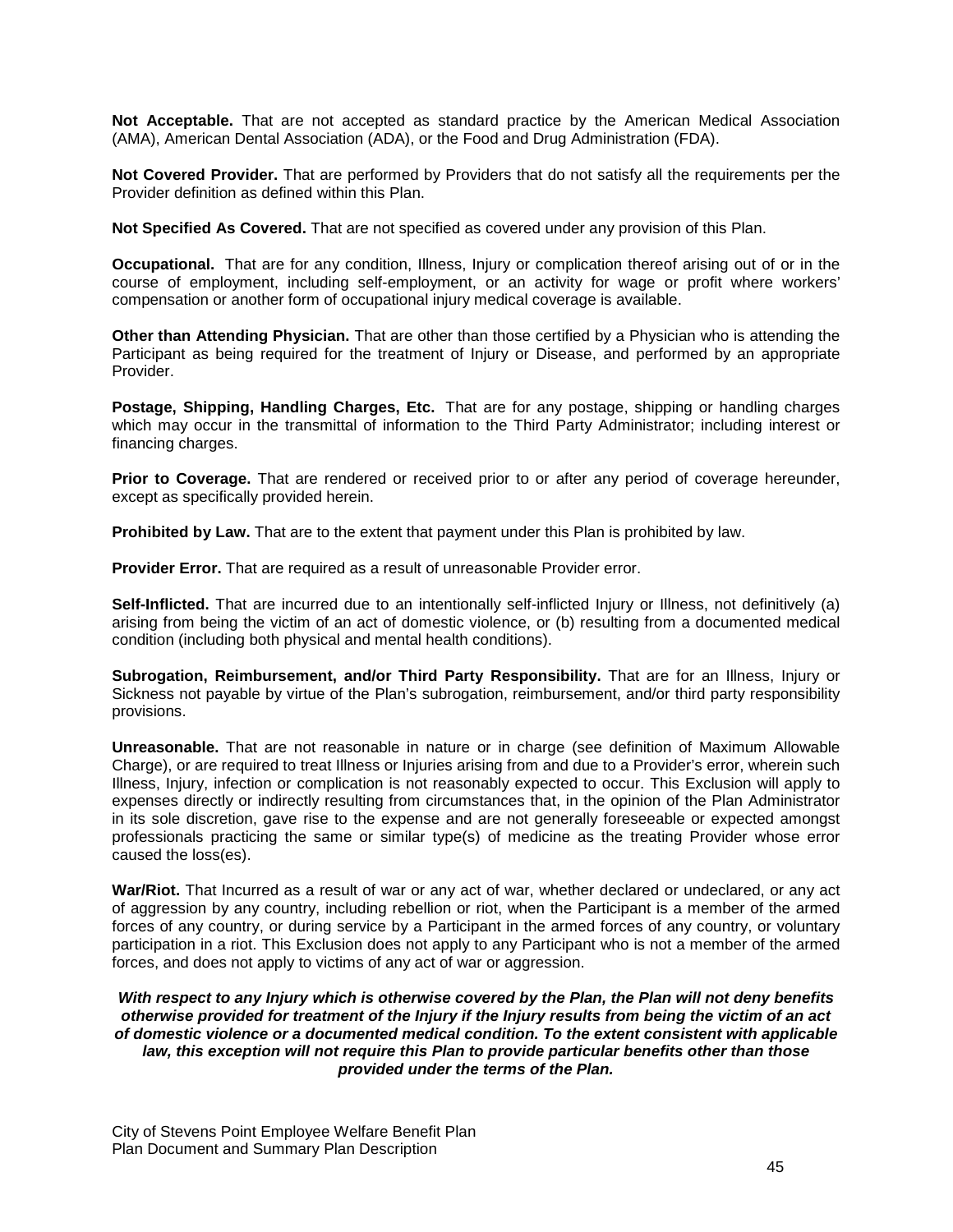# **PLAN ADMINISTRATION**

The Plan Administrator has been granted the authority to administer the Plan. The Plan Administrator has retained the services of the Third Party Administrator to provide certain claims processing and other technical services. Subject to the claims processing and other technical services delegated to the Third Party Administrator, the Plan Administrator reserves the unilateral right and power to administer and to interpret, construe and construct the terms and provisions of the Plan, including without limitation, correcting any error or defect, supplying any omission, reconciling any inconsistency and making factual determinations.

### **Plan Administrator**

The Plan is administered by the Plan Administrator in accordance with these provisions. An individual, committee, or entity may be appointed by the Plan Sponsor to be Plan Administrator and serve at the convenience of the Plan Sponsor. If the appointed Plan Administrator or a committee member resigns, dies, is otherwise unable to perform, is dissolved, or is removed from the position, the Plan Sponsor shall appoint a new Plan Administrator as soon as reasonably possible.

The Plan Administrator may delegate to one or more individuals or entities part or all of its discretionary authority under the Plan, provided that any such delegation must be made in writing.

The Plan shall be administered by the Plan Administrator, in accordance with its terms. Policies, interpretations, practices, and procedures are established and maintained by the Plan Administrator. It is the express intent of this Plan that the Plan Administrator shall have maximum legal discretionary authority to construe and interpret the terms and provisions of the Plan, to make all interpretive and factual determinations as to whether any individual is eligible and entitled to receive any benefit under the terms of this Plan, to decide disputes which may arise with respect to a Participant's rights, and to decide questions of Plan interpretation and those of fact relating to the Plan. The decisions of the Plan Administrator will be final and binding on all interested parties. Benefits will be paid under this Plan only if the Plan Administrator, in its discretion, determines that the Participant is entitled to them.

If due to errors in drafting, any Plan provision does not accurately reflect its intended meaning, as demonstrated by prior interpretations or other evidence of intent, or as determined by the Plan Administrator in its sole and exclusive judgment, the provision shall be considered ambiguous and shall be interpreted by the Plan Administrator in a fashion consistent with its intent, as determined by the Plan Administrator. The Plan may be amended retroactively to cure any such ambiguity, notwithstanding anything in the Plan to the contrary.

The foregoing provisions of this Plan may not be invoked by any person to require the Plan to be interpreted in a manner which is inconsistent with its interpretations by the Plan Administrator. All actions taken and all determinations by the Plan Administrator shall be final and binding upon all persons claiming any interest under the Plan subject only to the claims appeal procedures of the Plan.

#### **Duties of the Plan Administrator**

The duties of the Plan Administrator include the following:

- 1. To administer the Plan in accordance with its terms.
- 2. To determine all questions of eligibility, status and coverage under the Plan.
- 3. To interpret the Plan, including the authority to construe possible ambiguities, inconsistencies, omissions and disputed terms.
- 4. To make factual findings.
- 5. To decide disputes which may arise relative to a Participant's rights and/or availability of benefits.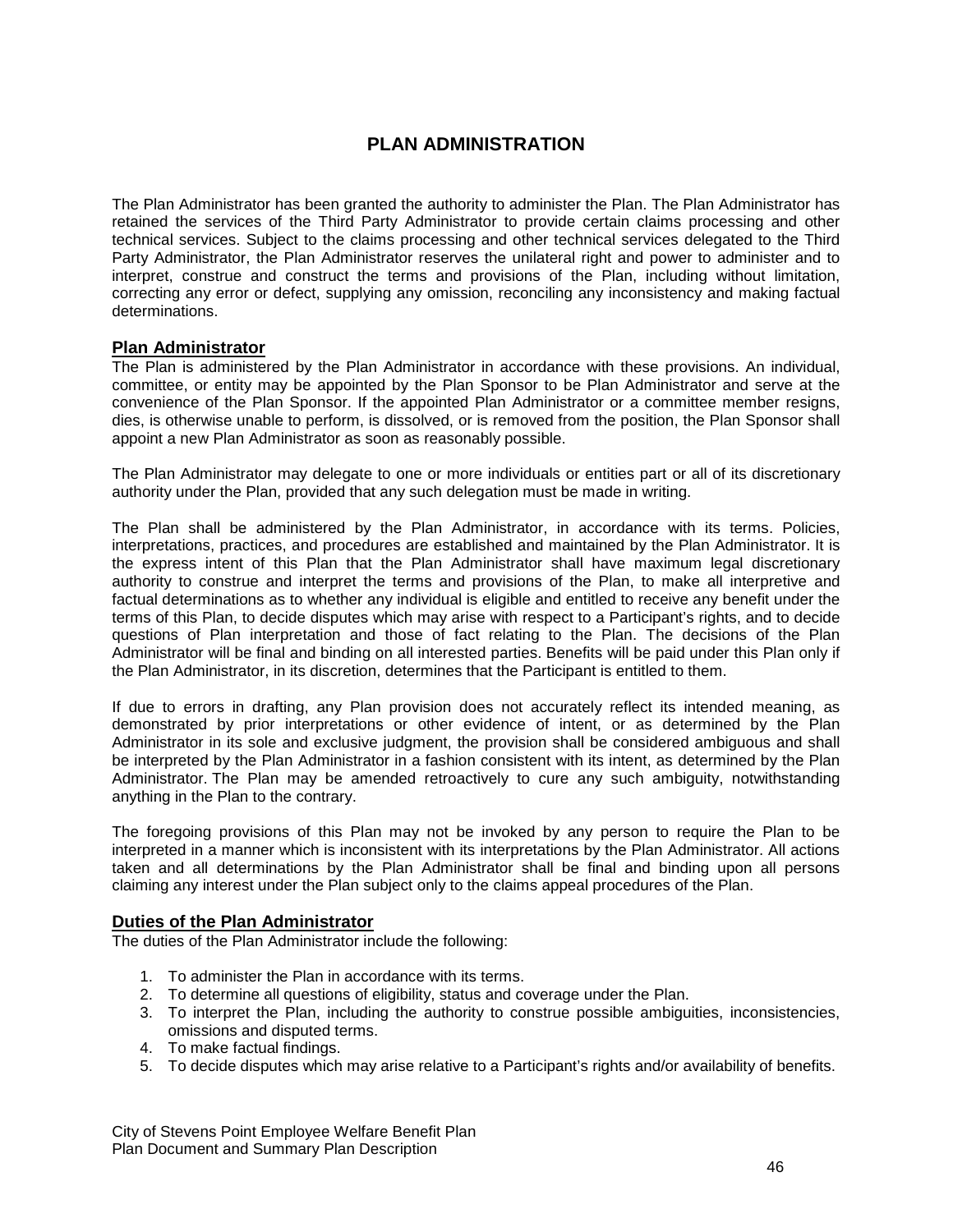- 6. To prescribe procedures for filing a claim for benefits, to review claim denials and appeals relating to them and to uphold or reverse such denials.
- 7. To keep and maintain the Plan documents and all other records pertaining to the Plan.
- 8. To appoint and supervise a Third Party Administrator to pay claims.
- 9. To establish and communicate procedures to determine whether a Medical Child Support Order is a QMCSO.
- 10. To delegate to any person or entity such powers, duties and responsibilities as it deems appropriate.
- 11. To perform each and every function necessary for or related to the Plan's administration.

### **Amending and Terminating the Plan**

This Plan was established for the exclusive benefit of the Employees with the intention it will continue indefinitely; however, as the settlor of the Plan, the Plan Sponsor, through its directors and officers, may, in its sole discretion, at any time, amend, suspend or terminate the Plan in whole or in part. This includes amending the benefits under the Plan or the trust agreement (if any). All amendments to this Plan shall become effective as of a date established by the Plan Sponsor.

The process whereby amendments, suspension and/or termination of the Plan is accomplished, or any part thereof, shall be decided upon and/or enacted by resolution of the Plan Sponsor's directors and officers if it is incorporated (in compliance with its articles of incorporation or bylaws and if these provisions are deemed applicable), or by the sole proprietor in his or her own discretion if the Plan Sponsor is a sole proprietorship, but always in accordance with applicable Federal and State law.

If the Plan is terminated, the rights of the Plan Participants are limited to expenses Incurred before termination. In connection with the termination, the Plan Sponsor may establish a deadline by which all Claims must be submitted for consideration. Benefits will be paid only for Covered Expenses Incurred prior to the termination date and submitted in accordance with the rules established by the Plan Sponsor. Upon termination, any Plan assets will be used to pay outstanding claims and all expenses of Plan termination. As it relates to distribution of assets upon termination of the Plan, any contributions paid by Participants will be used for the exclusive purpose of providing benefits and defraying reasonable expenses related to Plan administration, and will not inure to the benefit of the Employer.

# **Summary of Material Modification (SMM)**

A Summary of Material Modifications reports changes in the information provided within the Summary Plan Description. Examples include a change to Deductibles, eligibility or the addition or deletion of coverage.

The Plan Administrator shall notify all covered Employees of any plan amendment considered a Summary of Material Modifications by the Plan as soon as administratively feasible after its adoption, but no later than within 210 days after the close of the Plan Year in which the changes became effective.

*NOTE: The Affordable Care Act (ACA) requires that if a Plan's Material Modifications are not reflected in the Plan's most recent Summary of Benefits and Coverage (SBC) then the Plan must provide written notice to Participants at least 60 days before the effective date of the Material Modification.*

### **Summary of Material Reduction (SMR)**

A Summary of Material Reduction (SMR) is a type of SMM. A Material Reduction generally means any modification that would be considered by the average participant to be an important reduction in covered services or benefits. Examples include reductions in benefits or increases in Deductibles or Copayments.

The Plan Administrator shall notify all eligible Employees of any plan amendment considered a Material Reduction in covered services or benefits provided by the Plan as soon as administratively feasible after its adoption, but no later than 60 days after the date of adoption of the reduction. Eligible Employees and beneficiaries must be furnished a summary of such reductions, and any changes so made shall be binding on each Participant. The 60 day period for furnishing a summary of Material Reduction does not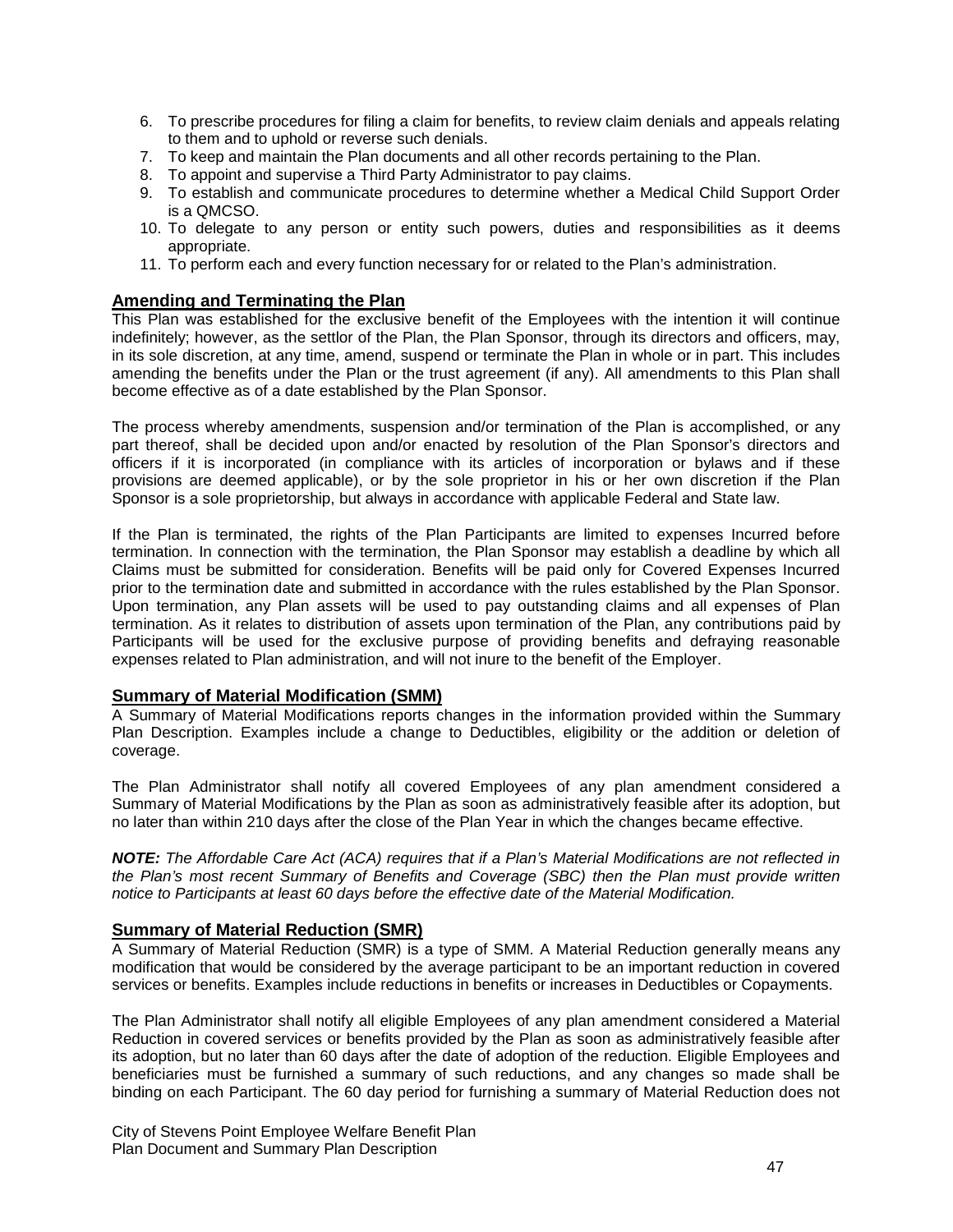apply to any Employee covered by the Plan who would reasonably expect to receive a summary through other means within the next 90 days.

Material Reduction disclosure provisions are subject to the requirements of the Health Insurance Portability and Accountability Act of 1996 (HIPAA) and any related amendments.

### **Misuse of Identification Card**

If an Employee or covered Dependent permits any person who is not a covered Participant of the Family Unit to use any identification card issued, the Plan Sponsor may give Employee written notice that his (and his family's) coverage will be terminated in accordance with the Plan's provisions.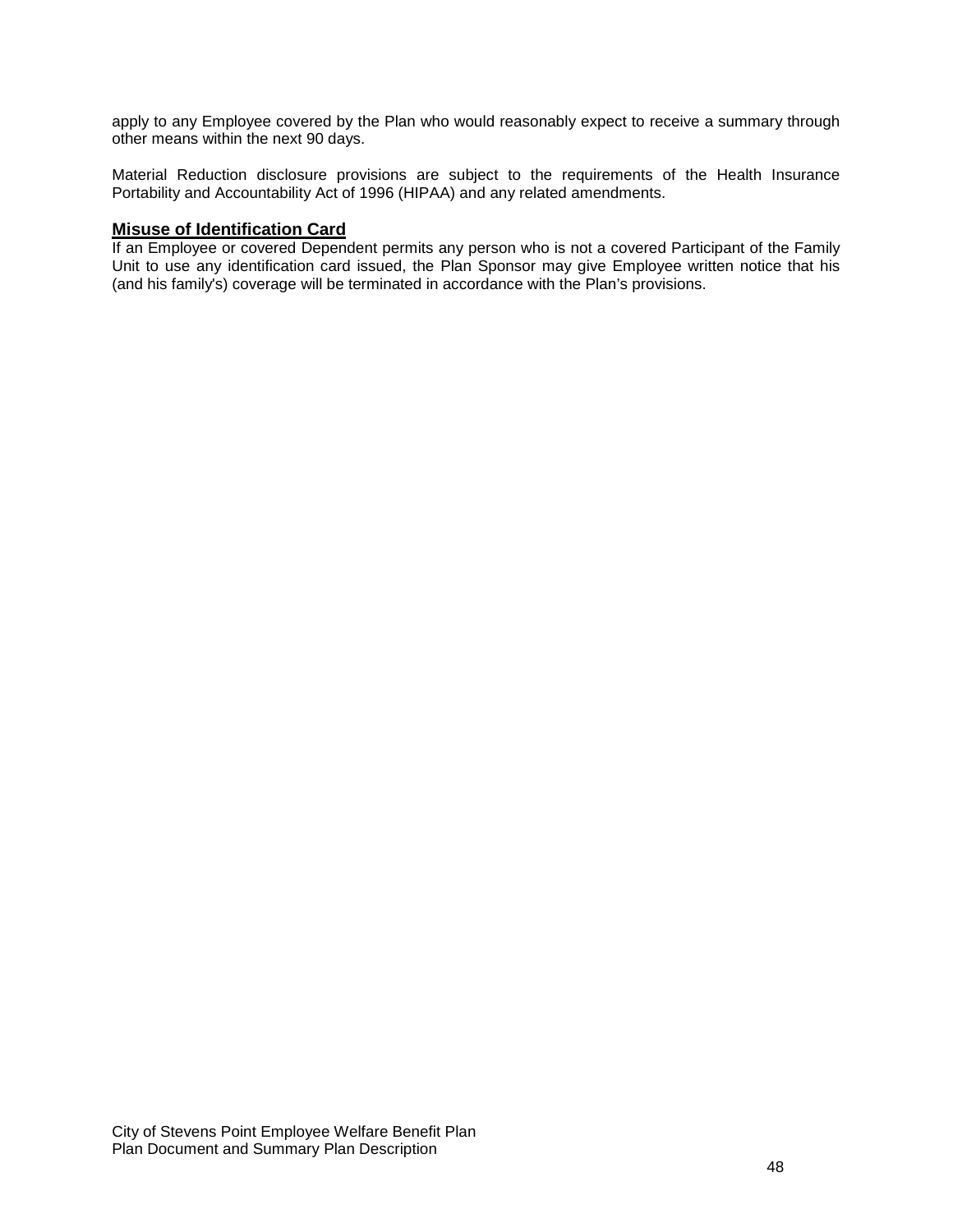# **CLAIM PROCEDURES; PAYMENT OF CLAIMS**

### **Introduction**

In accordance with applicable law, the Plan will allow an authorized representative to act on a Claimant's behalf in pursuing or appealing a benefit claim.

The availability of health benefit payments is dependent upon Claimants complying with the following:

### **Health Claims**

Full and final authority to adjudicate claims and make determinations as to their payability by and under the Plan belongs to and resides solely with the Plan Administrator. The Plan Administrator shall make claims adjudication determinations after full and fair review and in accordance with the terms of this Plan and applicable law. To receive due consideration, claims for benefits and questions regarding said claims should be directed to the Third Party Administrator. The Plan Administrator may delegate to the Third Party Administrator responsibility to process claims in accordance with the terms of the Plan and the Plan Administrator's directive(s). The Third Party Administrator is not a fiduciary of the Plan and does not have discretionary authority to make claims payment decisions or interpret the meaning of the Plan terms.

Written proof that expenses eligible for Plan reimbursement and/or payment were incurred, as well as proof of their eligibility for payment by the Plan, must be provided to the Plan Administrator via the Third Party Administrator. Although a provider of medical services and/or supplies may submit such claims directly to the Plan by virtue of an Assignment of Benefits, ultimate responsibility for supplying such written proof remains with the Claimant. The Plan Administrator may determine the time and fashion by which such proof must be submitted. No benefits shall be payable under the Plan if the Plan Administrator so determines that the claims are not eligible for Plan payment, or, if inadequate proof is provided by the Claimant or entities submitting claims to the Plan on the Claimant's behalf.

A call from a Provider who wants to know if an individual is covered under the Plan, or if a certain procedure is covered by the Plan, prior to providing treatment is not a "claim," since an actual claim for benefits is not being filed with the Plan. These are simply requests for information, and any response is not a guarantee of benefits, since payment of benefits is subject to all Plan provisions, limitations and Exclusions. Once treatment is rendered, a Clean Claim must be filed with the Plan (which will be a "Postservice Claim"). At that time, a determination will be made as to what benefits are payable under the Plan.

A Claimant has the right to request a review of an Adverse Benefit Determination. If the claim is denied at the end of the appeal process, as described below, the Plan's final decision is known as a Final Internal Adverse Benefit Determination. If the Claimant receives notice of a Final Internal Adverse Benefit Determination, or if the Plan does not follow the claims procedures properly, the Claimant then has the right to request an independent external review. The external review procedures are described below.

The claims procedures are intended to provide a full and fair review. This means, among other things, that claims and appeals will be decided in a manner designed to ensure the independence and impartiality of the persons involved in making these decisions.

Benefits will be payable to a Claimant, or to a Provider that has accepted an Assignment of Benefits as consideration in full for services rendered.

According to Federal regulations which apply to the Plan, there are four types of claims: Pre-service (Urgent and Non-urgent), Concurrent Care and Post-service.

1. Pre-service Claims. A "Pre-service Claim" occurs when issuance of payment by the Plan is dependent upon determination of payability prior to the receipt of the applicable medical care;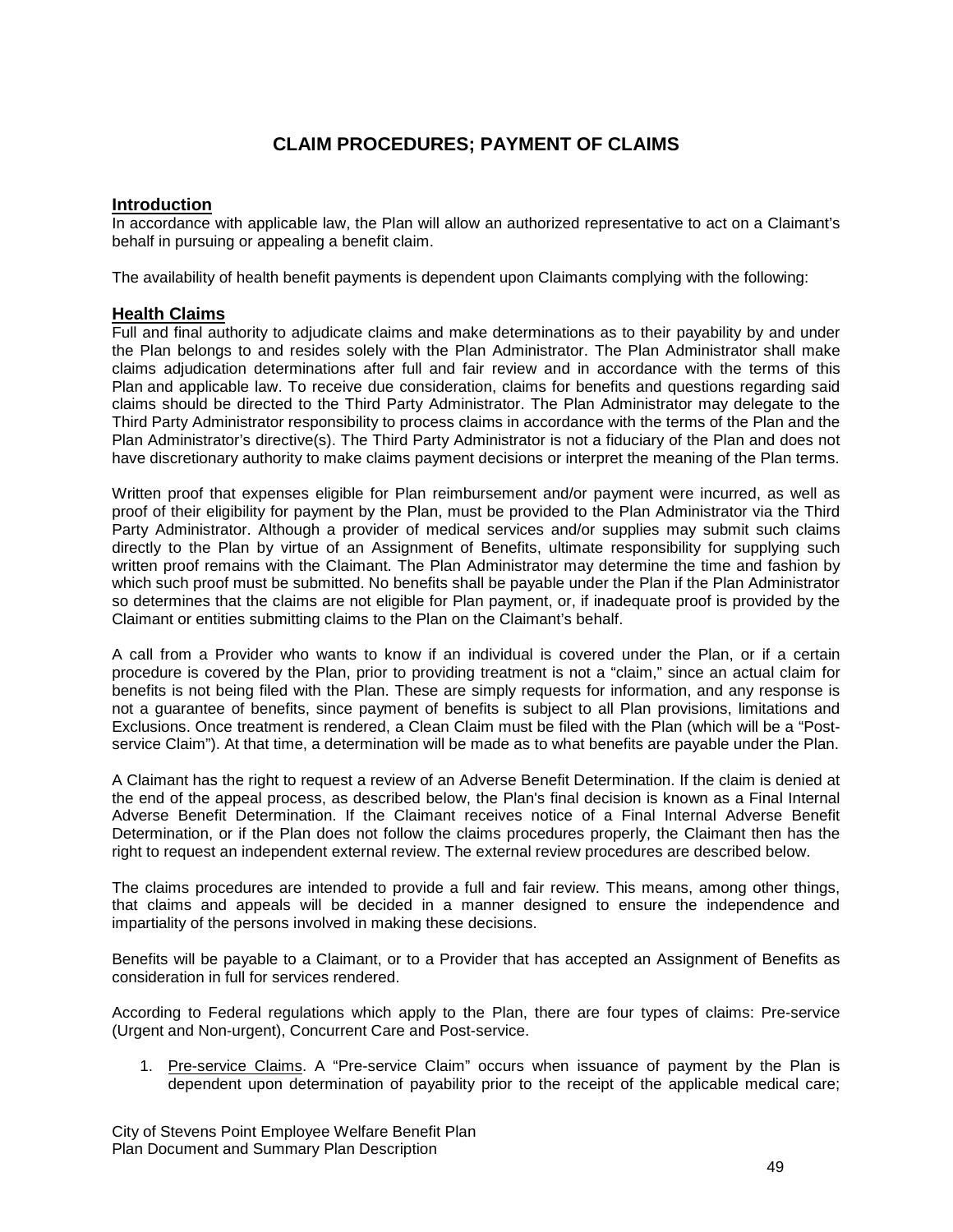however, if the Plan does not require the Claimant to obtain approval of a medical service prior to getting treatment, then there is no "Pre-service Claim."

Urgent care or Emergency medical services or admissions will not require notice to the Plan prior to the receipt of care. Furthermore, if in the opinion of a Physician with knowledge of the Claimant's medical condition, pre-determination of payability by the Plan prior to the receipt of medical care (a Pre-service Claim) would result in a delay adequate to jeopardize the life or health of the Claimant, hinder the Claimant's ability to regain maximum function (compared to treatment without delay), or subject the Claimant to severe pain that cannot be adequately managed without the care or treatment that is the subject of the claim, said claim may be deemed to be a "Pre-service Urgent Care Claim." In such circumstances, the Claimant is urged to obtain the applicable care without delay, and communicate with the Plan regarding their claim(s) as soon as reasonably possible.

If, due to Emergency or urgency as defined above, a Pre-service claim is not possible, the Claimant must comply with the Plan's requirements with respect to notice required after receipt of treatment, and must file the claim as a Post-service Claim, as herein described.

Pre-admission certification of a non-Emergency Hospital admission is a "claim" only to the extent of the determination made – that the type of procedure or condition warrants Inpatient confinement for a certain number of days. The rules regarding Pre-service Claims will apply to that determination only. Once a Claimant has the treatment in question, the claim for benefits relating to that treatment will be treated as a Post-service Claim.

- 2. Concurrent Claims. If a Claimant requires an on-going course of treatment over a period of time or via a number of treatments, the Plan may approve of a "Concurrent Claim." In such circumstances, the Claimant must notify the Plan of such necessary ongoing or routine medical care, and the Plan will assess the Concurrent Claim as well as determine whether the course of treatment should be reduced or terminated. The Claimant, in turn, may request an extension of the course of treatment beyond that which the Plan has approved. If the Plan does not require the Claimant to obtain approval of a medical service prior to getting treatment, then there is no need to contact the Plan Administrator to request an extension of a course of treatment, and the Claimant must simply comply with the Plan's requirements with respect to notice required after receipt of treatment, as herein described.
- 3. Post-service Claims. A "Post-service Claim" is a claim for benefits from the Plan after the medical services and/or supplies have already been provided.

#### *When Claims Must Be Filed*

Post-service health claims (which must be Clean Claims) must be filed with the Third Party Administrator within 180 days of the date charges for the service(s) and/or supplies were incurred. Benefits are based upon the Plan's provisions at the time the charges were incurred.

If circumstances beyond the covered person's control prevent submission such proof to us within this time period, we will accept a proof of claim, if provided as soon as possible and within fifteen months. If we do not receive the written proof of claim required by us within that fifteen month period, no benefits are payable for that service.

A Pre-service Claim (including a Concurrent claim that also is a Pre-service claim) is considered to be filed when the request for approval of treatment or services is made and received by the Third Party Administrator in accordance with the Plan's procedures.

A Post-service Claim is considered to be filed when the following information is received by the Third Party Administrator, together with the industry standard claim form: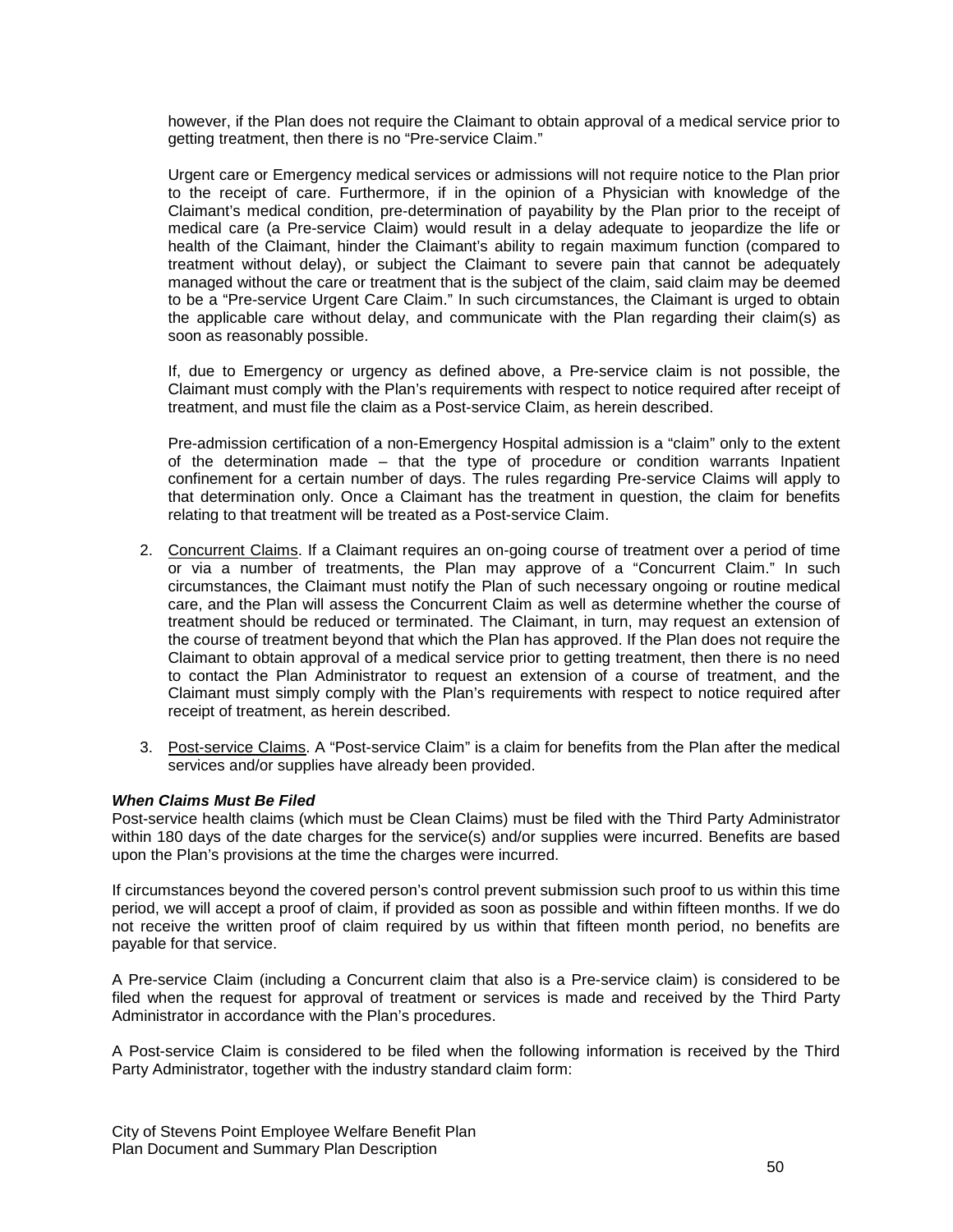- 1. The date of service.
- 2. The name, address, telephone number and tax identification number of the Provider of the services or supplies.
- 3. The place where the services were rendered.
- 4. The Diagnosis and procedure codes.
- 5. The amount of charges, which reflect any applicable PPO re-pricing, if any.
- 6. The name of the Plan.
- 7. The name of the covered Employee.
- 8. The name of the patient.

Upon receipt of this information, the claim will be deemed to be initiated with the Plan.

The Third Party Administrator will determine if enough information has been submitted to enable proper consideration of the claim (a Clean Claim). If not, more information may be requested as provided herein. This additional information must be received by the Third Party Administrator within 45 days (48 hours in the case of Pre-service urgent care claims) from receipt by the Claimant of the request for additional information. Failure to do so may result in claims being declined or reduced.

### *Timing of Claim Decisions*

The Plan Administrator shall notify the Claimant, in accordance with the provisions set forth below, of any Adverse Benefit Determination (and, in the case of Pre-service claims and Concurrent claims, of decisions that a claim is payable in full) within the following timeframes:

- 1. Pre-service Urgent Care Claims:
	- a. If the Claimant has provided all of the necessary information, as soon as possible, taking into account the medical exigencies, but not later than 72 hours after receipt of the claim.
	- b. If the Claimant has not provided all of the information needed to process the claim, then the Claimant will be notified as to what specific information is needed as soon as possible, but not later than 24 hours after receipt of the claim.
	- c. The Claimant will be notified of a determination of benefits as soon as possible, but not later than 48 hours, taking into account the medical exigencies, after the earliest of:
		- i. The end of the period afforded the Claimant to provide the information.
		- The Plan's receipt of the specified information.
	- d. If there is an Adverse Benefit Determination, a request for an expedited appeal may be submitted orally or in writing by the Claimant. All necessary information, including the Plan's benefit determination on review, may be transmitted between the Plan and the Claimant by telephone, facsimile, or other similarly expeditious method. Alternatively, the Claimant may request an expedited review under the external review process.
- 2. Pre-service Non-urgent Care Claims:
	- a. If the Claimant has provided all of the information needed to process the claim, in a reasonable period of time appropriate to the medical circumstances, but not later than 15 days after receipt of the claim, unless an extension has been requested, then prior to the end of the 15 day extension period.
	- b. If the Claimant has not provided all of the information needed to process the claim, then the Claimant will be notified as to what specific information is needed as soon as possible. The Claimant will be notified of a determination of benefits in a reasonable period of time appropriate to the medical circumstances, either prior to the end of the extension period (if additional information was requested during the initial processing period), or by the date agreed to by the Plan Administrator and the Claimant (if additional information was requested during the extension period).
- 3. Concurrent Claims: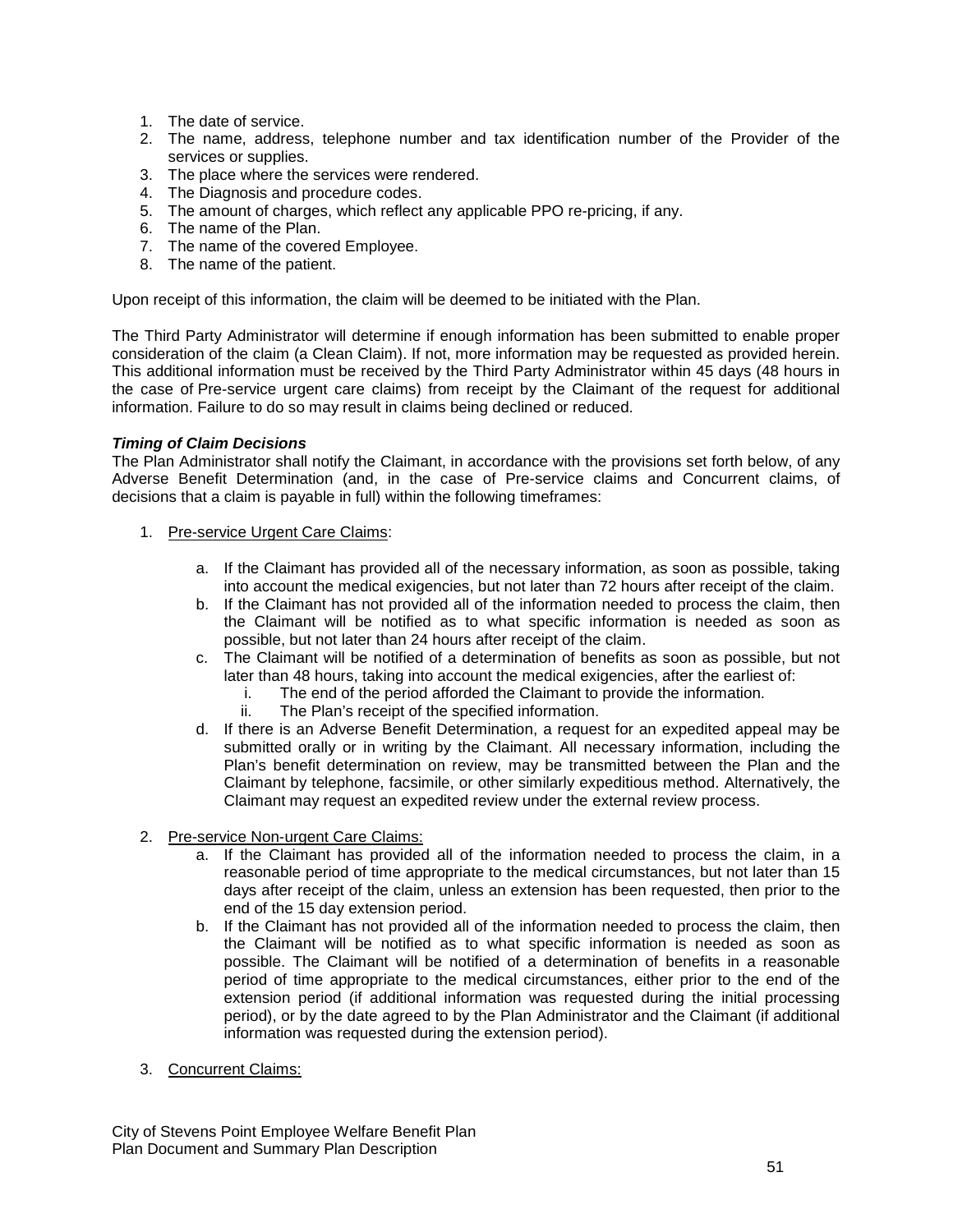- a. Plan Notice of Reduction or Termination. If the Plan Administrator is notifying the Claimant of a reduction or termination of a course of treatment (other than by Plan amendment or termination), notification will occur before the end of such period of time or number of treatments. The Claimant will be notified sufficiently in advance of the reduction or termination to allow the Claimant to appeal and obtain a determination on review of that Adverse Benefit Determination before the benefit is reduced or terminated. This rule does not apply if benefits are reduced or eliminated due to plan amendment or termination. A similar process applies for claims based on a rescission of coverage for fraud or misrepresentation.
- b. Request by Claimant Involving Urgent Care. If the Plan Administrator receives a request from a Claimant to extend the course of treatment beyond the period of time or number of treatments involving urgent care, notification will occur as soon as possible, taking into account the medical exigencies, but not later than 24 hours after receipt of the claim, as long as the Claimant makes the request at least 24 hours prior to the expiration of the prescribed period of time or number of treatments. If the Claimant submits the request with less than 24 hours prior to the expiration of the prescribed period of time or number of treatments, the request will be treated as a claim involving urgent care and decided within the urgent care timeframe.
- c. Request by Claimant Involving Non-urgent Care. If the Plan Administrator receives a request from the Claimant for a claim not involving urgent care, the request will be treated as a new benefit claim and decided within the timeframe appropriate to the type of claim (either as a Pre-service Non-urgent claim or a Post-service claim).
- d. Request by Claimant Involving Rescission. With respect to rescissions, the following timetable applies:

| Notification to Claimant                                | 30 days |
|---------------------------------------------------------|---------|
| Notification of Adverse Benefit Determination on appeal | 30 days |

- 4. Post-service Claims:
	- a. If the Claimant has provided all of the information needed to process the claim, in a reasonable period of time, but not later than 30 days after receipt of the claim, unless an extension has been requested, then prior to the end of the 15 day extension period.
	- b. If such an extension is necessary due to a failure of the Claimant to submit the information necessary to decide the claim, the notice of extension shall specifically describe the required information, and the Claimant shall be afforded at least 45 days from receipt of the notice within which to provide the specified information.
	- c. If the Claimant has not provided all of the information needed to process the claim and additional information is requested during the initial processing period, then the Claimant will be notified of a determination of benefits prior to the end of the extension period, unless additional information is requested during the extension period, then the Claimant will be notified of the determination by a date agreed to by the Plan Administrator and the Claimant.
- 5. Extensions:
	- a. Pre-service Urgent Care Claims. No extensions are available in connection with Preservice urgent care claims.
	- b. Pre-service Non-urgent Care Claims. This period may be extended by the Plan for up to 15 days, provided that the Plan Administrator both determines that such an extension is necessary due to matters beyond the control of the Plan and notifies the Claimant, prior to the expiration of the initial 15 day processing period, of the circumstances requiring the extension of time and the date by which the Plan expects to render a decision.
	- c. Post service Claims. This period may be extended by the Plan for up to 15 days, provided that the Plan Administrator both determines that such an extension is necessary due to matters beyond the control of the Plan and notifies the Claimant, prior to the expiration of the initial 30 day processing period, of the circumstances requiring the extension of time and the date by which the Plan expects to render a decision.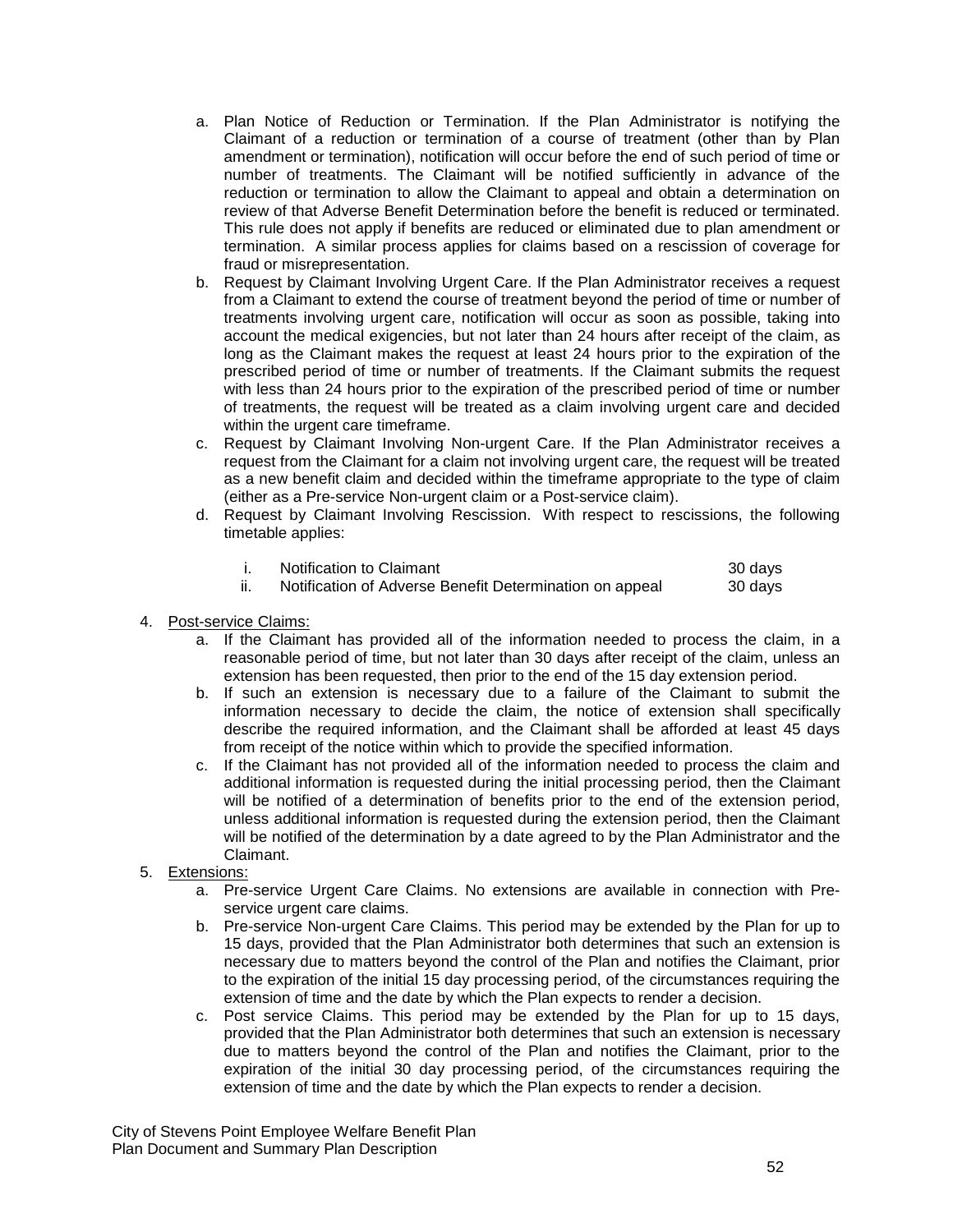6. Calculating Time Periods. The period of time within which a benefit determination is required to be made shall begin at the time a claim is deemed to be filed in accordance with the procedures of the Plan.

### *Notification of an Adverse Benefit Determination*

The Plan Administrator shall provide a Claimant with a notice, either in writing or electronically (or, in the case of pre-service urgent care claims, by telephone, facsimile or similar method, with written or electronic notice following within three days), containing the following information:

- 1. Information sufficient to allow the Claimant to identify the claim involved (including date of service, the health care Provider, the claim amount, if applicable, and a statement describing the availability, upon request, of the Diagnosis code and its corresponding meaning, and the treatment code and its corresponding meaning).
- 2. A reference to the specific portion(s) of the Plan Document upon which a denial is based.
- 3. Specific reason(s) for a denial, including the denial code and its corresponding meaning, and a description of the Plan's standard, if any, that was used in denying the claim.
- 4. A description of any additional information necessary for the Claimant to perfect the claim and an explanation of why such information is necessary.
- 5. A description of the Plan's review procedures and the time limits applicable to the procedures.
- 6. A statement that the Claimant is entitled to receive, upon request and free of charge, reasonable access to, and copies of, all documents, records and other information relevant to the Claimant's claim for benefits.
- 7. Upon request, the identity of any medical or vocational experts consulted in connection with a claim, even if the Plan did not rely upon their advice (or a statement that the identity of the expert will be provided, upon request).
- 8. Any rule, guideline, protocol or similar criterion that was relied upon in making the determination (or a statement that it was relied upon and that a copy will be provided to the Claimant, free of charge, upon request).
- 9. In the case of denials based upon a medical judgment (such as whether the treatment is Medically Necessary or Experimental), either an explanation of the scientific or clinical judgment for the determination, applying the terms of the Plan to the Claimant's medical circumstances, or a statement that such explanation will be provided to the Claimant, free of charge, upon request.
- 10. In a claim involving urgent care, a description of the Plan's expedited review process.

# **Appeal of Adverse Benefit Determinations**

### *Full and Fair Review of All Claims*

In cases where a claim for benefits is denied, in whole or in part, and the Claimant believes the claim has been denied wrongly, the Claimant may appeal the denial and review pertinent documents. The claims procedures of this Plan provide a Claimant with a reasonable opportunity for a full and fair review of a claim and Adverse Benefit Determination. More specifically, the Plan provides:

- 1. A 180 day timeframe following receipt of a notification of an initial Adverse Benefit Determination within which to appeal the determination. The Plan will not accept appeals filed after a 180 day timeframe.
- 2. The opportunity to submit written comments, documents, records, and other information relating to the claim for benefits.
- 3. The opportunity to review the Claim file and to present evidence and testimony as part of the internal claims and appeals process.
- 4. A review that does not afford deference to the previous Adverse Benefit Determination and that is conducted by an appropriate named fiduciary of the Plan, who shall be neither the individual who made the Adverse Benefit Determination that is the subject of the appeal, nor the subordinate of such individual.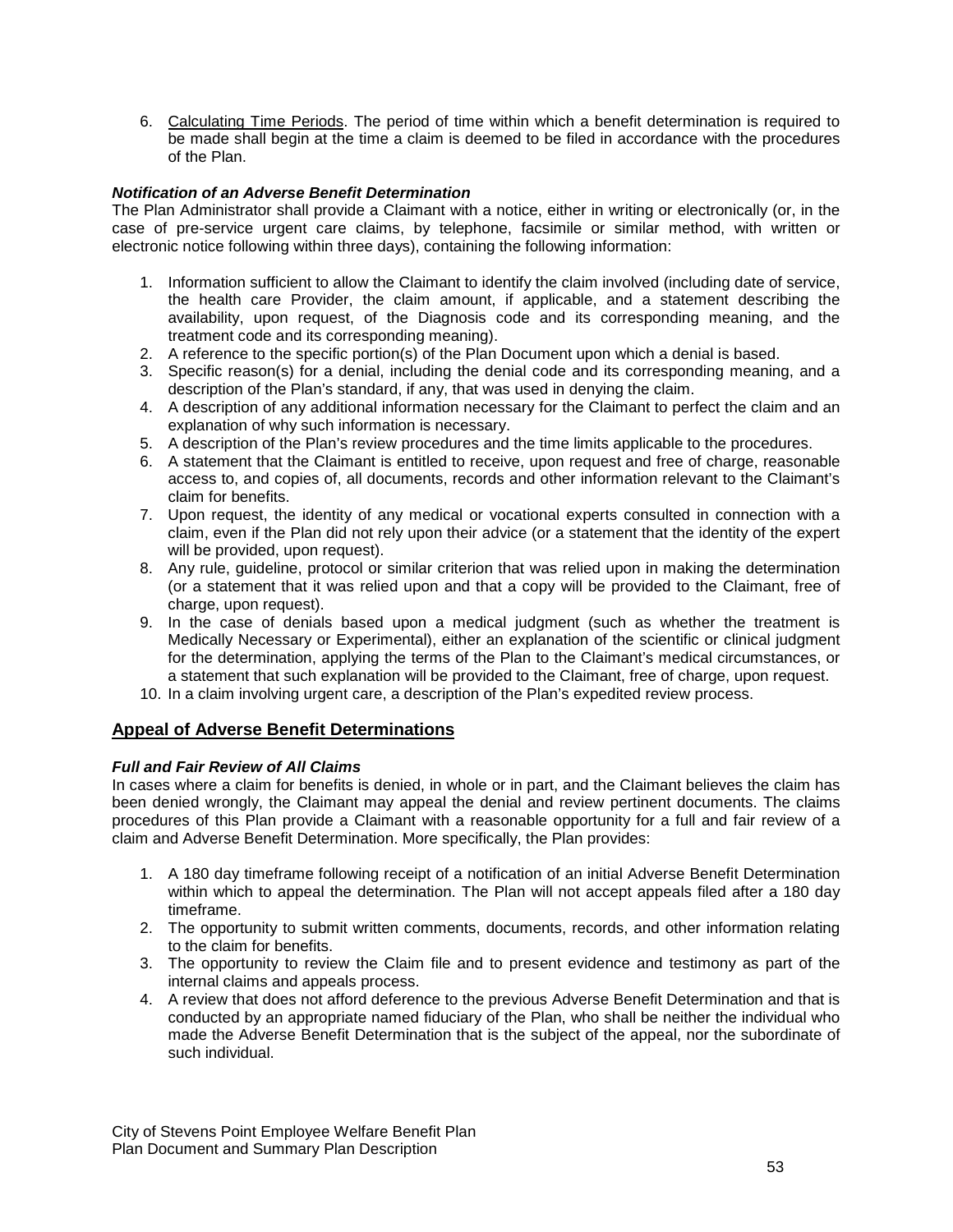- 5. A review that takes into account all comments, documents, records, and other information submitted by the Claimant relating to the claim, without regard to whether such information was submitted or considered in the prior benefit determination.
- 6. That, in deciding an appeal of any Adverse Benefit Determination that is based in whole or in part upon a medical judgment, the Plan fiduciary shall consult with a health care professional who has appropriate training and experience in the field of medicine involved in the medical judgment, who is neither an individual who was consulted in connection with the Adverse Benefit Determination that is the subject of the appeal, nor the subordinate of any such individual.
- 7. Upon request, the identity of medical or vocational experts whose advice was obtained on behalf of the Plan in connection with a claim, even if the Plan did not rely upon their advice.
- 8. That a Claimant will be provided, free of charge: (a) reasonable access to, and copies of, all documents, records, and other information relevant to the Claimant's claim in possession of the Plan Administrator or Third Party Administrator; (b) information regarding any voluntary appeals procedures offered by the Plan; (c) information regarding the Claimant's right to an external review process; (d) any internal rule, guideline, protocol or other similar criterion relied upon, considered or generated in making the adverse determination; and (e) an explanation of the scientific or clinical judgment for the determination, applying the terms of the Plan to the Claimant's medical circumstances.
- 9. That a Claimant will be provided, free of charge, and sufficiently in advance of the date that the notice of Final Internal Adverse Benefit Determination is required, with new or additional evidence considered, relied upon, or generated by the Plan in connection with the Claim, as well as any new or additional rationale for a denial at the internal appeals stage, and a reasonable opportunity for the Claimant to respond to such new evidence or rationale.

### *Requirements for First Level Appeal*

The Claimant must file the appeal in writing (although oral appeals are permitted for pre service urgent care claims) within 180 days following receipt of the notice of an Adverse Benefit Determination.

For Pre-service Claims. Oral appeals should be submitted in writing as soon as possible after it has been initiated. To file any appeal in writing, the Claimant's appeal must be addressed as follows:

Security Administrative Services, LLC 1515 North Saint Joseph Avenue Marshfield, WI 54449-8000 Phone: 1-800-570-8760 Fax: 1-715-221-9969 Website/Email: sascs@sastpa.com

For Post-service Claims. To file any appeal in writing, the Claimant's appeal must be addressed as follows:

Security Administrative Services, LLC 1515 North Saint Joseph Avenue Marshfield, WI 54449-8000 Phone: 1-800-570-8760 Fax: 1-715-221-9969 Website/Email: sascs@sastpa.com

It shall be the responsibility of the Claimant or authorized representative to submit an appeal under the provisions of the Plan. Any appeal must include:

- 1. The name of the Employee/Claimant.
- 2. The Employee/Claimant's social security number.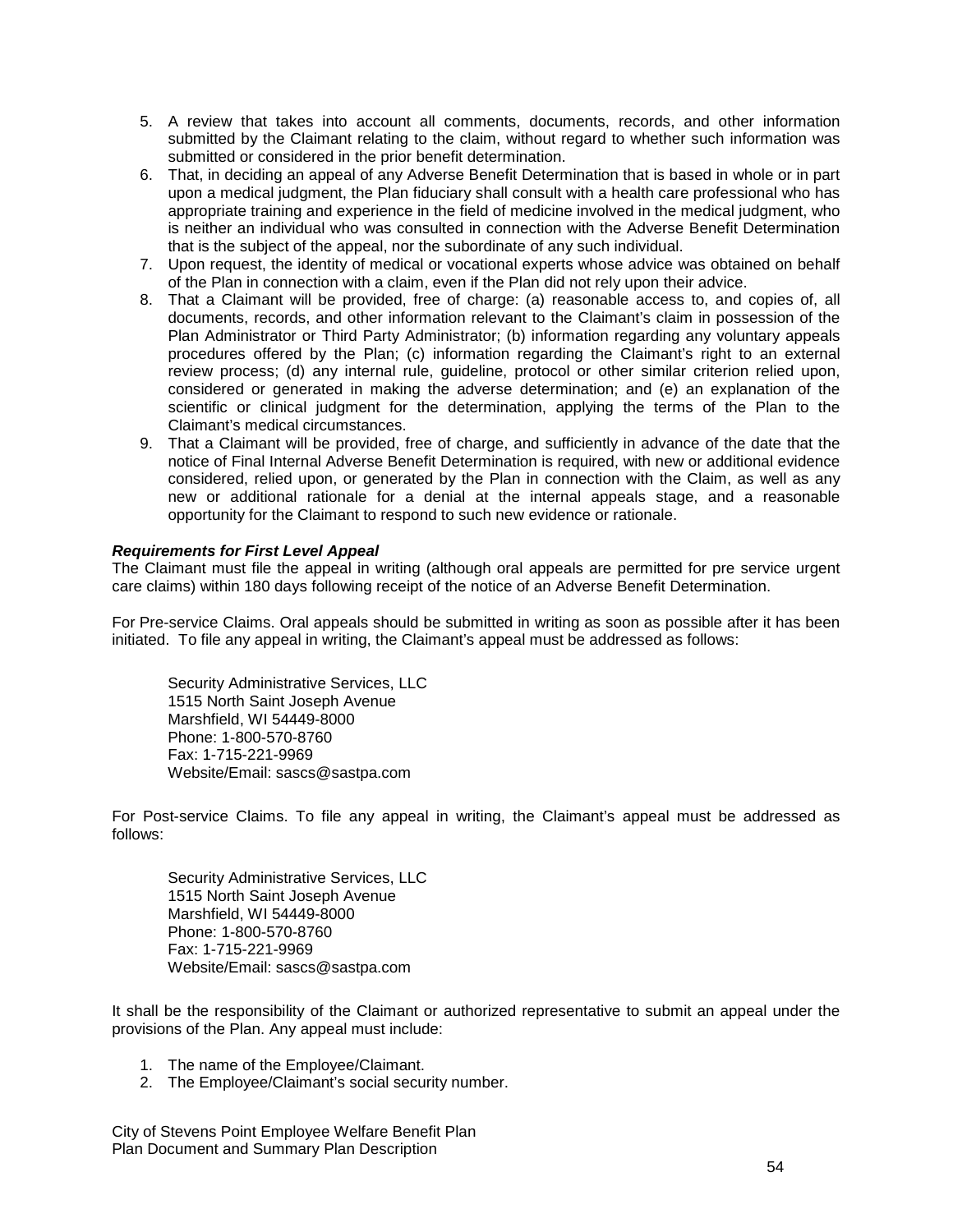- 3. The group name or identification number.
- 4. A statement in clear and concise terms of the reason or reasons for disagreement with the handling of the claim.
- 5. Any material or information that the Claimant has which indicates that the Claimant is entitled to benefits under the Plan.

If the Claimant provides all of the required information, it may be that the expenses will be eligible for payment under the Plan.

### *Timing of Notification of Benefit Determination on Review*

The Plan Administrator shall notify the Claimant of the Plan's benefit determination on review within the following timeframes:

- 1. Pre-service Urgent Care Claims: As soon as possible, taking into account the medical exigencies, but not later than 72 hours after receipt of the appeal.
- 2. Pre-service Non-urgent Care Claims: Within a reasonable period of time appropriate to the medical circumstances, but not later than 30 days after receipt of the appeal.
- 3. Concurrent Claims: The response will be made in the appropriate time period based upon the type of claim: Pre-service Urgent, Pre-service Non-urgent or Post-service.
- 4. Post-service Claims: Within a reasonable period of time, but not later than 60 days after receipt of the appeal.

Calculating Time Periods. The period of time within which the Plan's determination is required to be made shall begin at the time an appeal is filed in accordance with the procedures of this Plan, without regard to whether all information necessary to make the determination accompanies the filing.

### *Manner and Content of Notification of Adverse Benefit Determination on Review*

The Plan Administrator shall provide a Claimant with notification, with respect to Pre-service urgent care claims, by telephone, facsimile or similar method, and with respect to all other types of claims, in writing or electronically, of a Plan's Adverse Benefit Determination on review, setting forth:

- 1. Information sufficient to allow the Claimant to identify the claim involved (including date of service, the health care Provider, the claim amount, if applicable, and a statement describing the availability, upon request, of the Diagnosis code and its corresponding meaning, and the treatment code and its corresponding meaning).
- 2. Specific reason(s) for a denial, including the denial code and its corresponding meaning, and a description of the Plan's standard, if any, that was used in denying the claim, and a discussion of the decision.
- 3. A reference to the specific portion(s) of the summary plan description on which the denial is based.
- 4. The identity of any medical or vocational experts consulted in connection with a claim, even if the Plan did not rely upon their advice (or a statement that the identity of the expert will be provided, upon request).
- 5. A statement that the Claimant is entitled to receive, upon request and free of charge, reasonable access to, and copies of, all documents, records, and other information relevant to the Claimant's claim for benefits.
- 6. Any rule, guideline, protocol or similar criterion that was relied upon, considered, or generated in making the determination will be provided free of charge. If this is not practical, a statement will be included that such a rule, guideline, protocol or similar criterion was relied upon in making the determination and a copy will be provided to the Claimant, free of charge, upon request.
- 7. A description of any additional information necessary for the Claimant to perfect the claim and an explanation of why such information is necessary.
- 8. A description of available internal appeals and external review processes, including information regarding how to initiate an appeal.
- 9. A description of the Plan's review procedures and the time limits applicable to the procedures.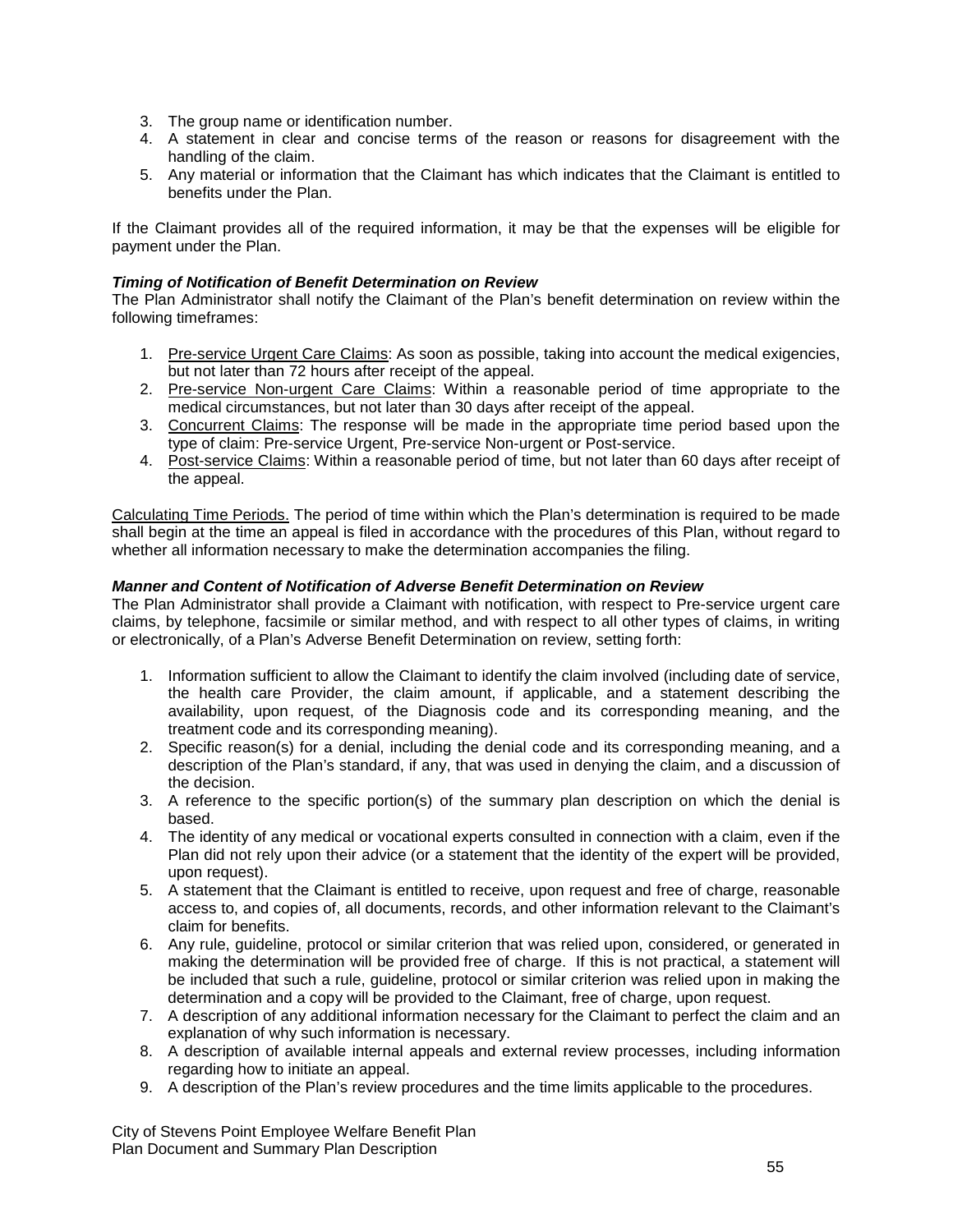- 10. In the case of denials based upon a medical judgment (such as whether the treatment is Medically Necessary or Experimental), either an explanation of the scientific or clinical judgment for the determination, applying the terms of the Plan to the Claimant's medical circumstances, will be provided. If this is not practical, a statement will be included that such explanation will be provided to the Claimant, free of charge, upon request.
- 11. Information about the availability of, and contact information for, an applicable office of health insurance consumer assistance or ombudsman established under applicable federal law to assist Participants with the internal claims and appeals and external review processes.
- 12. The following statement: "You and your Plan may have other voluntary alternative dispute resolution options, such as mediation. One way to find out what may be available is to contact your local U.S. Department of Labor Office and your State insurance regulatory agency.

### *Furnishing Documents in the Event of an Adverse Determination*

In the case of an Adverse Benefit Determination on review, the Plan Administrator shall provide such access to, and copies of, documents, records, and other information described in the provision relating to "Manner and Content of Notification of Adverse Benefit Determination on Review" as appropriate.

### *Decision on Review*

The decision by the Plan Administrator or other appropriate named fiduciary of the Plan on review will be final, binding and conclusive and will be afforded the maximum deference permitted by law. All claim review procedures provided for in the Plan must be exhausted before any legal action is brought.

### *Deemed Exhaustion of Internal Claims Procedures and De Minimis*

#### Exception to the Deemed Exhaustion Rule

A Claimant will not be required to exhaust the internal claims and appeals procedures described above if the Plan fails to adhere to the claims procedures requirements. In such an instance, a Claimant may proceed immediately to the External Review Program or make a claim in court. However, the internal claim and appeals procedures will not be deemed exhausted (meaning the Claimant must adhere to them before participating in the External Review Program or bringing a claim in court) in the event of a de minimis violation that does not cause, and is not likely to cause, prejudice or harm to the Claimant as long as the Plan Administrator demonstrates that the violation was for good cause or due to matters beyond the control of the Plan, the violation occurred in the context of an ongoing, good faith exchange of information between the Plan and the Claimant, and the violation is not reflective of a pattern or practice of non- compliance.

If a Claimant believes the Plan Administrator has engaged in a violation of the claims procedures and would like to pursue an immediate review, the Claimant may request that the Plan provide a written explanation of the violation, including a description of the Plan's basis for asserting that the violation should not result in a "deemed exhaustion" of the claims procedures. The Plan will respond to this request within ten days. If the External Reviewer or a court rejects a request for immediate review because the Plan has met the requirements for the "de minimis" exception described above, the Plan will provide the Claimant with notice of an opportunity to resubmit and pursue an internal appeal of the claim.

#### *External Review Process*

The Federal external review process does not apply to a denial, reduction, termination, or a failure to provide payment for a benefit based on a determination that a Claimant or beneficiary fails to meet the requirements for eligibility under the terms of a group health plan.

The Federal external review process, in accordance with the current Affordable Care Act regulations, applies only to:

1. Any eligible Adverse Benefit Determination (including a Final Internal Adverse Benefit Determination) by a plan or issuer that involves medical judgment (including, but not limited to,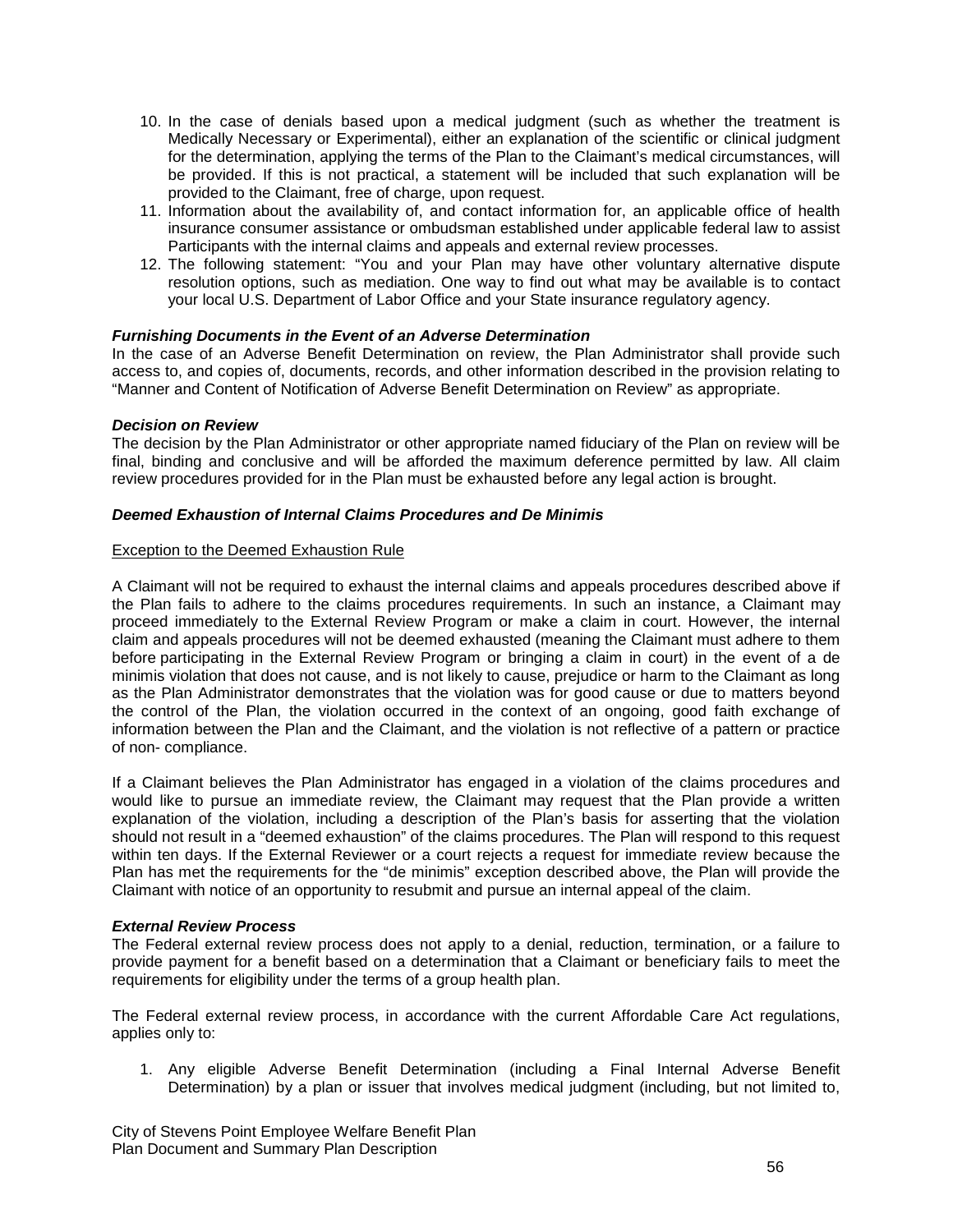those based on the plan's or issuer's requirements for Medical Necessity, appropriateness, health care setting, level of care, or effectiveness of a covered benefit; or its determination that a treatment is Experimental or Investigational), as determined by the external reviewer.

2. A rescission of coverage (whether or not the rescission has any effect on any particular benefit at that time).

### Standard external review

Standard external review is an external review that is not considered expedited (as described in the "expedited external review" paragraph in this section).

- 1. Request for external review. The Plan will allow a Claimant to file a request for an external review with the Plan if the request is filed within four months after the date of receipt of a notice of an Adverse Benefit Determination or Final Internal Adverse Benefit Determination. If there is no corresponding date four months after the date of receipt of such a notice, then the request must be filed by the first day of the fifth month following the receipt of the notice. For example, if the date of receipt of the notice is October 30, because there is no February 30, the request must be filed by March 1. If the last filing date would fall on a Saturday, Sunday, or Federal holiday, the last filing date is extended to the next day that is not a Saturday, Sunday, or Federal holiday.
- 2. Preliminary review. Within five business days following the date of receipt of the external review request, the Plan will complete a preliminary review of the request to determine whether:
	- a. The Claimant is or was covered under the Plan at the time the health care item or service was requested or, in the case of a retrospective review, was covered under the Plan at the time the health care item or service was provided.
	- b. The Adverse Benefit Determination or the Final Internal Adverse Benefit Determination does not relate to the Claimant's failure to meet the requirements for eligibility under the terms of the Plan (e.g., worker classification or similar determination).
	- c. The Claimant has exhausted the Plan's internal appeal process unless the Claimant is not required to exhaust the internal appeals process under the final regulations.
	- d. The Claimant has provided all the information and forms required to process an external review. Within one business day after completion of the preliminary review, the Plan will issue a notification in writing to the Claimant. If the request is complete but not eligible for external review, such notification will include the reasons for its ineligibility and contact information for the Employee Benefits Security Administration (toll-free number 866-444- EBSA (3272)). If the request is not complete, such notification will describe the information or materials needed to make the request complete and the Plan will allow a Claimant to perfect the request for external review within the four-month filing period or within the 48 hour period following the receipt of the notification, whichever is later.
- 3. Referral to Independent Review Organization. The Plan will assign an independent review organization (IRO) that is accredited by URAC or by a similar nationally-recognized accrediting organization to conduct the external review. Moreover, the Plan will take action against bias and to ensure independence. Accordingly, the Plan will contract with (or direct the Third Party Administrator to contract with, on its behalf) at least three IROs for assignments under the Plan and rotate claims assignments among them (or incorporate other independent unbiased methods for selection of IROs, such as random selection). In addition, the IRO may not be eligible for any financial incentives based on the likelihood that the IRO will support the denial of benefits.
- 4. Reversal of Plan's decision. Upon receipt of a notice of a final external review decision reversing the Adverse Benefit Determination or Final Internal Adverse Benefit Determination, the Plan will provide coverage or payment for the claim without delay, regardless of whether the plan intends to seek judicial review of the external review decision and unless or until there is a judicial decision otherwise.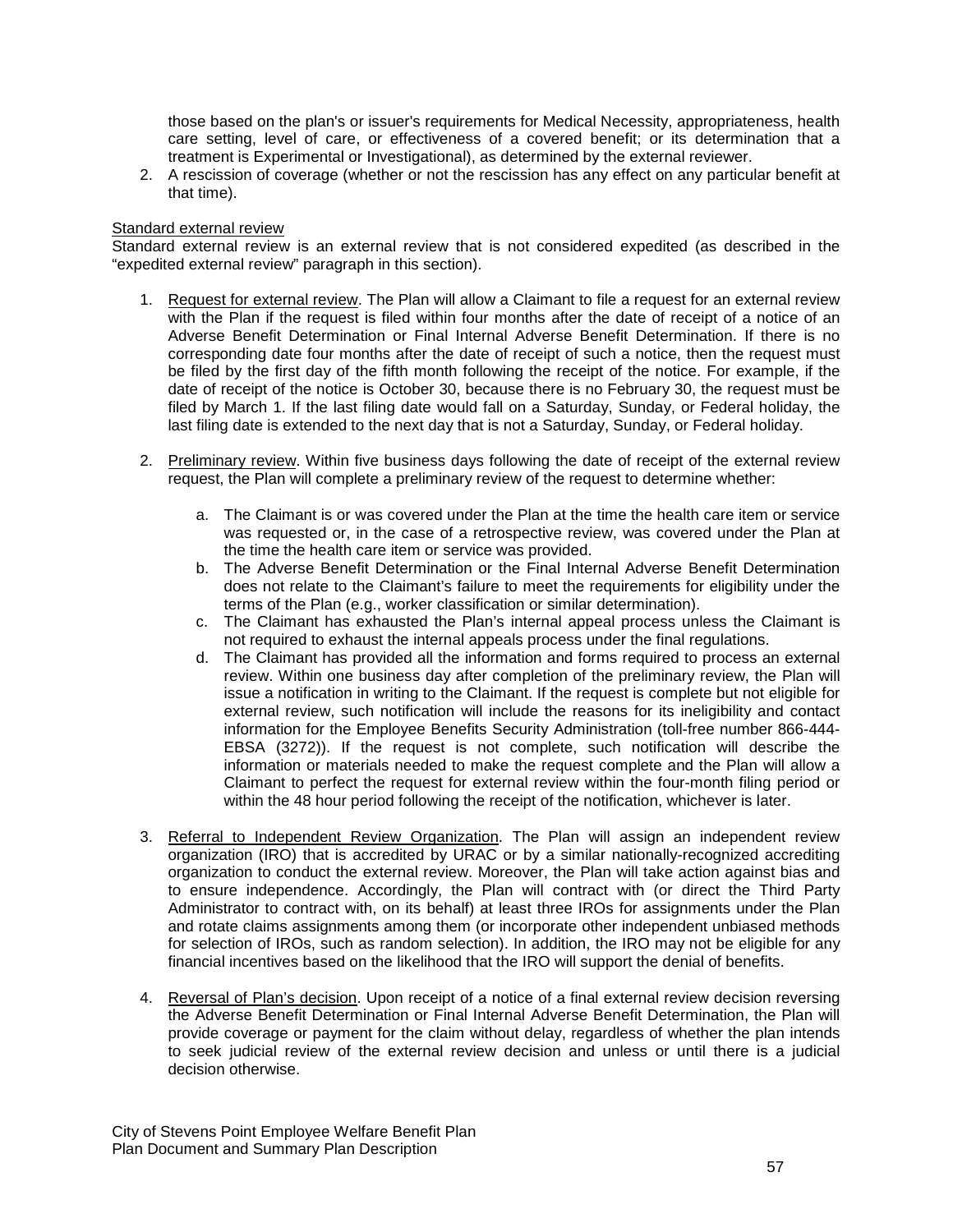#### Expedited external review

- 1. Request for expedited external review. The Plan will allow a Claimant to make a request for an expedited external review with the Plan at the time the Claimant receives:
	- a. An Adverse Benefit Determination if the Adverse Benefit Determination involves a medical condition of the Claimant for which the timeframe for completion of a standard internal appeal under the final regulations would seriously jeopardize the life or health of the Claimant or would jeopardize the Claimant's ability to regain maximum function and the Claimant has filed a request for an expedited internal appeal.
	- b. A Final Internal Adverse Benefit Determination, if the Claimant has a medical condition where the timeframe for completion of a standard external review would seriously jeopardize the life or health of the Claimant or would jeopardize the Claimant's ability to regain maximum function, or if the Final Internal Adverse Benefit Determination concerns an admission, availability of care, continued stay, or health care item or service for which the Claimant received Emergency Services, but has not been discharged from a facility.
- 2. Preliminary review. Immediately upon receipt of the request for expedited external review, the Plan will determine whether the request meets the reviewability requirements set forth above for standard external review. The Plan will immediately send a notice that meets the requirements set forth above for standard external review to the Claimant of its eligibility determination.
- 3. Referral to Independent Review Organization. Upon a determination that a request is eligible for external review following the preliminary review, the Plan will assign an IRO pursuant to the requirements set forth above for standard review. The Plan will provide or transmit all necessary documents and information considered in making the Adverse Benefit Determination or Final Internal Adverse Benefit Determination to the assigned IRO electronically or by telephone or facsimile or any other available expeditious method. The assigned IRO, to the extent the information or documents are available and the IRO considers them appropriate, will consider the information or documents described above under the procedures for standard review. In reaching a decision, the assigned IRO will review the claim de novo and is not bound by any decisions or conclusions reached during the Plan's internal claims and appeals process.
- 4. Notice of final external review decision. The Plan's (or Third Party Administrator's) contract with the assigned IRO will require the IRO to provide notice of the final external review decision, in accordance with the requirements set forth above, as expeditiously as the Claimant's medical condition or circumstances require, but in no event more than 72 hours after the IRO receives the request for an expedited external review. If the notice is not in writing, within 48 hours after the date of providing that notice, the assigned IRO will provide written confirmation of the decision to the Claimant and the Plan.

# **Appointment of Authorized Representative**

A Claimant may designate another individual to be an authorized representative and act on his or her behalf and communicate with the Plan with respect to a specific benefit claim or appeal of a denial. This authorization must be in writing, signed and dated by the Claimant, and include all the information required in the authorized representative form. The appropriate form can be obtained from the Plan Administrator or the Third Party Administrator.

The Plan will permit, in a medically urgent situation, such as a claim involving Urgent Care, a Claimant's treating health care practitioner to act as the Claimant's authorized representative without completion of the authorized representative form.

Should a Claimant designate an authorized representative, all future communications from the Plan will be conducted with the authorized representative instead of the Claimant, unless the Plan Administrator is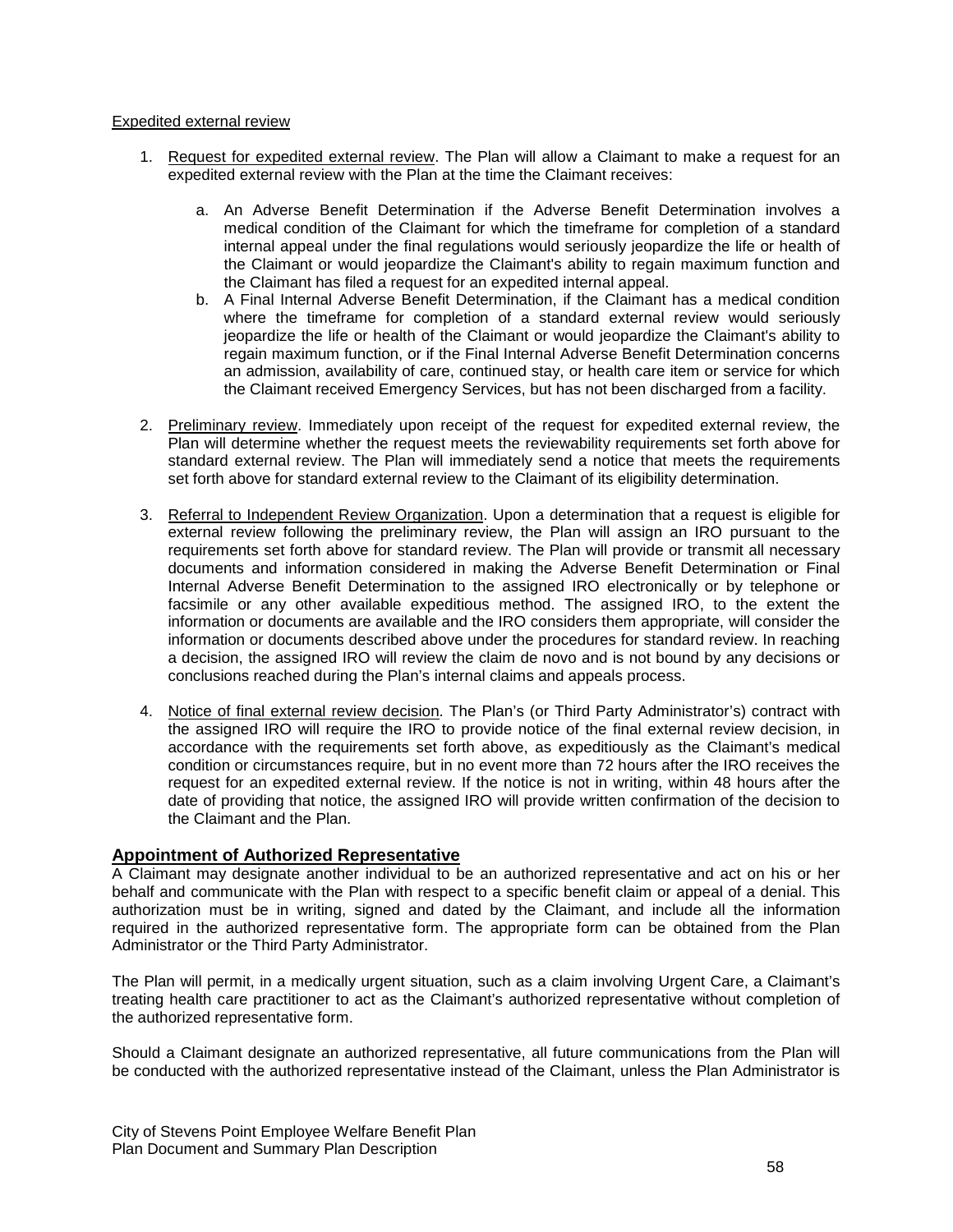otherwise notified in writing by the Claimant. A Claimant can revoke the authorized representative at any time. A Claimant may authorize only one person as an authorized representative at a time.

Recognition as an authorized representative is completely separate from a Provider accepting an Assignment of Benefits, requiring a release of information, or requesting completion a similar form. An Assignment of Benefits by a Claimant shall not be recognized as a designation of the Provider as an authorized representative. Assignment and its limitations under this Plan are described below.

### **Autopsy**

Upon receipt of a claim for a deceased Claimant for any condition, Sickness, or Injury is the basis of such claim, the Plan maintains the right to request an autopsy be performed upon said Claimant. The request for an autopsy may be exercised only where not prohibited by any applicable law.

### **Payment of Benefits**

Where benefit payments are allowable in accordance with the terms of this Plan, payment shall be made in U.S. Dollars (unless otherwise agreed upon by the Plan Administrator). Payment shall be made, in the Plan Administrator's discretion, to an assignee of an Assignment of Benefits, but in any instance may alternatively be made to the Claimant, on whose behalf payment is made and who is the recipient of the services for which payment is being made. Should the Claimant be deceased, payment shall be made to the Claimant's heir, assign, agent or estate (in accordance with written instructions), or, if there is no such arrangement and in the Plan Administrator's discretion, the institute and/or Provider who provided the care and/or supplies for which payment is to be made – regardless of whether an Assignment of Benefits occurred.

### *Assignments*

Assignment by a Claimant to the Provider of the Claimant's right to submit claims for payment to the Plan, and receive payment from the Plan, may be achieved via an Assignment of Benefits, if and only if the Provider accepts said Assignment of Benefits as consideration in full for services rendered. If benefits are paid, however, directly to the Claimant – despite there being an Assignment of Benefits – the Plan shall be deemed to have fulfilled its obligations with respect to such payment, and it shall be the Claimant's responsibility to compensate the applicable Provider(s). The Plan will not be responsible for determining whether an Assignment of Benefits is valid; and the Claimant shall retain final authority to revoke such Assignment of Benefits if a Provider subsequently demonstrates an intent not to accept it as payment in full for services rendered. As such, payment of benefits will be made directly to the assignee unless a written request not to honor the assignment, signed by the Claimant, has been received.

No Claimant shall at any time, either during which he or she is a Claimant in the Plan, or following his or her termination as a Claimant, in any manner, have any right to assign his or her right to sue to recover benefits under the Plan, to enforce rights due under the Plan or to any other causes of action which he or she may have against the Plan or its fiduciaries. This prohibition applies to Providers as well.

A Provider which accepts an Assignment of Benefits, in accordance with this Plan as consideration in full for services rendered, is bound by the rules and provisions set forth within the terms of this document.

Benefits due to any Network Provider will be considered "assigned" to such Provider and will be paid directly to such Provider, whether or not a written Assignment of Benefits was executed. Notwithstanding any assignment or non-Assignment of Benefits to the contrary, upon payment of the benefits due under the Plan, the Plan is deemed to have fulfilled its obligations with respect to such benefits, whether or not payment is made in accordance with any assignment or request.

Providers and any other person or entity accepting payment from the Plan or to whom a right to benefits has been assigned, in consideration of services rendered, agrees to be bound by the terms of this Plan and agrees to submit claims for reimbursement in strict accordance with applicable law, ICD, and/or CPT standards, Medicare guidelines, HCPCS standards, or other standards approved by the Plan Administrator or insurer.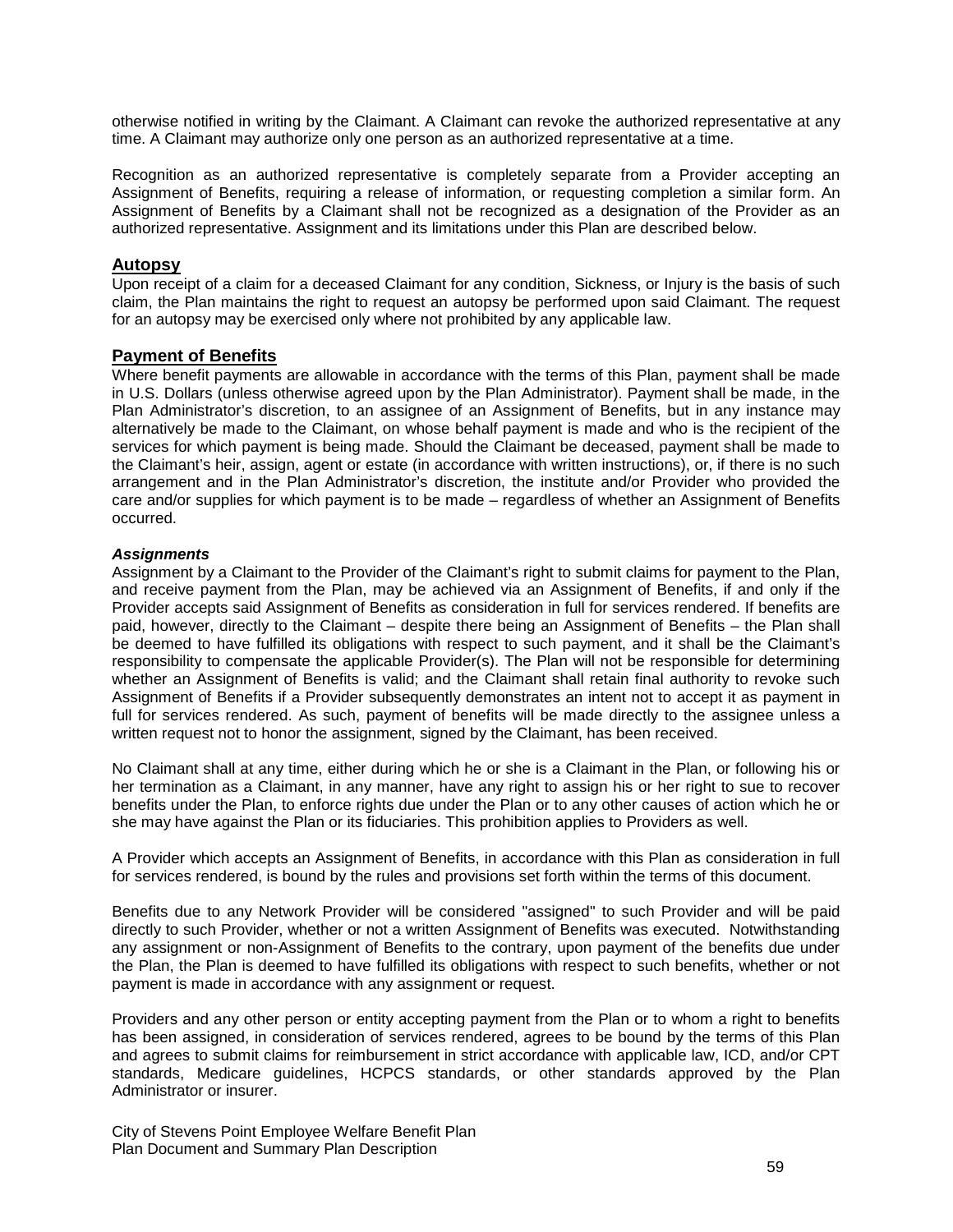#### *Recovery of Payments*

Occasionally, benefits are paid more than once, are paid based upon improper billing or a misstatement in a proof of loss or enrollment information, are not paid according to the Plan's terms, conditions, limitations or Exclusions, or should otherwise not have been paid by the Plan. As such this Plan may pay benefits that are later found to be greater than the Maximum Allowable Charge. In this case, this Plan may recover the amount of the overpayment from the source to which it was paid, primary payers, or from the party on whose behalf the charge(s) were paid. As such, whenever the Plan pays benefits exceeding the amount of benefits payable under the terms of the Plan, the Plan Administrator has the right to recover any such erroneous payment directly from the person or entity who received such payment and/or from other payers and/or the Claimant or Dependent on whose behalf such payment was made.

A Claimant, Dependent, Provider, another benefit plan, insurer, or any other person or entity who receives a payment exceeding the amount of benefits payable under the terms of the Plan or on whose behalf such payment was made, shall return or refund the amount of such erroneous payment to the Plan within 30 days of discovery or demand. The Plan Administrator shall have no obligation to secure payment for the expense for which the erroneous payment was made or to which it was applied.

The person or entity receiving an erroneous payment may not apply such payment to another expense. The Plan Administrator shall have the sole discretion to choose who will repay the Plan for an erroneous payment and whether such payment shall be reimbursed in a lump sum. When a Claimant or other entity does not comply with the provisions of this section, the Plan Administrator shall have the authority, in its sole discretion, to deny payment of any claims for benefits by the Claimant and to deny or reduce future benefits payable (including payment of future benefits for other injuries or Illnesses) under the Plan by the amount due as reimbursement to the Plan. The Plan Administrator may also, in its sole discretion, deny or reduce future benefits (including future benefits for other injuries or Illnesses) under any other group benefits plan maintained by the Plan Sponsor. The reductions will equal the amount of the required reimbursement.

Providers and any other person or entity accepting payment from the Plan or to whom a right to benefits has been assigned, in consideration of services rendered, payments and/or rights, agrees to be bound by the terms of this Plan and agree to submit claims for reimbursement in strict accordance with their State's health care practice acts, ICD or CPT standards, Medicare guidelines, HCPCS standards, or other standards approved by the Plan Administrator or insurer. Any payments made on claims for reimbursement not in accordance with the above provisions shall be repaid to the Plan within 30 days of discovery or demand or incur prejudgment interest of 1.5% per month. If the Plan must bring an action against a Claimant, Provider or other person or entity to enforce the provisions of this section, then that Claimant, Provider or other person or entity agrees to pay the Plan's attorneys' fees and costs, regardless of the action's outcome.

Further, Claimant and/or their Dependents, beneficiaries, estate, heirs, guardian, personal representative, or assigns (Claimants) shall assign or be deemed to have assigned to the Plan their right to recover said payments made by the Plan, from any other party and/or recovery for which the Claimant(s) are entitled, for or in relation to facility-acquired condition(s), Provider error(s), or damages arising from another party's act or omission for which the Plan has not already been refunded.

The Plan reserves the right to deduct from any benefits properly payable under this Plan the amount of any payment which has been made for any of the following circumstances:

- 1. In error.
- 2. Pursuant to a misstatement contained in a proof of loss or a fraudulent act.
- 3. Pursuant to a misstatement made to obtain coverage under this Plan within two years after the date such coverage commences.
- 4. With respect to an ineligible person.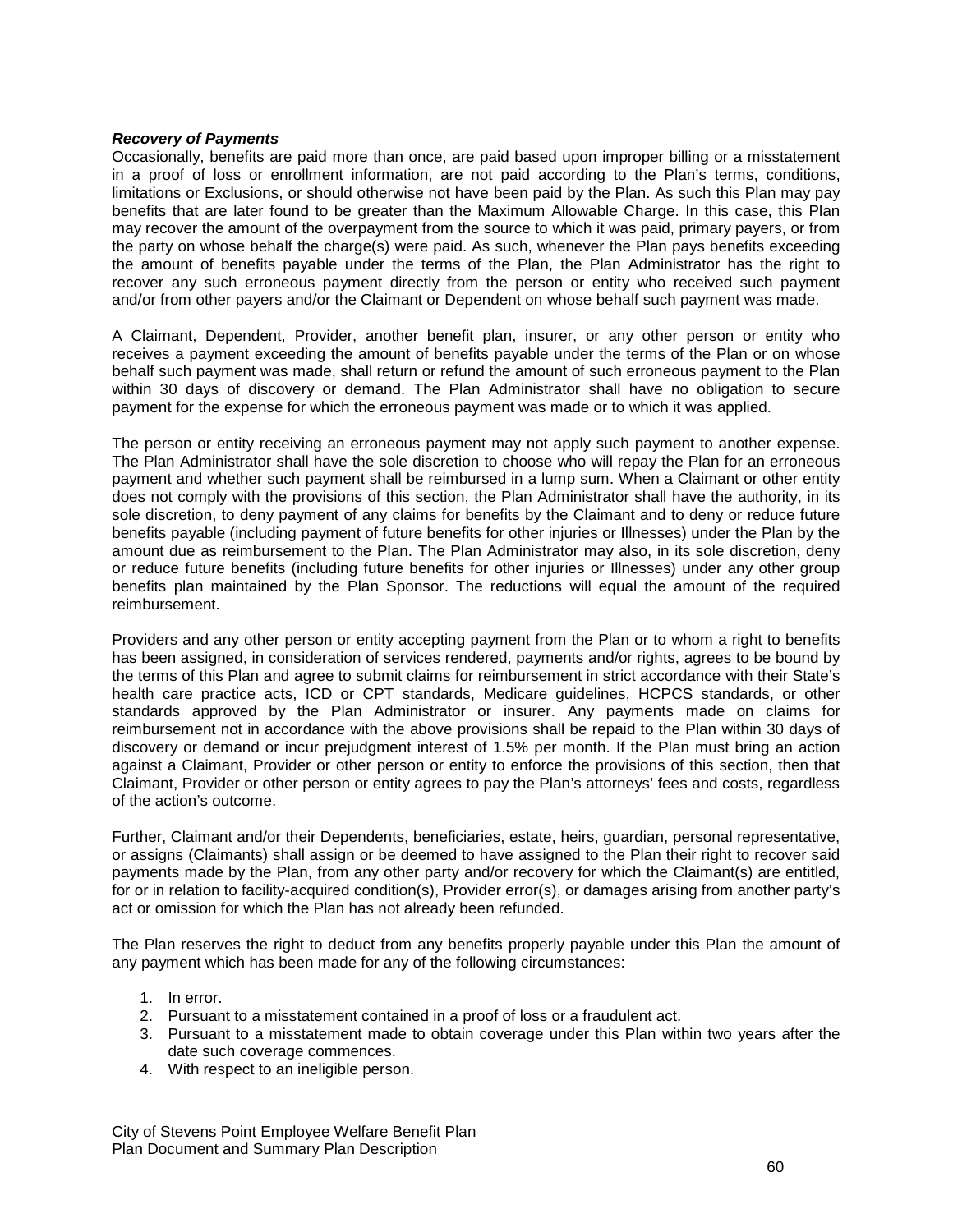- 5. In anticipation of obtaining a recovery if a Claimant fails to comply with the Plan's Third Party Recovery, Subrogation and Reimbursement provisions.
- 6. Pursuant to a claim for which benefits are recoverable under any policy or act of law providing for coverage for occupational injury or disease to the extent that such benefits are recovered. This provision (6) shall not be deemed to require the Plan to pay benefits under this Plan in any such instance.

The deduction may be made against any claim for benefits under this Plan by a Claimant or by any of his covered Dependents if such payment is made with respect to the Claimant or any person covered or asserting coverage as a Dependent of the Claimant.

If the Plan seeks to recoup funds from a Provider, due to a claim being made in error, a claim being fraudulent on the part of the Provider, and/or the claim that is the result of the Provider's misstatement, said Provider shall, as part of its assignment to benefits from the Plan, abstain from billing the Claimant for any outstanding amount(s).

### *Medicaid Coverage*

A Claimant's eligibility for any State Medicaid benefits will not be taken into account in determining or making any payments for benefits to or on behalf of such Claimant. Any such benefit payments will be subject to the State's right to reimbursement for benefits it has paid on behalf of the Claimant, as required by the State Medicaid program; and the Plan will honor any Subrogation rights the State may have with respect to benefits which are payable under the Plan.

### *Limitation of Action*

A Claimant cannot bring any legal action against the Plan to recover reimbursement until 90 days after the Claimant has properly submitted a request for reimbursement as described in this section and all required reviews of the Claimant's claim have been completed. If the Claimant wants to bring a legal action against the Plan, he or she must do so within from the expiration of the time period in which a request for reimbursement must be submitted or he or she loses any rights to bring such an action against the Plan.

A Claimant cannot bring any legal action against the Plan for any other reason unless he or she first completes all the steps in the appeal process described in this section. After completing that process, if he or she wants to bring a legal action against the Plan he or she must do so within of the date he or she is notified of the final decision on the appeal or he or she will lose any rights to bring such an action against the Plan.

### **Claim Audit Review Program**

If a Participant audits any Physician, Hospital, or laboratory bill and discovers an error which results in savings to the Plan, the Participant upon approval of City Personnel shall share equally in the savings, not to exceed a maximum payment of \$500. Errors already detected and corrected by the Third Party Administrators, obvious mathematical errors, or errors identified by The City are not included.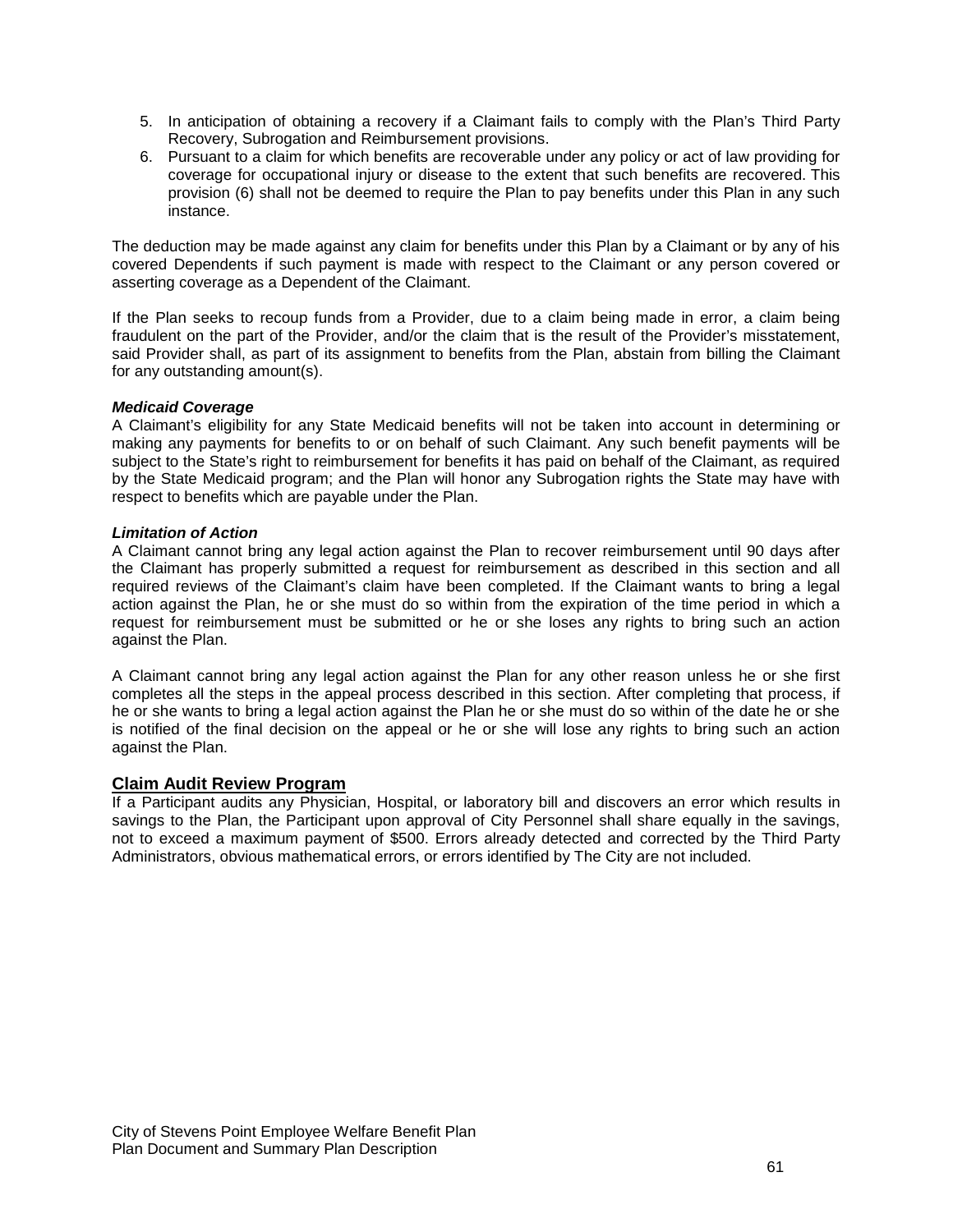# **COORDINATION OF BENEFITS**

### **Benefits Subject to This Provision**

The following shall apply to the entirety of the Plan and all benefits described therein.

### **Excess Insurance**

If at the time of Injury, Sickness, Disease or disability there is available, or potentially available any other source of coverage (including but not limited to coverage resulting from a judgment at law or settlements), the benefits under this Plan shall apply only as an excess over such other sources of coverage.

The Plan's benefits will be excess to, whenever possible, any of the following:

- 1. Any primary payer besides the Plan.
- 2. Any first party insurance through medical payment coverage, personal injury protection, no-fault coverage, uninsured or underinsured motorist coverage.
- 3. Any policy of insurance from any insurance company or guarantor of a third party.
- 4. Workers' compensation or other liability insurance company.
- 5. Any other source, including but not limited to crime victim restitution funds, any medical, or other benefit payments, excluding school accident-type coverage, vision only and dental only coverage.

### **Vehicle Limitation**

When medical payments are available under any vehicle insurance, the Plan shall pay excess benefits only, without reimbursement for vehicle plan and/or policy deductibles. This Plan shall always be considered secondary to such plans and/or policies. This applies to all forms of medical payments under vehicle plans and/or policies regardless of its name, title or classification.

### **Effect on Benefits**

#### *Application to Benefit Determinations*

The plan that pays first according to the rules in the provision entitled "Order of Benefit Determination" will pay as if there were no Other Plan involved. The secondary and subsequent plans will pay the balance due up to 100% of the total Allowable Expenses. When there is a conflict in the rules, this Plan will never pay more than 50% of Allowable Expenses when paying secondary. Benefits will be coordinated on the basis of a Claim Determination Period.

When medical payments are available under automobile insurance, this Plan will pay excess benefits only, without reimbursement for automobile plan deductibles. This Plan will always be considered the secondary carrier regardless of the individual's election under personal injury protection (PIP) coverage with the automobile insurance carrier.

In certain instances, the benefits of the Other Plan will be ignored for the purposes of determining the benefits under this Plan. This is the case when all of the following occur:

- 1. The Other Plan would, according to its rules, determine its benefits after the benefits of this Plan have been determined.
- 2. The rules in the provision entitled "Order of Benefit Determination" would require this Plan to determine its benefits before the Other Plan.

#### *Order of Benefit Determination*

For the purposes of the provision entitled "Application to Benefit Determinations," the rules establishing the order of benefit determination are: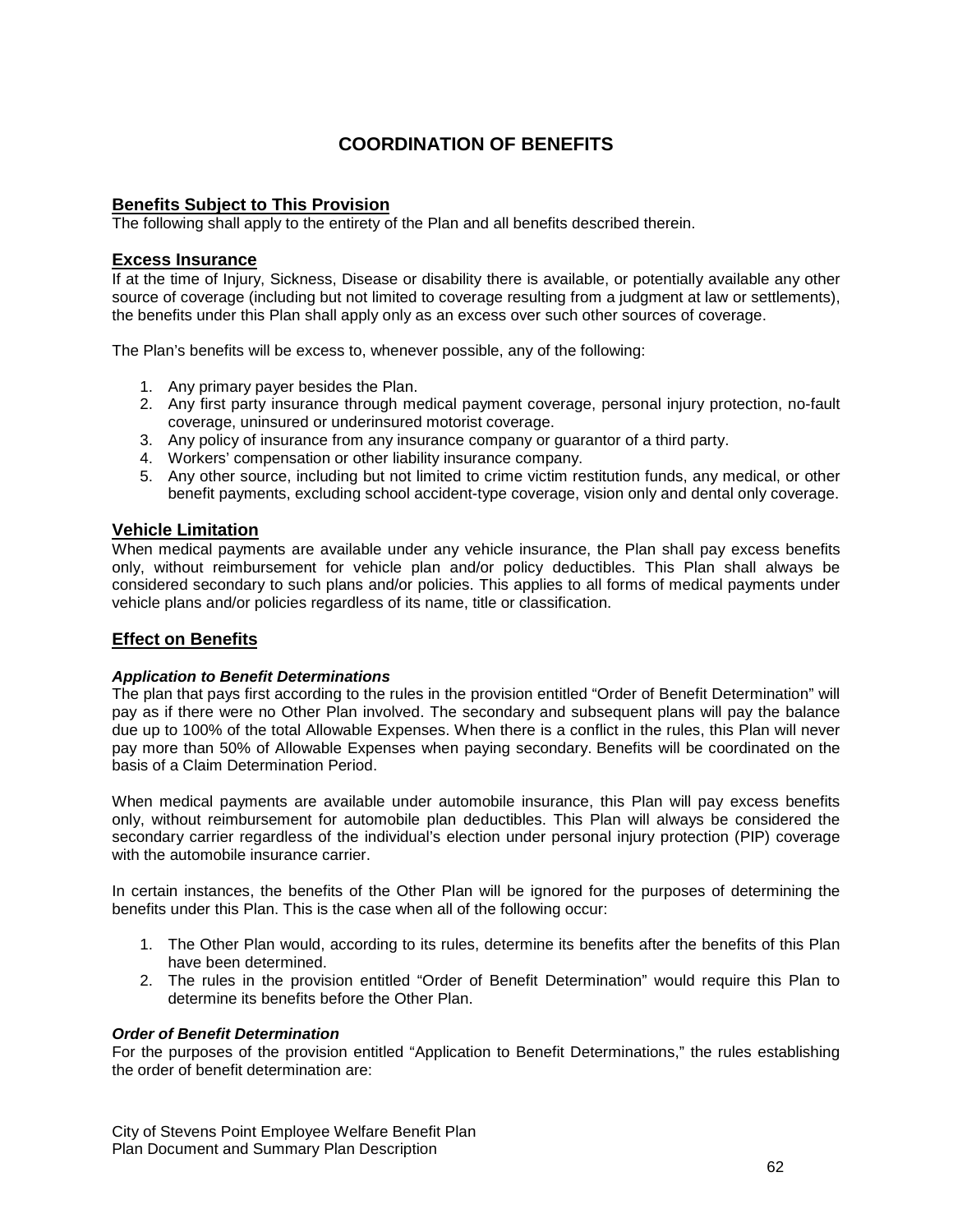- 1. A plan without a coordinating provision will always be the primary plan.
- 2. The benefits of a plan which covers the person on whose expenses claim is based, other than as a dependent, shall be determined before the benefits of a plan which covers such person as a Dependent.
- 3. If the person for whom claim is made is a dependent child covered under both parents' plans, the plan covering the parent whose birthday (month and day of birth, not year) falls earlier in the year will be primary, except:
	- a. When the parents were never married, are separated, or are divorced, the benefits of a plan which covers the child as a dependent of the parent with custody will be determined before the benefits of a plan which covers the child as a dependent of the parent without custody.
	- b. When the parents are divorced and the parent with custody of the child has remarried, the benefits of a plan which covers the child as a dependent of the parent with custody shall be determined before the benefits of a plan which covers that child as a dependent of the stepparent, and the benefits of a plan which covers that child as a dependent of the stepparent will be determined before the benefits of a plan which covers that child as a dependent of the parent without custody.

Notwithstanding the above, if there is a court decree which would otherwise establish financial responsibility for the child's health care expenses, the benefits of the plan which covers the child as a dependent of the parent with such financial responsibility shall be determined before the benefits of any Other Plan which covers the child as a dependent child.

However, if the specific terms of a court decree state that the parents have joint custody and do not specify that one parent has responsibility for the child's health care expenses **or** if the court decree states that both parents shall be responsible for the health care needs of the child but gives physical custody of the child to one parent, and the entities obligated to pay or provide the benefits of the respective parents' plans have actual knowledge of those terms, benefits for the dependent child shall be determined by: the plan covering the parent whose birthday (month and day of birth, not year) falls earlier in the year will be primary.

- 4. If an individual is covered under a spouse's plan and also under his or her parent's plan, the Primary Plan is the plan of the individual's spouse. The plan of the individual's parent(s) is the Secondary Plan.
- 5. If an individual is covered under one plan as an active employee (or dependent of an active employee), and is also covered under another plan as a retired or laid-off employee (or dependent of a retired or laid-off employee), the plan that covers the person as an active employee (or dependent of any active employee) will be primary. If the other plan does not have this rule, this rule is ignored.
- 6. When the rules above do not establish an order of benefit determination, the benefits of a plan which has covered the person on whose expenses claim is based for the longer period of time shall be determined before the benefits of a plan which has covered such person the shorter period of time.
- 7. To the extent required by Federal and State regulations, this Plan will pay before any Medicare, Tricare, Medicaid, State child health benefits or other applicable State health benefits program.

### **Right to Receive and Release Necessary Information**

The Plan Administrator may, without notice to or consent of any person, release to or obtain any information from any insurance company or other organization or individual any information regarding coverage, expenses, and benefits which the Plan Administrator, at its sole discretion, considers necessary to determine, implement and apply the terms of this provision or any provision of similar purpose of any Other Plan. Any Participant claiming benefits under this Plan shall furnish to the Plan Administrator such information as requested and as may be necessary to implement this provision.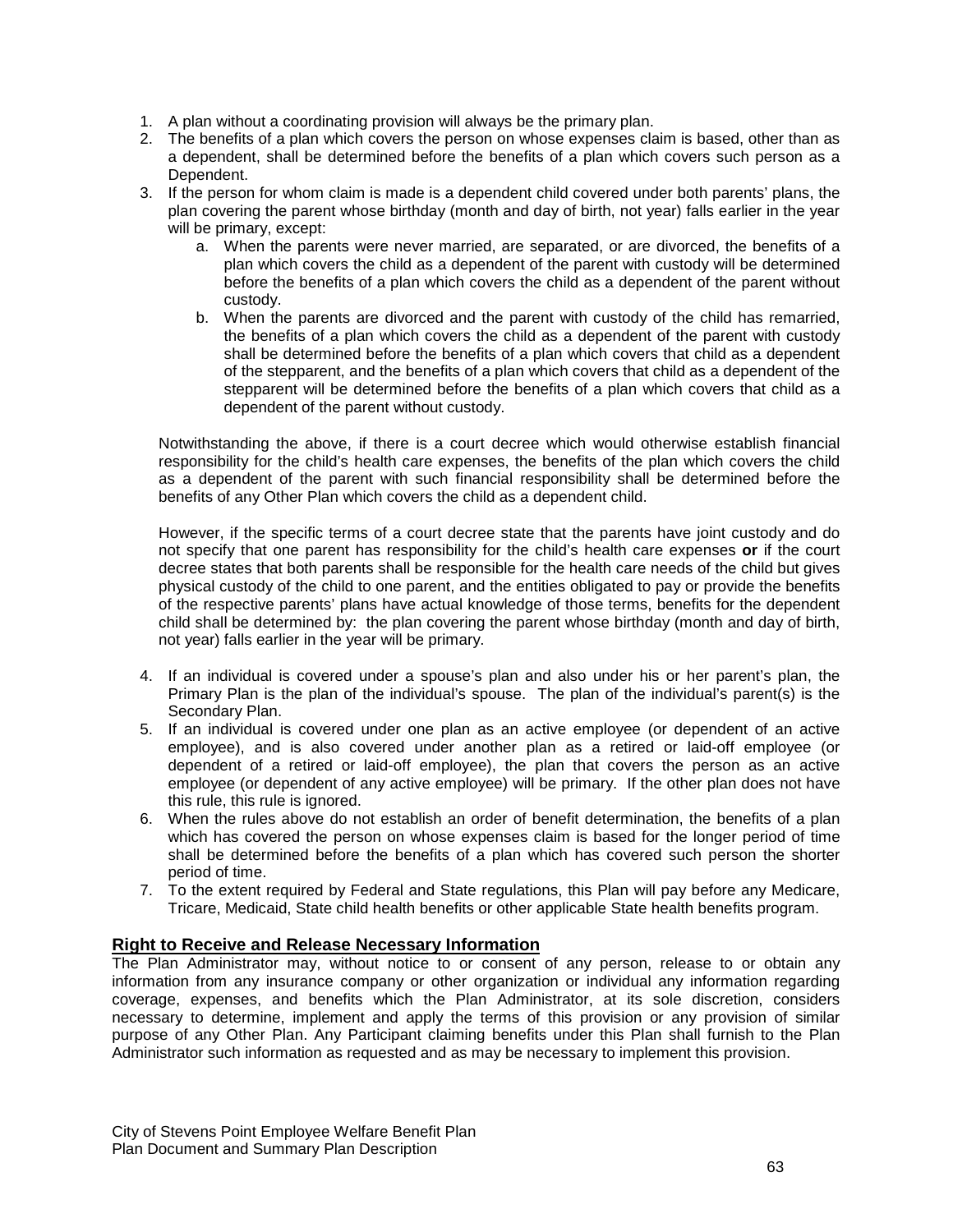When a Participant, or a Participant's dependent receives a Coordination of Benefits inquiry letter regarding other insurance, the inquiry must be completed in full, signed, and dated within 30 days for Security Administrative Services to process your claims. If the inquiry is not returned within 30 days, claims will be denied. If a completed inquiry is received within one year from the date of the original inquiry, previously denied claims may be reprocessed.

### **Facility of Payment**

A payment made under any Other Plan may include an amount that should have been paid under this Plan. The Plan Administrator may, in its sole discretion, pay any organizations making such other payments any amounts it shall determine to be warranted in order to satisfy the intent of this provision. Any such amount paid under this provision shall be deemed to be benefits paid under this Plan. The Plan Administrator will not have to pay such amount again and this Plan shall be fully discharged from liability.

### **Right of Recovery**

In accordance with the Recovery of Payments provision, whenever payments have been made by this Plan with respect to Allowable Expenses in a total amount, at any time, in excess of the maximum amount of payment necessary at that time to satisfy the intent of this Coordination of Benefits section, the Plan shall have the right to recover such payments, to the extent of such excess, from any one or more of the following as this Plan shall determine: any person to or with respect to whom such payments were made, or such person's legal representative, any insurance companies, or any other individuals or organizations which the Plan determines are responsible for payment of such Allowable Expenses, and any future benefits payable to the Participant or his or her Dependents. Please see the Recovery of Payments provision above for more details.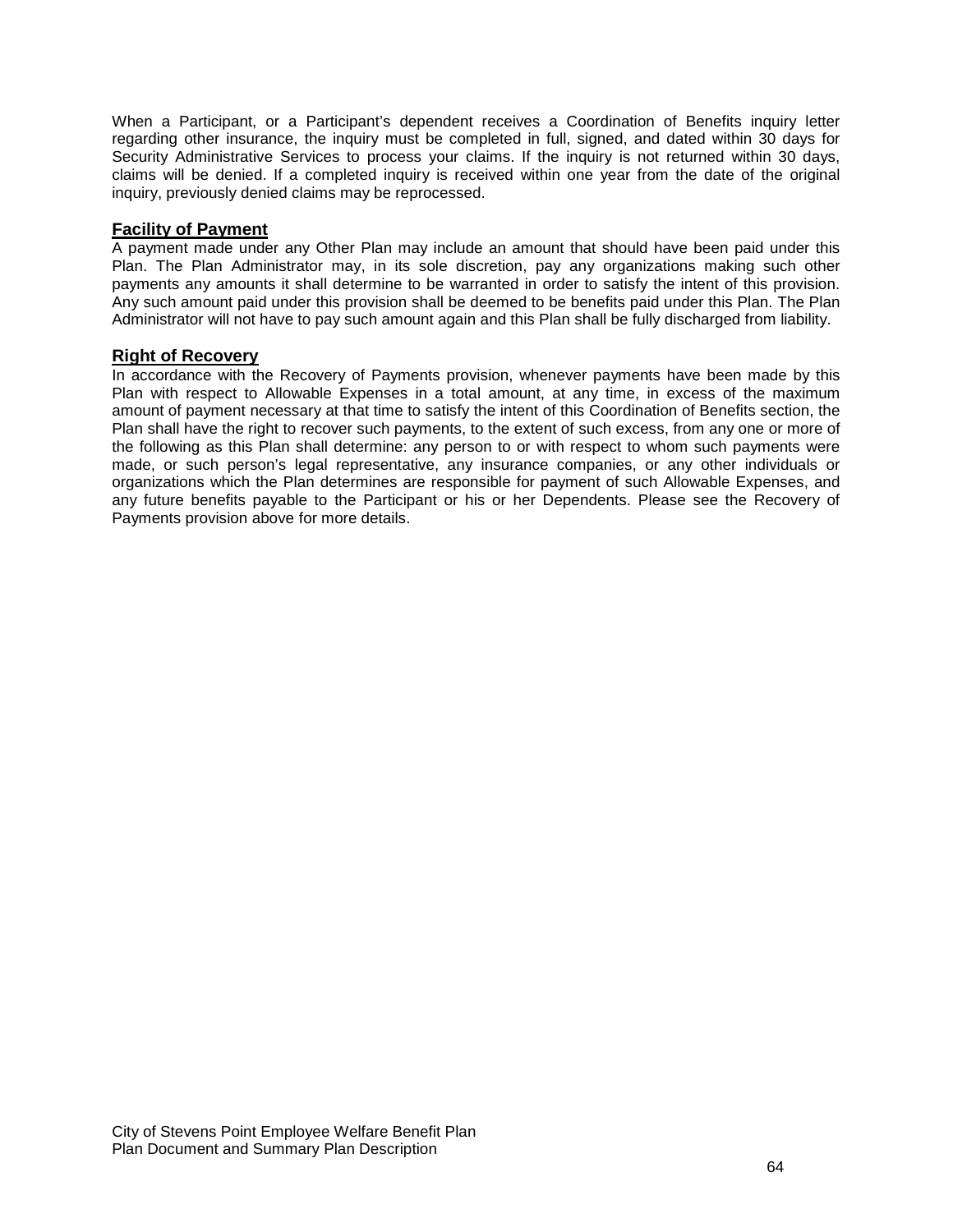# **MEDICARE**

## **Applicable to Active Employees and Their Spouses Ages 65 and Over**

An active Employee and his or her spouse (ages 65 and over) may, at the option of such Employee, elect or reject coverage under this Plan. If such Employee elects coverage under this Plan, the benefits of this Plan shall be determined before any benefits provided by Medicare. If coverage under this Plan is rejected by such Employee, benefits listed herein will not be payable even as secondary coverage to Medicare.

### **Applicable to All Other Participants Eligible for Medicare Benefits**

To the extent required by Federal regulations, this Plan will pay before any Medicare benefits. There are some circumstances under which Medicare would be required to pay its benefits first. In these cases, benefits under this Plan would be calculated as secondary payer (as described under the section entitled "Coordination of Benefits"). When coordination of benefits with Medicare is permitted, each individual who is eligible for Medicare will be assumed to have full Medicare coverage whether or not the individual has enrolled for full coverage. If the Provider accepts assignment with Medicare, Covered Expenses will not exceed the Medicare approved expenses.

### **Applicable to Medicare Services Furnished to End Stage Renal Disease ("ESRD") Participants Who Are Covered Under This Plan**

If any Participant is eligible for Medicare benefits because of ESRD, the benefits of the Plan will be determined before Medicare benefits for the first 30 months of Medicare entitlement, unless applicable Federal law provides to the contrary, in which event the benefits of the Plan will be determined in accordance with such law.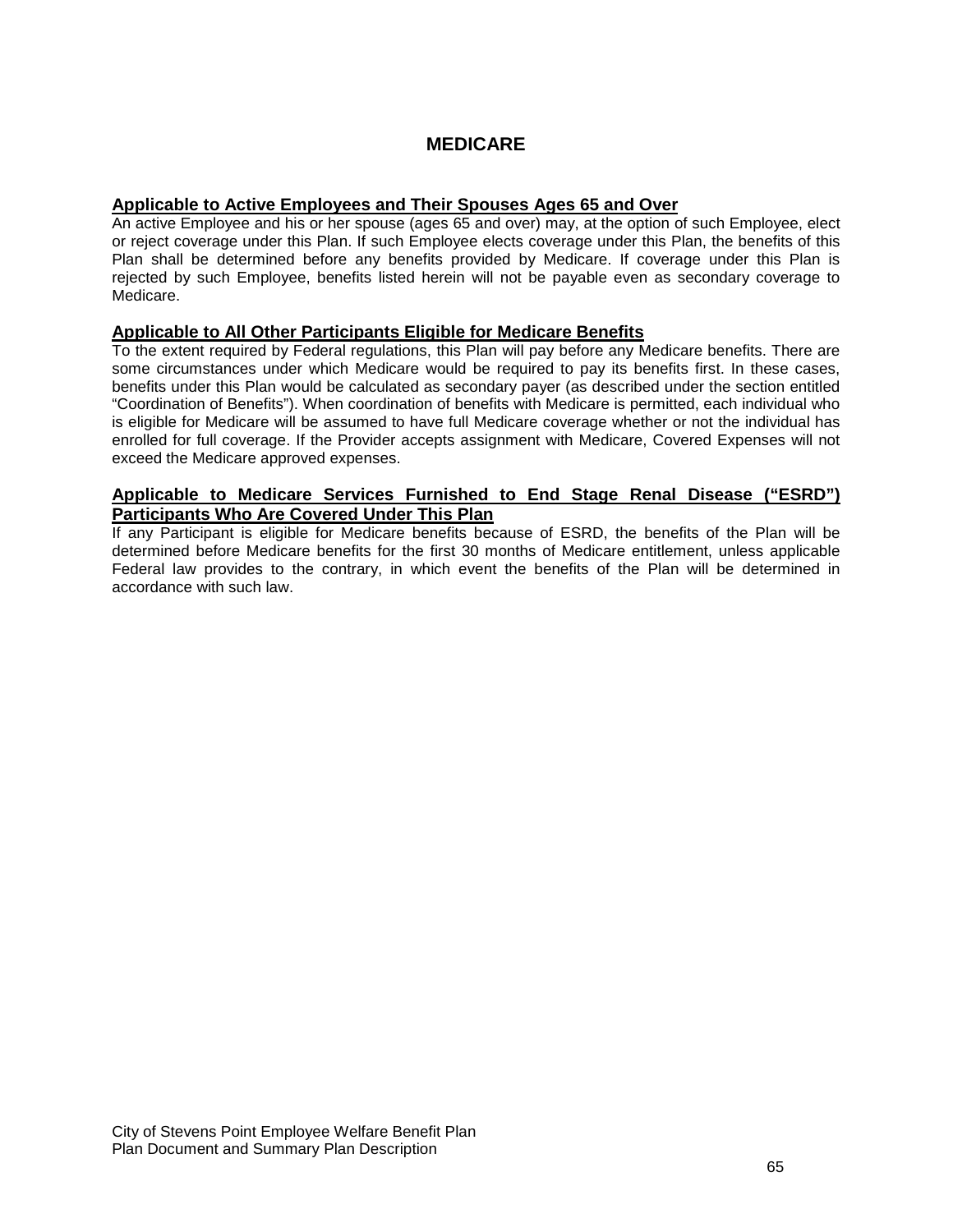# **THIRD PARTY RECOVERY, SUBROGATION AND REIMBURSEMENT**

# **Payment Condition**

The Plan, in its sole discretion, may elect to conditionally advance payment of benefits in those situations where an Injury, Sickness, Disease or disability is caused in whole or in part by, or results from the acts or omissions of Participants, and/or their Dependents, beneficiaries, estate, heirs, guardian, personal representative, or assigns (collectively referred to hereinafter in this section as "Participant(s)") or a third party, where any party besides the Plan may be responsible for expenses arising from an incident, and/or other funds are available, including but not limited to no-fault, uninsured motorist, underinsured motorist, medical payment provisions, third party assets, third party insurance, and/or guarantor(s) of a third party (collectively "Coverage").

Participant(s), his or her attorney, and/or legal guardian of a minor or incapacitated individual agrees that acceptance of the Plan's conditional payment of medical benefits is constructive notice of these provisions in their entirety and agrees to maintain 100% of the Plan's conditional payment of benefits or the full extent of payment from any one or combination of first and third party sources in trust, without disruption except for reimbursement to the Plan or the Plan's assignee. The Plan shall have an equitable lien on any funds received by the Participant(s) and/or their attorney from any source and said funds shall be held in trust until such time as the obligations under this provision are fully satisfied. The Participant(s) agrees to include the Plan's name as a co-payee on any and all settlement drafts. Further, by accepting benefits the Participant(s) understands that any recovery obtained pursuant to this section is an asset of the Plan to the extent of the amount of benefits paid by the Plan and that the Participant shall be a trustee over those Plan assets.

In the event a Participant(s) settles, recovers, or is reimbursed by any Coverage, the Participant(s) agrees to reimburse the Plan for all benefits paid or that will be paid by the Plan on behalf of the Participant(s). If the Participant(s) fails to reimburse the Plan out of any judgment or settlement received, the Participant(s) will be responsible for any and all expenses (fees and costs) associated with the Plan's attempt to recover such money.

If there is more than one party responsible for charges paid by the Plan, or may be responsible for charges paid by the Plan, the Plan will not be required to select a particular party from whom reimbursement is due. Furthermore, unallocated settlement funds meant to compensate multiple injured parties of which the Participant(s) is/are only one or a few, that unallocated settlement fund is considered designated as an "identifiable" fund from which the plan may seek reimbursement.

# **Subrogation**

As a condition to participating in and receiving benefits under this Plan, the Participant(s) agrees to assign to the Plan the right to subrogate and pursue any and all claims, causes of action or rights that may arise against any person, corporation and/or entity and to any Coverage to which the Participant(s) is entitled, regardless of how classified or characterized, at the Plan's discretion, if the Participant(s) fails to so pursue said rights and/or action.

If a Participant(s) receives or becomes entitled to receive benefits, an automatic equitable lien attaches in favor of the Plan to any claim, which any Participant(s) may have against any Coverage and/or party causing the Sickness or Injury to the extent of such conditional payment by the Plan plus reasonable costs of collection. The Participant is obligated to notify the Plan or its authorized representative of any settlement prior to finalization of the settlement, execution of a release, or receipt of applicable funds. The Participant is also obligated to hold any and all funds so received in trust on the Plan's behalf and function as a trustee as it applies to those funds until the Plan's rights described herein are honored and the Plan is reimbursed.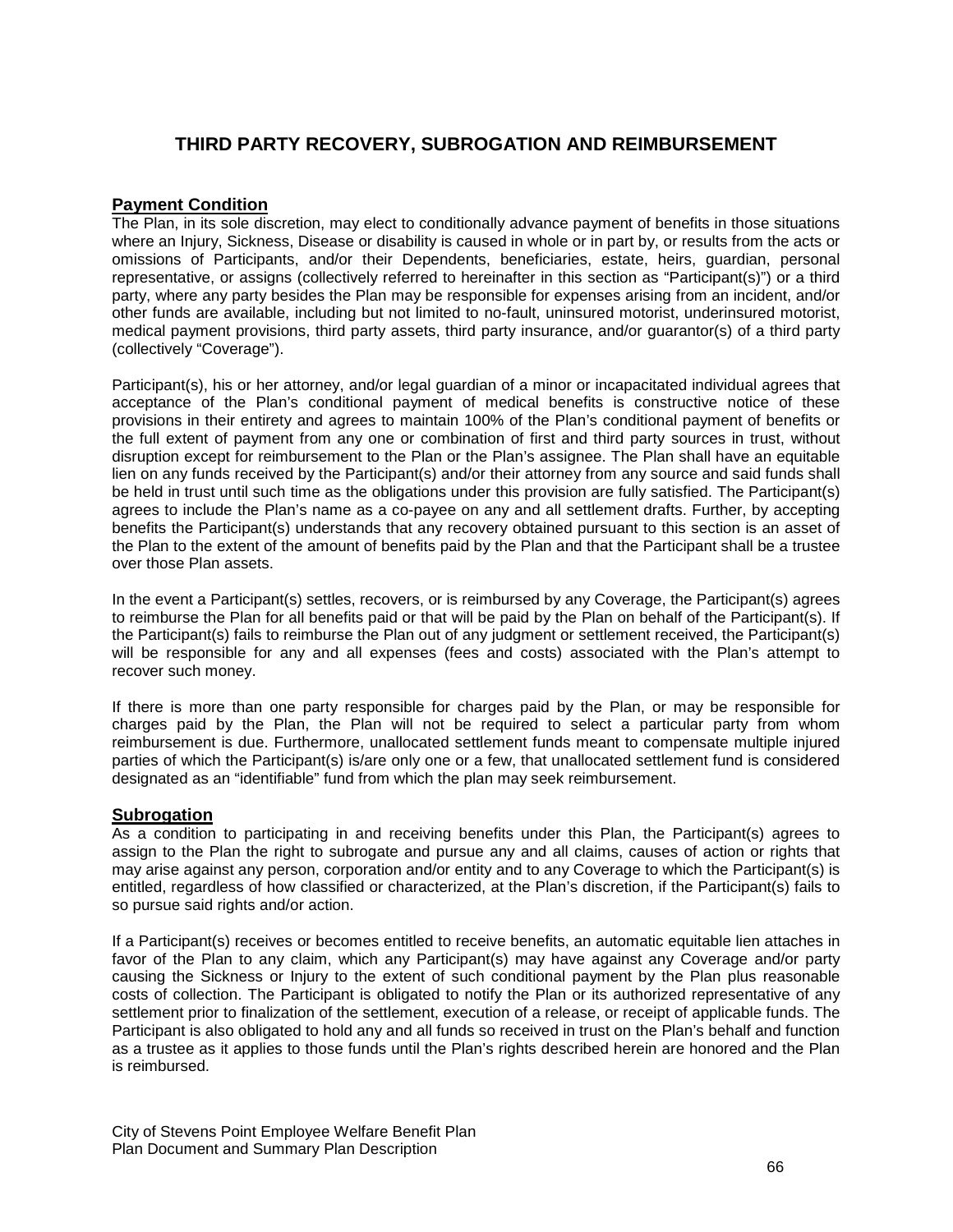The Plan may, at its discretion, in its own name or in the name of the Participant(s) commence a proceeding or pursue a claim against any party or Coverage for the recovery of all damages to the full extent of the value of any such benefits or conditional payments advanced by the Plan.

If the Participant(s) fails to file a claim or pursue damages against:

- 1. The responsible party, its insurer, or any other source on behalf of that party.
- 2. Any first party insurance through medical payment coverage, personal injury protection, no-fault coverage, uninsured or underinsured motorist coverage.
- 3. Any policy of insurance from any insurance company or guarantor of a third party.
- 4. Workers' compensation or other liability insurance company.
- 5. Any other source, including but not limited to crime victim restitution funds, any medical, disability or other benefit payments, and school insurance coverage.

the Participant(s) authorizes the Plan to pursue, sue, compromise and/or settle any such claims in the Participant's/Participants' and/or the Plan's name and agrees to fully cooperate with the Plan in the prosecution of any such claims. The Participant(s) assigns all rights to the Plan or its assignee to pursue a claim and the recovery of all expenses from any and all sources listed above.

### **Right of Reimbursement**

The Plan shall be entitled to recover 100% of the benefits paid, without deduction for attorneys' fees and costs or application of the common fund doctrine, made whole doctrine, or any other similar legal or equitable theory, without regard to whether the Participant(s) is fully compensated by his or her recovery from all sources. The Plan shall have an equitable lien which supersedes all common law or statutory rules, doctrines, and laws of any State prohibiting assignment of rights which interferes with or compromises in any way the Plan's equitable lien and right to reimbursement. The obligation to reimburse the Plan in full exists regardless of how the judgment or settlement is classified and whether or not the judgment or settlement specifically designates the recovery or a portion of it as including medical, disability, or other expenses. If the Participant's/Participants' recovery is less than the benefits paid, then the Plan is entitled to be paid all of the recovery achieved. Any funds received by the Participant are deemed held in constructive trust and should not be dissipated or disbursed until such time as the Participant's obligation to reimburse the Plan has been satisfied in accordance with these provisions. The Participant is also obligated to hold any and all funds so received in trust on the Plan's behalf and function as a trustee as it applies to those funds until the Plan's rights described herein are honored and the Plan is reimbursed.

No court costs, experts' fees, attorneys' fees, filing fees, or other costs or expenses of litigation may be deducted from the Plan's recovery without the prior, express written consent of the Plan.

The Plan's right of subrogation and reimbursement will not be reduced or affected as a result of any fault or claim on the part of the Participant(s), whether under the doctrines of causation, comparative fault or contributory negligence, or other similar doctrine in law. Accordingly, any lien reduction statutes, which attempt to apply such laws and reduce a subrogating Plan's recovery will not be applicable to the Plan and will not reduce the Plan's reimbursement rights.

These rights of subrogation and reimbursement shall apply without regard to whether any separate written acknowledgment of these rights is required by the Plan and signed by the Participant(s).

This provision shall not limit any other remedies of the Plan provided by law. These rights of subrogation and reimbursement shall apply without regard to the location of the event that led to or caused the applicable Sickness, Injury, Disease or disability.

### **Participant is a Trustee Over Plan Assets**

Any Participant who receives benefits and is therefore subject to the terms of this section is hereby deemed a recipient and holder of Plan assets and is therefore deemed a trustee of the Plan solely as it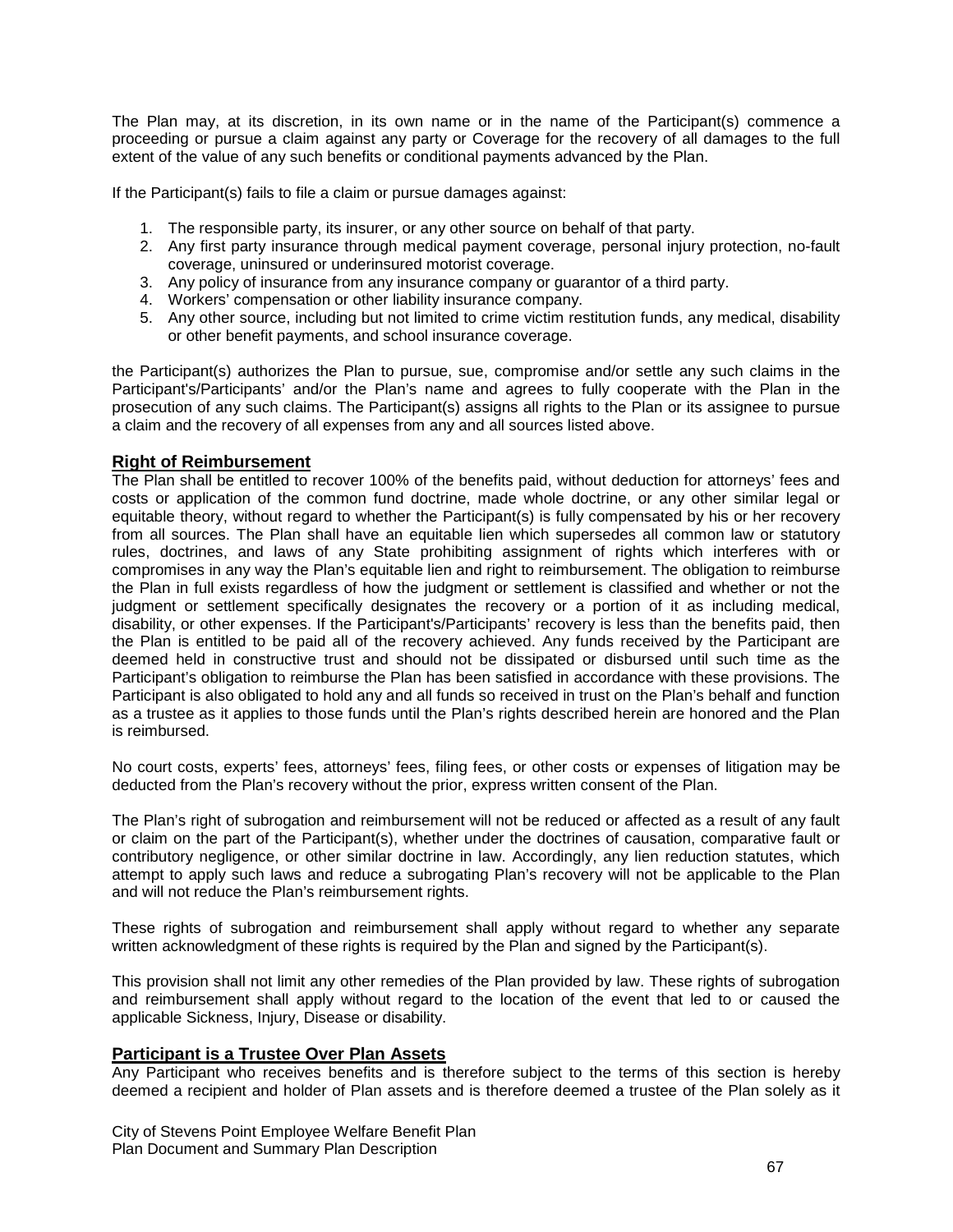relates to possession of any funds which may be owed to the Plan as a result of any settlement, judgment or recovery through any other means arising from any injury or accident. By virtue of this status, the Participant understands that he or she is required to:

- 1. Notify the Plan or its authorized representative of any settlement prior to finalization of the settlement, execution of a release, or receipt of applicable funds.
- 2. Instruct his or her attorney to ensure that the Plan and/or its authorized representative is included as a payee on all settlement drafts.
- 3. In circumstances where the Participant is not represented by an attorney, instruct the insurance company or any third party from whom the Participant obtains a settlement, judgment or other source of Coverage to include the Plan or its authorized representative as a payee on the settlement draft.
- 4. Hold any and all funds so received in trust, on the Plan's behalf, and function as a trustee as it applies to those funds, until the Plan's rights described herein are honored and the Plan is reimbursed.

To the extent the Participant disputes this obligation to the Plan under this section, the Participant or any of its agents or representatives is also required to hold any/all settlement funds, including the entire settlement if the settlement is less than the Plan's interests, and without reduction in consideration of attorneys' fees, for which he or she exercises control, in an account segregated from their general accounts or general assets until such time as the dispute is resolved.

No Participant, beneficiary, or the agents or representatives thereof, exercising control over plan assets and incurring trustee responsibility in accordance with this section will have any authority to accept any reduction of the Plan's interest on the Plan's behalf.

### **Excess Insurance**

If at the time of Injury, Sickness, Disease or disability there is available, or potentially available any Coverage (including but not limited to Coverage resulting from a judgment at law or settlements), the benefits under this Plan shall apply only as an excess over such other sources of Coverage, except as otherwise provided for under the Plan's Coordination of Benefits section.

The Plan's benefits shall be excess to any of the following:

- 1. The responsible party, its insurer, or any other source on behalf of that party.
- 2. Any first party insurance through medical payment coverage, personal injury protection, no-fault coverage, uninsured or underinsured motorist coverage.
- 3. Any policy of insurance from any insurance company or guarantor of a third party.
- 4. Workers' compensation or other liability insurance company.
- 5. Any other source, including but not limited to crime victim restitution funds, any medical, disability or other benefit payments, and school insurance coverage.

### **Separation of Funds**

Benefits paid by the Plan, funds recovered by the Participant(s), and funds held in trust over which the Plan has an equitable lien exist separately from the property and estate of the Participant(s), such that the death of the Participant(s), or filing of bankruptcy by the Participant(s), will not affect the Plan's equitable lien, the funds over which the Plan has a lien, or the Plan's right to subrogation and reimbursement.

### **Wrongful Death**

In the event that the Participant(s) dies as a result of his or her Injuries and a wrongful death or survivor claim is asserted against a third party or any Coverage, the Plan's subrogation and reimbursement rights shall still apply, and the entity pursuing said claim shall honor and enforce these Plan rights and terms by which benefits are paid on behalf of the Participant(s) and all others that benefit from such payment.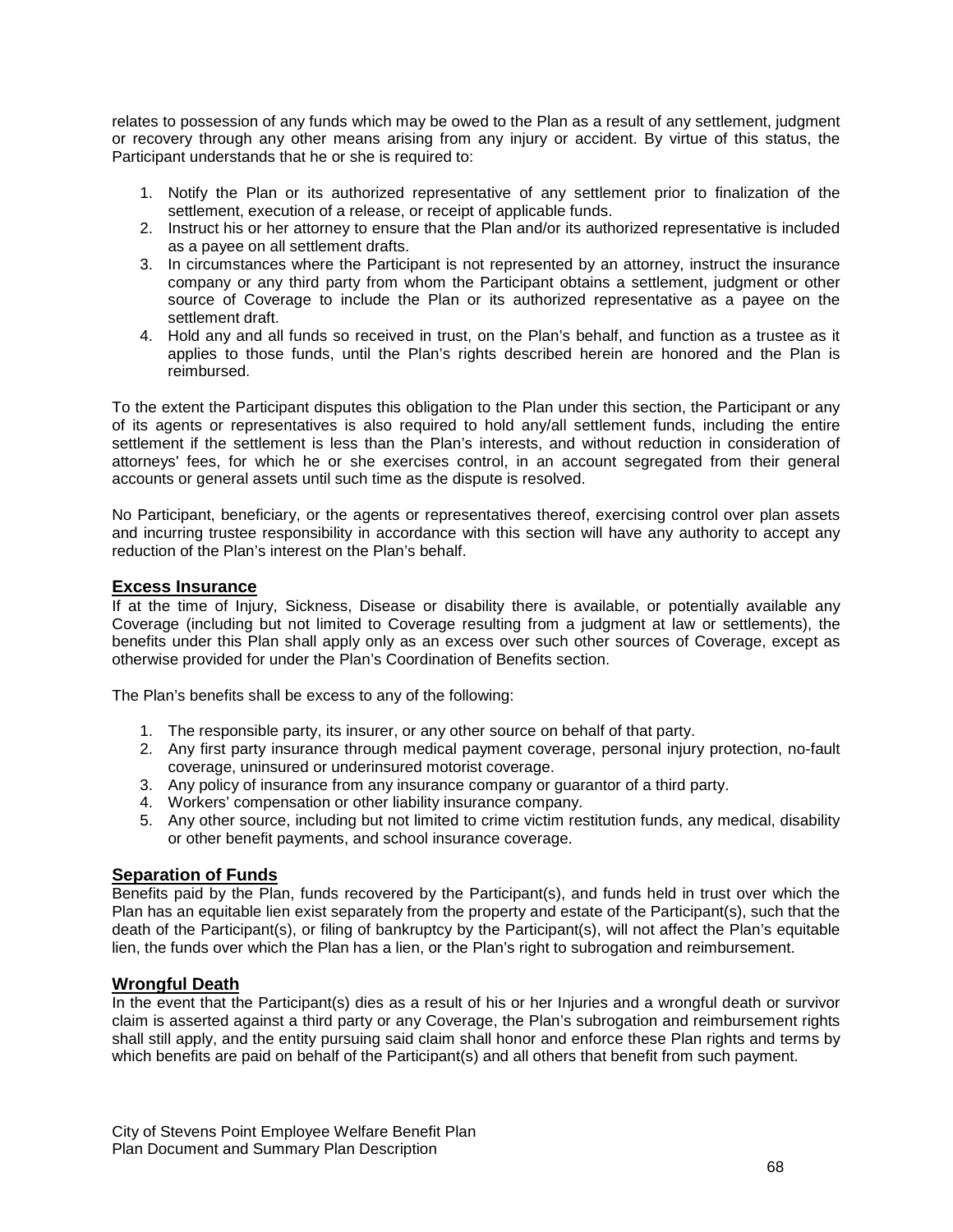### **Obligations**

It is the Participant's/Participants' obligation at all times, both prior to and after payment of medical benefits by the Plan:

- 1. To cooperate with the Plan, or any representatives of the Plan, in protecting its rights, including discovery, attending depositions, and/or cooperating in trial to preserve the Plan's rights.
- 2. To provide the Plan with pertinent information regarding the Sickness, Disease, disability, or Injury, including accident reports, settlement information and any other requested additional information.
- 3. To take such action and execute such documents as the Plan may require to facilitate enforcement of its subrogation and reimbursement rights.
- 4. To do nothing to prejudice the Plan's rights of subrogation and reimbursement.
- 5. To promptly reimburse the Plan when a recovery through settlement, judgment, award or other payment is received.
- 6. To notify the Plan or its authorized representative of any settlement prior to finalization of the settlement.
- 7. To not settle or release, without the prior consent of the Plan, any claim to the extent that the Participant may have against any responsible party or Coverage.
- 8. To instruct his/her attorney to ensure that the Plan and/or its authorized representative is included as a payee on any settlement draft.
- 9. In circumstances where the Participant is not represented by an attorney, instruct the insurance company or any third party from whom the Participant obtains a settlement to include the Plan or its authorized representative as a payee on the settlement draft.
- 10. To make good faith efforts to prevent disbursement of settlement funds until such time as any dispute between the Plan and Participant over settlement funds is resolved.

If the Participant(s) and/or his or her attorney fails to reimburse the Plan for all benefits paid or to be paid, as a result of said Injury or condition, out of any proceeds, judgment or settlement received, the Participant(s) will be responsible for any and all expenses (whether fees or costs) associated with the Plan's attempt to recover such money from the Participant(s).

The Plan's rights to reimbursement and/or subrogation are in no way dependent upon the Participant's/Participants' cooperation or adherence to these terms.

# **Offset**

If timely repayment is not made, or the Participant and/or his or her attorney fails to comply with any of the requirements of the Plan, the Plan has the right, in addition to any other lawful means of recovery, to deduct the value of the Participant's amount owed to the Plan. To do this, the Plan may refuse payment of any future medical benefits and any funds or payments due under this Plan on behalf of the Participant(s) in an amount equivalent to any outstanding amounts owed by the Participant to the Plan. This provision applies even if the Participant has disbursed settlement funds.

### **Minor Status**

In the event the Participant(s) is a minor as that term is defined by applicable law, the minor's parents or court-appointed guardian shall cooperate in any and all actions by the Plan to seek and obtain requisite court approval to bind the minor and his or her estate insofar as these subrogation and reimbursement provisions are concerned.

If the minor's parents or court-appointed guardian fail to take such action, the Plan shall have no obligation to advance payment of medical benefits on behalf of the minor. Any court costs or legal fees associated with obtaining such approval shall be paid by the minor's parents or court-appointed guardian.

### **Language Interpretation**

The Plan Administrator retains sole, full and final discretionary authority to construe and interpret the language of this provision, to determine all questions of fact and law arising under this provision, and to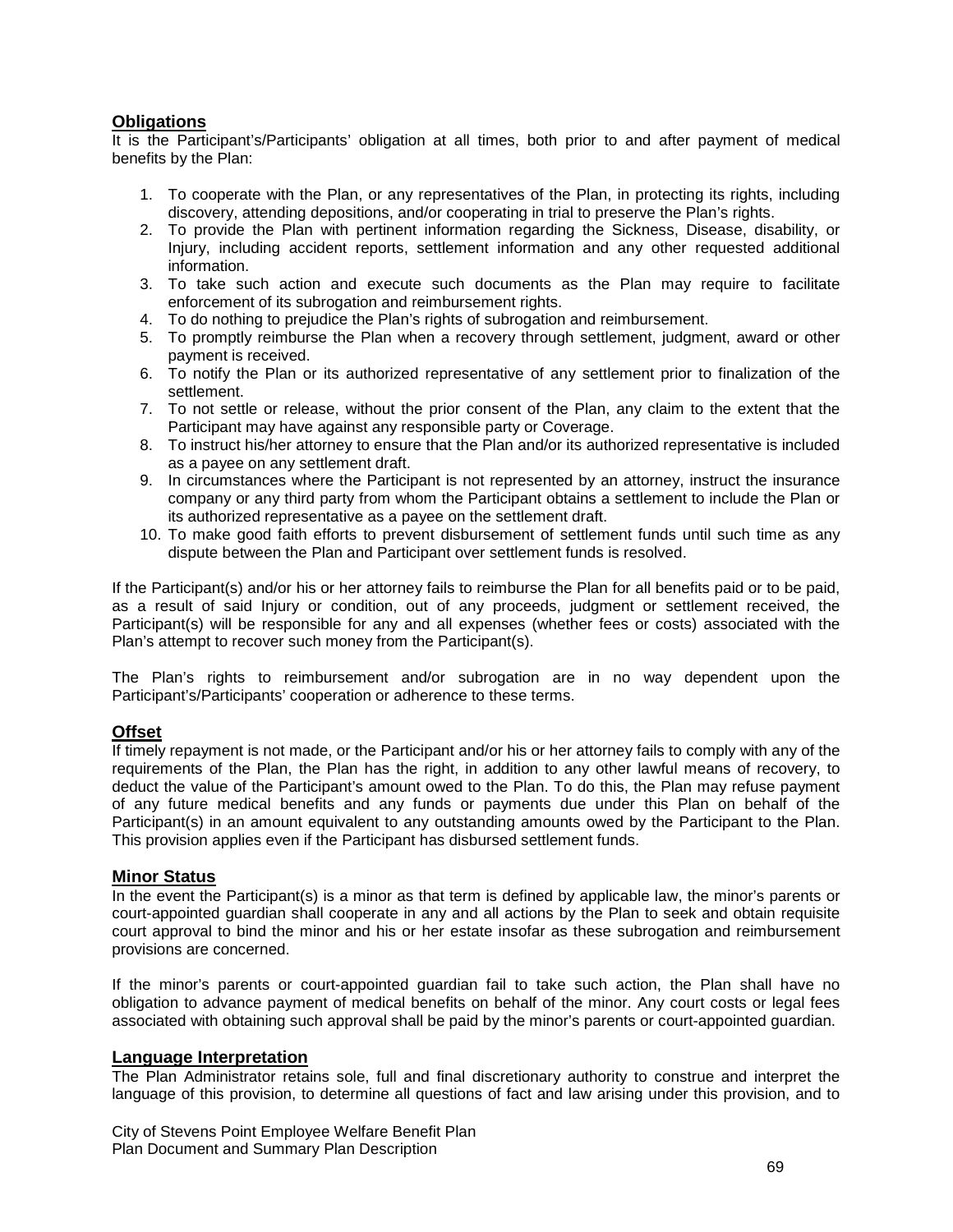administer the Plan's subrogation and reimbursement rights. The Plan Administrator may amend the Plan at any time without notice.

# **Severability**

In the event that any section of this provision is considered invalid or illegal for any reason, said invalidity or illegality shall not affect the remaining sections of this provision and Plan. The section shall be fully severable. The Plan shall be construed and enforced as if such invalid or illegal sections had never been inserted in the Plan.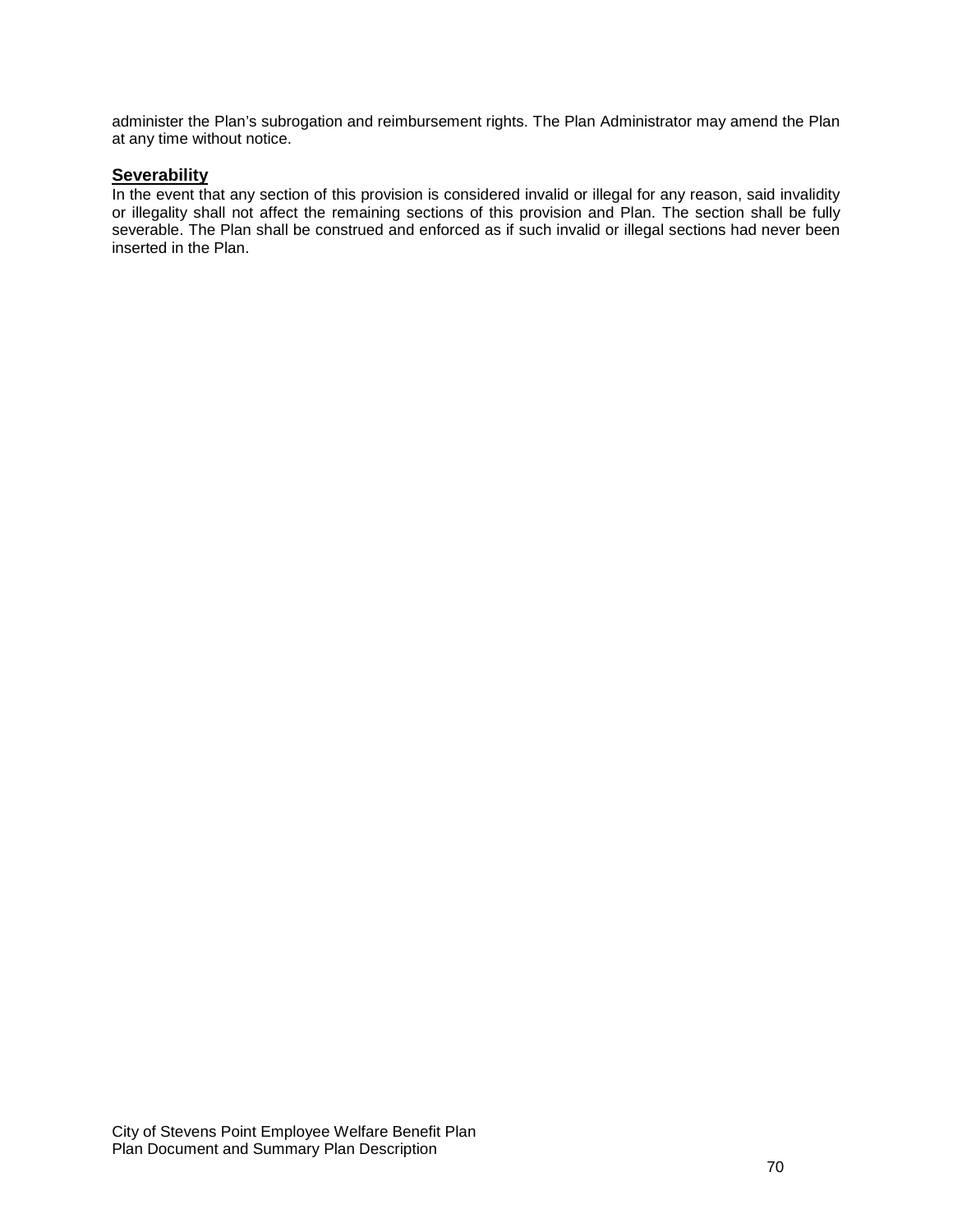## **MISCELLANEOUS PROVISIONS**

## **Clerical Error/Delay**

Any clerical error by the Plan Administrator or an agent of the Plan Administrator in keeping pertinent records or a delay in making any changes to such records will not invalidate coverage otherwise validly in force or continue coverage validly terminated. Contributions made in error by Participants due to such clerical error will be returned to the Participant; coverage will not be inappropriately extended. Contributions that were due but not made, in error and due to such clerical error will be owed immediately upon identification of said clerical error. Failure to so remedy amounts owed may result in termination of coverage. Effective Dates, waiting periods, deadlines, rules, and other matters will be established based upon the terms of the Plan, as if no clerical error had occurred. An equitable adjustment of contributions will be made when the error or delay is discovered.

If, an overpayment occurs in a Plan reimbursement amount, the Plan retains a contractual right to the overpayment. The person or institution receiving the overpayment will be required to return the incorrect amount of money. In the case of a Plan Participant, the amount of overpayment may be deducted from future benefits payable.

#### **Conformity With Applicable Laws**

Any provision of this Plan that is contrary to any applicable law, equitable principle, regulation or court order (if such a court is of competent jurisdiction) will be interpreted to comply with said law, or, if it cannot be so interpreted, shall be automatically amended to satisfy the law's minimum requirement, including, but not limited to, stated maximums, Exclusions, or statutes of limitations. It is intended that the Plan will conform to the requirements of any other applicable law.

#### **Fraud**

Under this Plan, coverage may be retroactively canceled or terminated (rescinded) if a Participant acts fraudulently or intentionally makes material misrepresentations of fact. It is a Participant's responsibility to provide accurate information and to make accurate and truthful statements, including information and statements regarding family status, age, relationships, etc. It is also a Participant's responsibility to update previously provided information and statements. Failure to do so may result in coverage of Participants being canceled, and such cancellation may be retroactive.

If a Participant, or any other entity, submits or attempts to submit a claim for or on behalf of a person who is not a Participant of the Plan; submits a claim for services or supplies not rendered; provides false or misleading information in connection with enrollment in the Plan; or provides any false or misleading information to the Plan as it relates to any element of its administration; that shall be deemed to be fraud. If a Participant is aware of any instance of fraud, and fails to bring that fraud to the Plan Administrator's attention, that shall also be deemed to be fraud. Fraud will result in immediate termination of all coverage under this Plan for the Participant and their entire Family Unit of which the Participant is a member.

A determination by the Plan that a rescission is warranted will be considered an Adverse Benefit Determination for purposes of review and appeal. A Participant whose coverage is being rescinded will be provided a 30 day notice period as described under the Affordable Care Act (ACA) and regulatory guidance. Claims incurred after the retroactive date of termination shall not be further processed and/or paid under the Plan. Claims incurred after the retroactive date of termination that were paid under the Plan will be treated as erroneously paid claims under this Plan.

## **Headings**

The headings used in this Plan Document are used for convenience of reference only. Participants are advised not to rely on any provision because of the heading.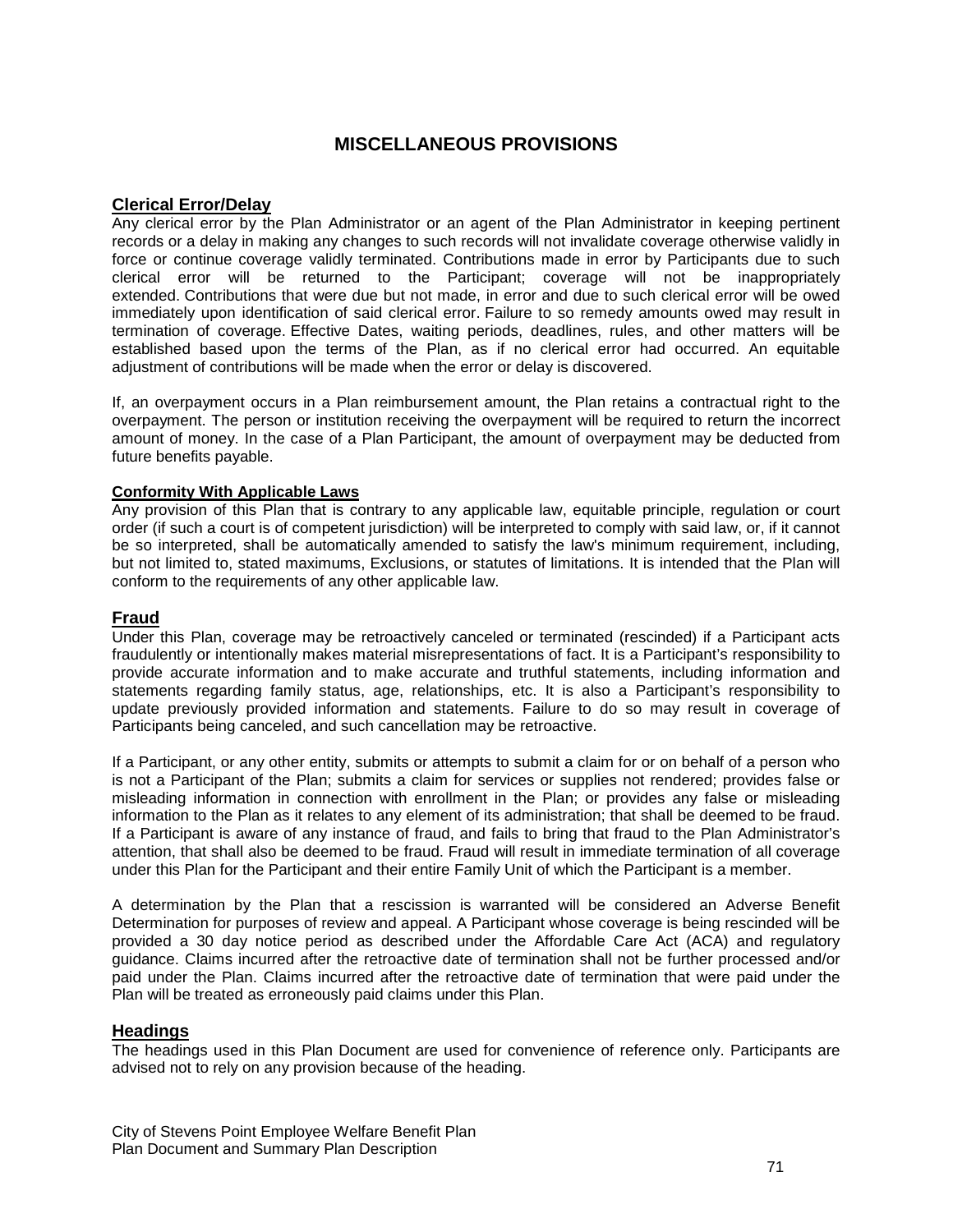## **Word Usage**

Wherever any words are used herein in the singular or plural, they shall be construed as though they were in the plural or singular, as the case may be, in all cases where they would so apply.

#### **No Waiver or Estoppel**

All parts, portions, provisions, conditions, and/or other items addressed by this Plan shall be deemed to be in full force and effect, and not waived, absent an explicit written instrument expressing otherwise; executed by the Plan Administrator. Absent such explicit waiver, there shall be no estoppel against the enforcement of any provision of this Plan. Failure by any applicable entity to enforce any part of the Plan shall not constitute a waiver, either as it specifically applies to a particular circumstance, or as it applies to the Plan's general administration. If an explicit written waiver is executed, that waiver shall only apply to the matter addressed therein, and shall be interpreted in the narrowest fashion possible.

#### **Plan Contributions**

The Plan Administrator shall, from time to time, evaluate the funding method of the Plan and determine the amount to be contributed by the Participating Employer and the amount to be contributed (if any) by each Participant.

The Plan Sponsor shall fund the Plan in a manner consistent with the provisions of the Internal Revenue Code and such other laws and regulations as shall be applicable to the end that the Plan shall be funded on a lawful and sound basis. The manner and means by which the Plan is funded shall be solely determined by the Plan Sponsor, to the extent allowed by applicable law.

Notwithstanding any other provision of the Plan, the Plan Administrator's obligation to pay claims otherwise allowable under the terms of the Plan shall be limited to its obligation to make contributions to the Plan as set forth in the preceding paragraph. Payment of said claims in accordance with these procedures shall discharge completely the Company's obligation with respect to such payments.

In the event that the Company terminates the Plan, then as of the effective date of termination, the Employer and eligible Employees shall have no further obligation to make additional contributions to the Plan and the Plan shall have no obligation to pay claims Incurred after the termination date of the Plan.

#### **Right to Receive and Release Information**

The Plan Administrator may, without notice to or consent of any person, release to or obtain any information from any insurance company or other organization or person any information regarding coverage, expenses, and benefits which the Plan Administrator, at its sole discretion, considers necessary to determine and apply the provisions and benefits of this Plan. In so acting, the Plan Administrator shall be free from any liability that may arise with regard to such action. Any Participant claiming benefits under this Plan shall furnish to the Plan Administrator such information as requested and as may be necessary to implement this provision.

#### **Written Notice**

Any written notice required under this Plan which, as of the Effective Date, is in conflict with the law of any governmental body or agency which has jurisdiction over this Plan shall be interpreted to conform to the minimum requirements of such law.

#### **Right of Recovery**

In accordance with the Recovery of Payments provision, whenever payments have been made by this Plan in a total amount, at any time, in excess of the maximum amount of benefits payable under this Plan, the Plan shall have the right to recover such payments, to the extent of such excess, from any one or more of the following as this Plan shall determine: any person to or with respect to whom such payments were made, or such person's legal representative, any insurance companies, or any other individuals or organizations which the Plan determines are responsible for payment of such amount, and any future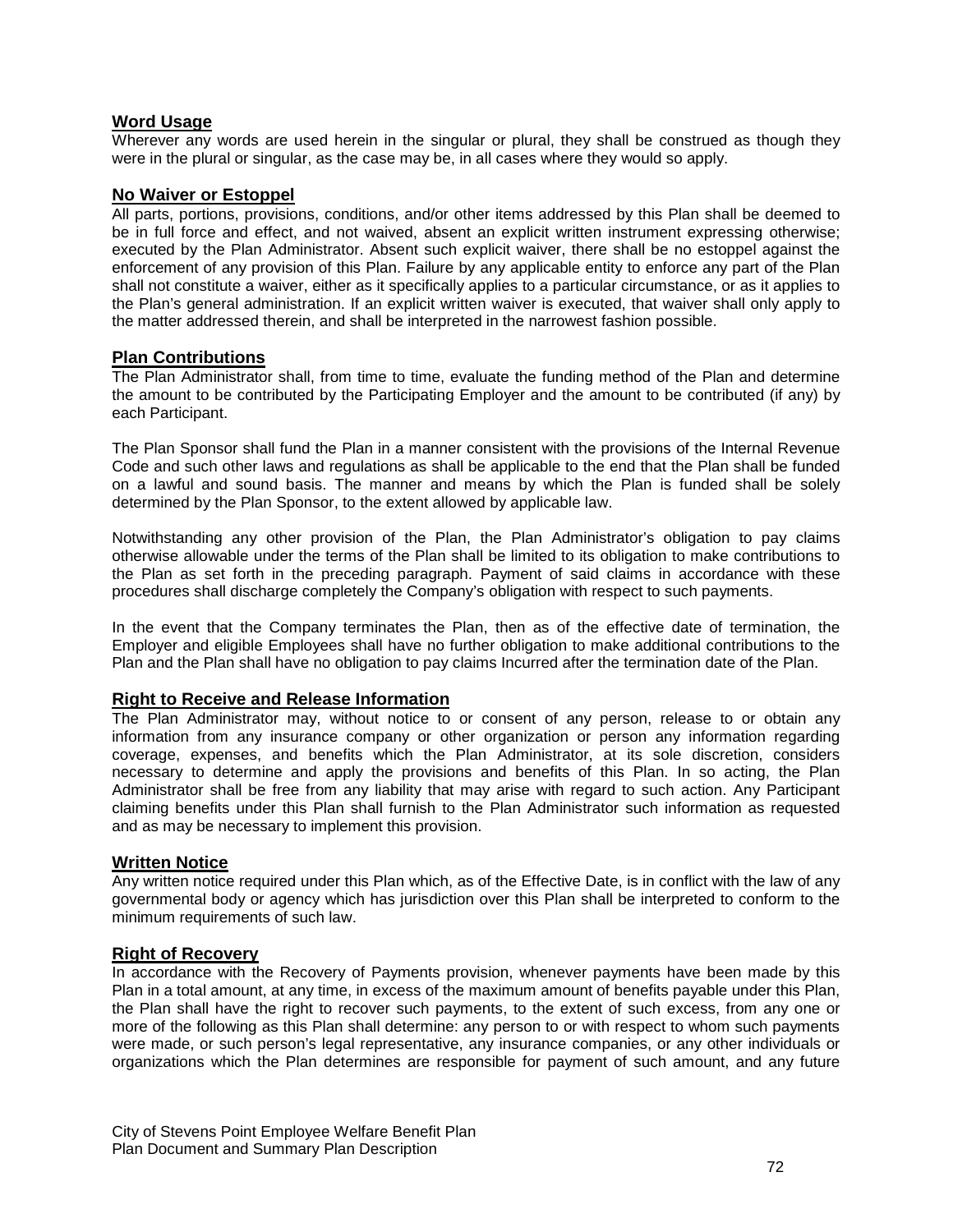benefits payable to the Participant or his or her Dependents. See the Recovery of Payments provision for full details.

#### **Statements**

All statements made by the Company or by a Participant will, in the absence of fraud, be considered representations and not warranties, and no statements made for the purpose of obtaining benefits under this document will be used in any contest to avoid or reduce the benefits provided by the document unless contained in a written application for benefits and a copy of the instrument containing such representation is or has been furnished to the Participant.

Any Participant who knowingly and with intent to defraud the Plan, files a statement of claim containing any materially false information, or conceals for the purpose of misleading, information concerning any material fact, commits a fraudulent act. The Participant may be subject to prosecution by the United States Department of Labor. Fraudulently claiming benefits may be punishable by a substantial fine, imprisonment, or both.

#### **Protection Against Creditors**

To the extent this provision does not conflict with any applicable law, no benefit payment under this Plan shall be subject in any way to alienation, sale, transfer, pledge, attachment, garnishment, execution or encumbrance of any kind, and any attempt to accomplish the same shall be void. If the Plan Administrator shall find that such an attempt has been made with respect to any payment due or to become due to any Participant, the Plan Administrator in its sole discretion may terminate the interest of such Participant or former Participant in such payment. And in such case the Plan Administrator shall apply the amount of such payment to or for the benefit of such Participant or former Participant, his or her spouse, parent, adult Child, guardian of a minor Child, brother or sister, or other relative of a Dependent of such Participant or former Participant, as the Plan Administrator may determine, and any such application shall be a complete discharge of all liability with respect to such benefit payment. However, at the discretion of the Plan Administrator, benefit payments may be assigned to health care Providers.

#### **Binding Arbitration**

Any dispute or claim, of whatever nature, arising out of, in connection with, or in relation to this Plan, or breach or rescission thereof, or in relation to care or delivery of care, including any claim based on contract, tort or statute, must be resolved by arbitration if the amount sought exceeds the jurisdictional limit of the small claims court. Any dispute regarding a claim for damages within the jurisdictional limits of the small claims court will be resolved in such court.

The Federal Arbitration Act shall govern the interpretation and enforcement of all proceedings under this Binding Arbitration provision. To the extent that the Federal Arbitration Act is inapplicable, or is held not to require arbitration of a particular claim, State law governing agreements to arbitrate shall apply.

The Participant and the Plan Administrator agree to be bound by this Binding Arbitration provision and acknowledge that they are each giving up their right to a trial by court or jury.

The Participant and the Plan Administrator agree to give up the right to participate in class arbitration against each other. Even if applicable law permits class actions or class arbitrations, the Participant waives any right to pursue, on a class basis, any such controversy or claim against the Plan Administrator and the Plan Administrator waives any right to pursue on a class basis any such controversy or claim against the Participant.

The arbitration findings will be final and binding except to the extent that State or Federal law provides for the judicial review of arbitration proceedings.

The arbitration is begun by the Participant making written demand on the Plan Administrator. The arbitration will be conducted by Judicial Arbitration and Mediation Services ("JAMS") according to its applicable Rules and Procedures. If, for any reason, JAMS is unavailable to conduct the arbitration, the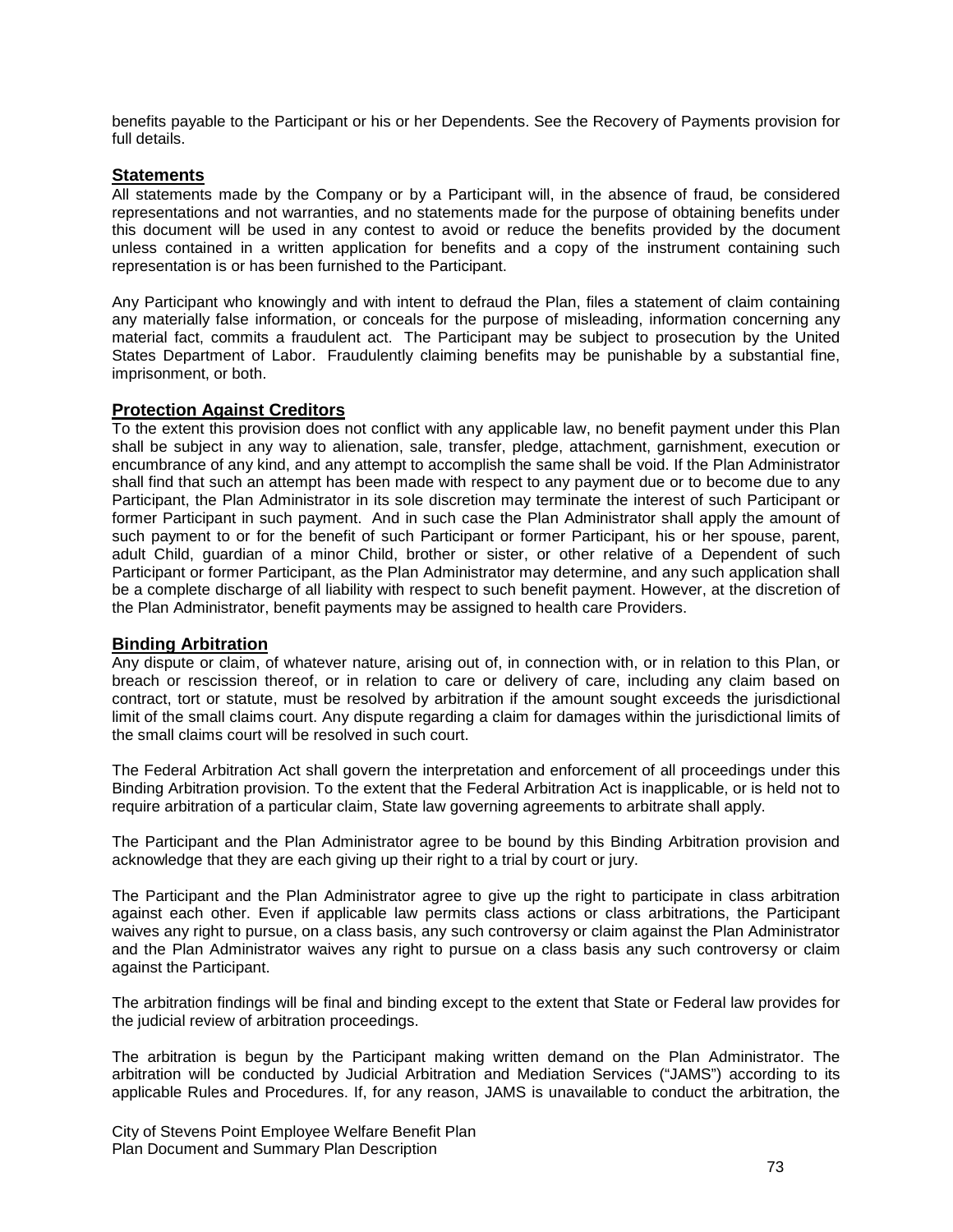arbitration will be conducted by another neutral arbitration entity, by mutual agreement of the Participant and the Plan Administrator, or by order of the court, if the Participant and the Plan Administrator cannot agree.

The costs of the arbitration will be allocated per the JAMS Policy on Consumer Arbitrations. If the arbitration is not conducted by JAMS, the costs will be shared equally by the parties, except in cases of extreme financial hardship, upon application to the neutral arbitration entity to which the parties have agreed, in which cases, the Plan Administrator will assume all or a portion of the costs of the arbitration.

## **Unclaimed Self-Insured Plan Funds**

In the event a benefits check issued by the Third Party Administrator for this self-insured Plan is not cashed within one year of the date of issue, the check will be voided and the funds will be returned to this Plan and applied to the payment of current benefits and administrative fees under this Plan. In the event a Participant subsequently requests payment with respect to the voided check, the Third Party Administrator for the self-insured Plan shall make such payment under the terms and provisions of the Plan as in effect when the claim was originally processed. Unclaimed self-insured Plan funds may be applied only to the payment of benefits (including administrative fees) under the Plan pursuant to any applicable State law(s).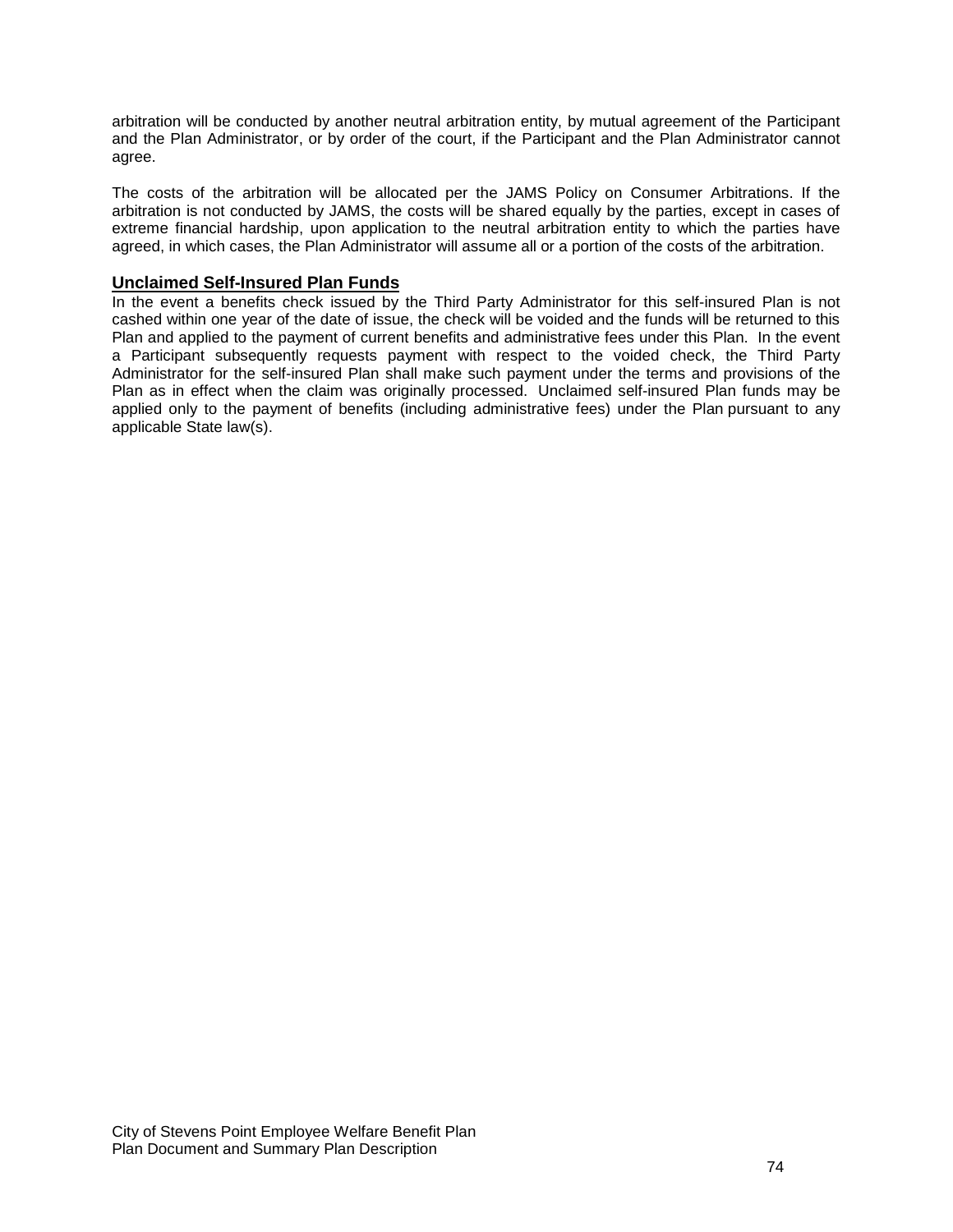# **SUMMARY OF BENEFITS**

## **General Limits**

Payment for any of the expenses listed below is subject to all Plan Exclusions, limitations and provisions. All coverage figures, if applicable, are after the out of pocket Deductible has been satisfied.

See the Utilization Management section for more information regarding Pre-Certification and/or Notification requirements.

#### *Network and Non-Network Provider Arrangement*

The Plan contracts with medical Provider Networks to access discounted fees for service for Participants. Hospitals, Physicians and other Providers who have contracted with the medical Provider Networks are called "Network Providers." Those who have not contracted with the Networks are referred to in this Plan as "Non-Network Providers." This arrangement results in the following benefits to Participants:

- 1. The Plan provides different levels of benefits based on whether the Participants use a Network or Non-Network Provider. Unless one of the exceptions shown below applies, if a Participant elects to receive medical care from the Non-Network Provider, the benefits payable are generally lower than those payable when a Network Provider is used. The following exceptions apply:
	- a. In the event a Network Provider refers a Participant to a Non-Network Provider for diagnostic testing, x-rays, laboratory services or anesthesia, then charges of the Non-Network Provider will be paid as though the services were provided by a Network Provider.
	- b. The Network Provider level of benefits is payable when a Participant receives Emergency care either Out-of-Area or at a Non-Network Hospital for an Accident Bodily Injury or Emergency.
- 2. If the charge billed by a Non-Network Provider for any covered service is higher than the Maximum Allowable Charge determined by the Plan, Participants are responsible for the excess unless the Provider accepts Assignment of Benefits as consideration in full for services rendered. Since Network Providers have agreed to accept a negotiated discounted fee as full payment for their services, Participants are not responsible for any billed amount that exceeds that fee. The Plan Administrator reserves the right to revoke any previously-given Assignment of Benefits or to proactively prohibit Assignment of Benefits to anyone, including any Provider, at its discretion.
- 3. To receive benefit consideration, Participants must submit claims for services provided by Non-Network Providers to the Third Party Administrator. Network Providers have agreed to bill the Plan directly, so that Participants do not have to submit claims themselves.
- 4. Benefits available to Network Providers are limited such that if a Network Provider advances or submits charges which exceed amounts that are eligible for payment in accordance with the terms of the Plan, or are for services or supplies for which Plan coverage is not available, or are otherwise limited or excluded by the Plan, benefits will be paid in accordance with the terms of the Plan.

Please note affirmation that a treatment, service, or supply is of a type compensable by the Plan is not a guarantee that the particular treatment, service, or supply in question, upon receipt of a Clean Claim and review by the Plan Administrator, will be eligible for payment.

#### **Balance Billing**

In the event that a claim submitted by a Network or Non-Network Provider is subject to a medical bill review or medical chart audit and that some or all of the charges in connection with such claim are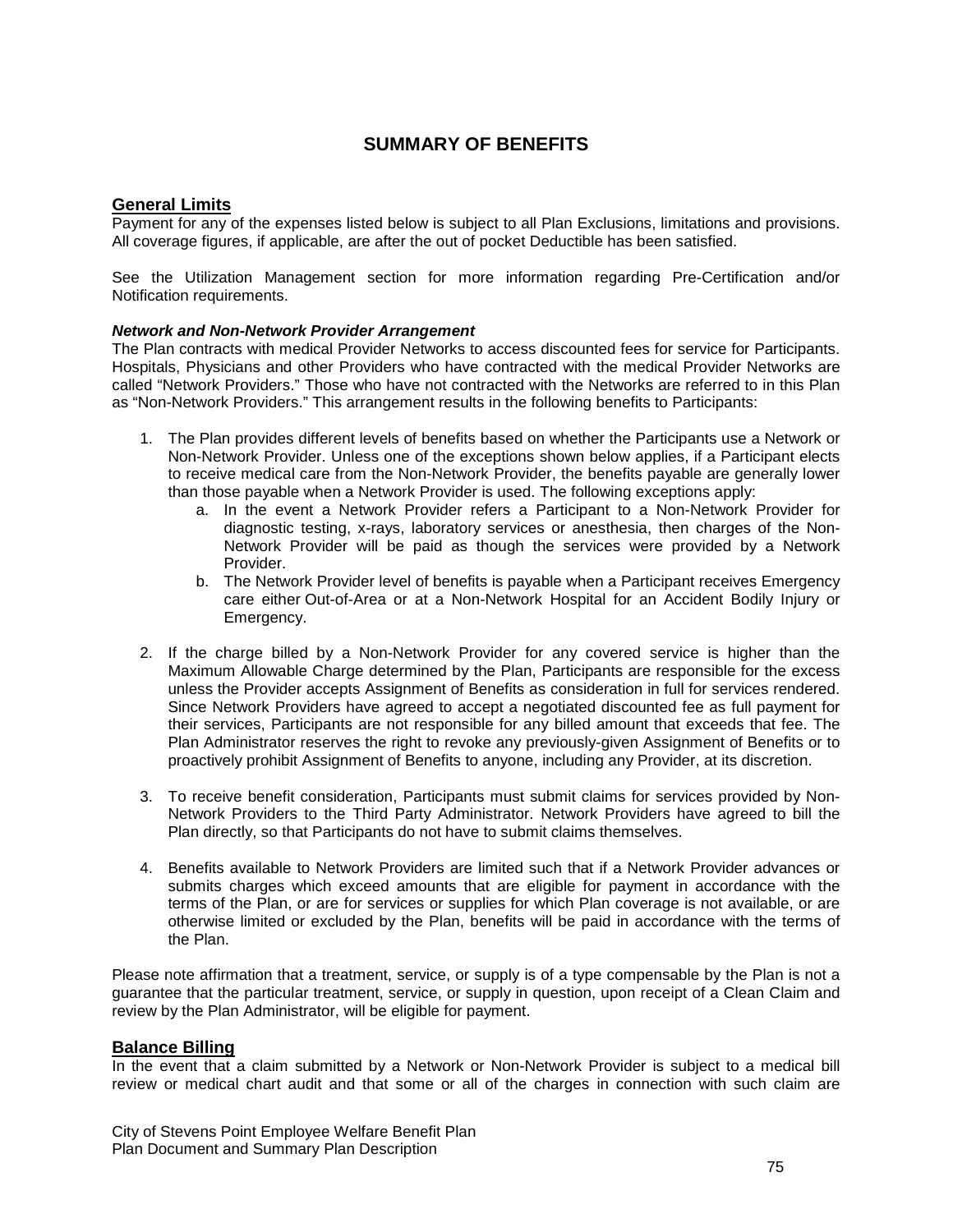repriced because of billing errors and/or overcharges, it is the Plan's position that the Participant should not be responsible for payment of any charges denied as a result of the medical bill review or medical chart audit, and should not be balance billed for the difference between the billed charges and the amount determined to be payable by the Plan Administrator. However, balance billing is legal in many jurisdictions, and the Plan has no control over Non-Network Providers that engage in balance billing practices.

In addition, with respect to services rendered by a Network Provider being paid in accordance with a discounted rate, it is the Plan's position that the Participant should not be responsible for the difference between the amount charged by the Network Provider and the amount determined to be payable by the Plan Administrator, and should not be balance billed for such difference. Again, the Plan has no control over any Network Provider that engages in balance billing practices, except to the extent that such practices are contrary to the contract governing the relationship between the Plan and the Network Provider.

The Participant is responsible for any applicable payment of Coinsurances, Deductibles, and out-ofpocket maximums and may be billed for any or all of these.

#### **Choice of Providers**

The Plan is not intended to disturb the Physician-patient relationship. Each Participant has a free choice of any Physician or surgeon, and the Physician-patient relationship shall be maintained. Physicians and other health care Providers are not agents or delegates of the Plan Sponsor, Company, Plan Administrator, Employer or Third Party Administrator. The delivery of medical and other health care services on behalf of any Participant remains the sole prerogative and responsibility of the attending Physician or other health care Provider. The Participant, together with his or her Physician, is ultimately responsible for determining the appropriate course of medical treatment, regardless of whether the Plan will pay for all or a portion of the cost of such care.

#### **Preferred Provider Information**

This Plan contains provisions under which a Participant may receive more benefits by using certain Providers. These Providers are individuals and entities that have contracted with the Plan to provide services to Participants at pre-negotiated rates. The Network Providers are merely independent contractors; neither the Plan nor the Plan Administrator make any warranty as to the quality of care that may be rendered by any Network Provider.

A current list of Network Providers is available, without charge, through the Third Party Administrator's website (located at sastpa.com). If the Participant does not have access to a computer at his or her home, he or she may access this website at his or her place of employment. The Network Provider list changes frequently; therefore, it is recommended that a Participant verify with the Provider that the Provider is still a Network Provider before receiving services. Please refer to the Participant identification card for the website address.

#### **Claims Audit**

In addition to the Plan's Medical Record Review process, the Plan Administrator may use its discretionary authority to utilize an independent bill review and/or claim audit program or service for a complete claim. While every claim may not be subject to a bill review or audit, the Plan Administrator has the sole discretionary authority for selection of claims subject to review or audit.

The analysis will be employed to identify charges billed in error and/or charges that exceed the Maximum Allowable Charge or services that are not Medically Necessary and may include a patient medical billing records review and/or audit of the patient's medical charts and records.

Upon completion of an analysis, a report will be submitted to the Plan Administrator or its agent to identify the charges deemed in excess of the Maximum Allowable Charge or other applicable provisions, as outlined in this Plan Document.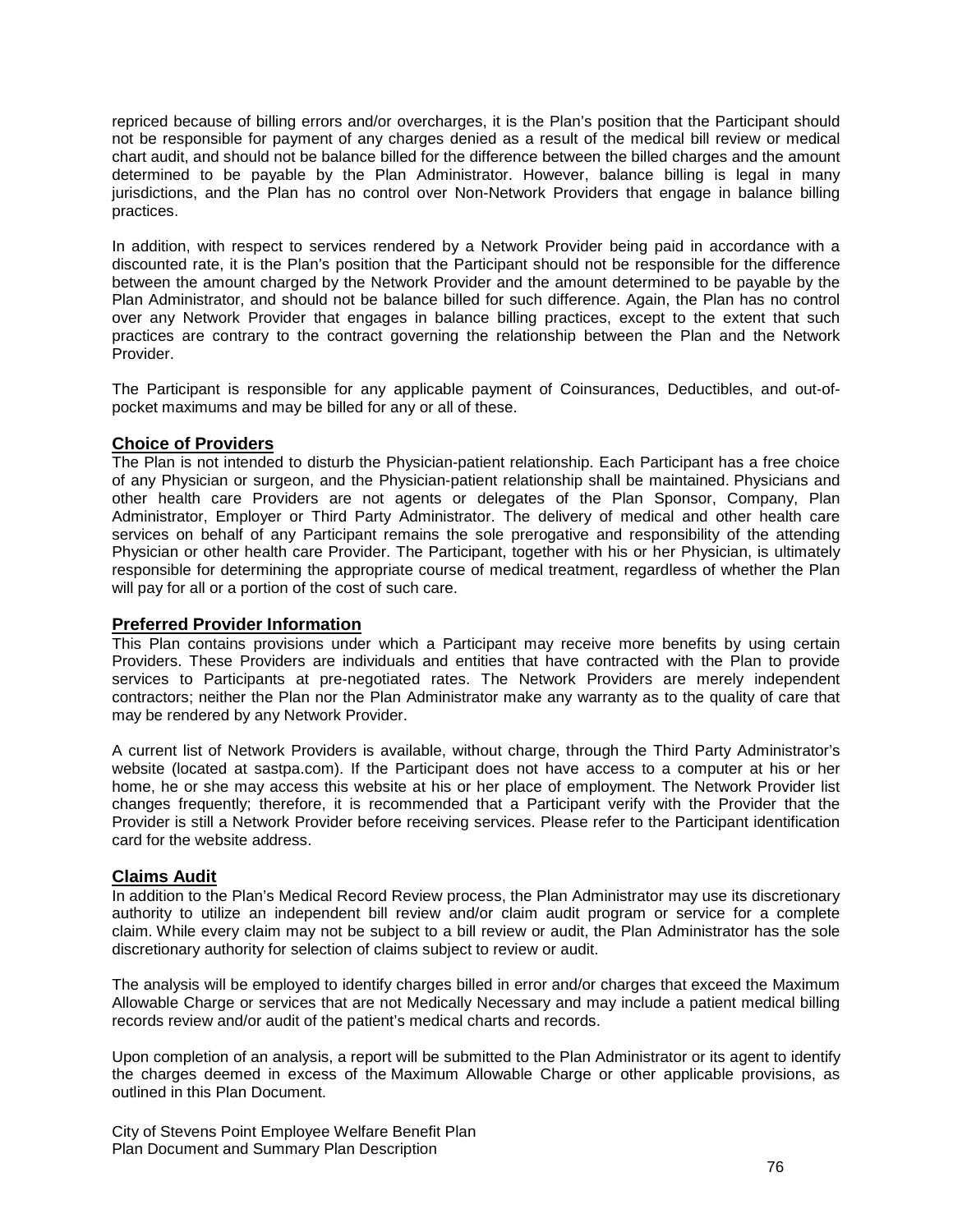Despite the existence of any agreement to the contrary, the Plan Administrator has the discretionary authority to reduce any charge to the Maximum Allowable Charge, in accord with the terms of this Plan Document.

#### **Plan Year Maximum Benefit**

The following Plan Year maximums apply to each Participant.

## **Plan Year Maximum Benefits for:**

All Essential Health Benefits Unlimited

#### **Summary of Benefits - Medical**

The following benefits are per Participant per Plan Year. All benefits are subject to the Maximum Allowable Charge.

#### SCHEDULE OF BENEFITS HDHP

(All active employees EXCEPT Transit Union)

| In network                        | Out of network     |
|-----------------------------------|--------------------|
| \$1,500 individual                | \$2,500 individual |
|                                   | \$5,000 family     |
| 10%                               | 30%                |
| \$1,000 individual                | \$2,500 individual |
| \$2,000 family                    | \$5,000 family     |
| \$2,500 individual                | \$5,000 individual |
| \$5,000 family                    | \$10,000 family    |
| \$6,400 individual                | \$8,900 individual |
| \$12,900 family                   | \$17,900 family    |
| The individual in-network out of  |                    |
| pocket is limited to \$6,400 when |                    |
| enrolled in a family plan.        |                    |
|                                   | \$3,000 family     |

\* The family deductible and coinsurance can be satisfied by **one** family member. The deductible must be satisfied before the plan will make any payment for services (other than preventive services).

| <b>Your Benefits</b>                             | In network                | Out of network                   |
|--------------------------------------------------|---------------------------|----------------------------------|
| Ambulance services                               | Subject to deductible and | Subject to in-network deductible |
|                                                  | coinsurance               | and coinsurance                  |
| Anesthesia services                              | Subject to deductible and | Subject to deductible and        |
|                                                  | coinsurance               | coinsurance                      |
|                                                  |                           |                                  |
| Autism services                                  | Subject to deductible and | Subject to deductible and        |
|                                                  | coinsurance               | coinsurance                      |
|                                                  |                           |                                  |
| <b>Chiropractic Services</b>                     | Subject to deductible and | Subject to deductible and        |
| (Includes chiropractic office visit. No coverage | coinsurance               | coinsurance                      |
| for maintenance therapy.)                        |                           |                                  |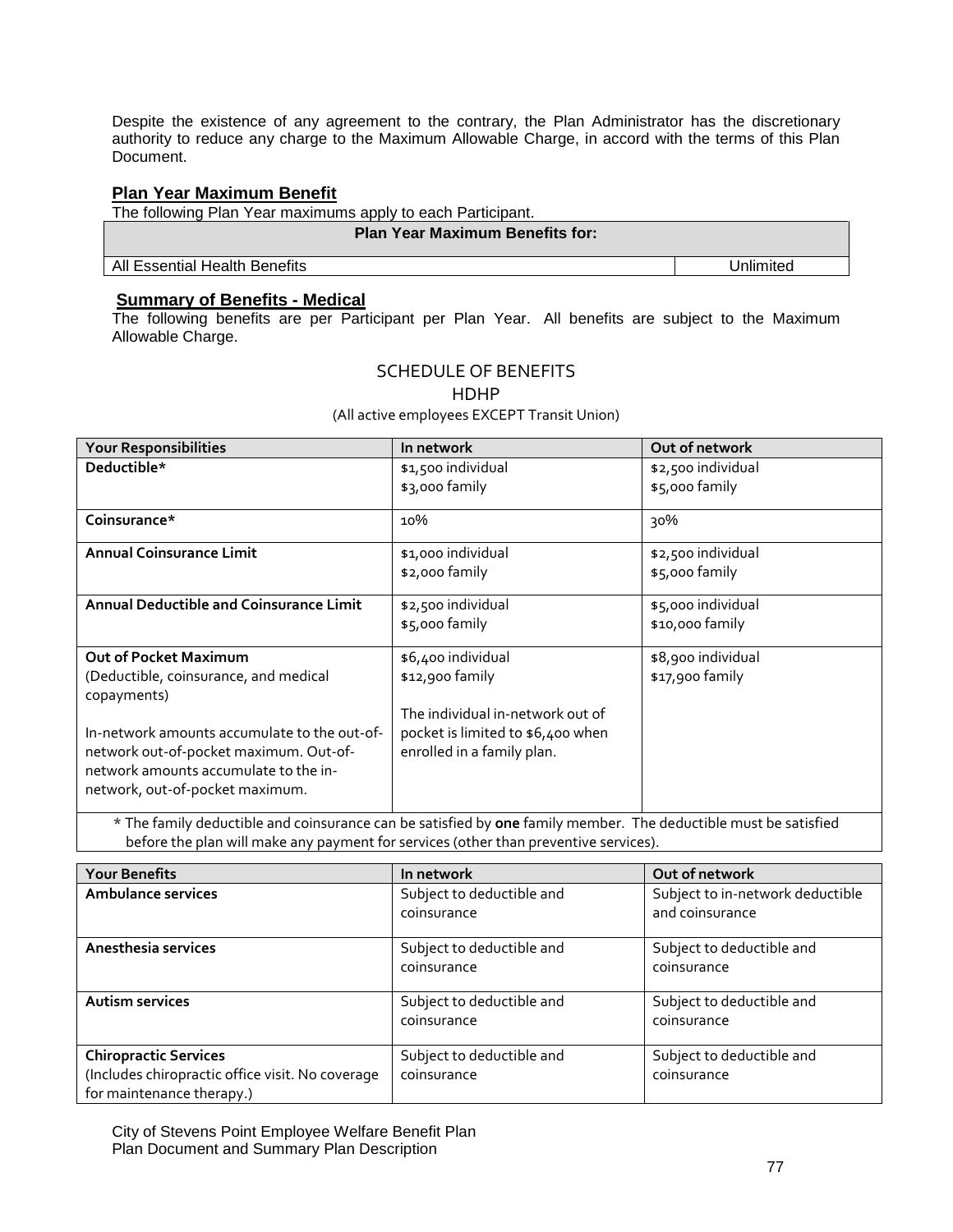| <b>Your Benefits</b>                          | In network                               | Out of network                                      |
|-----------------------------------------------|------------------------------------------|-----------------------------------------------------|
| Durable medical equipment and medical         | Subject to deductible and                | Subject to deductible and                           |
| supplies                                      | coinsurance                              | coinsurance                                         |
| (Including insulin pump and supplies)         |                                          |                                                     |
| Hearing aids and implantable hearing          | Subject to deductible and                | Subject to deductible and                           |
| devices                                       | coinsurance                              | coinsurance                                         |
| (Limited to children up to age 18)            |                                          |                                                     |
|                                               |                                          |                                                     |
| <b>Hearing examinations</b>                   | Subject to deductible and                | Subject to deductible and                           |
|                                               | coinsurance                              | coinsurance                                         |
|                                               |                                          |                                                     |
| Home health care                              | Subject to deductible and                | Subject to deductible and                           |
| (Limited to 100 visits per 12 month period)   | coinsurance                              | coinsurance                                         |
| <b>Hospice care</b>                           |                                          |                                                     |
| Home hospice                                  | Subject to deductible and                | Subject to deductible and                           |
| (Limited to 80 visits per 6 month period)     | coinsurance                              | coinsurance                                         |
|                                               |                                          |                                                     |
| <b>Inpatient hospice</b>                      | Subject to deductible and                | Subject to deductible and                           |
| (Limited to 30 days per calendar year)        | coinsurance                              | Coinsurance                                         |
|                                               |                                          |                                                     |
| Hospital emergency room services**            | Subject to deductible until satisfied,   | Subject to in-network deductible                    |
| <b>Emergency room facility</b>                | then subject to 10% coinsurance          | until satisfied, then subject to 10%                |
|                                               | after \$100 copayment                    | coinsurance after \$100 copayment                   |
|                                               |                                          |                                                     |
| Other emergency room services                 | Subject to deductible and<br>coinsurance | Subject to in-network deductible<br>and coinsurance |
|                                               |                                          |                                                     |
| Hospital inpatient services**                 | Subject to deductible and                | Subject to deductible and                           |
| (Including semi-private or special care room, | coinsurance                              | coinsurance                                         |
| operating room, ancillary services and        |                                          |                                                     |
| supplies. Precertification required.)         |                                          |                                                     |
|                                               |                                          |                                                     |
| Hospital outpatient and surgical center       | Subject to deductible and                | Subject to deductible and<br>coinsurance            |
| services (Not including emergency room)       | coinsurance                              |                                                     |
|                                               |                                          |                                                     |
| <b>Maternity services</b>                     |                                          |                                                     |
| <b>Hospital services</b>                      | Subject to deductible and                | Subject to deductible and                           |
|                                               | coinsurance                              | coinsurance                                         |
| Physician services                            | Subject to deductible and                | Subject to deductible and                           |
|                                               | coinsurance                              | coinsurance                                         |
|                                               |                                          |                                                     |
| <b>Breast pump</b>                            | Covered at 100%                          | Subject to deductible and                           |
|                                               |                                          | coinsurance                                         |
|                                               |                                          |                                                     |
| Breast feeding support / supplies,            | Covered at 100%                          | Subject to deductible and                           |
| counseling                                    |                                          | Coinsurance                                         |
|                                               |                                          |                                                     |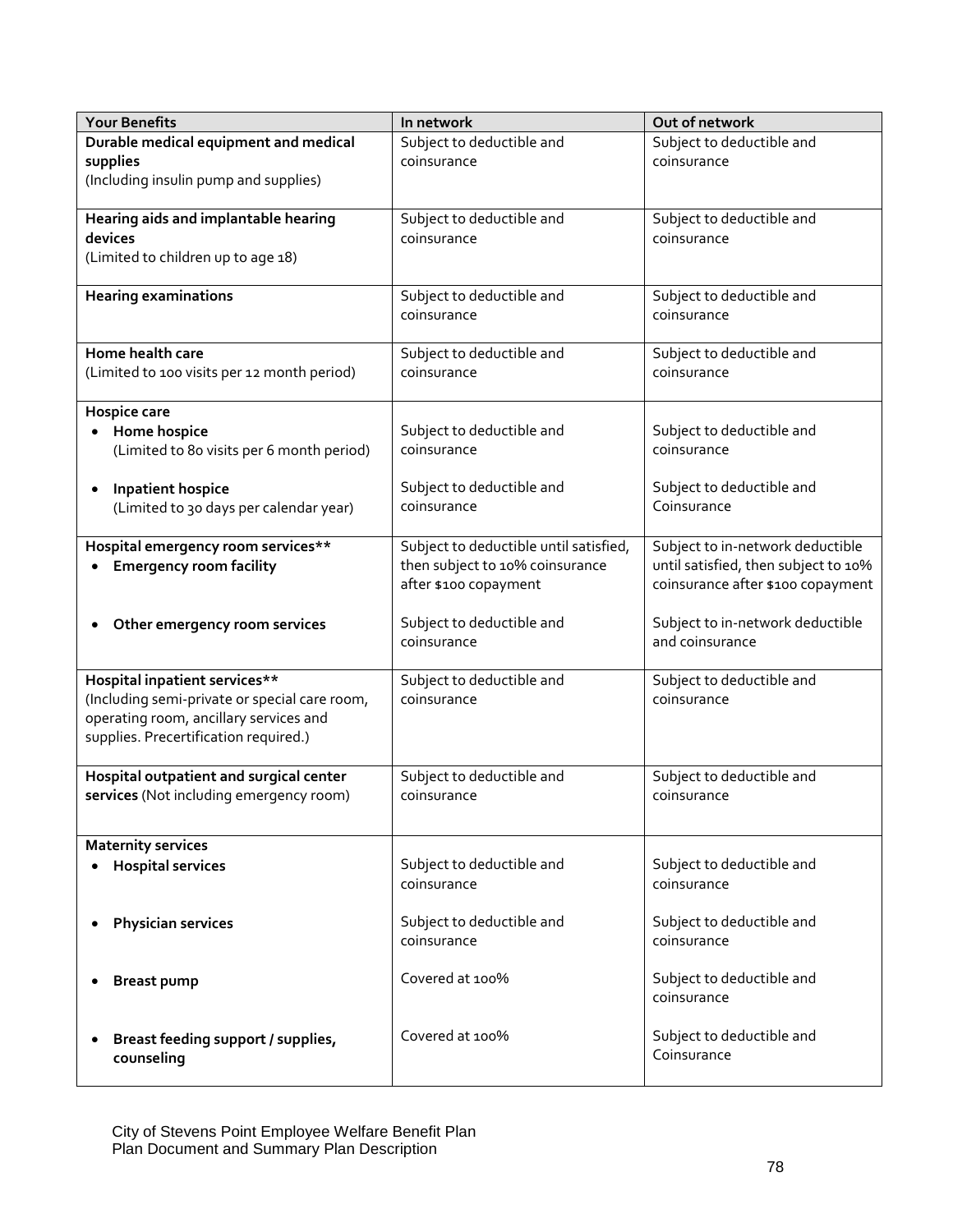| <b>Your Benefits</b>                                                                                                                              | In network                                                        | Out of network                           |
|---------------------------------------------------------------------------------------------------------------------------------------------------|-------------------------------------------------------------------|------------------------------------------|
| Mental health and substance abuse services                                                                                                        |                                                                   |                                          |
| Inpatient care**<br>(Pre-certification required)                                                                                                  | Subject to deductible and<br>coinsurance                          | Subject to deductible and<br>coinsurance |
| Outpatient care                                                                                                                                   | Subject to deductible and<br>coinsurance                          | Subject to deductible and<br>coinsurance |
| <b>Transitional care</b>                                                                                                                          | Subject to deductible and<br>coinsurance                          | Subject to deductible and<br>coinsurance |
| Office visit<br>(Includes chiropractic office visit)                                                                                              | Subject to deductible and<br>coinsurance                          | Subject to deductible and<br>Coinsurance |
| <b>Outpatient laboratory Services</b>                                                                                                             | Subject to deductible and<br>coinsurance                          | Subject to deductible and<br>Coinsurance |
| <b>Outpatient radiology Services</b>                                                                                                              | Subject to deductible and<br>coinsurance                          | Subject to deductible and<br>Coinsurance |
| Outpatient therapy services                                                                                                                       |                                                                   |                                          |
| Occupational therapy<br>(Precertification required after 15 visits)                                                                               | Subject to deductible and<br>coinsurance                          | Subject to deductible and<br>coinsurance |
| <b>Physical therapy</b><br>$\bullet$<br>(Precertification required after 15 visits)                                                               | Subject to deductible and<br>Coinsurance                          | Subject to deductible and<br>coinsurance |
|                                                                                                                                                   |                                                                   |                                          |
| Speech therapy<br>(Precertification required after 15 visits)                                                                                     | Subject to deductible and<br>coinsurance                          | Subject to deductible and<br>coinsurance |
| <b>Physician services</b>                                                                                                                         |                                                                   |                                          |
| <b>Hospital services</b>                                                                                                                          | Subject to deductible and<br>coinsurance                          | Subject to deductible and<br>coinsurance |
| Other services in an office                                                                                                                       | Subject to deductible and<br>coinsurance                          | Subject to deductible and<br>coinsurance |
| <b>Preventive benefit</b>                                                                                                                         |                                                                   |                                          |
| Comprehensive physical examination<br>(complete physical)<br>~ Well-baby care<br>~ Well-child care<br>~ Adolescent well-care<br>~ Adult well-care | Covered at 100%                                                   | Subject to deductible and<br>coinsurance |
| Gynecological examination for women<br>(breast exam and pelvic exam)                                                                              | 1 per calendar year then subject to<br>deductible and coinsurance | Subject to deductible and<br>coinsurance |
| Digital prostate examination                                                                                                                      | 1 per calendar year then subject to<br>deductible and coinsurance | Subject to deductible and<br>coinsurance |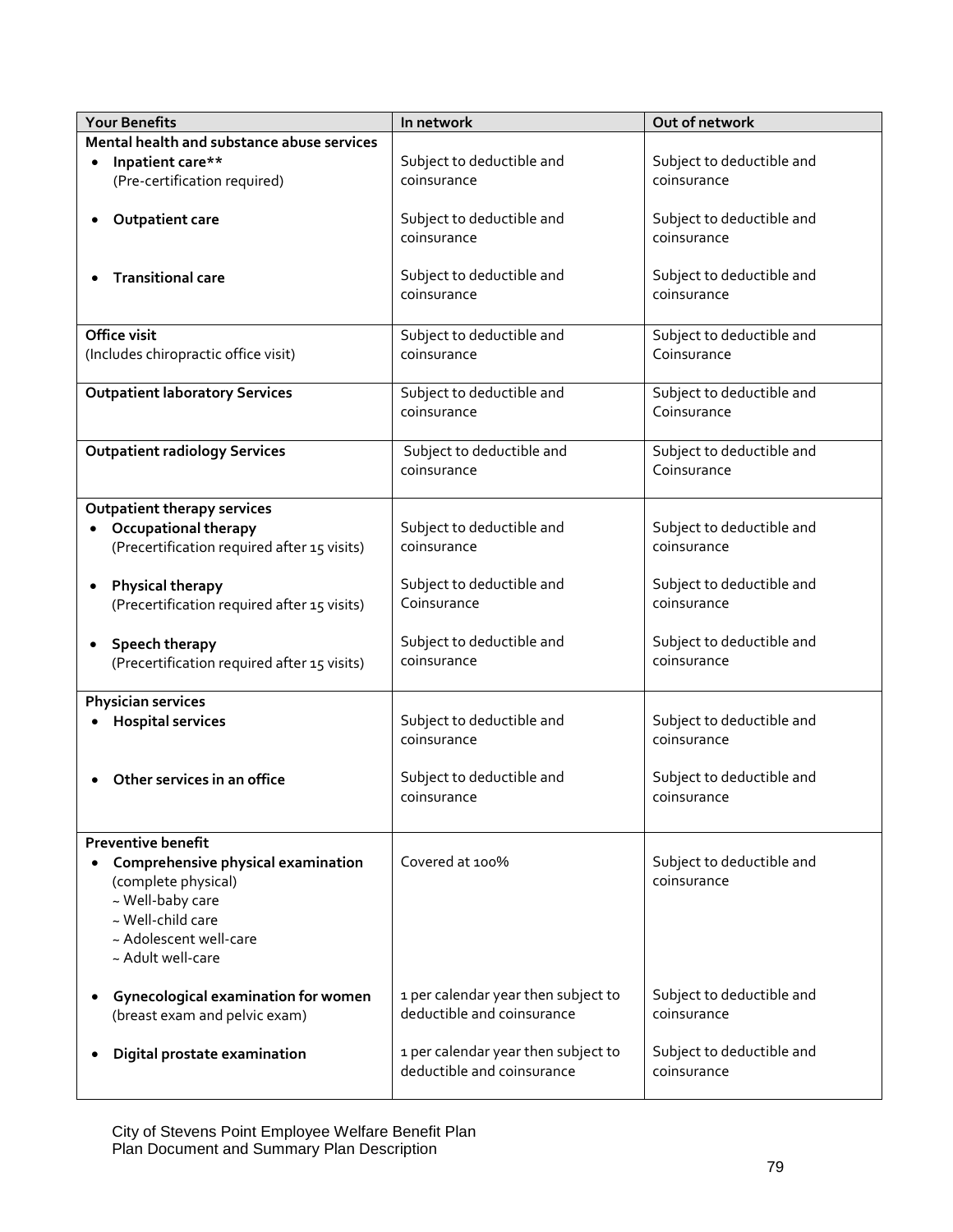|           | <b>Your Benefits</b>                                                                                                                                                                                                                                                                                                                  | In network                                                                                                 | Out of network                                                                       |
|-----------|---------------------------------------------------------------------------------------------------------------------------------------------------------------------------------------------------------------------------------------------------------------------------------------------------------------------------------------|------------------------------------------------------------------------------------------------------------|--------------------------------------------------------------------------------------|
|           | Preventive benefit (cont.)                                                                                                                                                                                                                                                                                                            |                                                                                                            |                                                                                      |
| $\bullet$ | Comprehensive preventive vision<br>examination                                                                                                                                                                                                                                                                                        | 1 per calendar year then subject to<br>deductible and coinsurance                                          | Subject to deductible and<br>coinsurance                                             |
|           | Mammogram to screen for breast<br>cancer (includes 3D mammogram)                                                                                                                                                                                                                                                                      | 1 per calendar year then subject to<br>deductible and coinsurance                                          | Subject to deductible and<br>coinsurance                                             |
|           | Pap smear to screen for cervical cancer                                                                                                                                                                                                                                                                                               | 1 per calendar year then subject to<br>deductible and coinsurance                                          | Subject to deductible and<br>coinsurance                                             |
|           | Colonoscopy screening for colorectal<br>cancer                                                                                                                                                                                                                                                                                        | 1 per calendar year then subject to<br>deductible and coinsurance                                          | Subject to deductible and<br>coinsurance                                             |
|           | Other screenings for colorectal cancer<br>~ Sigmoidoscopy<br>~ Double contrast barium enema<br>~ Fecal occult blood testing                                                                                                                                                                                                           | 1 per calendar year then subject to<br>deductible and coinsurance                                          | Subject to deductible and<br>coinsurance                                             |
| $\bullet$ | <b>Screening laboratory services</b><br>Including, but are not limited to: basic<br>metabolic panel, comprehensive<br>metabolic panel, general health panel,<br>lipoprotein, lipid panel, glucose (blood<br>sugar), complete blood count (CBC),<br>hemoglobin, thyroid stimulating hormone<br>(TSH), prostate specific antigen (PSA), | Each laboratory service<br>covered at 1 per calendar year then<br>subject to deductible and<br>coinsurance | Subject to deductible and<br>coinsurance                                             |
| $\bullet$ | and urinalysis.<br>Bone mineral density (dexa scan) to<br>screen for osteoporosis                                                                                                                                                                                                                                                     | 1 per calendar year then subject to<br>deductible and coinsurance                                          | Subject to deductible and<br>coinsurance<br>Subject to deductible and<br>coinsurance |
|           | Chlamydia screening                                                                                                                                                                                                                                                                                                                   | 1 per calendar year then subject to<br>deductible and coinsurance                                          | Subject to deductible and                                                            |
|           | <b>HPV Screening / counseling</b>                                                                                                                                                                                                                                                                                                     | 1 per calendar year then subject to<br>deductible and coinsurance                                          | coinsurance<br>Subject to deductible and                                             |
|           | Ultrasound to screen for an abdominal<br>aortic aneurysm                                                                                                                                                                                                                                                                              | 1 per calendar year then subject to<br>deductible and coinsurance                                          | coinsurance<br>Subject to deductible and                                             |
|           | Immunizations and vaccinations<br>(including those needed for travel)                                                                                                                                                                                                                                                                 | Covered at 100%                                                                                            | coinsurance                                                                          |
|           | Flu vaccine (including FluMist)                                                                                                                                                                                                                                                                                                       | Covered at 100%                                                                                            | Subject to deductible and<br>coinsurance                                             |
|           | Preventive dental care for children up to<br>age 19 (Includes oral exam, prophylaxis,<br>and fluoride treatment. Services limited<br>to once every 180 days)                                                                                                                                                                          | Covered at 100%                                                                                            | Subject to deductible and<br>coinsurance                                             |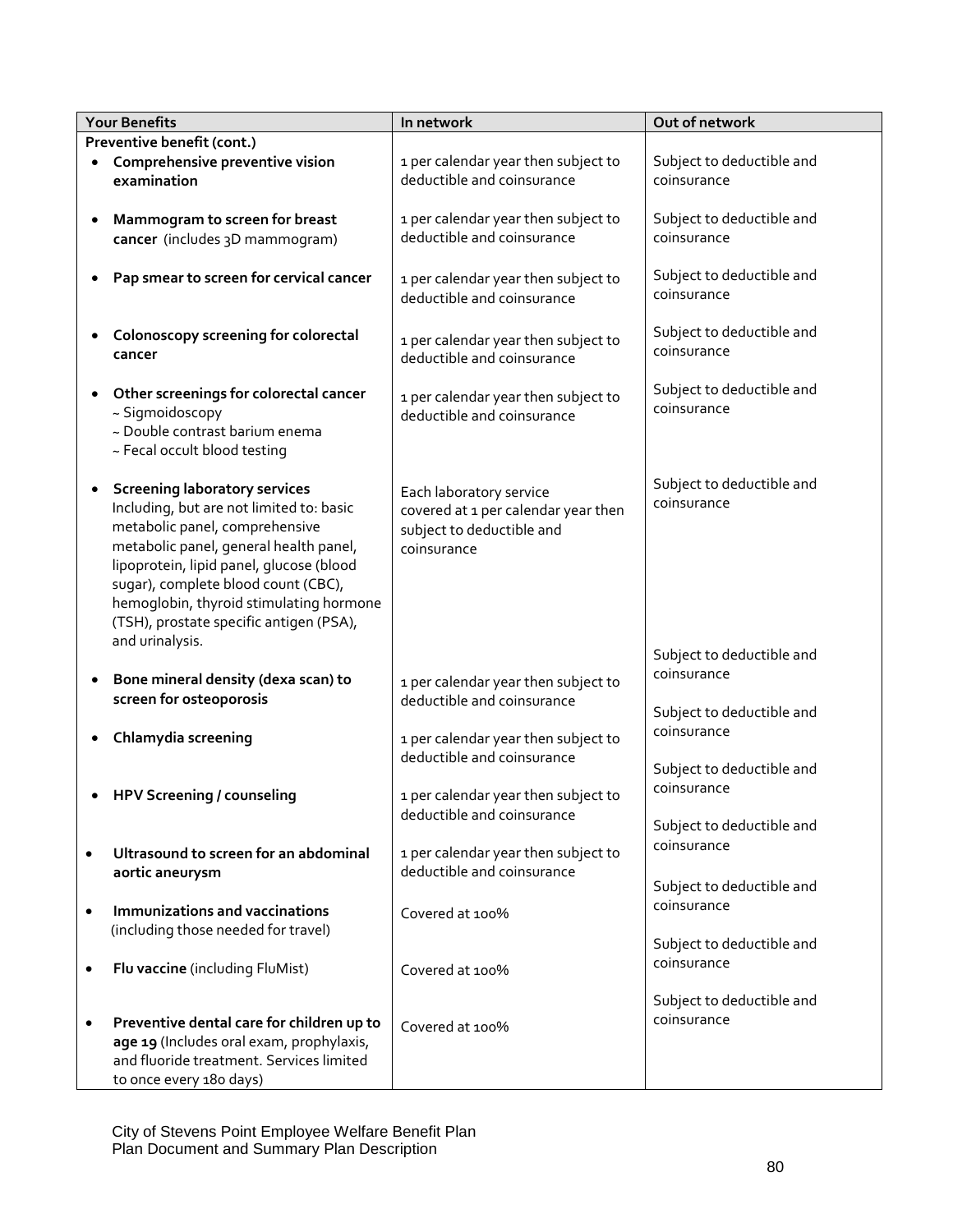| <b>Your Benefits</b>                     | In network                                    | Out of network                                |
|------------------------------------------|-----------------------------------------------|-----------------------------------------------|
| Skilled nursing facility                 | Subject to deductible and                     | Subject to deductible and                     |
| (Limited to 100 days per disability)     | coinsurance                                   | coinsurance                                   |
|                                          |                                               |                                               |
| <b>Surgical services</b>                 | Subject to deductible and                     | Subject to deductible and                     |
|                                          | coinsurance                                   | coinsurance                                   |
| Temporomandibular joint disorders or TMJ | Subject to deductible and                     | Subject to deductible and                     |
| nonsurgical treatment                    | coinsurance                                   | coinsurance                                   |
|                                          |                                               |                                               |
| <b>Transplant services</b>               |                                               |                                               |
| <b>Organ Procurement and acquisition</b> | Subject to deductible then covered            | Subject to deductible then                    |
|                                          | at 100%                                       | covered at 100%                               |
|                                          |                                               |                                               |
| <b>Transplant procedure</b>              | Subject to deductible then covered            | Subject to deductible then                    |
|                                          | at 100%                                       | covered at 100%                               |
|                                          |                                               |                                               |
| <b>Transportation and lodging</b>        | Subject to deductible then covered<br>at 100% | Subject to deductible then<br>covered at 100% |
|                                          |                                               |                                               |
| <b>Private duty nursing</b>              | Subject to deductible then covered            | Subject to deductible then                    |
| (Limited to \$10,000 per transplant)     | at 100%                                       | covered at 100%                               |
|                                          |                                               |                                               |
| Ambulance service                        | Subject to deductible then covered            | Subject to deductible then                    |
| (Limited to \$2,000 per transplant)      | at 100%                                       | covered at 100%                               |
|                                          |                                               |                                               |
| <b>Vision examinations</b>               | Subject to deductible and                     | Subject to deductible and                     |
|                                          | coinsurance                                   | coinsurance                                   |
|                                          |                                               |                                               |
| All other covered                        | Subject to deductible and                     | Subject to deductible and                     |
|                                          | coinsurance                                   | coinsurance                                   |
|                                          |                                               |                                               |

### **\*\* Case Management Requirement**

Participation in case management is mandatory. When a bill for hospitalization or ER occurs subsequent to a contact/offer from a SAS Case Manager that is declined, the first \$300 will not be considered for benefit payments. The balance would be considered subject to plan provisions.

## **Note:**

Services received at VA facilities will be payable at the in-network level of benefits. UCR does not apply.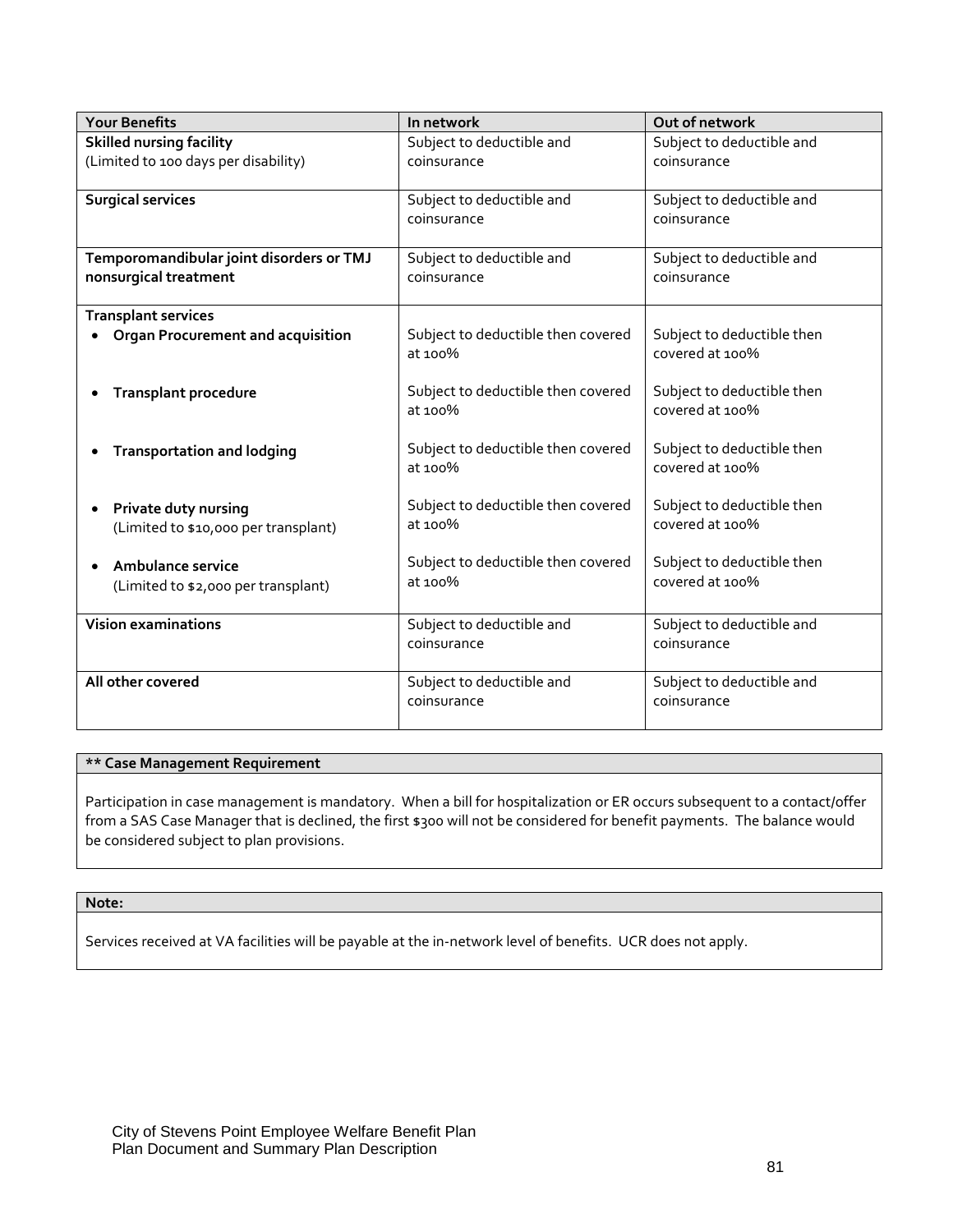|                                                                                                     | <b>Precertification Required</b>                                                                                                                                                                                                                                                                                                                                                                                                                                                                                                                                                   |  |  |
|-----------------------------------------------------------------------------------------------------|------------------------------------------------------------------------------------------------------------------------------------------------------------------------------------------------------------------------------------------------------------------------------------------------------------------------------------------------------------------------------------------------------------------------------------------------------------------------------------------------------------------------------------------------------------------------------------|--|--|
|                                                                                                     | Contact Hines and Associates at 800.483.5984 or www.precertcare.com                                                                                                                                                                                                                                                                                                                                                                                                                                                                                                                |  |  |
| $\bullet$<br>$\bullet$<br>$\circ$<br>$\circ$<br>$\circ$<br>$\circ$<br>$\circ$<br>$\circ$<br>$\circ$ | All Inpatient hospitalizations<br>Skilled Nursing Facility and Residential Stays<br>Transplants<br>Physical, Occupational, and Speech therapy after 15 visits per calendar year<br><b>Second Surgical Opinions</b><br>Outpatient surgery including but not limited to:<br>Abdominoplasty<br>$\circ$<br><b>Carpel Tunnel Release</b><br>Cosmetic/Reconstructive Surgery<br>Hip Replacement<br>$\circ$<br>Infuse Bone Graft<br>$\Omega$<br>Knee Replacement<br>Panniculectomy<br>Port Wine Stain - Abnormal Vascular Lesion Treatment<br><b>Reduction Mammoplasty</b><br>Rhinoplasty |  |  |
| $\circ$<br>$\circ$                                                                                  | Septoplasty<br>Spinal Cord Stimulator                                                                                                                                                                                                                                                                                                                                                                                                                                                                                                                                              |  |  |
|                                                                                                     |                                                                                                                                                                                                                                                                                                                                                                                                                                                                                                                                                                                    |  |  |

| Pharmacy                                                                                                 |                                                                                                                                                                                                                                                                                                                                                                                                                             |
|----------------------------------------------------------------------------------------------------------|-----------------------------------------------------------------------------------------------------------------------------------------------------------------------------------------------------------------------------------------------------------------------------------------------------------------------------------------------------------------------------------------------------------------------------|
| Preferred generic, preferred brand, non-preferred<br>generic, non-preferred brand drugs, specialty drugs | Subject to deductible and coinsurance.                                                                                                                                                                                                                                                                                                                                                                                      |
|                                                                                                          | Limited to a 100 day supply.                                                                                                                                                                                                                                                                                                                                                                                                |
|                                                                                                          | 100% coverage for Preventive Drugs (not subject to<br>deductible). Please refer to the Preventive Medication List at<br>www.sastpa.com for a list of covered products.                                                                                                                                                                                                                                                      |
|                                                                                                          | If you use a non-participating pharmacy, you will need to pay<br>for the prescription upfront and submit a claim reimbursement<br>form with a receipt to Security Administrative Services for<br>reimbursement. Reimbursement for covered prescription<br>products will be based on the lowest contracted amount of a<br>participating pharmacy minus any applicable deductible and/or<br>copayment shown in this schedule. |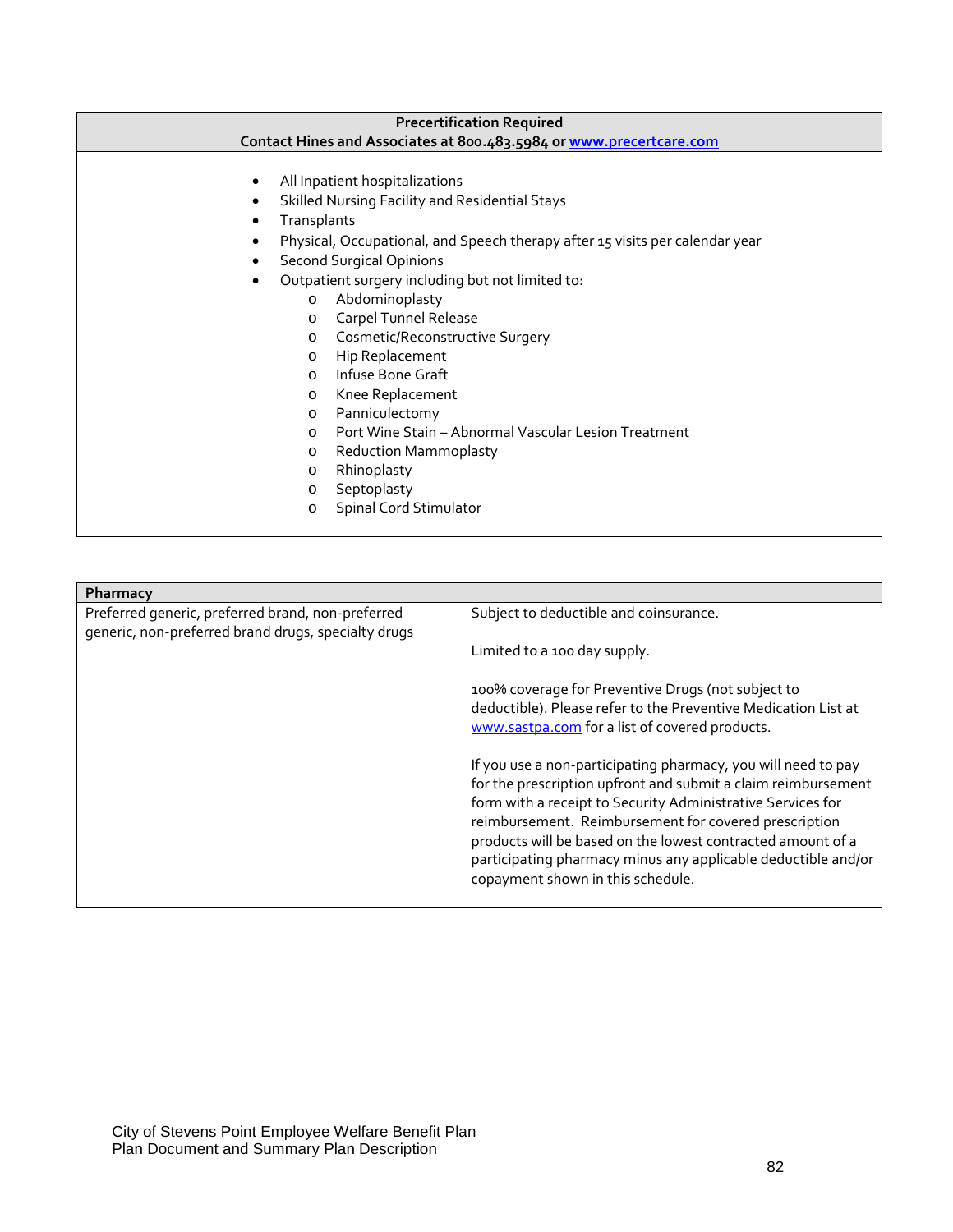# SCHEDULE OF BENEFITS Transit Union HDHP

| Your Responsibilities                                                                                           | In network                        | Out of network     |
|-----------------------------------------------------------------------------------------------------------------|-----------------------------------|--------------------|
| Deductible*                                                                                                     | \$1,500 individual                | \$2,500 individual |
|                                                                                                                 | \$3,000 family                    | \$5,000 family     |
|                                                                                                                 |                                   |                    |
| Coinsurance*                                                                                                    | 10%                               | 30%                |
|                                                                                                                 |                                   |                    |
| <b>Annual Coinsurance Limit</b>                                                                                 | \$1,000 individual                | \$2,500 individual |
|                                                                                                                 | \$2,000 family                    | \$5,000 family     |
|                                                                                                                 |                                   |                    |
| Annual Deductible and Coinsurance Limit                                                                         | \$2,500 individual                | \$5,000 individual |
|                                                                                                                 | \$5,000 family                    | \$10,000 family    |
|                                                                                                                 |                                   |                    |
| Out of Pocket Maximum                                                                                           | \$6,400 individual                | \$8,900 individual |
| (Deductible, coinsurance, and medical<br>copayments)                                                            | \$12,900 family                   | \$17,900 family    |
|                                                                                                                 | The individual in-network out of  |                    |
| In-network amounts accumulate to the out-of-                                                                    | pocket is limited to \$6,400 when |                    |
| network out-of-pocket maximum. Out-of-                                                                          | enrolled in a family plan.        |                    |
| network amounts accumulate to the in-                                                                           |                                   |                    |
| network, out-of-pocket maximum.                                                                                 |                                   |                    |
|                                                                                                                 |                                   |                    |
| * The family deductible and coinsurance can be satisfied by one family member. The deductible must be satisfied |                                   |                    |

before the plan will make any payment for services (other than preventive services).

| <b>Your Benefits</b>                                                          | In network                | Out of network                   |
|-------------------------------------------------------------------------------|---------------------------|----------------------------------|
| Ambulance services                                                            | Subject to deductible and | Subject to in-network deductible |
|                                                                               | coinsurance               | and coinsurance                  |
| Anesthesia services                                                           | Subject to deductible and | Subject to deductible and        |
|                                                                               | coinsurance               | coinsurance                      |
| <b>Autism services</b>                                                        | Subject to deductible and | Subject to deductible and        |
|                                                                               | coinsurance               | coinsurance                      |
| <b>Chiropractic Services</b>                                                  | Subject to deductible and | Subject to deductible and        |
| (Includes chiropractic office visit. No coverage<br>for maintenance therapy.) | coinsurance               | coinsurance                      |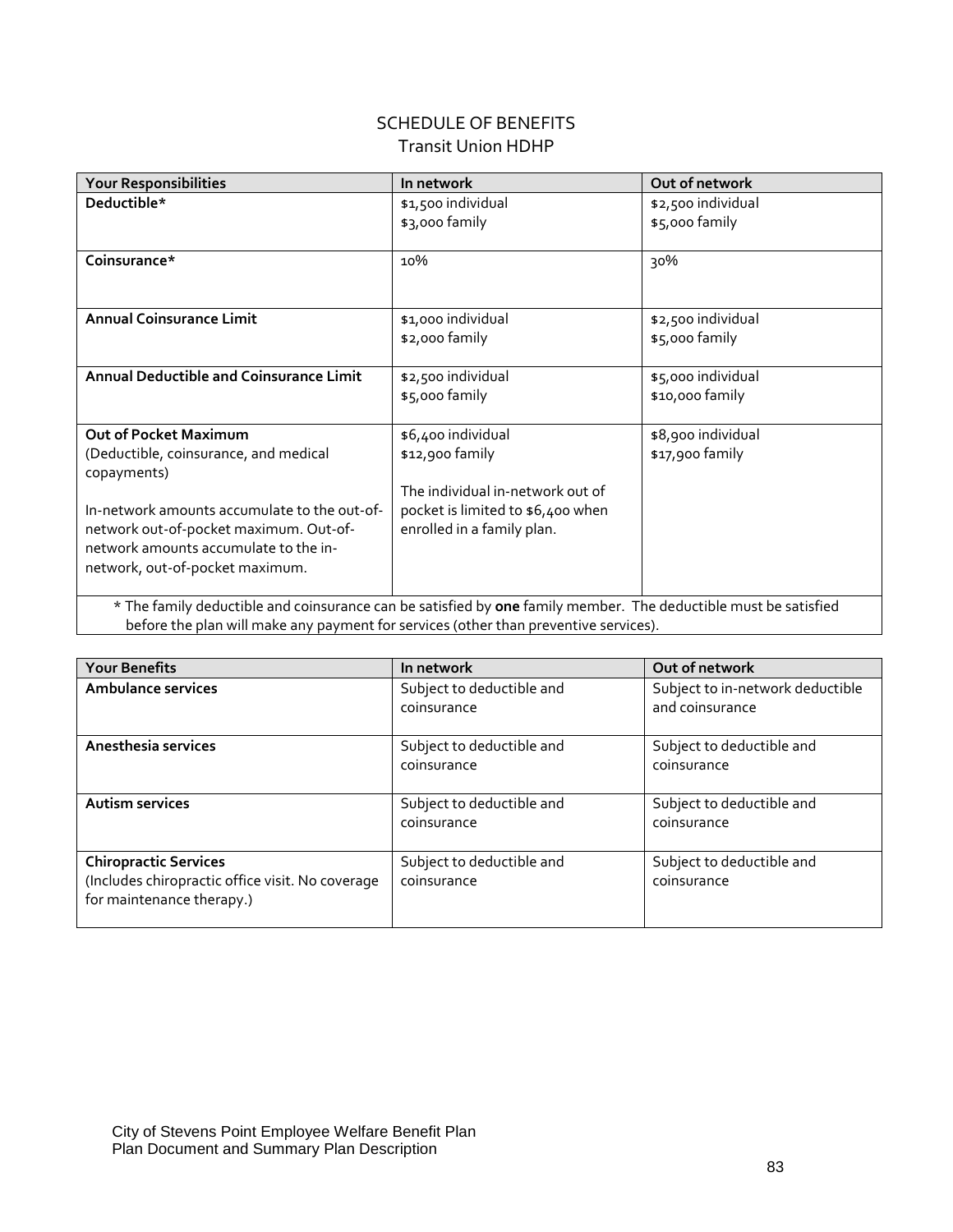| <b>Your Benefits</b>                             | In network                             | Out of network                       |
|--------------------------------------------------|----------------------------------------|--------------------------------------|
| Durable medical equipment and medical            | Subject to deductible and              | Subject to deductible and            |
| supplies                                         | coinsurance                            | coinsurance                          |
| (Including insulin pump and supplies)            |                                        |                                      |
| Hearing aids and implantable hearing             | Subject to deductible and              | Subject to deductible and            |
| devices                                          | coinsurance                            | coinsurance                          |
| (Limited to children up to age 18)               |                                        |                                      |
|                                                  |                                        |                                      |
| <b>Hearing examinations</b>                      | Subject to deductible and              | Subject to deductible and            |
|                                                  | coinsurance                            | coinsurance                          |
|                                                  |                                        |                                      |
| Home health care                                 | Subject to deductible and              | Subject to deductible and            |
| (Limited to 100 visits per 12 month period)      | coinsurance                            | coinsurance                          |
| <b>Hospice care</b>                              |                                        |                                      |
| Home hospice                                     | Subject to deductible and              | Subject to deductible and            |
| (Limited to 80 visits per 6 month period)        | coinsurance                            | coinsurance                          |
|                                                  |                                        |                                      |
| <b>Inpatient hospice</b>                         | Subject to deductible and              | Subject to deductible and            |
| (Limited to 30 days per calendar year)           | Coinsurance                            | Coinsurance                          |
|                                                  |                                        |                                      |
| Hospital emergency room services**               | Subject to deductible until satisfied, | Subject to in-network deductible     |
| <b>Emergency room facility</b>                   | then subject to 10% coinsurance        | until satisfied, then subject to 10% |
|                                                  | after \$100 copayment                  | coinsurance after \$100 copayment    |
|                                                  |                                        |                                      |
| Other emergency room services                    | Subject to deductible and              | Subject to in-network deductible     |
|                                                  | coinsurance                            | and coinsurance                      |
| Hospital inpatient services**                    | Subject to deductible and              | Subject to deductible and            |
| (Including semi-private or special care room,    | coinsurance                            | coinsurance                          |
| operating room, ancillary services and           |                                        |                                      |
| supplies. Precertification required.)            |                                        |                                      |
|                                                  |                                        |                                      |
| Hospital outpatient and surgical center          | Subject to deductible and              | Subject to deductible and            |
| services (Not including emergency room)          | coinsurance                            | coinsurance                          |
|                                                  |                                        |                                      |
| <b>Maternity services</b>                        |                                        |                                      |
| <b>Hospital services</b>                         | Subject to deductible and              | Subject to deductible and            |
|                                                  | coinsurance                            | coinsurance                          |
|                                                  |                                        |                                      |
| Physician services                               | Subject to deductible and              | Subject to deductible and            |
|                                                  | coinsurance                            | coinsurance                          |
|                                                  | Covered at 100%                        | Subject to deductible and            |
| <b>Breast pump</b>                               |                                        | coinsurance                          |
|                                                  |                                        |                                      |
|                                                  | Covered at 100%                        | Subject to deductible and            |
| Breast feeding support / supplies,<br>counseling |                                        | coinsurance                          |
|                                                  |                                        |                                      |
|                                                  |                                        |                                      |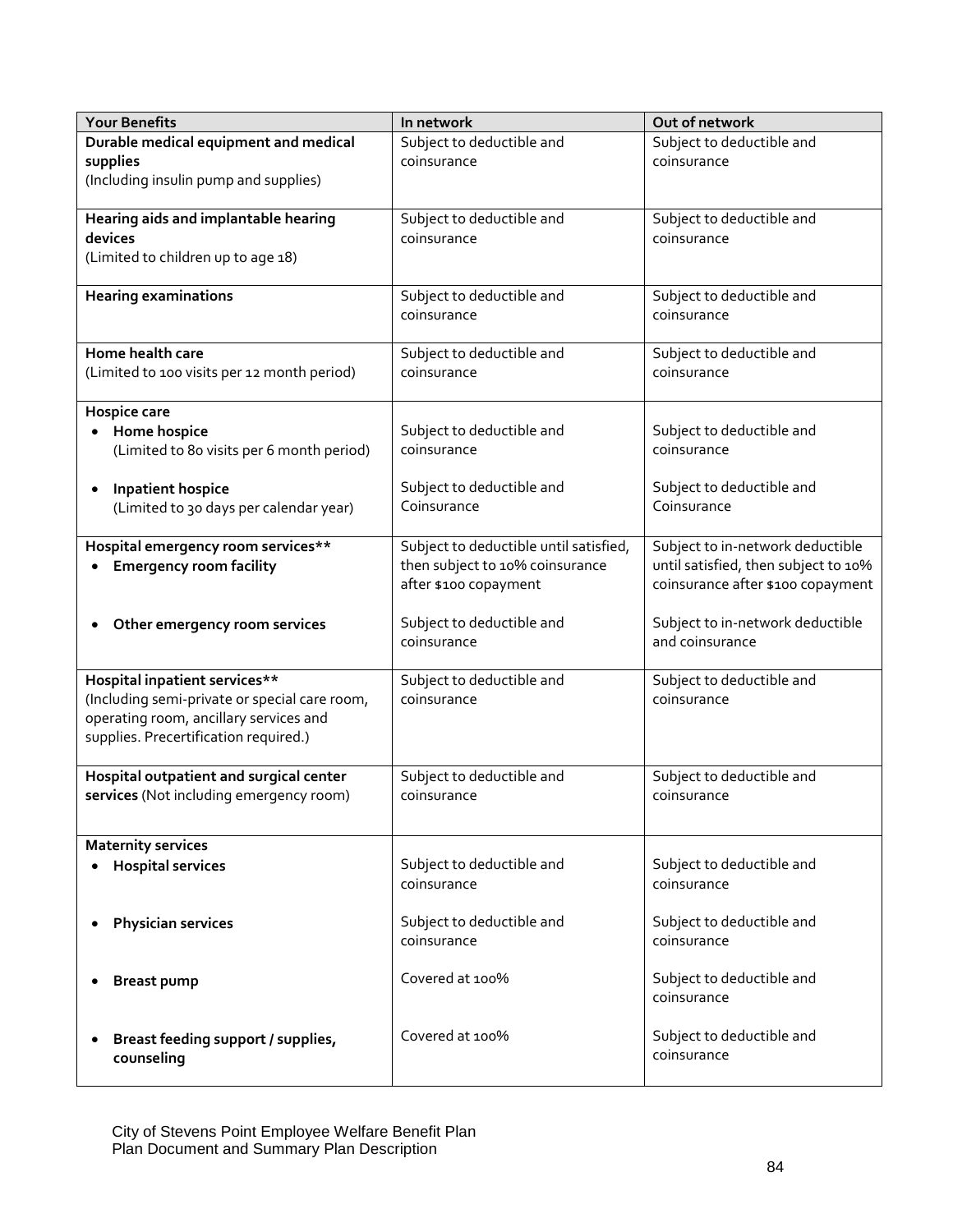| <b>Your Benefits</b>                                                                                                                              | In network                                                        | Out of network                           |
|---------------------------------------------------------------------------------------------------------------------------------------------------|-------------------------------------------------------------------|------------------------------------------|
| Mental health and substance abuse services                                                                                                        |                                                                   |                                          |
| Inpatient care**                                                                                                                                  | Subject to deductible and                                         | Subject to deductible and                |
| (Pre-certification required)                                                                                                                      | coinsurance                                                       | coinsurance                              |
| Outpatient care                                                                                                                                   | Subject to deductible and<br>coinsurance                          | Subject to deductible and<br>coinsurance |
| <b>Transitional care</b>                                                                                                                          | Subject to deductible and<br>coinsurance                          | Subject to deductible and<br>coinsurance |
| Office visit                                                                                                                                      | Subject to deductible and                                         | Subject to deductible and                |
| (Includes chiropractic office visit)o                                                                                                             | coinsurance                                                       | Coinsurance                              |
| <b>Outpatient laboratory Services</b>                                                                                                             | Subject to deductible and<br>coinsurance                          | Subject to deductible and<br>Coinsurance |
| <b>Outpatient radiology Services</b>                                                                                                              | Subject to deductible and<br>coinsurance                          | Subject to deductible and<br>Coinsurance |
| Outpatient therapy services                                                                                                                       |                                                                   |                                          |
| Occupational therapy<br>(Precertification required after 15 visits)                                                                               | Subject to deductible and<br>coinsurance                          | Subject to deductible and<br>coinsurance |
|                                                                                                                                                   | Subject to deductible and                                         | Subject to deductible and                |
| <b>Physical therapy</b><br>$\bullet$<br>(Precertification required after 15 visits)                                                               | Coinsurance                                                       | coinsurance                              |
|                                                                                                                                                   |                                                                   |                                          |
| Speech therapy                                                                                                                                    | Subject to deductible and                                         | Subject to deductible and                |
| (Precertification required after 15 visits)                                                                                                       | coinsurance                                                       | coinsurance                              |
|                                                                                                                                                   |                                                                   |                                          |
| <b>Physician services</b>                                                                                                                         |                                                                   |                                          |
| <b>Hospital services</b>                                                                                                                          | Subject to deductible and                                         | Subject to deductible and                |
|                                                                                                                                                   | coinsurance                                                       | coinsurance                              |
|                                                                                                                                                   |                                                                   |                                          |
| Other services in an office                                                                                                                       | Subject to deductible and                                         | Subject to deductible and                |
|                                                                                                                                                   | coinsurance                                                       | coinsurance                              |
|                                                                                                                                                   |                                                                   |                                          |
| <b>Preventive benefit</b>                                                                                                                         |                                                                   |                                          |
| Comprehensive physical examination<br>(complete physical)<br>~ Well-baby care<br>~ Well-child care<br>~ Adolescent well-care<br>~ Adult well-care | Covered at 100%                                                   | Subject to deductible and<br>coinsurance |
| Gynecological examination for women<br>(breast exam and pelvic exam)                                                                              | 1 per calendar year then subject to<br>deductible and coinsurance | Subject to deductible and<br>coinsurance |
| Digital prostate examination                                                                                                                      | 1 per calendar year then subject to<br>deductible and coinsurance | Subject to deductible and<br>coinsurance |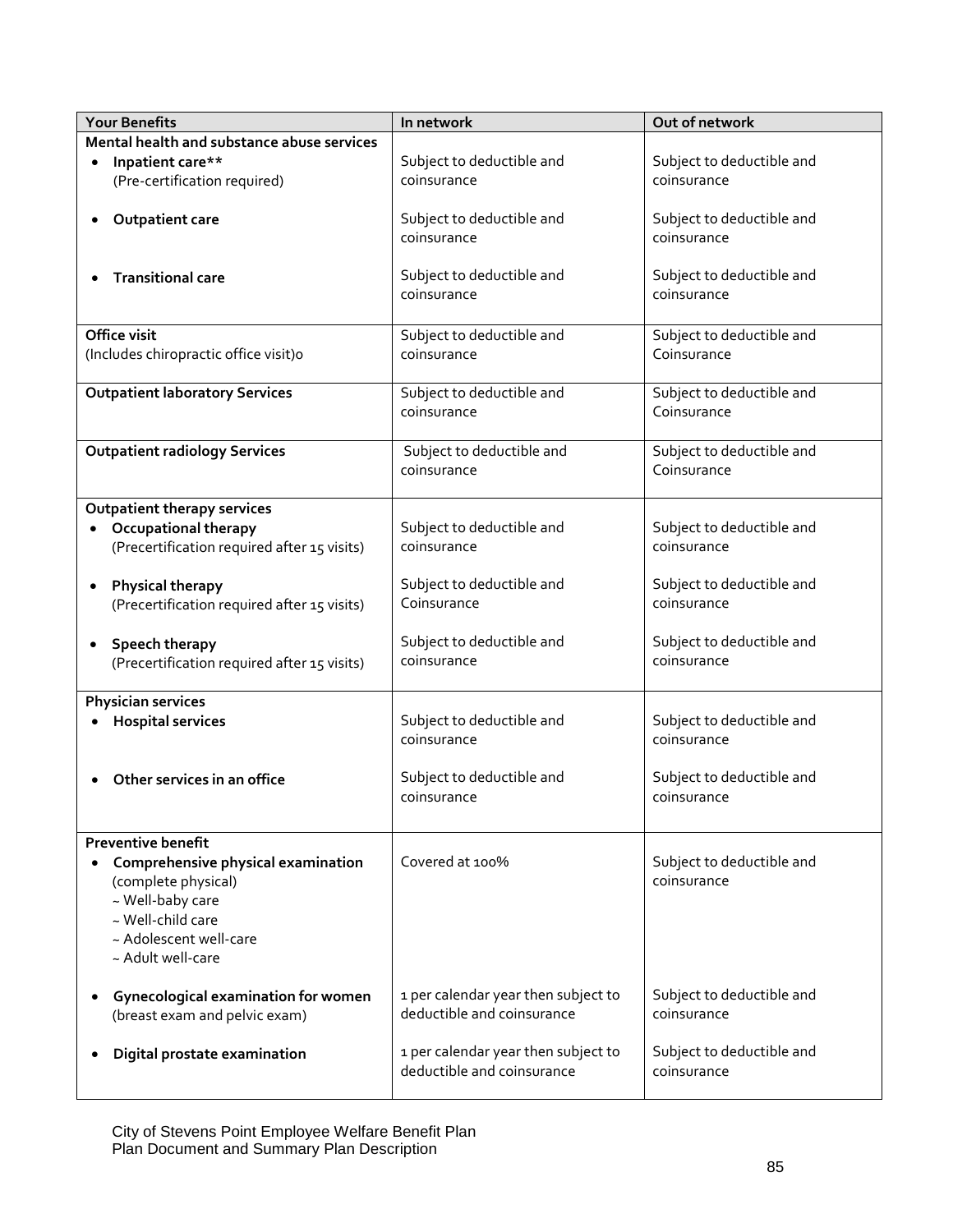| <b>Your Benefits</b> |                                                                                                                                                                                                                                                                                                                                                          | In network                                                                                                 | Out of network                           |
|----------------------|----------------------------------------------------------------------------------------------------------------------------------------------------------------------------------------------------------------------------------------------------------------------------------------------------------------------------------------------------------|------------------------------------------------------------------------------------------------------------|------------------------------------------|
|                      | Preventive benefit (cont.)                                                                                                                                                                                                                                                                                                                               |                                                                                                            |                                          |
|                      | Comprehensive preventive vision<br>examination                                                                                                                                                                                                                                                                                                           | 1 per calendar year then subject to<br>deductible and coinsurance                                          | Subject to deductible and<br>coinsurance |
| $\bullet$            | Mammogram to screen for breast<br>cancer (includes 3D mammogram)                                                                                                                                                                                                                                                                                         | 1 per calendar year then subject to<br>deductible and coinsurance                                          | Subject to deductible and<br>coinsurance |
|                      | Pap smear to screen for cervical cancer                                                                                                                                                                                                                                                                                                                  | 1 per calendar year then subject to<br>deductible and coinsurance                                          | Subject to deductible and<br>coinsurance |
|                      | Colonoscopy screening for colorectal<br>cancer                                                                                                                                                                                                                                                                                                           | 1 per calendar year then subject to<br>deductible and coinsurance                                          | Subject to deductible and<br>coinsurance |
| $\bullet$            | Other screenings for colorectal cancer<br>~ Sigmoidoscopy<br>~ Double contrast barium enema<br>~ Fecal occult blood testing                                                                                                                                                                                                                              | 1 per calendar year then subject to<br>deductible and coinsurance                                          | Subject to deductible and<br>coinsurance |
| $\bullet$            | <b>Screening laboratory services</b><br>Including, but are not limited to: basic<br>metabolic panel, comprehensive<br>metabolic panel, general health panel,<br>lipoprotein, lipid panel, glucose (blood<br>sugar), complete blood count (CBC),<br>hemoglobin, thyroid stimulating hormone<br>(TSH), prostate specific antigen (PSA),<br>and urinalysis. | Each laboratory service<br>covered at 1 per calendar year then<br>subject to deductible and<br>coinsurance | Subject to deductible and<br>coinsurance |
| $\bullet$            | Bone mineral density (dexa scan) to<br>screen for osteoporosis                                                                                                                                                                                                                                                                                           | 1 per calendar year then subject to<br>deductible and coinsurance                                          | Subject to deductible and<br>coinsurance |
|                      | Chlamydia screening                                                                                                                                                                                                                                                                                                                                      | 1 per calendar year then subject to<br>deductible and coinsurance                                          | Subject to deductible and<br>coinsurance |
|                      | <b>HPV Screening / counseling</b>                                                                                                                                                                                                                                                                                                                        | 1 per calendar year then subject to<br>deductible and coinsurance                                          | Subject to deductible and<br>coinsurance |
|                      | Ultrasound to screen for an abdominal<br>aortic aneurysm                                                                                                                                                                                                                                                                                                 | 1 per calendar year then subject to<br>deductible and coinsurance                                          | Subject to deductible and<br>coinsurance |
|                      | Immunizations and vaccinations<br>(including those needed for travel)                                                                                                                                                                                                                                                                                    | Covered at 100%                                                                                            | Subject to deductible and<br>coinsurance |
|                      | Flu vaccine (including FluMist)                                                                                                                                                                                                                                                                                                                          | Covered at 100%                                                                                            | Subject to deductible and<br>coinsurance |
|                      | Preventive dental care for children up to<br>age 19 (Includes oral exam, prophylaxis,<br>and fluoride treatment. Services limited<br>to once every 180 days)                                                                                                                                                                                             | Covered at 100%                                                                                            | Subject to deductible and<br>coinsurance |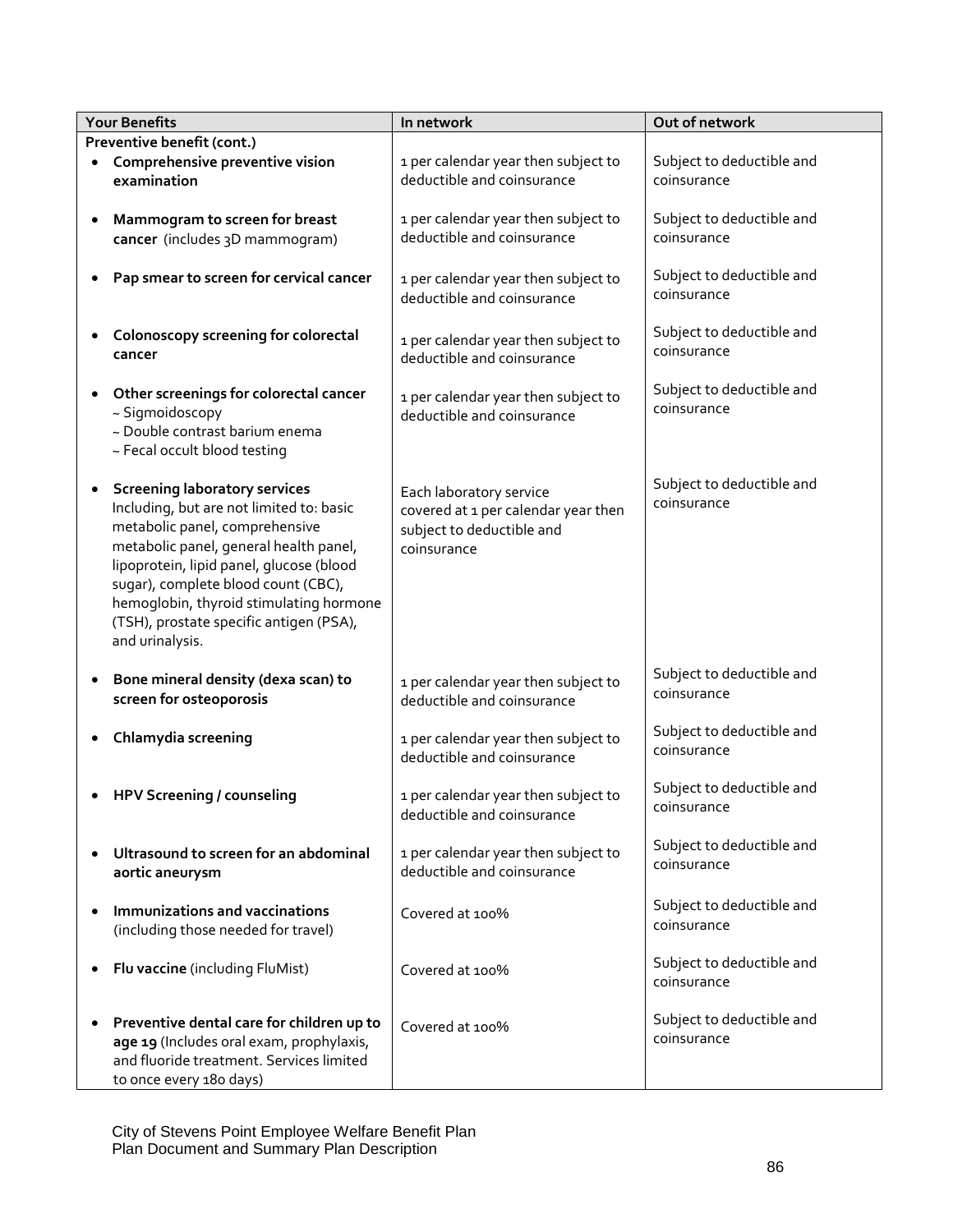| <b>Your Benefits</b>                     | In network                         | Out of network             |
|------------------------------------------|------------------------------------|----------------------------|
| Skilled nursing facility                 | Subject to deductible and          | Subject to deductible and  |
| (Limited to 100 days per disability)     | coinsurance                        | coinsurance                |
|                                          |                                    |                            |
| <b>Surgical services</b>                 | Subject to deductible and          | Subject to deductible and  |
|                                          | coinsurance                        | coinsurance                |
| Temporomandibular joint disorders or TMJ | Subject to deductible and          | Subject to deductible and  |
| nonsurgical treatment                    | coinsurance                        | coinsurance                |
|                                          |                                    |                            |
| <b>Transplant services</b>               |                                    |                            |
| <b>Organ Procurement and acquisition</b> | Subject to deductible then covered | Subject to deductible then |
|                                          | at 100%                            | covered at 100%            |
|                                          |                                    |                            |
| <b>Transplant procedure</b>              | Subject to deductible then covered | Subject to deductible then |
|                                          | at 100%                            | covered at 100%            |
|                                          | Subject to deductible then covered | Subject to deductible then |
| <b>Transportation and lodging</b>        | at 100%                            | covered at 100%            |
|                                          |                                    |                            |
| <b>Private duty nursing</b>              | Subject to deductible then covered | Subject to deductible then |
| (Limited to \$10,000 per transplant)     | at 100%                            | covered at 100%            |
|                                          |                                    |                            |
| Ambulance service                        | Subject to deductible then covered | Subject to deductible then |
| (Limited to \$2,000 per transplant)      | at 100%                            | covered at 100%            |
|                                          |                                    |                            |
| <b>Vision examinations</b>               | Subject to deductible and          | Subject to deductible and  |
|                                          | coinsurance                        | coinsurance                |
|                                          |                                    |                            |
| All other covered                        | Subject to deductible and          | Subject to deductible and  |
|                                          | coinsurance                        | coinsurance                |
|                                          |                                    |                            |

### **\*\* Case Management Requirement**

Participation in case management is mandatory. When a bill for hospitalization or ER occurs subsequent to a contact/offer from a SAS Case Manager that is declined, the first \$300 will not be considered for benefit payments. The balance would be considered subject to plan provisions.

## **Note:**

Services received at VA facilities will be payable at the in-network level of benefits. UCR does not apply.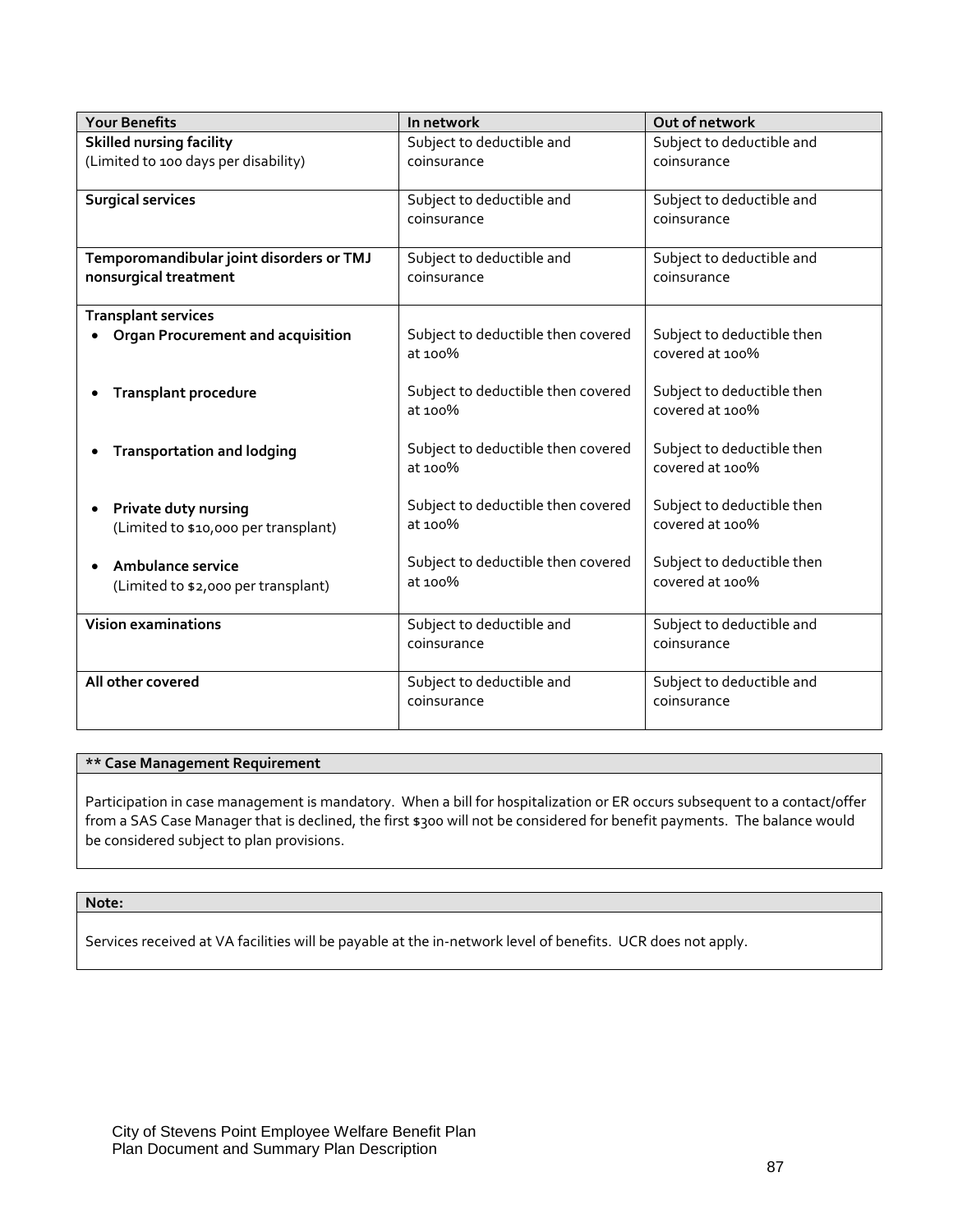| Contact Hines and Associates at 800.483.5984 or www.precertcare.com                                                                                                                                                                                                                                                                                                                                                                                                                                                                                                                                                                                                                                                                                    |  |  |  |
|--------------------------------------------------------------------------------------------------------------------------------------------------------------------------------------------------------------------------------------------------------------------------------------------------------------------------------------------------------------------------------------------------------------------------------------------------------------------------------------------------------------------------------------------------------------------------------------------------------------------------------------------------------------------------------------------------------------------------------------------------------|--|--|--|
| All Inpatient hospitalizations<br>$\bullet$<br>Skilled Nursing Facility and Residential Stays<br>٠<br>Transplants<br>٠<br>Physical, Occupational, and Speech therapy after 15 visits per calendar year<br><b>Second Surgical Opinions</b><br>Outpatient surgery including but not limited to:<br>Abdominoplasty<br>$\circ$<br><b>Carpel Tunnel Release</b><br>$\circ$<br>Cosmetic/Reconstructive Surgery<br>$\circ$<br>Hip Replacement<br>$\circ$<br>Infuse Bone Graft<br>$\Omega$<br>Knee Replacement<br>$\circ$<br>Panniculectomy<br>$\circ$<br>Port Wine Stain - Abnormal Vascular Lesion Treatment<br>$\Omega$<br><b>Reduction Mammoplasty</b><br>$\circ$<br>Rhinoplasty<br>$\circ$<br>Septoplasty<br>$\circ$<br>Spinal Cord Stimulator<br>$\circ$ |  |  |  |

| Subject to deductible and coinsurance.                                                                                                                                                                                                                                                                                                                                                                                      |
|-----------------------------------------------------------------------------------------------------------------------------------------------------------------------------------------------------------------------------------------------------------------------------------------------------------------------------------------------------------------------------------------------------------------------------|
| Limited to a 100 day supply.                                                                                                                                                                                                                                                                                                                                                                                                |
| 100% coverage for Preventive Drugs (not subject to<br>deductible). Please refer to the Preventive Medication List at<br>www.sastpa.com for a list of covered products.                                                                                                                                                                                                                                                      |
| If you use a non-participating pharmacy, you will need to pay<br>for the prescription upfront and submit a claim reimbursement<br>form with a receipt to Security Administrative Services for<br>reimbursement. Reimbursement for covered prescription<br>products will be based on the lowest contracted amount of a<br>participating pharmacy minus any applicable deductible and/or<br>copayment shown in this schedule. |
|                                                                                                                                                                                                                                                                                                                                                                                                                             |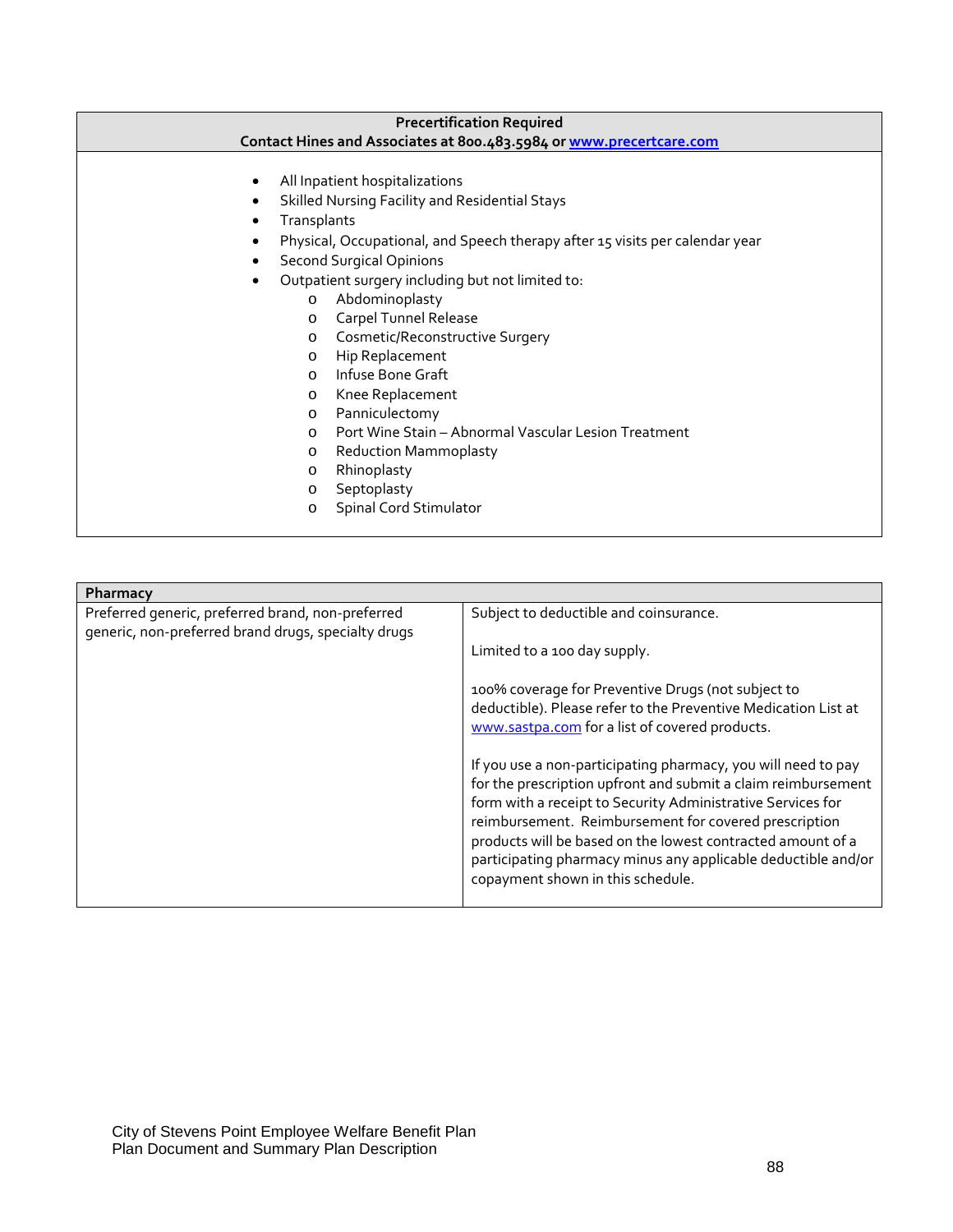# SCHEDULE OF BENEFITS Option 2 – Retiree

| Your Responsibilities                                                                                                                                              | In network         | Out of network     |
|--------------------------------------------------------------------------------------------------------------------------------------------------------------------|--------------------|--------------------|
| <b>Deductible</b>                                                                                                                                                  | \$1,000 individual | \$2,000 individual |
|                                                                                                                                                                    | \$2,000 family     | \$4,000 family     |
| Coinsurance                                                                                                                                                        | 20%                | 40%                |
|                                                                                                                                                                    |                    |                    |
| Out of Pocket Maximum                                                                                                                                              | \$2,000 individual | \$4,000 individual |
| (Deductible, coinsurance, and copays                                                                                                                               | \$4,000 family     | \$8,000 family     |
| including prescription copays)                                                                                                                                     |                    |                    |
| In-network amounts accumulate to the out-of-<br>network out-of-pocket maximum. Out-of-<br>network amounts accumulate to the in-<br>network, out-of-pocket maximum. |                    |                    |

| <b>Your Benefits</b>                             | In network                | Out of network                   |
|--------------------------------------------------|---------------------------|----------------------------------|
| Ambulance services                               | Subject to deductible and | Subject to in-network deductible |
|                                                  | coinsurance               | and coinsurance                  |
|                                                  |                           |                                  |
| Anesthesia services                              | Subject to deductible and | Subject to deductible and        |
|                                                  | coinsurance               | coinsurance                      |
| <b>Autism services</b>                           | Subject to deductible and | Subject to deductible and        |
|                                                  | coinsurance               | coinsurance                      |
|                                                  |                           |                                  |
| <b>Chiropractic Services</b>                     | Subject to deductible and | Subject to deductible and        |
| (Includes chiropractic office visit. No coverage | coinsurance               | coinsurance                      |
| for maintenance therapy.)                        |                           |                                  |
|                                                  |                           |                                  |
| Durable medical equipment and medical            | Subject to deductible and | Subject to deductible and        |
| supplies                                         | coinsurance               | coinsurance                      |
| (Including insulin pump and supplies)            |                           |                                  |
|                                                  |                           |                                  |
| Hearing aids and implantable hearing<br>devices  | Subject to deductible and | Subject to deductible and        |
|                                                  | coinsurance               | coinsurance                      |
| (Limited to children up to age 18)               |                           |                                  |
|                                                  |                           |                                  |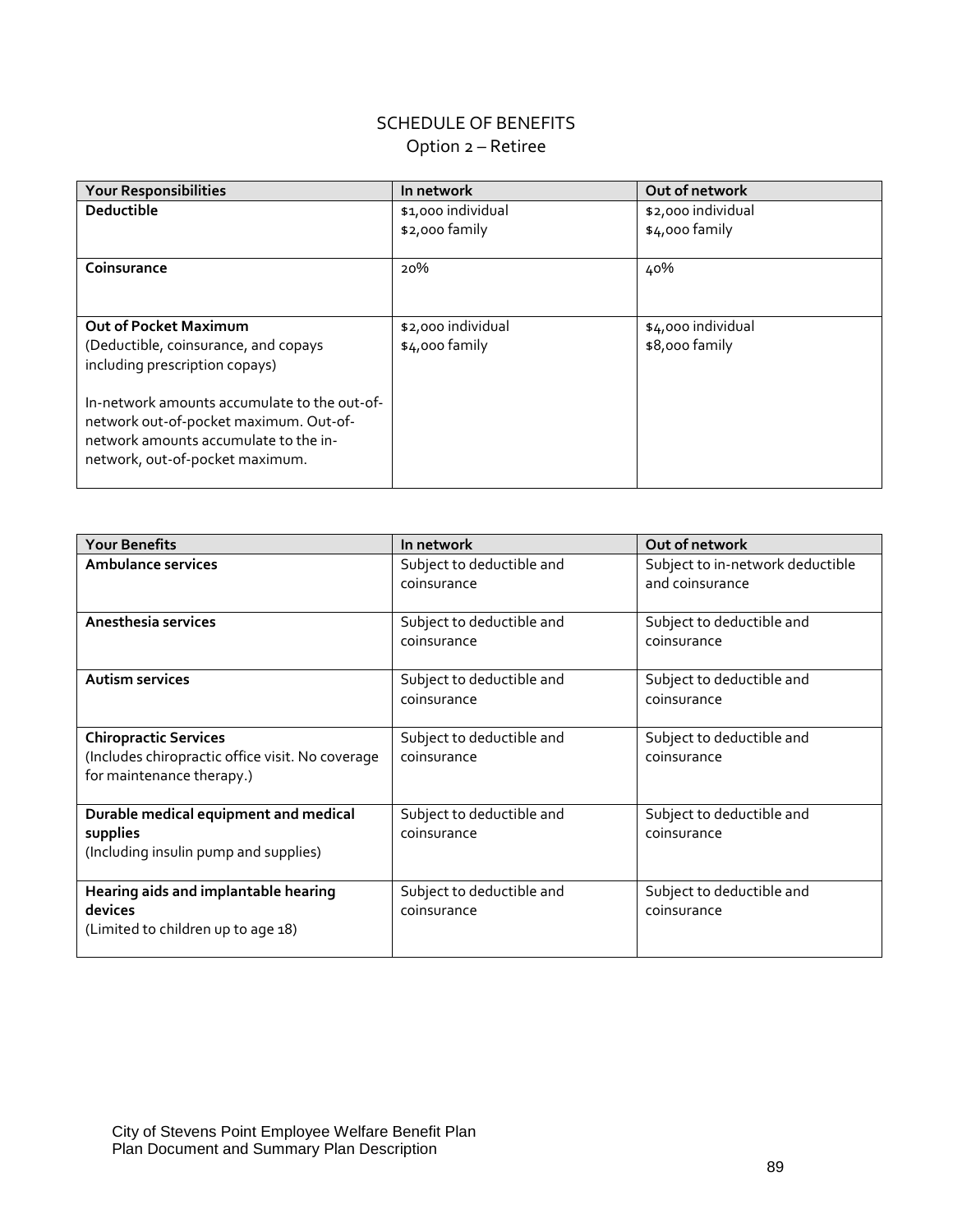| <b>Your Benefits</b>                          | In network                        | Out of network                     |
|-----------------------------------------------|-----------------------------------|------------------------------------|
| <b>Hearing examinations</b>                   | Subject to deductible and         | Subject to deductible and          |
|                                               | coinsurance                       | coinsurance                        |
|                                               |                                   |                                    |
| Home health care                              | Subject to deductible and         | Subject to deductible and          |
| (Limited to 100 visits per 12 month period)   | coinsurance                       | coinsurance                        |
|                                               |                                   |                                    |
| <b>Hospice care</b>                           |                                   |                                    |
| • Home hospice                                | Subject to deductible and         | Subject to deductible and          |
| (Limited to 80 visits per 6 month period)     | coinsurance                       | coinsurance                        |
|                                               |                                   |                                    |
| Inpatient hospice                             | Subject to deductible and         | Subject to deductible and          |
| (Limited to 30 days per calendar year)        | coinsurance                       | coinsurance                        |
|                                               |                                   |                                    |
| Hospital emergency room services**            | Subject to deductible and \$50    | Subject to in network deductible   |
| <b>Emergency room facility</b>                | copayment per visit, then covered | and \$50 copayment per visit, then |
|                                               | at 100%                           | covered at 100%                    |
|                                               |                                   |                                    |
| Other emergency room services                 | Subject to deductible and then    | Subject to deductible and then     |
|                                               | covered at 100%                   | covered at 100%                    |
|                                               |                                   |                                    |
| Hospital inpatient services**                 | Subject to deductible and         | Subject to deductible and          |
| (Including semi-private or special care room, | coinsurance                       | coinsurance                        |
| operating room, ancillary services and        |                                   |                                    |
| supplies. Precertification required.)         |                                   |                                    |
|                                               |                                   |                                    |
| Hospital outpatient and surgical center       | Subject to deductible and         | Subject to deductible and          |
| services (Not including emergency room)       | coinsurance                       | coinsurance                        |
| <b>Maternity services</b>                     |                                   |                                    |
| <b>Hospital services</b>                      | Subject to deductible and         | Subject to deductible and          |
|                                               | coinsurance                       | coinsurance                        |
|                                               |                                   |                                    |
|                                               | Subject to deductible and         | Subject to deductible and          |
| <b>Physician services</b>                     | coinsurance                       | coinsurance                        |
|                                               |                                   |                                    |
| <b>Breast pump</b>                            | Covered at 100%                   | Subject to deductible and          |
|                                               |                                   | coinsurance                        |
|                                               |                                   |                                    |
| Breast feeding support / supplies,            | Covered at 100%                   | Subject to deductible and          |
| counseling                                    |                                   | coinsurance                        |
|                                               |                                   |                                    |
| Mental health and substance abuse services    |                                   |                                    |
| Inpatient care**                              | Subject to deductible and         | Subject to deductible and          |
| (Pre-certification required)                  | coinsurance                       | coinsurance                        |
|                                               |                                   |                                    |
| Outpatient care                               | Subject to deductible and         | Subject to deductible and          |
|                                               | coinsurance                       | coinsurance                        |
|                                               |                                   |                                    |
| <b>Transitional care</b>                      | Subject to deductible and         | Subject to deductible and          |
|                                               | coinsurance                       | coinsurance                        |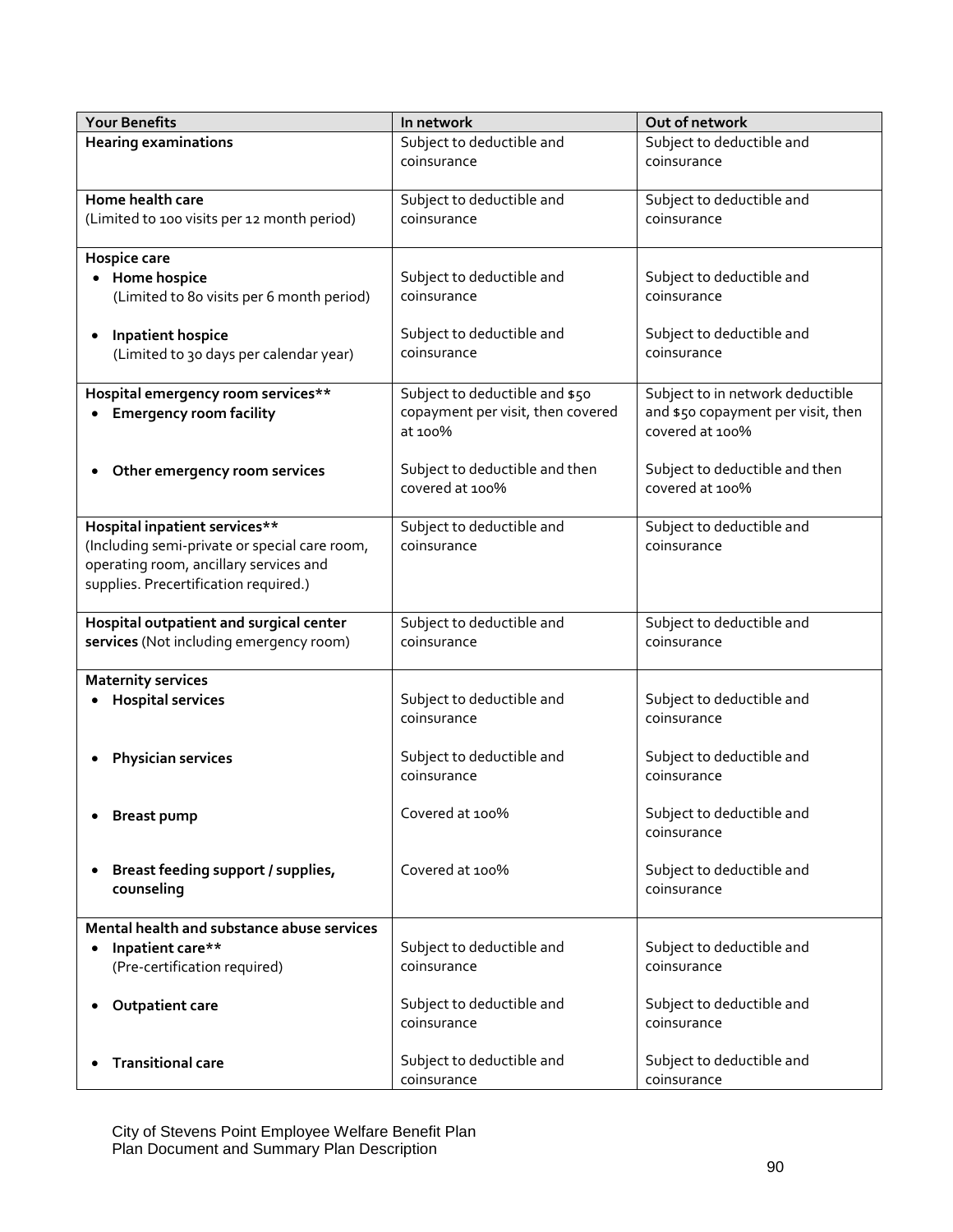| <b>Your Benefits</b>                        | In network                          | Out of network            |
|---------------------------------------------|-------------------------------------|---------------------------|
| Mental health and substance abuse services  |                                     |                           |
| Inpatient care**                            | Subject to deductible and           | Subject to deductible and |
| (Pre-certification required)                | coinsurance                         | coinsurance               |
|                                             |                                     |                           |
| Outpatient care                             | Subject to deductible and           | Subject to deductible and |
|                                             | coinsurance                         | coinsurance               |
|                                             |                                     |                           |
|                                             |                                     |                           |
| <b>Transitional care</b>                    | Subject to deductible and           | Subject to deductible and |
|                                             | coinsurance                         | coinsurance               |
|                                             |                                     |                           |
| Office visit                                | Subject to deductible and           | Subject to deductible and |
| (Includes chiropractic office visit)        | coinsurance                         | coinsurance               |
|                                             |                                     |                           |
| <b>Outpatient laboratory Services</b>       | Subject to deductible and           | Subject to deductible and |
|                                             | coinsurance                         | coinsurance               |
|                                             |                                     |                           |
| <b>Outpatient radiology Services</b>        | Subject to deductible and           | Subject to deductible and |
|                                             | coinsurance                         | coinsurance               |
|                                             |                                     |                           |
| Outpatient therapy services                 |                                     |                           |
| Occupational therapy                        | Subject to deductible and           | Subject to deductible and |
| (Precertification required after 15 visits) | coinsurance                         | coinsurance               |
|                                             |                                     |                           |
|                                             | Subject to deductible and           | Subject to deductible and |
| <b>Physical therapy</b><br>$\bullet$        | coinsurance                         | coinsurance               |
| (Precertification required after 15 visits) |                                     |                           |
|                                             |                                     |                           |
| <b>Speech therapy</b>                       | Subject to deductible and           | Subject to deductible and |
| (Precertification required after 15 visits) | coinsurance                         | coinsurance               |
|                                             |                                     |                           |
| <b>Physician services</b>                   |                                     |                           |
| <b>Hospital services</b>                    | Subject to deductible and           | Subject to deductible and |
|                                             | coinsurance                         | coinsurance               |
|                                             |                                     |                           |
| Other services in an office                 | Subject to deductible and           | Subject to deductible and |
|                                             | coinsurance                         | coinsurance               |
|                                             |                                     |                           |
| <b>Preventive benefit</b>                   |                                     |                           |
| Comprehensive physical examination          | Covered at 100%                     | Subject to deductible and |
| (complete physical)                         |                                     | coinsurance               |
| ~ Well-baby care                            |                                     |                           |
| ~ Well-child care                           |                                     |                           |
| ~ Adolescent well-care                      |                                     |                           |
| ~ Adult well-care                           |                                     |                           |
|                                             |                                     |                           |
| <b>Gynecological examination for women</b>  | 1 per calendar year then subject to | Subject to deductible and |
| (breast exam and pelvic exam)               | deductible and coinsurance          | coinsurance               |
|                                             |                                     |                           |
| Digital prostate examination                | 1 per calendar year then subject to | Subject to deductible and |
|                                             | deductible and coinsurance          | coinsurance               |
|                                             |                                     |                           |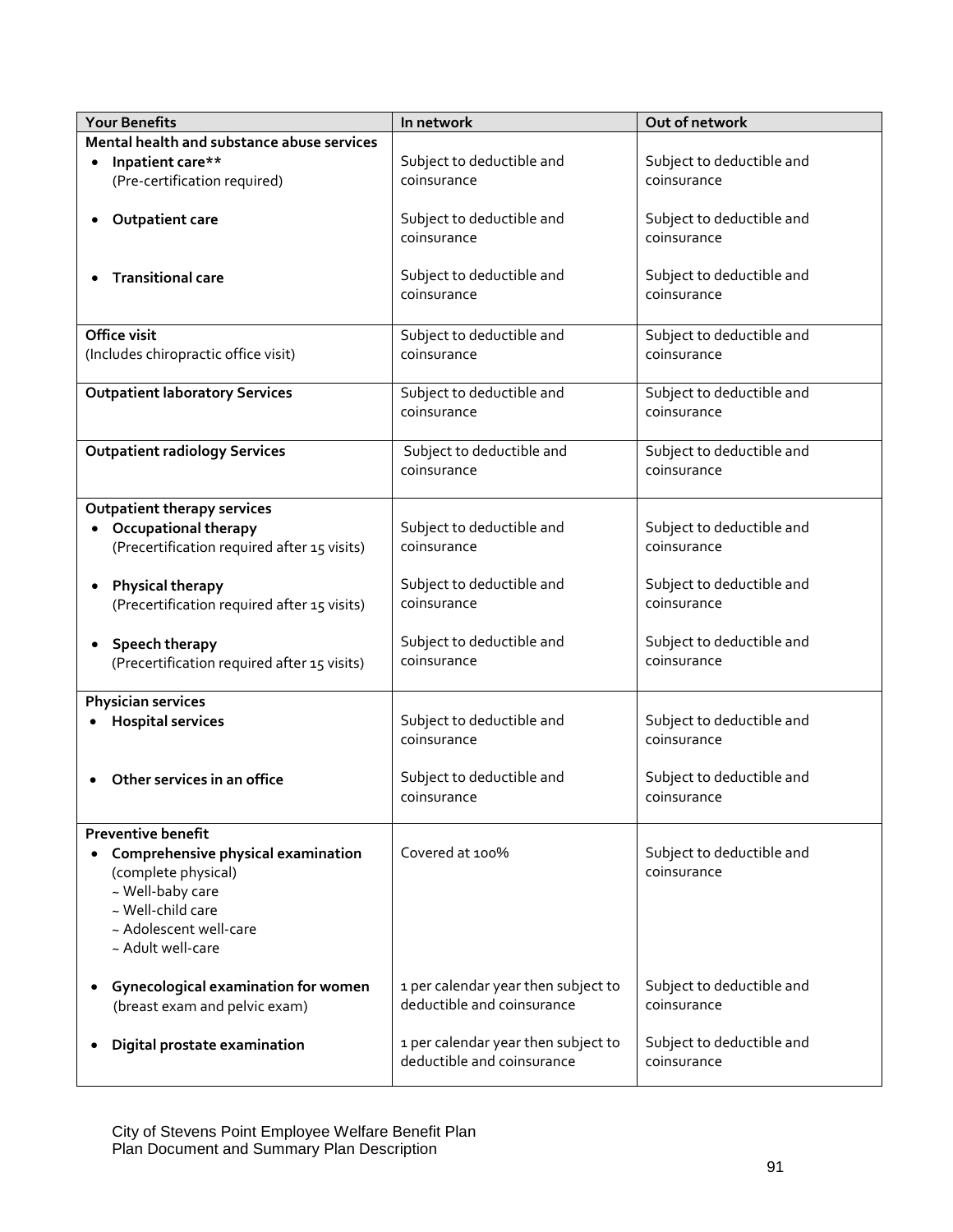| <b>Your Benefits</b> |                                                                                                                                                                                                                                                                                                                                                          | In network                                                                                                 | Out of network                           |
|----------------------|----------------------------------------------------------------------------------------------------------------------------------------------------------------------------------------------------------------------------------------------------------------------------------------------------------------------------------------------------------|------------------------------------------------------------------------------------------------------------|------------------------------------------|
|                      | Preventive benefit (cont.)                                                                                                                                                                                                                                                                                                                               |                                                                                                            |                                          |
| $\bullet$            | Comprehensive preventive vision<br>examination                                                                                                                                                                                                                                                                                                           | 1 per calendar year then subject to<br>deductible and coinsurance                                          | Subject to deductible and<br>coinsurance |
| $\bullet$            | Mammogram to screen for breast cancer<br>(includes 3D mammogram)                                                                                                                                                                                                                                                                                         | 1 per calendar year then subject to<br>deductible and coinsurance                                          | Subject to deductible and<br>coinsurance |
|                      | Pap smear to screen for cervical cancer                                                                                                                                                                                                                                                                                                                  | 1 per calendar year then subject to<br>deductible and coinsurance                                          | Subject to deductible and<br>coinsurance |
| $\bullet$            | Colonoscopy screening for colorectal<br>cancer                                                                                                                                                                                                                                                                                                           | 1 per calendar year then subject to<br>deductible and coinsurance                                          | Subject to deductible and<br>coinsurance |
| $\bullet$            | Other screenings for colorectal cancer<br>~ Sigmoidoscopy<br>~ Double contrast barium enema<br>~ Fecal occult blood testing                                                                                                                                                                                                                              | 1 per calendar year then subject to<br>deductible and coinsurance                                          | Subject to deductible and<br>coinsurance |
| $\bullet$            | <b>Screening laboratory services</b><br>Including, but are not limited to: basic<br>metabolic panel, comprehensive<br>metabolic panel, general health panel,<br>lipoprotein, lipid panel, glucose (blood<br>sugar), complete blood count (CBC),<br>hemoglobin, thyroid stimulating hormone<br>(TSH), prostate specific antigen (PSA),<br>and urinalysis. | Each laboratory service<br>covered at 1 per calendar year then<br>subject to deductible and<br>coinsurance | Subject to deductible and<br>coinsurance |
| $\bullet$            | Bone mineral density (dexa scan) to<br>screen for osteoporosis                                                                                                                                                                                                                                                                                           | 1 per calendar year then subject to<br>deductible and coinsurance                                          | Subject to deductible and<br>coinsurance |
|                      | <b>Chlamydia screening</b>                                                                                                                                                                                                                                                                                                                               | 1 per calendar year then subject to<br>deductible and coinsurance                                          | Subject to deductible and<br>coinsurance |
| ٠                    | <b>HPV Screening / counseling</b>                                                                                                                                                                                                                                                                                                                        | 1 per calendar year then subject to<br>deductible and coinsurance                                          | Subject to deductible and<br>coinsurance |
| $\bullet$            | Ultrasound to screen for an abdominal<br>aortic aneurysm                                                                                                                                                                                                                                                                                                 | 1 per calendar year then subject to<br>deductible and coinsurance                                          | Subject to deductible and<br>coinsurance |
| $\bullet$            | Immunizations and vaccinations<br>(including those needed for travel)                                                                                                                                                                                                                                                                                    | Covered at 100%                                                                                            | Subject to deductible and<br>coinsurance |
| $\bullet$            | Flu vaccine (including FluMist)                                                                                                                                                                                                                                                                                                                          | Covered at 100%                                                                                            | Subject to deductible and<br>coinsurance |
| $\bullet$            | Preventive dental care for children up to<br>age 19 (Includes oral exam, prophylaxis,<br>and fluoride treatment. Services limited to<br>once every 180 days)                                                                                                                                                                                             | Covered at 100%                                                                                            | Subject to deductible and<br>coinsurance |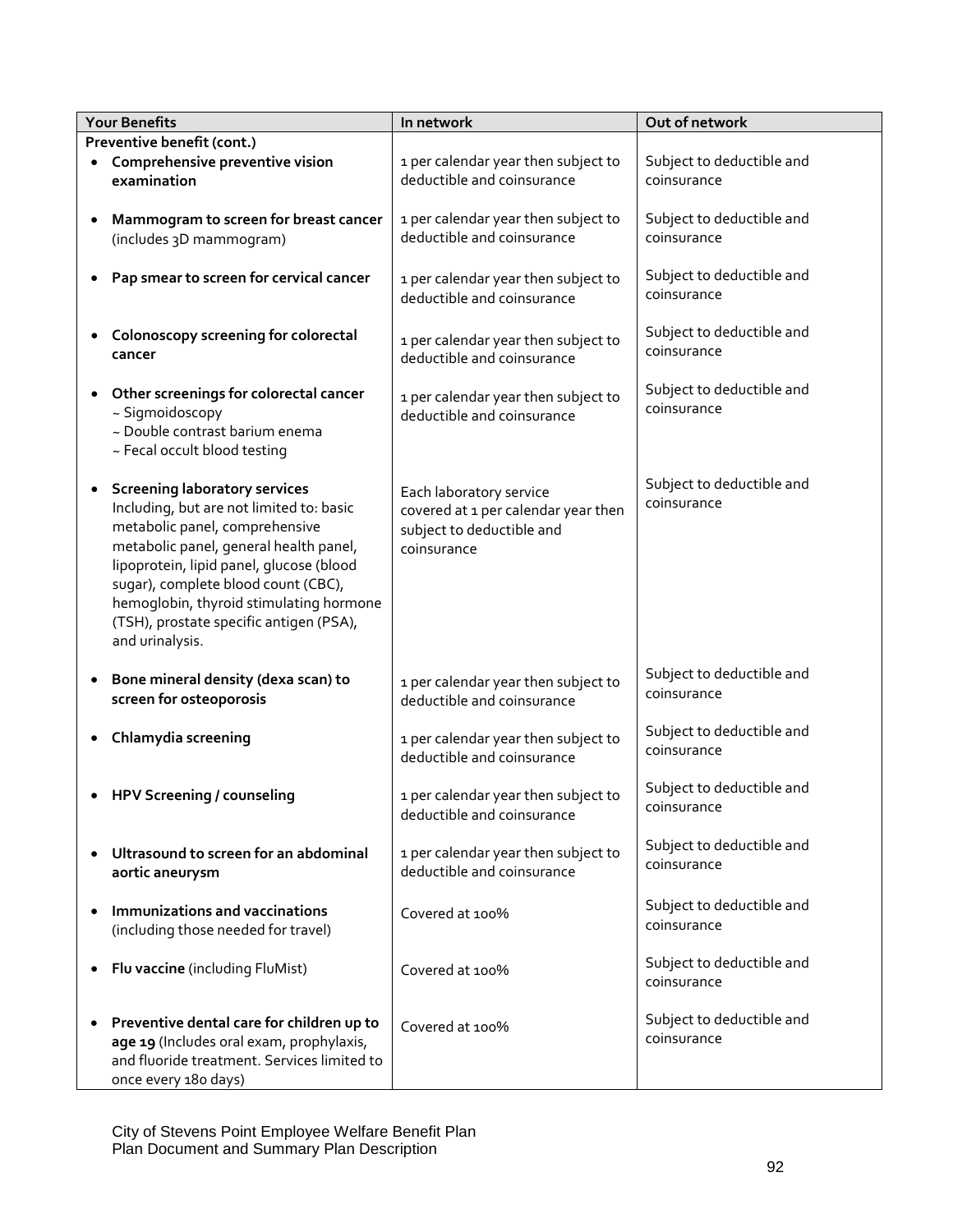| Skilled nursing facility<br>Subject to deductible and<br>Subject to deductible and<br>(Limited to 100 days per disability)<br>coinsurance<br>coinsurance |
|----------------------------------------------------------------------------------------------------------------------------------------------------------|
|                                                                                                                                                          |
|                                                                                                                                                          |
|                                                                                                                                                          |
| <b>Surgical services</b><br>Subject to deductible and<br>Subject to deductible and                                                                       |
| coinsurance<br>coinsurance                                                                                                                               |
|                                                                                                                                                          |
| Temporomandibular joint disorders or TMJ<br>Subject to deductible and<br>Subject to deductible and                                                       |
| nonsurgical treatment<br>coinsurance<br>coinsurance                                                                                                      |
|                                                                                                                                                          |
| <b>Transplant services</b><br>Subject to deductible then<br>Subject to deductible then covered<br><b>Organ Procurement and acquisition</b>               |
| covered at 100%<br>at 100%                                                                                                                               |
|                                                                                                                                                          |
| Subject to deductible then<br>Subject to deductible then covered<br><b>Transplant procedure</b>                                                          |
| covered at 100%<br>at 100%                                                                                                                               |
|                                                                                                                                                          |
| Subject to deductible then<br>Subject to deductible then covered<br><b>Transportation and lodging</b>                                                    |
| covered at 100%<br>at 100%                                                                                                                               |
|                                                                                                                                                          |
| Subject to deductible then<br>Subject to deductible then covered<br>Private duty nursing<br>$\bullet$                                                    |
| covered at 100%<br>at 100%<br>(Limited to \$10,000 per transplant)                                                                                       |
|                                                                                                                                                          |
| Subject to deductible then<br>Subject to deductible then covered<br>Ambulance service                                                                    |
| covered at 100%<br>at 100%<br>(Limited to \$2,000 per transplant)                                                                                        |
|                                                                                                                                                          |
| Vision examinations<br>Subject to deductible and<br>Subject to deductible and                                                                            |
| coinsurance<br>coinsurance                                                                                                                               |
| All other covered<br>Subject to deductible and<br>Subject to deductible and                                                                              |
| coinsurance<br>coinsurance                                                                                                                               |
|                                                                                                                                                          |

### **\*\* Case Management Requirement**

Participation in case management is mandatory. When a bill for hospitalization or ER occurs subsequent to a contact/offer from a SAS Case Manager that is declined, the first \$300 will not be considered for benefit payments. The balance would be considered subject to plan provisions.

## **Note:**

Services received at VA facilities will be payable at the in-network level of benefits. UCR does not apply.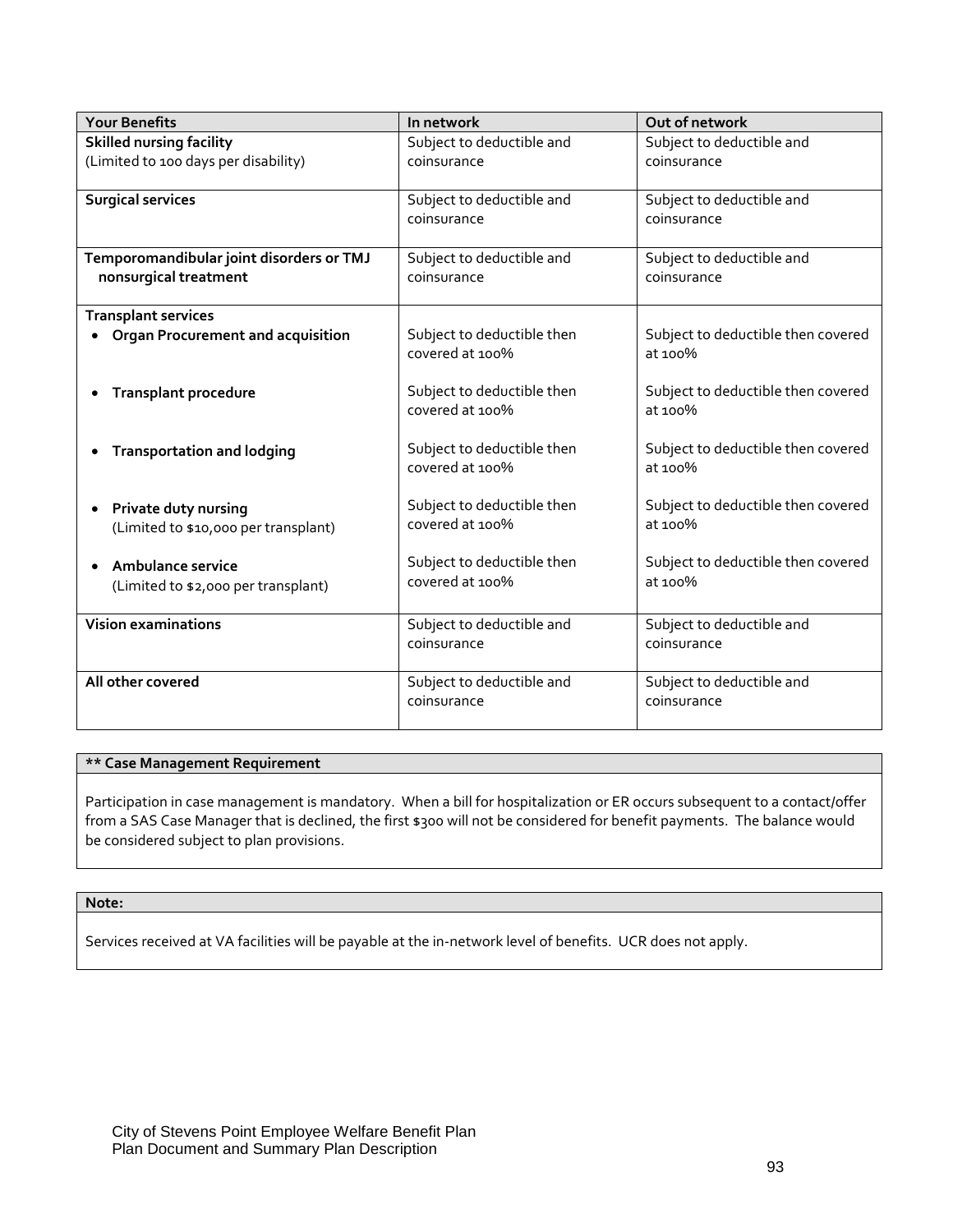| <b>Precertification Required</b>                                                                                                                                                             |                                                                                                                                                                                                                                                                                                                                                                                                                                                                                                                                                                            |  |  |
|----------------------------------------------------------------------------------------------------------------------------------------------------------------------------------------------|----------------------------------------------------------------------------------------------------------------------------------------------------------------------------------------------------------------------------------------------------------------------------------------------------------------------------------------------------------------------------------------------------------------------------------------------------------------------------------------------------------------------------------------------------------------------------|--|--|
| Contact Hines and Associates at 800.483.5984 or www.precertcare.com                                                                                                                          |                                                                                                                                                                                                                                                                                                                                                                                                                                                                                                                                                                            |  |  |
| $\bullet$<br>$\bullet$<br>Transplants<br>٠<br>$\bullet$<br>$\circ$<br>$\circ$<br>$\circ$<br>$\circ$<br>$\Omega$<br>$\circ$<br>$\circ$<br>$\circ$<br>$\circ$<br>$\circ$<br>$\circ$<br>$\circ$ | All Inpatient hospitalizations<br>Skilled Nursing Facility and Residential Stays<br>Physical, Occupational, and Speech therapy after 15 visits per calendar year<br><b>Second Surgical Opinions</b><br>Outpatient surgery including but not limited to:<br>Abdominoplasty<br><b>Carpel Tunnel Release</b><br>Cosmetic/Reconstructive Surgery<br>Hip Replacement<br>Infuse Bone Graft<br>Knee Replacement<br>Panniculectomy<br>Port Wine Stain - Abnormal Vascular Lesion Treatment<br><b>Reduction Mammoplasty</b><br>Rhinoplasty<br>Septoplasty<br>Spinal Cord Stimulator |  |  |

| Pharmacy                                                                                                       |                                              |
|----------------------------------------------------------------------------------------------------------------|----------------------------------------------|
| Tier 1 - Preferred generic drugs                                                                               | \$10 copayment                               |
|                                                                                                                |                                              |
| Tier 2 - Preferred brand drugs and select non-preferred generic drugs                                          | \$20 copayment                               |
| Tier 3 - Non preferred brand drugs and select non-preferred generic drugs                                      | \$40 copayment                               |
| Tier 4 - Specialty                                                                                             | Specialty drugs can be found in all 3 tiers. |
|                                                                                                                | Refer to your Formulary for specific tier    |
|                                                                                                                | information.                                 |
| the distribution of the state of the state of the state of the state of the state of the state of the state of |                                              |

Up to 34 days worth of prescription drugs constitutes a 1-month supply. For most maintenance prescription drugs you may receive up to a 102-day supply and 2 copayments and/or coinsurance will be assessed

If you use a non-participating pharmacy, you will need to pay for the prescription upfront and submit a claim reimbursement form with a receipt to Security Administrative Services for reimbursement. Reimbursement for covered prescription products will be based on the lowest contracted amount of a participating pharmacy minus any applicable deductible and/or copayment shown in this schedule.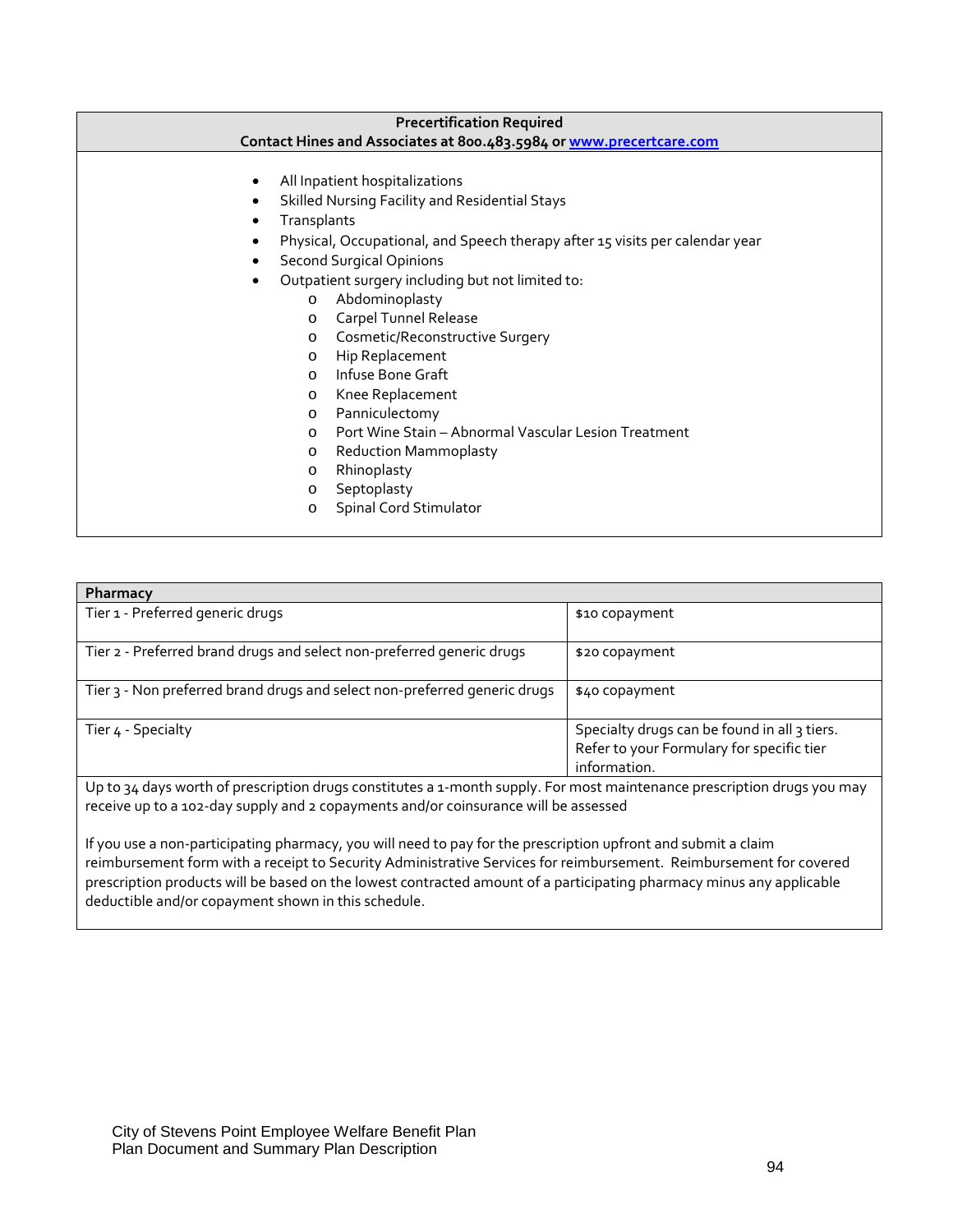# SCHEDULE OF BENEFITS Option 3 – Retiree

| Your Responsibilities                                                                                                                                              | In network         | Out of network     |
|--------------------------------------------------------------------------------------------------------------------------------------------------------------------|--------------------|--------------------|
| <b>Deductible</b>                                                                                                                                                  | \$2,500 individual | \$5,000 individual |
|                                                                                                                                                                    | \$5,000 family     | \$10,000 family    |
| Coinsurance                                                                                                                                                        | 20%                | 40%                |
| Out of Pocket Maximum                                                                                                                                              | \$3,500 individual | \$7,000 individual |
| (Deductible, coinsurance, and copays<br>including prescription copays)                                                                                             | \$7,000 family     | \$14,000 family    |
| In-network amounts accumulate to the out-of-<br>network out-of-pocket maximum. Out-of-<br>network amounts accumulate to the in-<br>network, out-of-pocket maximum. |                    |                    |

| <b>Your Benefits</b>                             | In network                | Out of network                   |
|--------------------------------------------------|---------------------------|----------------------------------|
| Ambulance services                               | Subject to deductible and | Subject to in-network deductible |
|                                                  | coinsurance               | and coinsurance                  |
|                                                  |                           |                                  |
| Anesthesia services                              | Subject to deductible and | Subject to deductible and        |
|                                                  | coinsurance               | coinsurance                      |
|                                                  |                           |                                  |
| <b>Autism services</b>                           | Subject to deductible and | Subject to deductible and        |
|                                                  | coinsurance               | coinsurance                      |
|                                                  |                           |                                  |
| <b>Chiropractic Services</b>                     | Subject to deductible and | Subject to deductible and        |
| (Includes chiropractic office visit. No coverage | coinsurance               | coinsurance                      |
| for maintenance therapy.)                        |                           |                                  |
|                                                  |                           |                                  |
| Durable medical equipment and medical            | Subject to deductible and | Subject to deductible and        |
| supplies                                         | coinsurance               | coinsurance                      |
| (Including insulin pump and supplies)            |                           |                                  |
|                                                  |                           |                                  |
| Hearing aids and implantable hearing             | Subject to deductible and | Subject to deductible and        |
| devices                                          | coinsurance               | coinsurance                      |
| (Limited to children up to age 18)               |                           |                                  |
|                                                  |                           |                                  |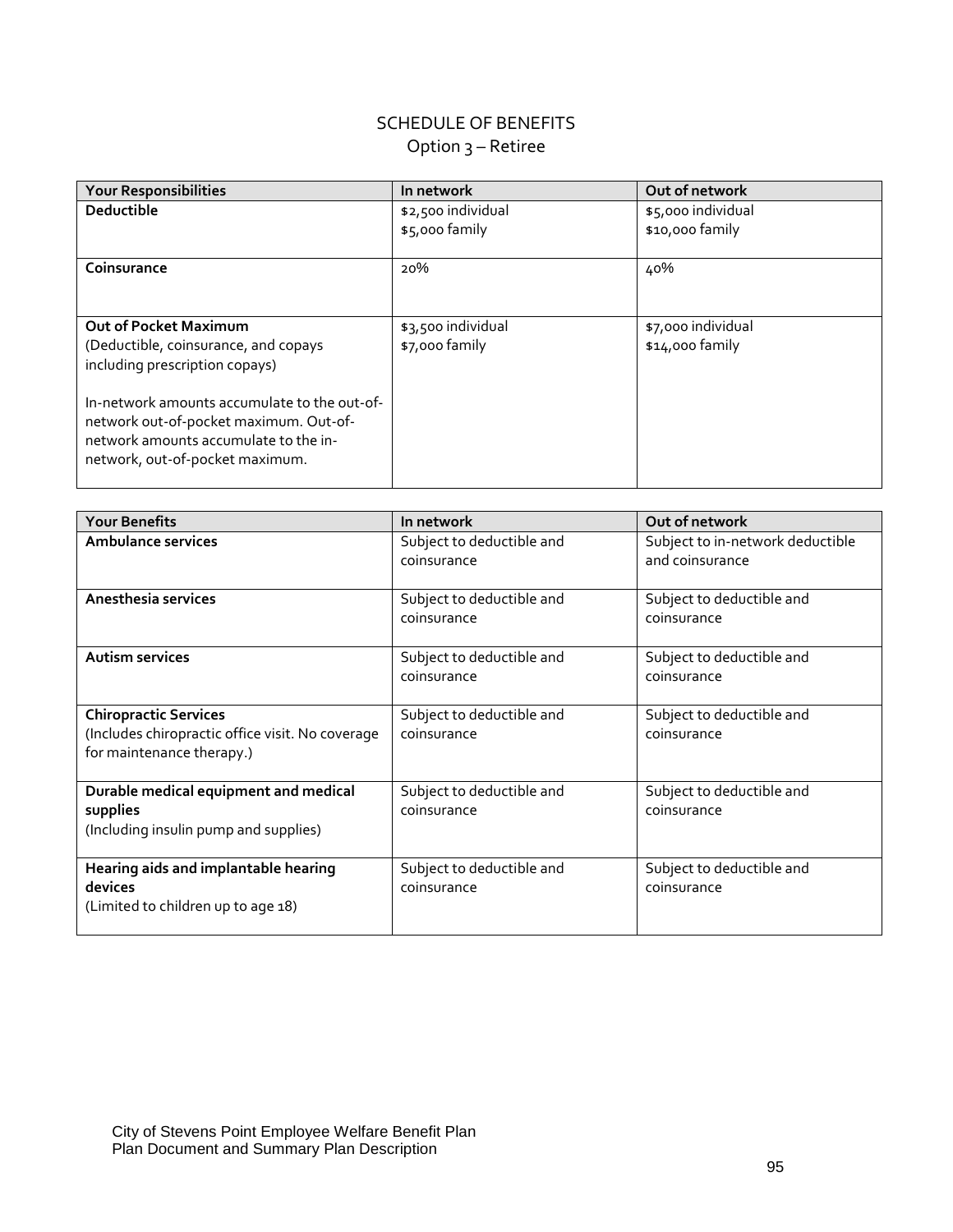| <b>Your Benefits</b>                                  | In network                               | Out of network                           |
|-------------------------------------------------------|------------------------------------------|------------------------------------------|
| <b>Hearing examinations</b>                           | Subject to deductible and                | Subject to deductible and                |
|                                                       | coinsurance                              | coinsurance                              |
|                                                       |                                          |                                          |
| Home health care                                      | Subject to deductible and                | Subject to deductible and                |
| (Limited to 100 visits per 12 month period)           | coinsurance                              | coinsurance                              |
|                                                       |                                          |                                          |
| <b>Hospice care</b>                                   |                                          |                                          |
| • Home hospice                                        | Subject to deductible and                | Subject to deductible and                |
| (Limited to 80 visits per 6 month period)             | coinsurance                              | coinsurance                              |
|                                                       |                                          |                                          |
| Inpatient hospice                                     | Subject to deductible and                | Subject to deductible and                |
| (Limited to 30 days per calendar year)                | coinsurance                              | coinsurance                              |
|                                                       |                                          |                                          |
| Hospital emergency room services**                    | Subject to deductible and \$50           | Subject to in network deductible         |
| <b>Emergency room facility</b>                        | copayment per visit, then covered        | and \$50 copayment per visit, then       |
|                                                       | at 100%                                  | covered at 100%                          |
|                                                       |                                          |                                          |
| Other emergency room services                         | Subject to deductible and then           | Subject to deductible and then           |
|                                                       | covered at 100%                          | covered at 100%                          |
|                                                       |                                          |                                          |
| Hospital inpatient services**                         | Subject to deductible and                | Subject to deductible and                |
| (Including semi-private or special care room,         | coinsurance                              | coinsurance                              |
| operating room, ancillary services and                |                                          |                                          |
| supplies. Precertification required.)                 |                                          |                                          |
|                                                       |                                          |                                          |
| Hospital outpatient and surgical center               | Subject to deductible and                | Subject to deductible and                |
| services (Not including emergency room)               | coinsurance                              | coinsurance                              |
|                                                       |                                          |                                          |
| <b>Maternity services</b><br><b>Hospital services</b> |                                          |                                          |
|                                                       | Subject to deductible and<br>coinsurance | Subject to deductible and<br>coinsurance |
|                                                       |                                          |                                          |
|                                                       | Subject to deductible and                | Subject to deductible and                |
| <b>Physician services</b>                             | coinsurance                              | coinsurance                              |
|                                                       |                                          |                                          |
|                                                       | Covered at 100%                          | Subject to deductible and                |
| <b>Breast pump</b>                                    |                                          | coinsurance                              |
|                                                       |                                          |                                          |
| Breast feeding support / supplies,                    | Covered at 100%                          | Subject to deductible and                |
| counseling                                            |                                          | coinsurance                              |
|                                                       |                                          |                                          |
| Mental health and substance abuse services            |                                          |                                          |
| Inpatient care**                                      | Subject to deductible and                | Subject to deductible and                |
| (Pre-certification required)                          | coinsurance                              | coinsurance                              |
|                                                       |                                          |                                          |
| Outpatient care                                       | Subject to deductible and                | Subject to deductible and                |
|                                                       | coinsurance                              | coinsurance                              |
|                                                       |                                          |                                          |
| <b>Transitional care</b>                              | Subject to deductible and                | Subject to deductible and                |
|                                                       | coinsurance                              | coinsurance                              |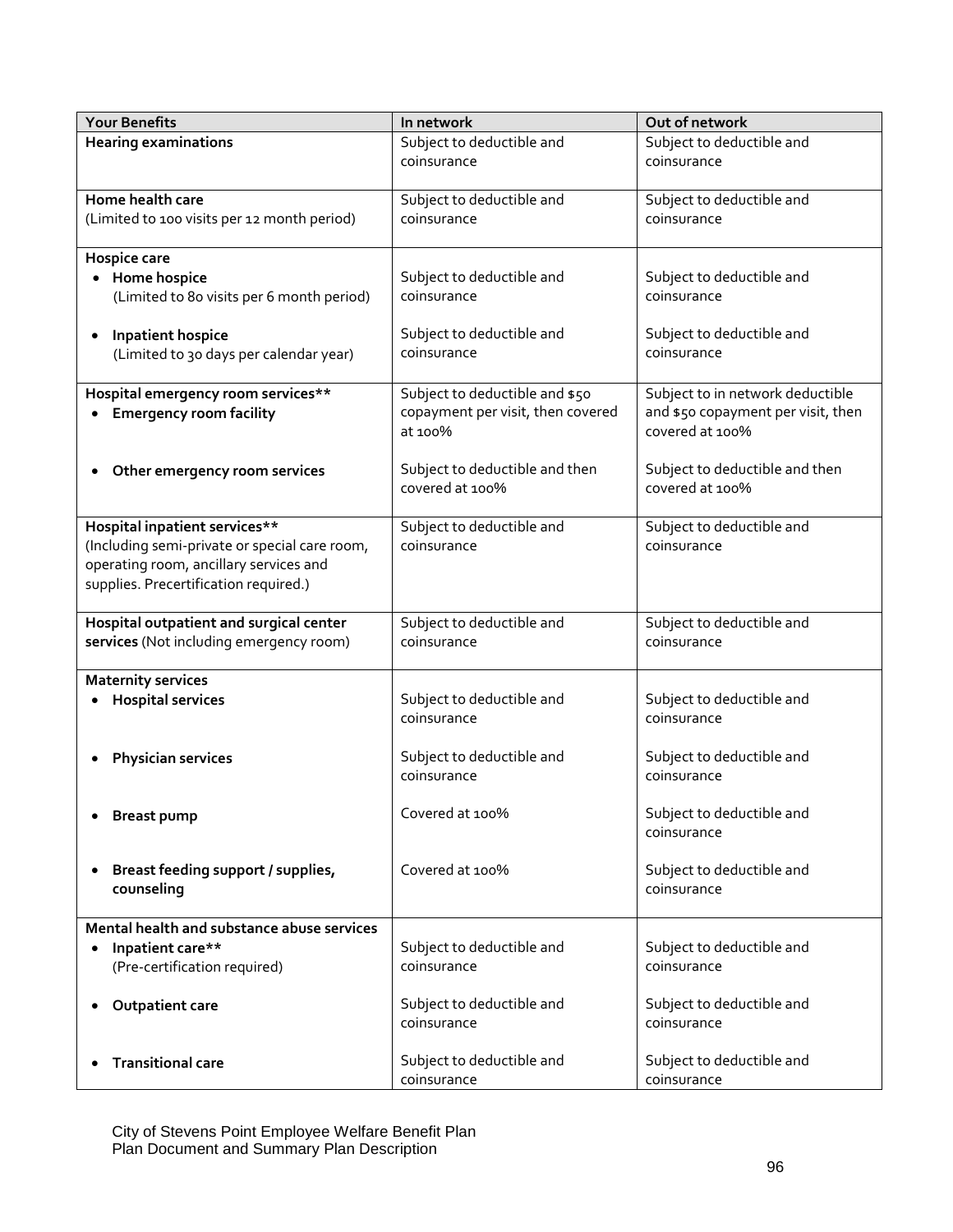| <b>Your Benefits</b>                        | In network                               | Out of network                           |
|---------------------------------------------|------------------------------------------|------------------------------------------|
| Mental health and substance abuse services  |                                          |                                          |
| Inpatient care**                            | Subject to deductible and                | Subject to deductible and                |
| (Pre-certification required)                | coinsurance                              | coinsurance                              |
|                                             |                                          |                                          |
| Outpatient care                             | Subject to deductible and                | Subject to deductible and                |
|                                             | coinsurance                              | coinsurance                              |
|                                             |                                          |                                          |
|                                             |                                          | Subject to deductible and                |
| <b>Transitional care</b>                    | Subject to deductible and                |                                          |
|                                             | coinsurance                              | coinsurance                              |
|                                             |                                          |                                          |
| Office visit                                | Subject to deductible and                | Subject to deductible and                |
| (Includes chiropractic office visit)        | coinsurance                              | coinsurance                              |
|                                             |                                          |                                          |
| <b>Outpatient laboratory Services</b>       | Subject to deductible and                | Subject to deductible and                |
|                                             | coinsurance                              | coinsurance                              |
|                                             |                                          |                                          |
| <b>Outpatient radiology Services</b>        | Subject to deductible and                | Subject to deductible and                |
|                                             | coinsurance                              | coinsurance                              |
|                                             |                                          |                                          |
| Outpatient therapy services                 |                                          |                                          |
| Occupational therapy                        | Subject to deductible and                | Subject to deductible and                |
| (Precertification required after 15 visits) | coinsurance                              | coinsurance                              |
|                                             |                                          |                                          |
|                                             |                                          |                                          |
| <b>Physical therapy</b><br>$\bullet$        | Subject to deductible and<br>coinsurance | Subject to deductible and<br>coinsurance |
| (Precertification required after 15 visits) |                                          |                                          |
|                                             |                                          |                                          |
| <b>Speech therapy</b>                       | Subject to deductible and                | Subject to deductible and                |
| (Precertification required after 15 visits) | coinsurance                              | coinsurance                              |
|                                             |                                          |                                          |
| <b>Physician services</b>                   |                                          |                                          |
| <b>Hospital services</b>                    | Subject to deductible and                | Subject to deductible and                |
|                                             | coinsurance                              | coinsurance                              |
|                                             |                                          |                                          |
| Other services in an office                 | Subject to deductible and                | Subject to deductible and                |
|                                             | coinsurance                              | coinsurance                              |
|                                             |                                          |                                          |
| <b>Preventive benefit</b>                   |                                          |                                          |
| Comprehensive physical examination          | Covered at 100%                          | Subject to deductible and                |
| (complete physical)                         |                                          | coinsurance                              |
| ~ Well-baby care                            |                                          |                                          |
| ~ Well-child care                           |                                          |                                          |
| ~ Adolescent well-care                      |                                          |                                          |
| ~ Adult well-care                           |                                          |                                          |
|                                             |                                          |                                          |
|                                             | 1 per calendar year then subject to      | Subject to deductible and                |
| <b>Gynecological examination for women</b>  | deductible and coinsurance               | coinsurance                              |
| (breast exam and pelvic exam)               |                                          |                                          |
|                                             |                                          |                                          |
| Digital prostate examination                | 1 per calendar year then subject to      | Subject to deductible and                |
|                                             | deductible and coinsurance               | coinsurance                              |
|                                             |                                          |                                          |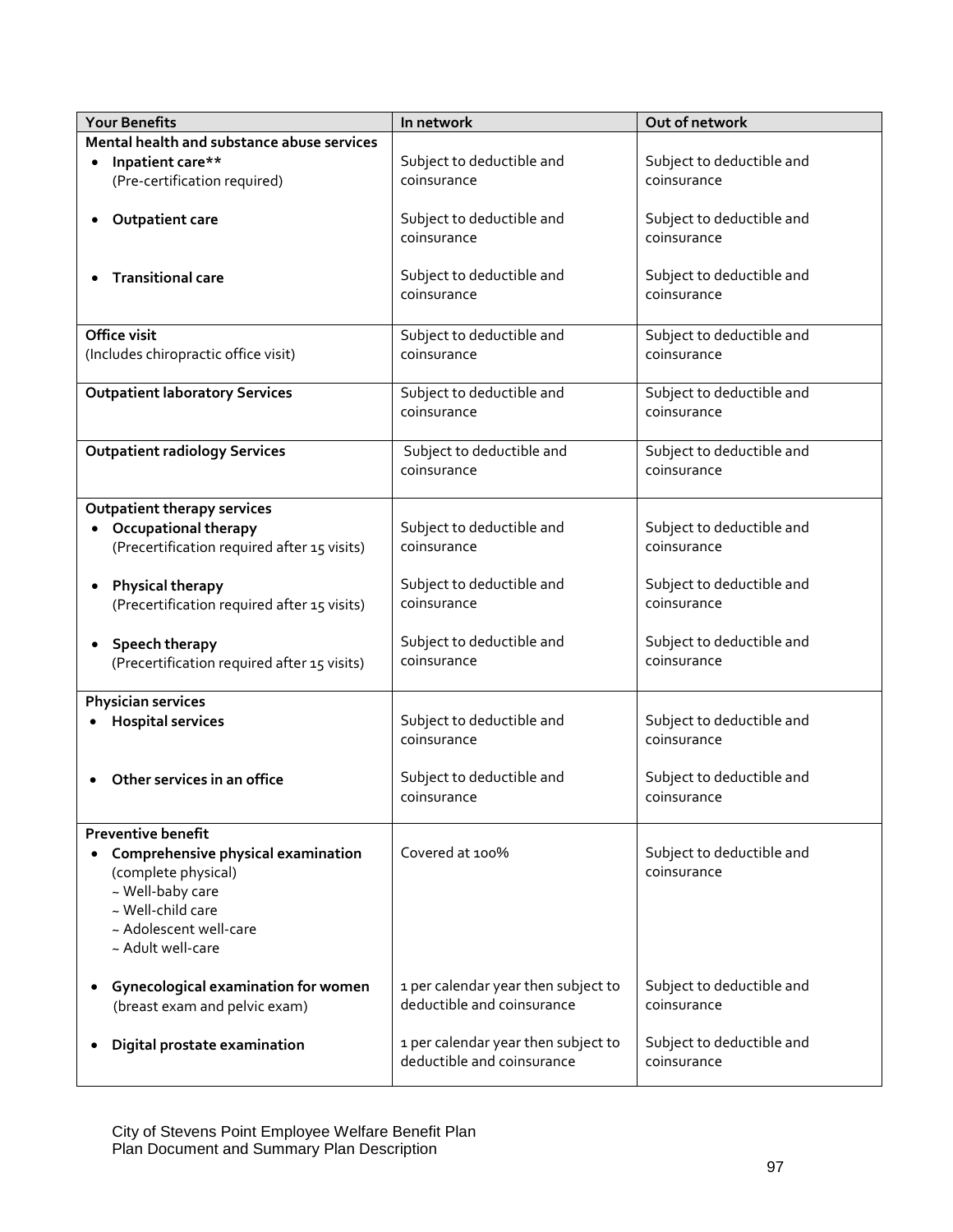| <b>Your Benefits</b>                                                                                                                                                                                                                                                                                                                                                  | In network                                                                                                 | Out of network                           |
|-----------------------------------------------------------------------------------------------------------------------------------------------------------------------------------------------------------------------------------------------------------------------------------------------------------------------------------------------------------------------|------------------------------------------------------------------------------------------------------------|------------------------------------------|
| Preventive benefit (cont.)                                                                                                                                                                                                                                                                                                                                            |                                                                                                            |                                          |
| Comprehensive preventive vision<br>$\bullet$<br>examination                                                                                                                                                                                                                                                                                                           | 1 per calendar year then subject to<br>deductible and coinsurance                                          | Subject to deductible and<br>coinsurance |
| Mammogram to screen for breast cancer<br>(includes 3D mammogram)                                                                                                                                                                                                                                                                                                      | 1 per calendar year then subject to<br>deductible and coinsurance                                          | Subject to deductible and<br>coinsurance |
| Pap smear to screen for cervical cancer                                                                                                                                                                                                                                                                                                                               | 1 per calendar year then subject to<br>deductible and coinsurance                                          | Subject to deductible and<br>coinsurance |
| Colonoscopy screening for colorectal<br>$\bullet$<br>cancer                                                                                                                                                                                                                                                                                                           | 1 per calendar year then subject to<br>deductible and coinsurance                                          | Subject to deductible and<br>coinsurance |
| Other screenings for colorectal cancer<br>$\bullet$<br>~ Sigmoidoscopy<br>~ Double contrast barium enema<br>~ Fecal occult blood testing                                                                                                                                                                                                                              | 1 per calendar year then subject to<br>deductible and coinsurance                                          | Subject to deductible and<br>coinsurance |
| <b>Screening laboratory services</b><br>$\bullet$<br>Including, but are not limited to: basic<br>metabolic panel, comprehensive<br>metabolic panel, general health panel,<br>lipoprotein, lipid panel, glucose (blood<br>sugar), complete blood count (CBC),<br>hemoglobin, thyroid stimulating hormone<br>(TSH), prostate specific antigen (PSA),<br>and urinalysis. | Each laboratory service<br>covered at 1 per calendar year then<br>subject to deductible and<br>coinsurance | Subject to deductible and<br>coinsurance |
| Bone mineral density (dexa scan) to<br>$\bullet$<br>screen for osteoporosis                                                                                                                                                                                                                                                                                           | 1 per calendar year then subject to<br>deductible and coinsurance                                          | Subject to deductible and<br>coinsurance |
| Chlamydia screening                                                                                                                                                                                                                                                                                                                                                   | 1 per calendar year then subject to<br>deductible and coinsurance                                          | Subject to deductible and<br>coinsurance |
| <b>HPV Screening / counseling</b><br>$\bullet$                                                                                                                                                                                                                                                                                                                        | 1 per calendar year then subject to<br>deductible and coinsurance                                          | Subject to deductible and<br>coinsurance |
| Ultrasound to screen for an abdominal<br>aortic aneurysm                                                                                                                                                                                                                                                                                                              | 1 per calendar year then subject to<br>deductible and coinsurance                                          | Subject to deductible and<br>coinsurance |
| Immunizations and vaccinations<br>(including those needed for travel)                                                                                                                                                                                                                                                                                                 | Covered at 100%                                                                                            | Subject to deductible and<br>coinsurance |
| Flu vaccine (including FluMist)                                                                                                                                                                                                                                                                                                                                       | Covered at 100%                                                                                            | Subject to deductible and<br>coinsurance |
| Preventive dental care for children up to<br>age 19 (Includes oral exam, prophylaxis,<br>and fluoride treatment. Services limited to<br>once every 180 days)                                                                                                                                                                                                          | Covered at 100%                                                                                            | Subject to deductible and<br>coinsurance |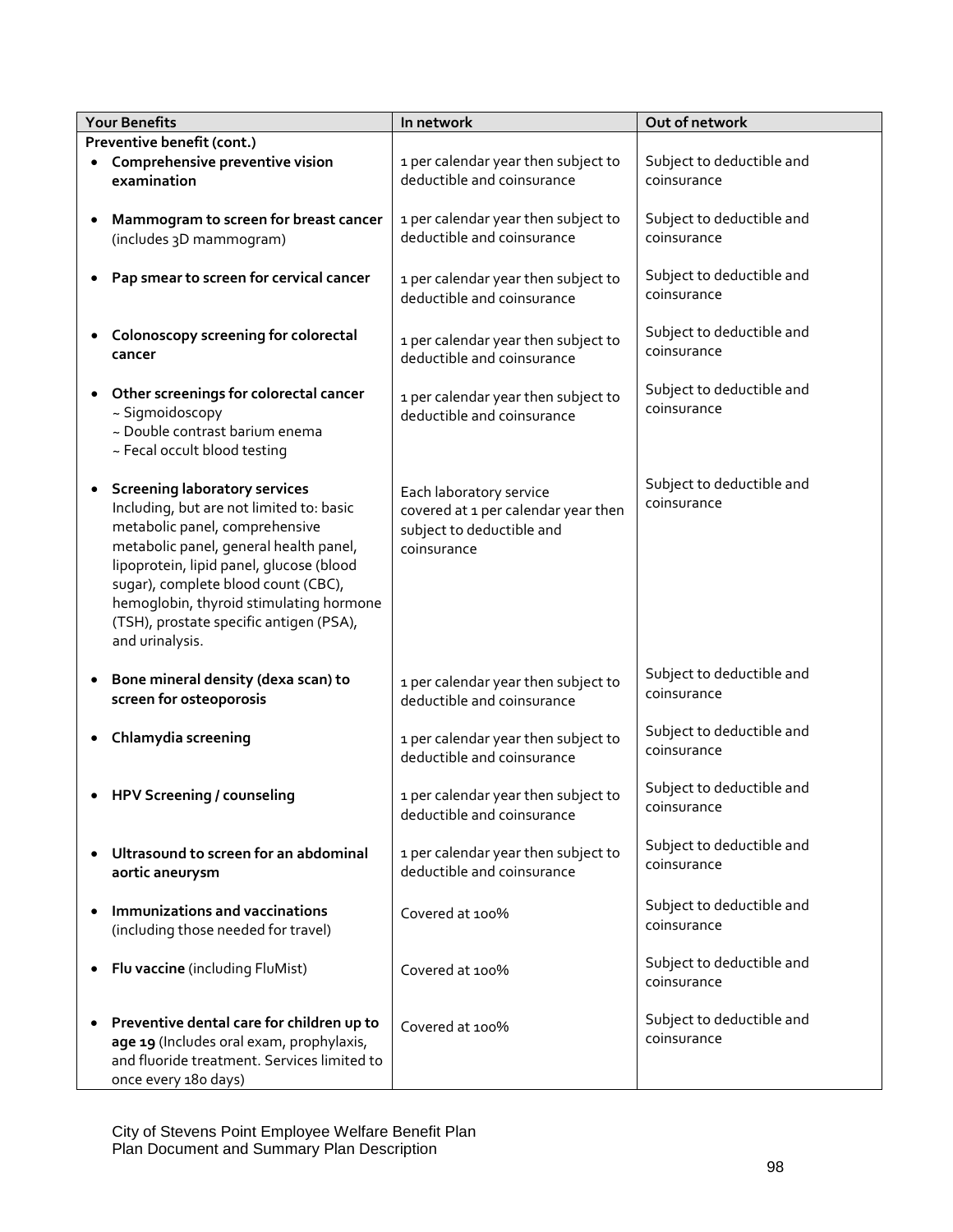| <b>Your Benefits</b>                                         | In network                                    | Out of network                                |
|--------------------------------------------------------------|-----------------------------------------------|-----------------------------------------------|
| <b>Skilled nursing facility</b>                              | Subject to deductible and                     | Subject to deductible and                     |
| (Limited to 100 days per disability)                         | coinsurance                                   | coinsurance                                   |
|                                                              |                                               |                                               |
| <b>Surgical services</b>                                     | Subject to deductible and                     | Subject to deductible and                     |
|                                                              | coinsurance                                   | coinsurance                                   |
| Temporomandibular joint disorders or TMJ                     | Subject to deductible and                     | Subject to deductible and                     |
| nonsurgical treatment                                        | coinsurance                                   | coinsurance                                   |
|                                                              |                                               |                                               |
| <b>Transplant services</b>                                   |                                               |                                               |
| <b>Organ Procurement and acquisition</b>                     | Subject to deductible then<br>covered at 100% | Subject to deductible then covered<br>at 100% |
|                                                              |                                               |                                               |
| <b>Transplant procedure</b>                                  | Subject to deductible then                    | Subject to deductible then covered            |
|                                                              | covered at 100%                               | at 100%                                       |
|                                                              |                                               |                                               |
| <b>Transportation and lodging</b>                            | Subject to deductible then                    | Subject to deductible then covered            |
|                                                              | covered at 100%                               | at 100%                                       |
|                                                              | Subject to deductible then                    | Subject to deductible then covered            |
| Private duty nursing<br>(Limited to \$10,000 per transplant) | covered at 100%                               | at 100%                                       |
|                                                              |                                               |                                               |
| Ambulance service                                            | Subject to deductible then                    | Subject to deductible then covered            |
| (Limited to \$2,000 per transplant)                          | covered at 100%                               | at 100%                                       |
|                                                              |                                               |                                               |
| <b>Vision examinations</b>                                   | Subject to deductible and                     | Subject to deductible and                     |
|                                                              | coinsurance                                   | coinsurance                                   |
| All other covered                                            |                                               |                                               |
|                                                              | Subject to deductible and<br>coinsurance      | Subject to deductible and<br>coinsurance      |
|                                                              |                                               |                                               |

### **\*\* Case Management Requirement**

Participation in case management is mandatory. When a bill for hospitalization or ER occurs subsequent to a contact/offer from a SAS Case Manager that is declined, the first \$300 will not be considered for benefit payments. The balance would be considered subject to plan provisions.

## **Note:**

Services received at VA facilities will be payable at the in-network level of benefits. UCR does not apply.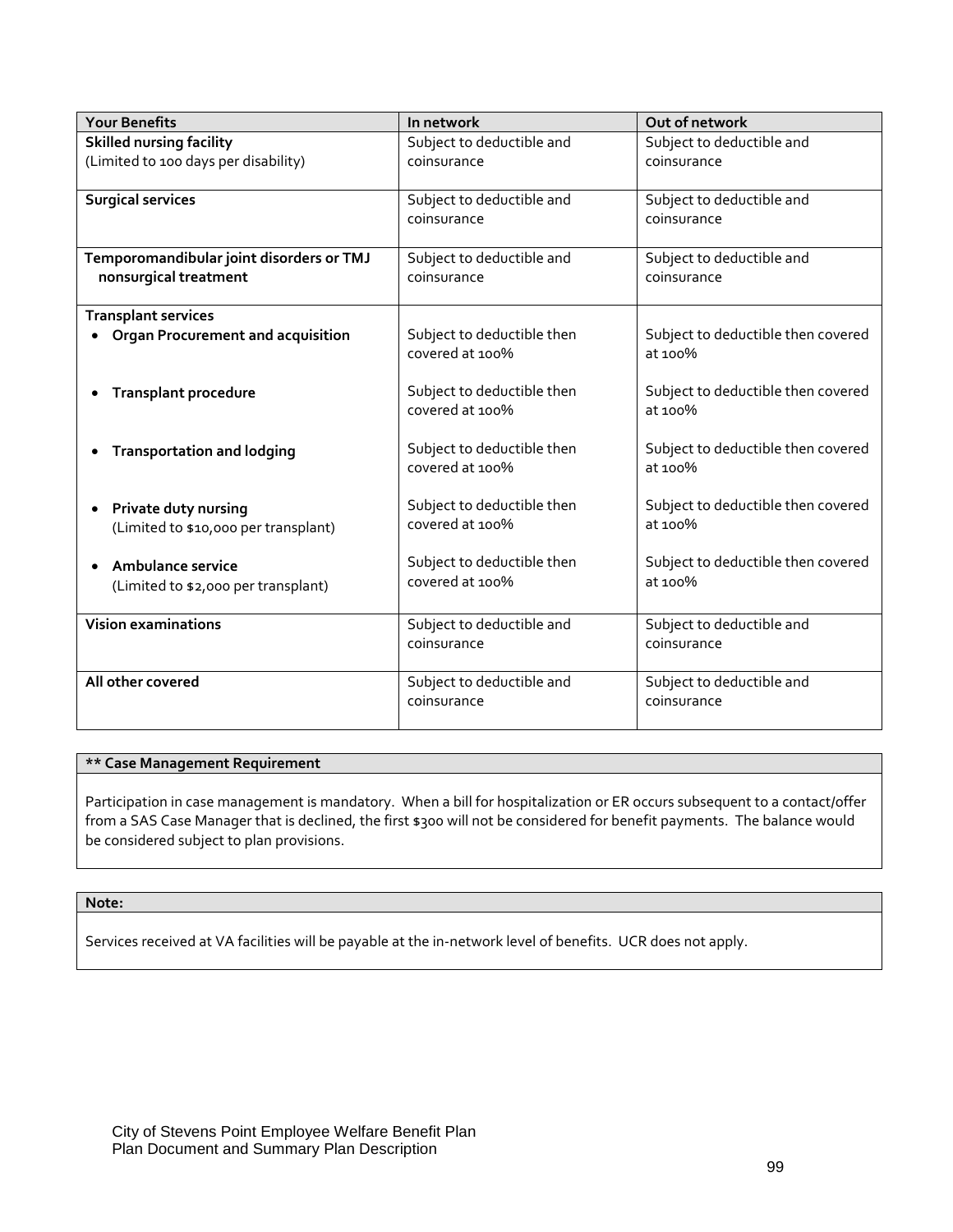| <b>Precertification Required</b>                                                                                                                                                |                                                                                                                                                                                                                                                                                                                                                                                                                                                                                                                                                                     |  |  |
|---------------------------------------------------------------------------------------------------------------------------------------------------------------------------------|---------------------------------------------------------------------------------------------------------------------------------------------------------------------------------------------------------------------------------------------------------------------------------------------------------------------------------------------------------------------------------------------------------------------------------------------------------------------------------------------------------------------------------------------------------------------|--|--|
|                                                                                                                                                                                 | Contact Hines and Associates at 800.483.5984 or www.precertcare.com                                                                                                                                                                                                                                                                                                                                                                                                                                                                                                 |  |  |
| $\bullet$<br>Transplants<br>٠<br>$\bullet$<br>$\circ$<br>$\circ$<br>$\circ$<br>$\circ$<br>$\Omega$<br>$\circ$<br>$\circ$<br>$\circ$<br>$\circ$<br>$\circ$<br>$\circ$<br>$\circ$ | All Inpatient hospitalizations<br>Skilled Nursing Facility and Residential Stays<br>Physical, Occupational, and Speech therapy after 15 visits per calendar year<br><b>Second Surgical Opinions</b><br>Outpatient surgery including but not limited to:<br>Abdominoplasty<br>Carpel Tunnel Release<br>Cosmetic/Reconstructive Surgery<br>Hip Replacement<br>Infuse Bone Graft<br>Knee Replacement<br>Panniculectomy<br>Port Wine Stain - Abnormal Vascular Lesion Treatment<br><b>Reduction Mammoplasty</b><br>Rhinoplasty<br>Septoplasty<br>Spinal Cord Stimulator |  |  |

| Pharmacy                                                                                                                              |                                                                                                           |
|---------------------------------------------------------------------------------------------------------------------------------------|-----------------------------------------------------------------------------------------------------------|
| Tier 1 - Preferred generic drugs                                                                                                      | \$10 copayment                                                                                            |
| Tier 2 - Preferred brand drugs and select non-preferred generic drugs                                                                 | \$20 copayment                                                                                            |
| Tier 3 - Non preferred brand drugs and select non-preferred generic drugs                                                             | \$40 copayment                                                                                            |
| Tier 4 - Specialty<br>the distribution of the distribution of the second and the second control of the second second and the second o | Specialty drugs can be found in all 3 tiers.<br>Refer to your Formulary for specific tier<br>information. |

Up to 34 days worth of prescription drugs constitutes a 1-month supply. For most maintenance prescription drugs you may receive up to a 102-day supply and 2 copayments and/or coinsurance will be assessed

If you use a non-participating pharmacy, you will need to pay for the prescription upfront and submit a claim reimbursement form with a receipt to Security Administrative Services for reimbursement. Reimbursement for covered prescription products will be based on the lowest contracted amount of a participating pharmacy minus any applicable deductible and/or copayment shown in this schedule.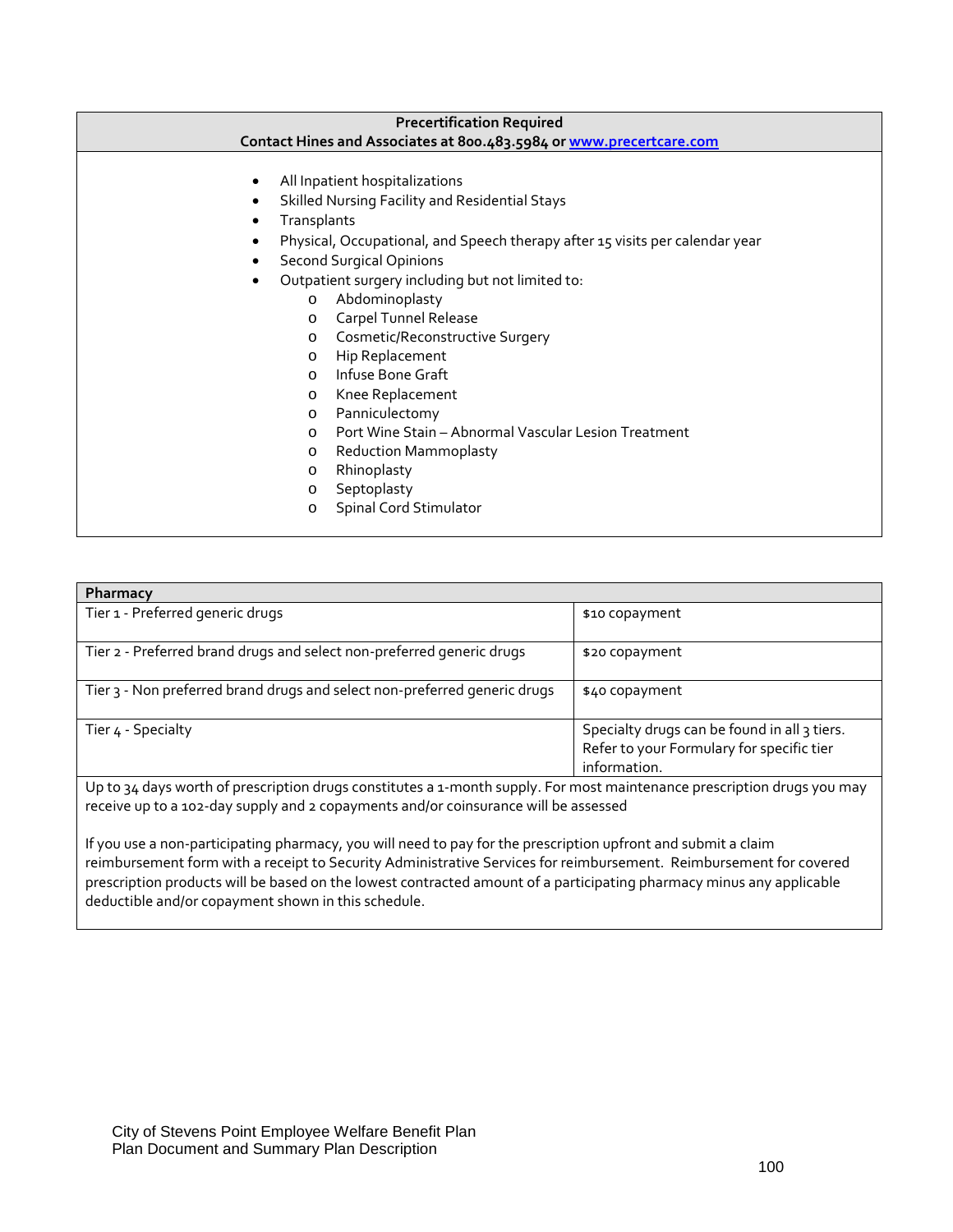## **MEDICAL BENEFITS**

## **Medical Benefits**

These medical benefits will be payable as shown in the Summary of Benefits or as otherwise outlined in this Plan. Subject to the Plan's provisions, limitations and Exclusions, the following are covered major medical benefits:

**Abortion.** When a Physician states in writing that the mother's life would be in danger if the fetus were carried to term.

**Allergy Services.** Charges related to the treatment of allergies.

**Ambulance.** Transportation by professional ambulance, including approved available air and train transportation (excluding chartered air flights), to a local Hospital or transfer to the nearest facility having the capability to treat the condition, if the transportation is connected with an Inpatient confinement.

**Ambulatory Surgical Center.** Services of an Ambulatory Surgical Center for Medically Necessary care provided.

**Anesthesia.** Anesthesia, anesthesia supplies, and administration of anesthesia by facility staff.

**Birthing Center.** Services of a birthing center for Medically Necessary care provided within the scope of its license.

**Blood and Plasma.** Blood transfusions, plasma and blood derivatives and charges for whole blood not donated or replaced by a blood bank.

**Cataracts.** Cataract surgery and one set of lenses (contacts or frame-type).

**Chelation therapy.** Chelation therapy for a diagnosis of lead poisoning, or a diagnosis of anemia for a child.

**Chemotherapy.** Charges for chemotherapy.

**Chiropractic Care.** Spinal adjustment and manipulation x-rays for manipulation and adjustment and other modalities performed by a Physician or other licensed practitioner, as limited in the Summary of Benefits.

**Cochlear Implants.** Charges for cochlear implants for covered persons under the age of 18, who are certified as deaf or hearing impaired by a Provider.

**Contraceptives.** The charges for all Food and Drug Administration (FDA) approved contraceptives methods, except oral contraceptives, in accordance with Health Resources and Services Administration (HRSA) guidelines. *NOTE: Oral contraceptives are covered under the Prescription Drug Benefits section*.

### **Custom Molded Orthotics.**

**Dental Care – Hospital and Ambulatory Surgery Charges and Anesthesia.** The Plan covers hospital or ambulatory surgery charges and anesthetics related to dental care provided in a hospital or ambulatory surgery center if any of the following apply:

• The Participant has a chronic disability that meets Wisconsin Statute conditions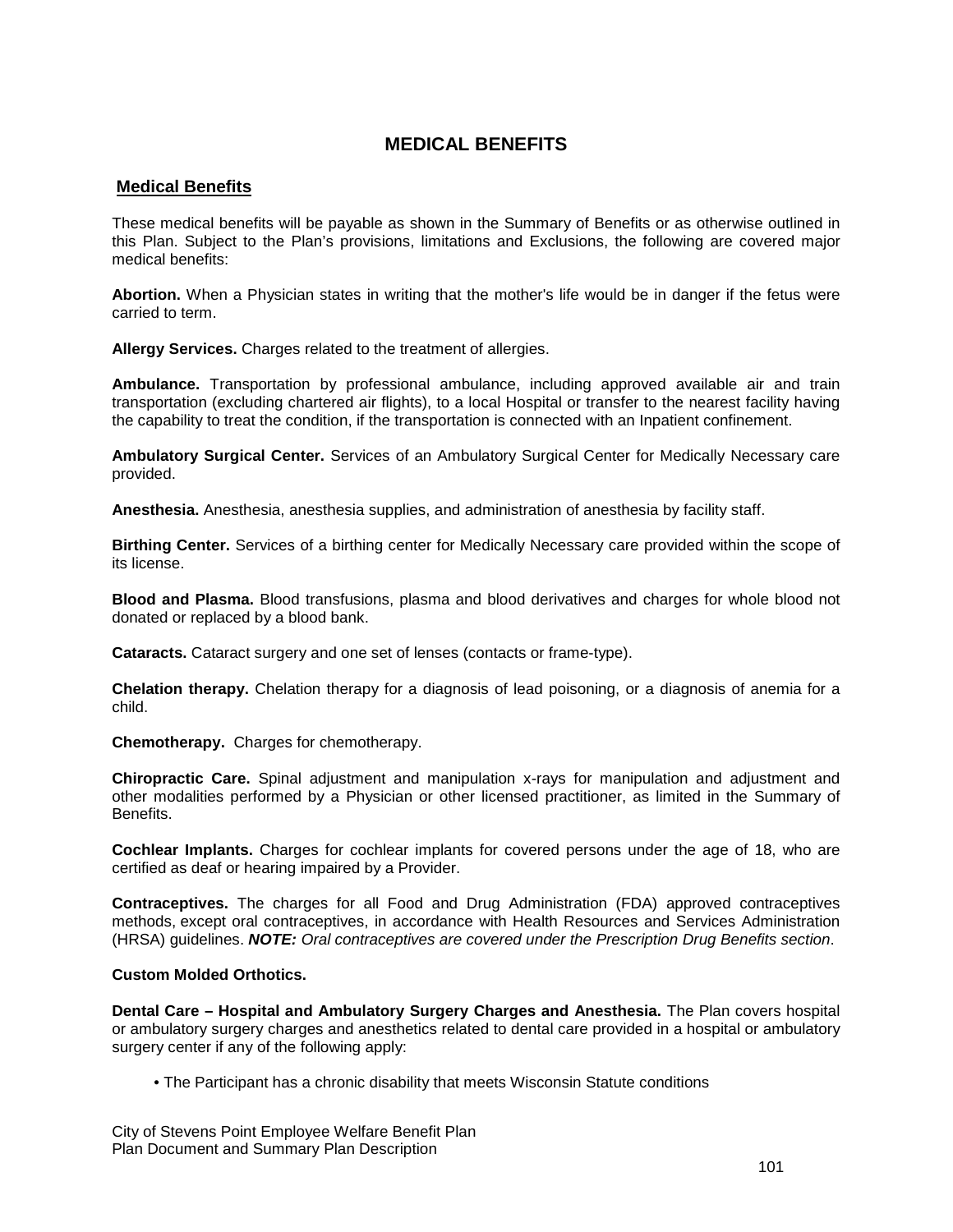• The Participant has a medical condition that requires hospitalization or general anesthesia for dental care

**Dental Services—Accident Only.** Charges made for a continuous course of dental treatment started within six months from the date of the Injury to sound natural teeth. The dental injury and replacement must occur while covered under the Plan. Sound natural teeth are defined as natural teeth that are free of active clinical decay, have at least 50% bony support and are functional in the arch. Benefits will be paid only for expense incurred for the least expensive service that will produce a professionally adequate result.

**Diagnostic Tests; Examinations.** Charges for x-rays, microscopic tests, laboratory tests, esophagoscopy, gastroscopy, proctosigmoidoscopy, colonoscopy and other diagnostic tests and procedures.

**Dialysis.** Charges for dialysis.

**Durable Medical Equipment.** Charges for rental, up to the purchase price, of Durable Medical Equipment, including glucose home monitors for insulin dependent diabetics. At its option, and with its advance written approval, the Plan may cover the purchase of such items when it is less costly and more practical than rental. Except as otherwise specified in the Plan rental or purchase of durable medical equipment is subject to the provisions of the Region B DMERC (Durable Medical Equipment Regional Carrier) manual. The Plan does not pay for any of the following:

- 1. Any purchases without its advance written approval.
- 2. Replacements or repairs.
- 3. The rental or purchase of items which do not fully meet the definition of "Durable Medical Equipment."

**Foot Disorders.** Surgical treatment of foot disorders, including associated services, performed by a licensed podiatrist (excluding routine foot care) Removal of corns, calluses, toenail or subcutaneous tissue when treating metabolic or peripheral vascular disease

**Glaucoma.** Treatment of glaucoma.

**Growth hormone therapy**. Charge for part of a treatment program approved by the Plan Administrator.

**Hearing Aids.** Charges for hearing aids, which includes examinations for the prescription, fitting, and/or repair of hearing aids for covered persons under the age of 18 who are certified deaf or hearing impaired. (Benefit applies to HDHP Plans)

**Hearing Deficit Services**. Charges to diagnose and treat a medical condition including exams, tests, services and supplies for other than preventive care. (Benefit applies to HDHP Plans)

**Home Health Care.** Charges by a Home Health Care Agency for any of the following:

- 1. Registered Nurses or Licensed Practical Nurses.
- 2. Certified home health aides under the direct supervision of a Registered Nurse.
- 3. Registered therapist performing physical, occupational or speech therapy.
- 4. Physician calls in the office, home, clinic or outpatient department.
- 5. Services, Drugs and medical supplies which are Medically Necessary for the treatment of the Participant that would have been provided in the Hospital, but not including Custodial Care.
- 6. Rental of Durable Medical Equipment or the purchase of this equipment if economically justified, whichever is less.

*NOTE: Transportation services are not covered under this benefit.*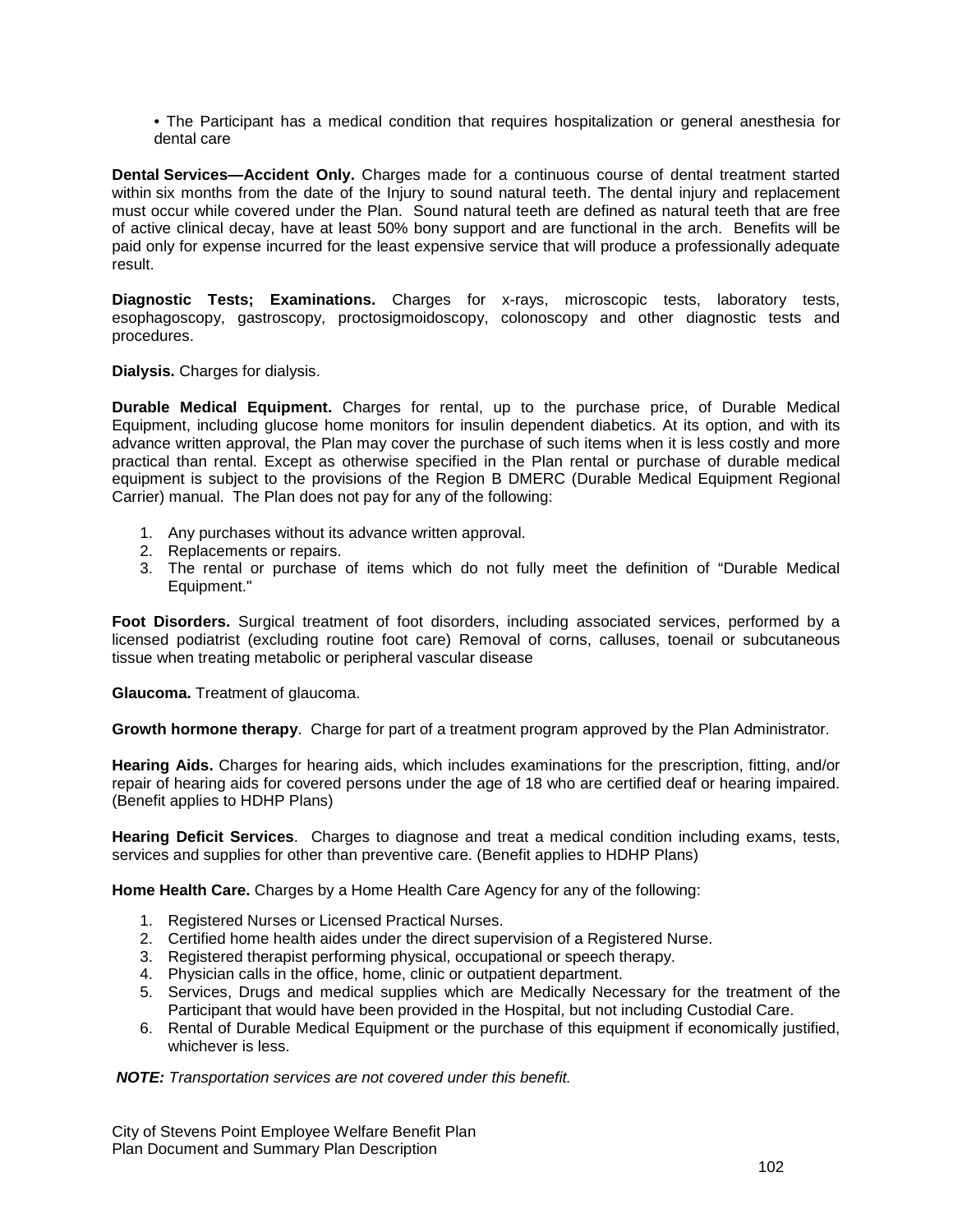**Hospice Care.** Charges relating to Hospice Care, provided the Participant has a life expectancy of six months or less, subject to the maximums, if any, stated in the Summary of Benefits. Covered Hospice expenses are limited to:

- 1. Room and Board for confinement in a Hospice.
- 2. Ancillary charges furnished by the Hospice while the patient is confined therein, including rental of Durable Medical Equipment which is used solely for treating an Injury or Sickness.
- 3. Medical supplies, Drugs and medicines prescribed by the attending Physician, but only to the extent such items are necessary for pain control and management of the terminal condition.
- 4. Physician services and nursing care by a Registered Nurse, Licensed Practical Nurse or a Licensed Vocational Nurse (L.V.N.).
- 5. Home health aide services.
- 6. Home care furnished by a Hospital or Home Health Care Agency, under the direction of a Hospice, including Custodial Care if it is provided during a regular visit by a Registered Nurse, a Licensed Practical Nurse or a home health aide.
- 7. Medical social services by licensed or trained social workers, Psychologists or counselors.
- 8. Nutrition services provided by a licensed dietitian.
- 9. Respite care.
- 10. Bereavement counseling, which is a supportive service provided by the Hospice team to Participants in the deceased's Family Unit after the death of the terminally ill person, to assist the Participants in adjusting to the death. Benefits will be payable if the following requirements are met:
	- a. On the date immediately before his or her death, the terminally ill person was in a Hospice Care Program and a Participant under the Plan.
	- b. Charges for such services are incurred by the Participants within six months of the terminally ill person's death.

The Hospice Care program must be renewed in writing by the attending Physician every 30 days. Hospice Care ceases if the terminal Illness enters remission.

**Mastectomy.** The Federal Women's Health and Cancer Rights Act, signed into law on October 21, 1998, contains coverage requirements for breast cancer patients who elect reconstruction in connection with a Mastectomy. The Federal law requires group health plans that provide Mastectomy coverage to also cover breast reconstruction Surgery and prostheses following Mastectomy.

As required by law, the Participant is being provided this notice to inform him or her about these provisions. The law mandates that individuals receiving benefits for a Medically Necessary Mastectomy will also receive coverage for:

- 1. Reconstruction of the breast on which the Mastectomy has been performed.
- 2. Surgery and reconstruction of the other breast to produce a symmetrical appearance.
- 3. Prostheses and physical complications from all stages of Mastectomy, including lymphedemas.

in a manner determined in consultation with the attending Physician and the patient.

This coverage will be subject to the same annual Deductible and Coinsurance provisions that currently apply to Mastectomy coverage, and will be provided in consultation with the Participant and his or her attending Physician.

**Medical Supplies.** Dressings, casts, splints, trusses, braces and other Medically Necessary medical supplies, with the exception of dental braces or corrective shoes, but including syringes for diabetic and allergy Diagnosis, and lancets and chemstrips for diabetics.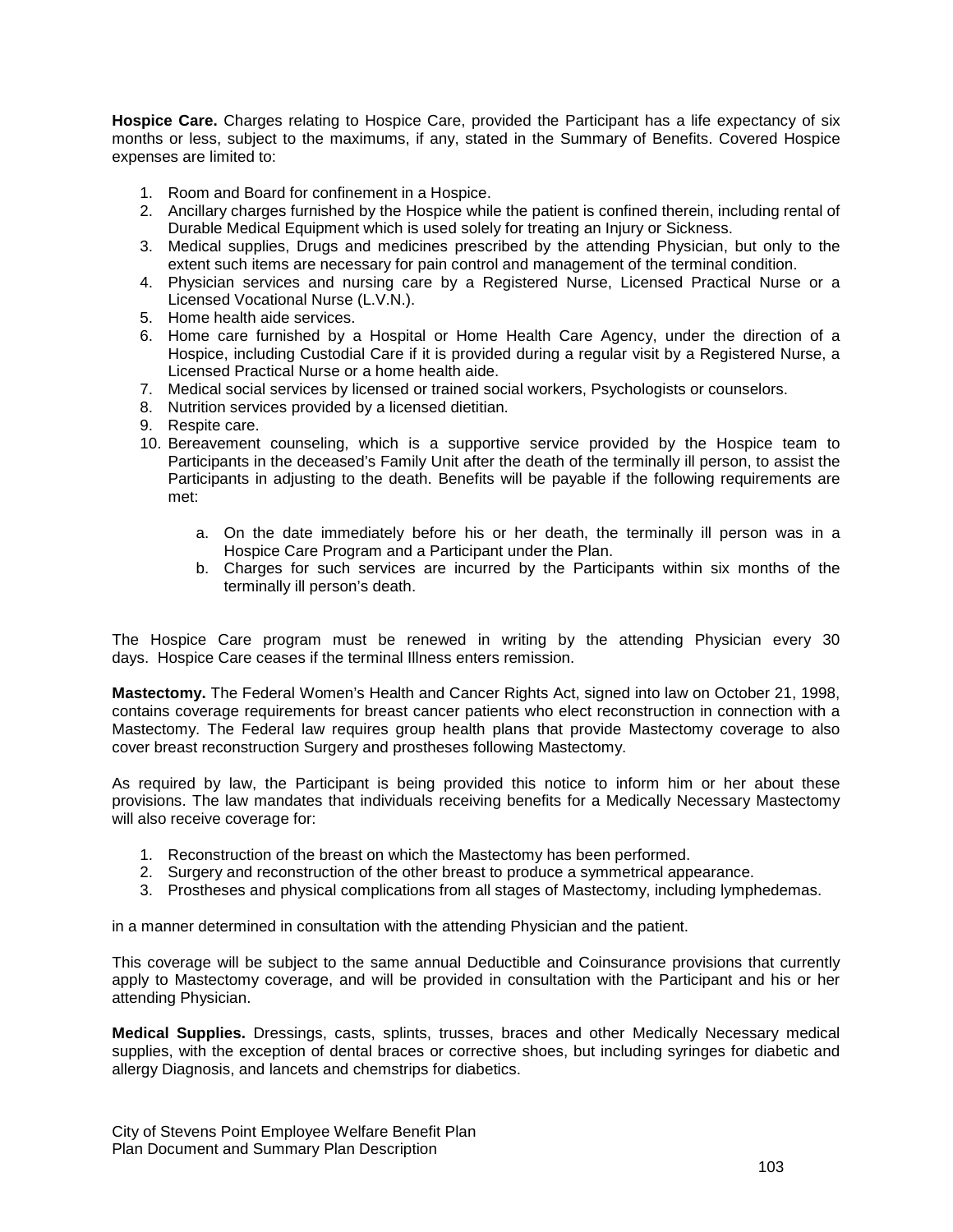**Mental Health and Substance Abuse Benefits.** Benefits are available for Inpatient or outpatient care for mental health and Substance Abuse conditions, including individual and group psychotherapy, psychiatric tests, and expenses related to the Diagnosis when rendered by any of the following:

- 1. Doctor of Medicine (MD).
- 2. Licensed Clinical Psychologist (PhD).
- 3. Licensed Clinical Psychiatric Social Worker (LCSW).
- 4. Licensed Professional Counselor (LPC).
- 5. Registered Nurse Clinical Specialist (RNCS).

**Morbid Obesity Treatment.** Includes only the following treatments if those treatments are determined to be medically necessary and appropriate for an individual's morbid obesity condition. This does not include dietary supplements, exercise equipment or any other item listed in the exclusions.

- 1. Gastric or intestinal bypasses.
- 2. Charges for diagnostic services.

**Newborn Care.** Hospital and Physician nursery care for newborns who are natural Children of the Employee or spouse and properly enrolled in the Plan, as set forth below. Benefits will be provided under the Child's coverage, and the Child's own Deductible and Coinsurance provisions will apply:

- 1. Hospital routine care for a newborn during the Child's initial Hospital confinement at birth.
- 2. The following Physician services for well-baby care during the newborn's initial Hospital confinement at birth:
	- a. The initial newborn examination and a second examination performed prior to discharge from the Hospital.
	- b. Circumcision.

*NOTE: The Plan will cover Hospital and Physician nursery care for an ill newborn as any other medical*  condition, provided the newborn is properly enrolled in the Plan. These benefits are provided under the *baby's coverage.*

**Nursing Services.** Services of a Registered Nurse or Licensed Practical Nurse.

**Nutritional Counseling**. Counseling if medically necessary with a medical diagnosis and if provided by a registered dietician.

**Oral Surgery.** Oral surgery procedures including:

- Excision of tumors and cysts of the jaw, cheek, lip, tongue, roof and floor of the mouth.
- Surgery needed to correct accidental injuries to the jaws, cheeks, lips, tongue, floor and roof of the mouth.
- Excision of benign bony growths of the jaw and hard palate.
- External incision and drainage of cellulitis.
- Functional osteotomies;
- Apicoectomy (excision of the apex of the tooth root);
- Root canal therapy, if performed simultaneously with an apicoectomy;
- Gingivectomy (excision of gum tissue to eliminate infection);
- Surgical removal of partially or completely impacted, (non-erupted) teeth;
- Alveolectomy, if performed for reasons other than for dentures;
- Frenectomy (incision of the membrane connecting the tongue to the floor of the mouth);
- Incision of sensory sinuses, salivary glands or ducts.
- Removal of all teeth at an inpatient or outpatient Hospital or dentist's office if removal of the teeth is part of standard medical treatment that is required before the Covered person can undergo radiation therapy for a covered medical condition.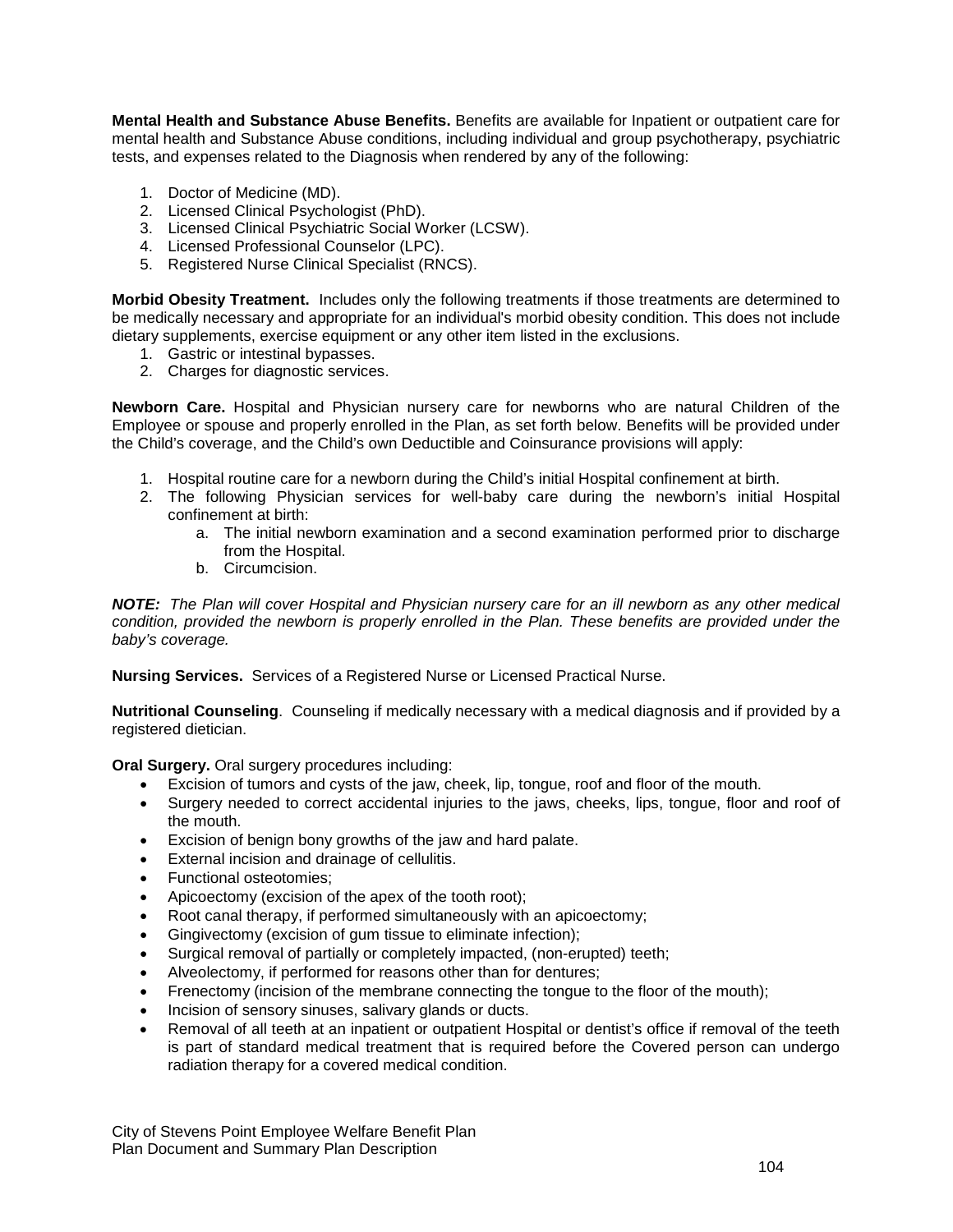• The extraction and initial replacement of a permanent tooth that cannot be restored. A written statement from the dentist indicating that the tooth cannot be restored is required. Benefits for the extraction will not be payable until the initial replacement has been completed. The initial replacement must occur within one year of the date the extraction was performed. The extraction and replacement must both occur while the member is covered under the Plan. Initial replacement of a tooth extracted prior to the member's effective date under the Plan will not be covered. Extractions required for orthodontia treatment are not covered. Dental implants are not covered. This benefit applies to the HDHP plan only.

**Orthognathic, Prognathic and Maxillofacial Surgery.** When medically necessary.

**Oxygen.**

**Pathology Services.** Charges for pathology services.

**Physician Services.** Services of a Physician for Medically Necessary care, including office visits, home visits, Hospital Inpatient care, Hospital outpatient visits and exams, clinic care and surgical opinion consultations.

**Pregnancy Expenses.** Expenses attributable to a Pregnancy. Pregnancy expenses of Dependent Children are not covered.

Under the Newborns' and Mothers' Health Protection Act of 1996, group health plans and health insurance issuers generally may not restrict benefits for any Hospital length of stay in connection with childbirth for the mother or newborn Child to less than 48 hours following a vaginal delivery, or less than 96 hours following a cesarean section. However, Federal law generally does not prohibit the mother's or newborn's attending Provider, after consulting with the mother, from discharging the mother or her newborn earlier than 48 hours (or 96 hours as applicable). In any case, plans and issuers may not, under Federal law, require that a Provider obtain authorization from the Plan or the issuer for prescribing a length of stay not in excess of 48 hours (or 96 hours). In no event will an "attending Provider" include a plan, Hospital, managed care organization, or other issuer.

In accordance with the "Summary of Benefits" and this section, benefits for the care and treatment of Pregnancy that are covered will be subject to all applicable Plan limitations and maximums, and are payable in the same manner as medical or surgical care of an Illness.

**Preventive Care.** Charges for Preventive Care services. This Plan intends to comply with the Affordable Care Act's (ACA) requirement to offer In-Network coverage for certain preventive services without costsharing.

Benefits mandated through the ACA legislation include Preventive Care such as immunizations, screenings, and other services that are listed as recommended by the United States Preventive Services Task Force (USPSTF), the Health Resources Services Administration (HRSA), and the Federal Centers for Disease Control (CDC).

See [http://www.uspreventiveservicestaskforce.org](http://www.uspreventiveservicestaskforce.org/) or [https://www.healthcare.gov/coverage/preventive](https://www.healthcare.gov/coverage/preventive-care-benefits/)[care-benefits/](https://www.healthcare.gov/coverage/preventive-care-benefits/) for more details.

*NOTE: The Preventive Care services identified through the above links are recommended services. It is up to the Provider and/or Physician of care to determine which services to provide; the Plan Administrator has the authority to determine which services will be covered. Preventive Care services will be covered at 100% for Non-Network Providers if there is no Network Provider who can provide a required preventive service.*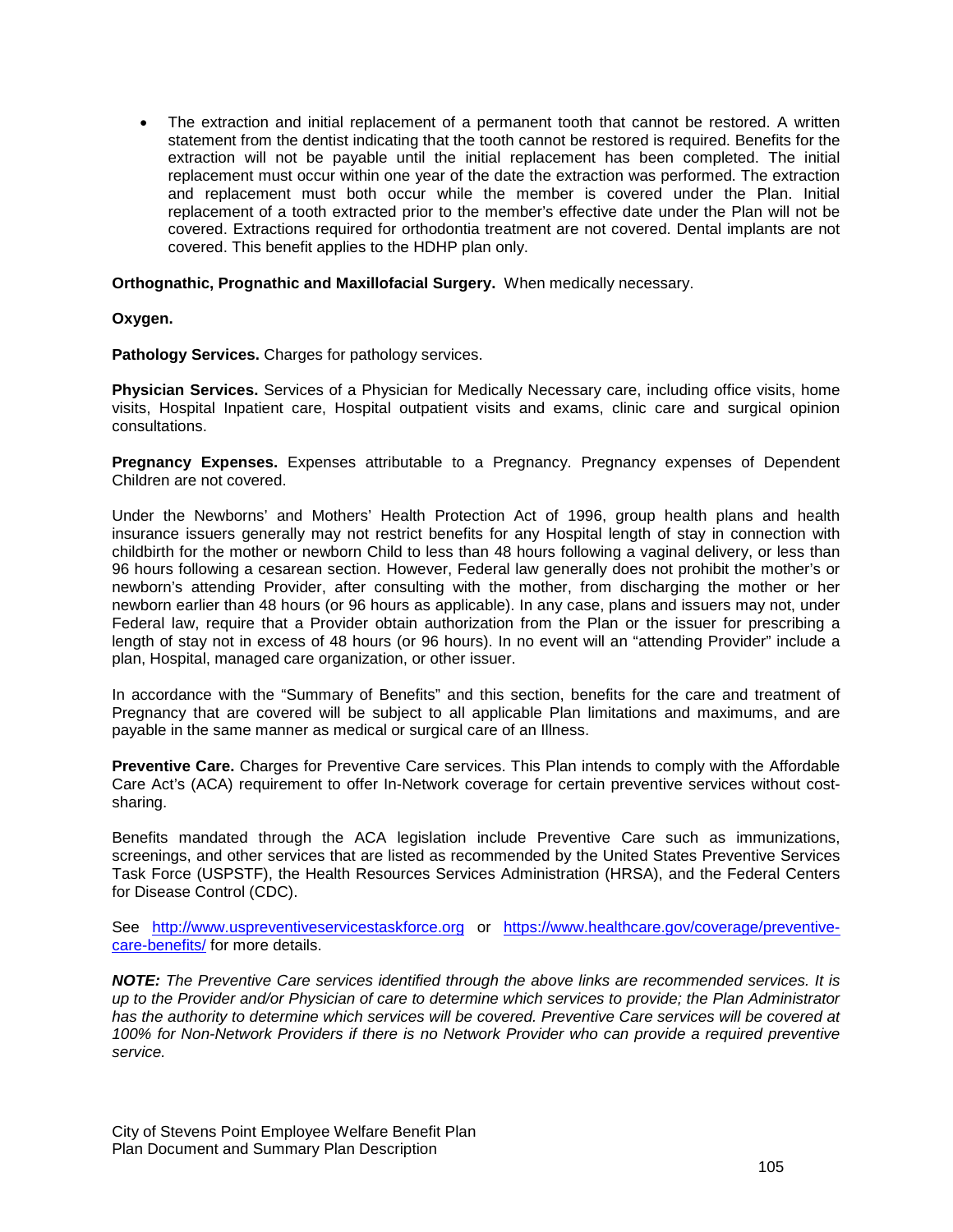*Preventive and Wellness Services for Adults and Children* - In compliance with section (2713) of the Affordable Care Act, benefits are available for evidence-based items or services that have in effect a rating of "A" or "B" in the current recommendations of the United States Preventive Services Task Force (USPSTF).

Immunizations that have in effect a recommendation from the Advisory Committee on Immunization Practices (ACIP) of the Centers for Disease Control and Prevention (CDC) with respect to the individual involved. With respect to infants, Children, and adolescents, evidence-informed Preventive Care and screenings as provided for in the comprehensive guidelines supported by the Health Resources and Services Administration (HRSA).

A description of Preventive and Wellness Services can be found at: <https://www.healthcare.gov/coverage/preventive-care-benefits/>

*Women's Preventive Services* - With respect to women, such additional Preventive Care and screenings as provided for in comprehensive guidelines supported by the Health Resources and Services Administration (HRSA) not otherwise addressed by the recommendations of the United States Preventive Service Task Force (USPSTF), which will be commonly known as HRSA's Women's Preventive Services Required Health Plan Coverage Guidelines. The HRSA has added the following eight categories of women's services to the list of mandatory preventive services:

- 1. Well-woman visits.
- 2. Gestational diabetes screening.
- 3. Human papillomavirus (HPV) Deoxyribonucleic Acid (DNA) testing.
- 4. Sexually transmitted infection counseling.
- 5. Human Immunodeficiency Virus (HIV) screening and counseling.
- 6. Food and Drug Administration (FDA)-approved contraception methods and contraceptive counseling.
- 7. Breastfeeding support, supplies and counseling.
- 8. Domestic violence screening and counseling.

A description of Women's Preventive Services can be found at:<http://www.hrsa.gov/womensguidelines/> or at [https://www.healthcare.gov/coverage/preventive-care-benefits/.](https://www.healthcare.gov/coverage/preventive-care-benefits/)

**Private Duty Nursing.** Private duty nursing (outpatient only).

**Prosthetics, Orthotics, Supplies and Surgical Dressings.** Prosthetic devices (other than dental) to replace all or part of an absent body organ or part, including replacement due to natural growth or pathological change, but not including charges for repair or maintenance. Orthotic devices, shoe orthotics, orthopedic shoes (when attached to a brace), arch-supports, or exam for the prescription or fitting thereof.

**Radiation Therapy.** Charges for radiation therapy and treatment.

**Routine Patient Costs for Participation in an Approved Clinical Trial.** Charges for any Medically Necessary services, for which benefits are provided by the Plan, when a Participant is participating in a phase I, II, III or IV clinical trial, conducted in relation to the prevention, detection or treatment of a lifethreatening Disease or condition, as defined under the ACA, provided:

- 1. The clinical trial is approved by any of the following:
	- a. The Centers for Disease Control and Prevention of the U.S. Department of Health and Human Services.
	- b. The National Institute of Health.
	- c. The U.S. Food and Drug Administration.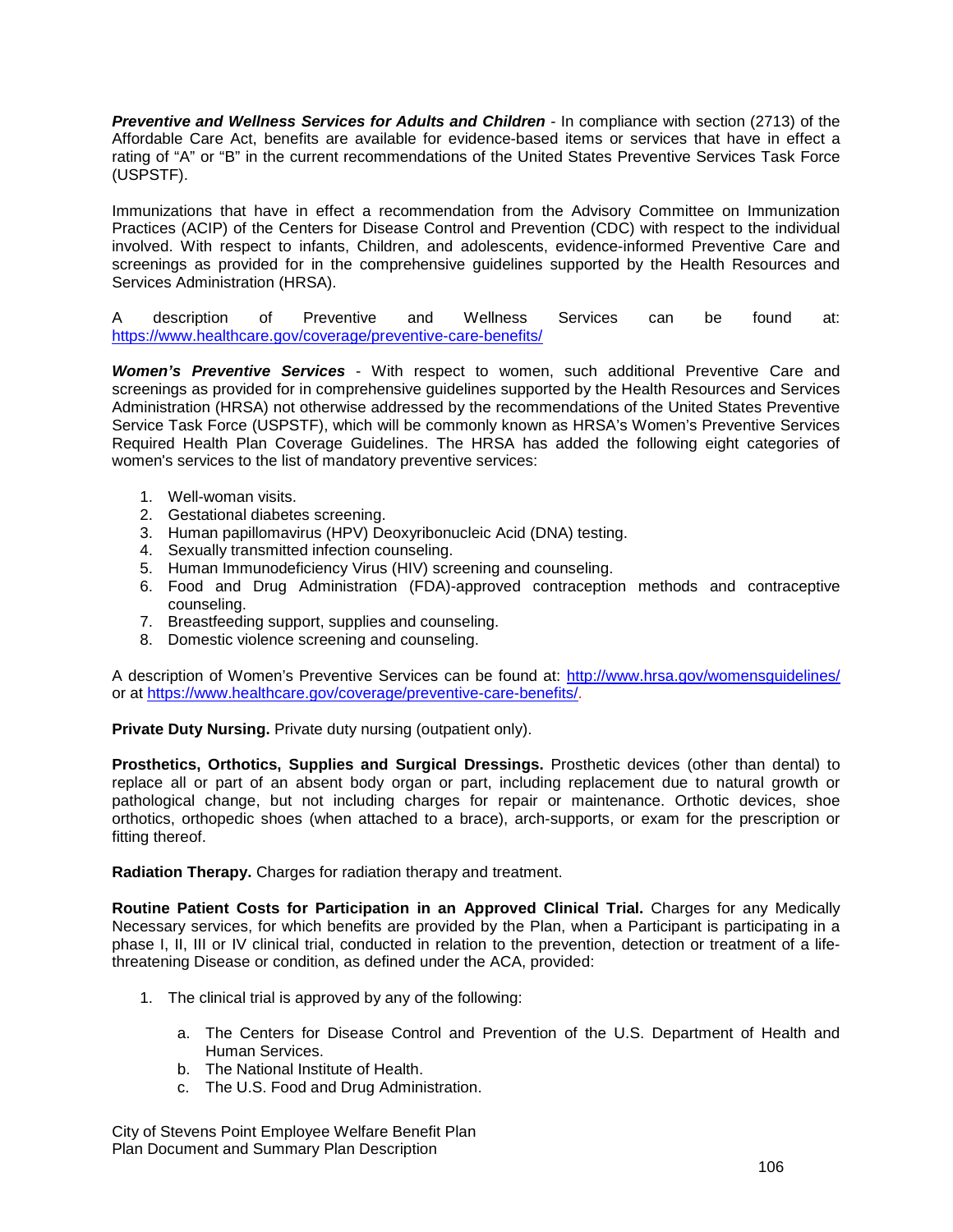- d. The U.S. Department of Defense.
- e. The U.S. Department of Veterans Affairs.
- f. An institutional review board of an institution that has an agreement with the Office for Human Research Protections of the U.S. Department of Health and Human Services.
- 2. The research Institution conducting the Approved Clinical Trial and each health professional providing routine patient care through the Institution, agree to accept reimbursement at the applicable Allowable Expense, as payment in full for routine patient care provided in connection with the Approved Clinical Trial.

Coverage will not be provided for:

- 1. The cost of an Investigational new drug or device that is not approved for any indication by the U.S. Food and Drug Administration, including a drug or device that is the subject of the Approved Clinical Trial.
- 2. The cost of a service that is not a health care service, regardless of whether the service is required in connection with participation in an Approved Clinical Trial.
- 3. The cost of a service that is clearly inconsistent with widely accepted and established standards of care for a particular Diagnosis.
- 4. A cost associated with managing an Approved Clinical Trial.
- 5. The cost of a health care service that is specifically excluded by the Plan.
- 6. Services that are part of the subject matter of the Approved Clinical Trial and that are customarily paid for by the research Institution conducting the Approved Clinical Trial.

**Second Surgical Opinions.** Charges for second surgical opinions.

**Skilled Nursing Facility.** Charges made by a Skilled Nursing Facility or a convalescent care facility, up to the limits set forth in the Summary of Benefits, in connection with convalescence from an Illness or Injury (excluding drug addiction, chronic brain syndrome, alcoholism, senility, intellectual disability or other Mental or Nervous Disorders) for which the Participant is confined.

**Sterilization for Men.** Charges for male sterilization procedures. Benefits for all Food and Drug Administration (FDA) approved charges related to sterilization procedures for women are covered under Preventive Care, to the extent required by the Affordable Care Act (ACA). Excluding sterilization reversals for both men and woman.

**Surgery.** Surgical operations and procedures, unless otherwise specifically excluded under the Plan, and limited as follows:

- 1. Multiple procedures adding significant time or complexity will be allowed at:
	- a. One hundred percent (100%) of the Maximum Allowable Charge for the first or major procedure.
	- b. Fifty percent (50%) of the Maximum Allowable Charge for the secondary and subsequent procedures.
	- c. Bilateral procedures which add significant time or complexity, which are provided at the same operative session, will be allowed at one hundred percent (100%) of the Maximum Allowable Charge for the major procedure, and fifty percent (50%) of the Maximum Allowable Charge for the secondary or lesser procedure.
- 2. Charges made for services rendered by an assistant surgeon will be allowed at twenty percent (20%) of the Maximum Allowable Charge for the type of Surgery performed.
- 3. No benefit will be payable for incidental procedures, such as appendectomy during an abdominal Surgery, performed during a single operative session.

**Surgical Treatment of Jaw.** Surgical treatment of Diseases, Injuries, fractures and dislocations of the jaw by a Physician or Dentist.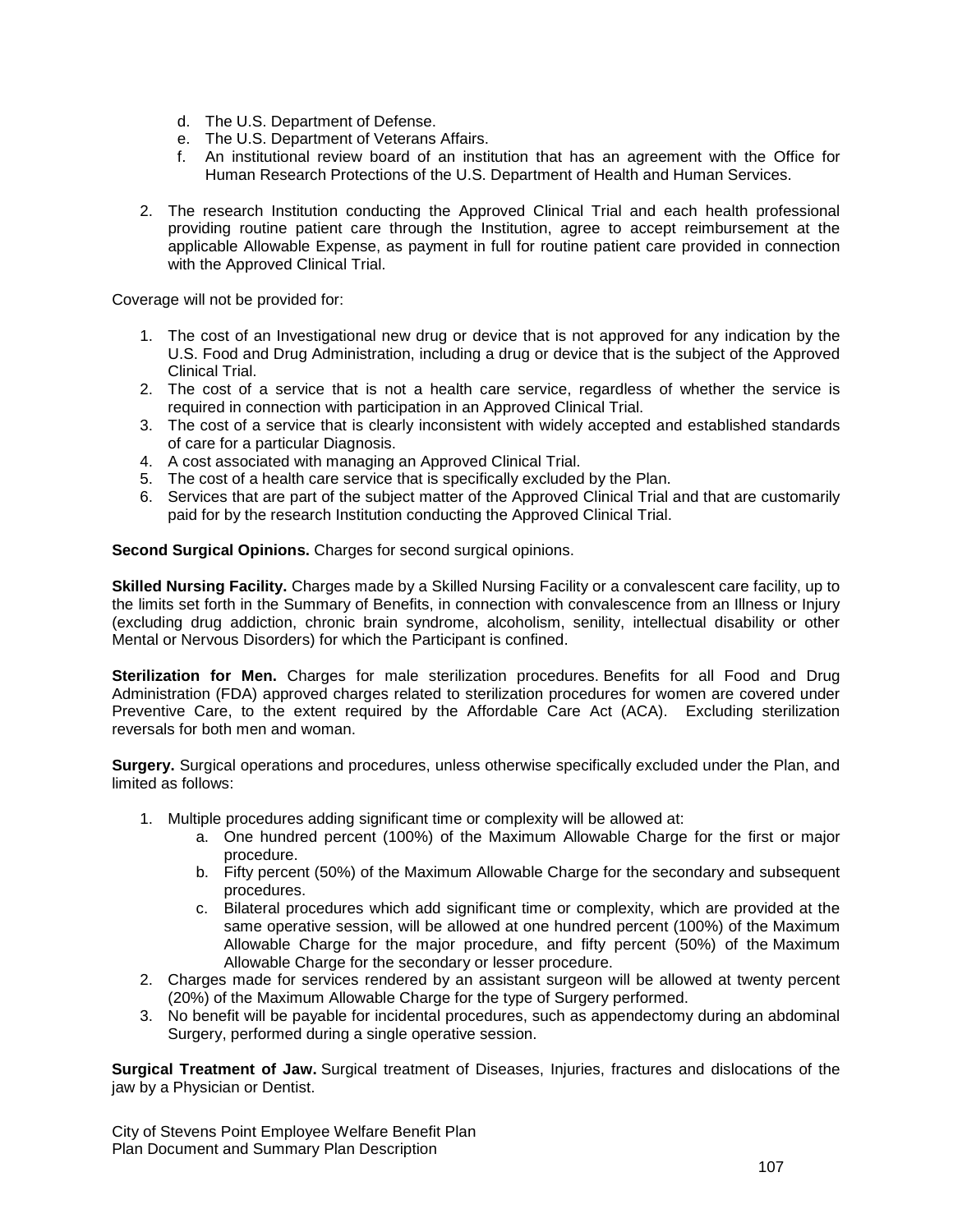**Telemedicine – Telephone Consultations.** Consultations made by a Covered Person to a Physician.

**Temporomandibular Joint Disorder.** Charges for the Diagnosis and treatment of, or in connection with, temporomandibular joint disorders, myofascial pain dysfunction or orthognathic treatment.

**Therapy Services.** Services for individual therapy are covered on an Inpatient or outpatient basis. They are services or supplies used for the treatment of an Illness or Injury and include:

- 1. **Autism Spectrum Disorder Treatment.** Charges for treatment of Autism Spectrum Disorder (ASD).
	- a) Autism spectrum disorder means any of the following:
		- i. Autism disorder<br>ii. Asperger's synd
		- Asperger's syndrome
		- iii. Pervasive developmental disorder not otherwise specified
- 2. **Cardiac Therapy.** Charges for cardiac therapy.
- 3. **Cognitive Therapy.** Charges for cognitive therapy.
- 4. **Occupational Therapy.** Rehabilitation treatment or services rendered by a registered occupational therapist, under the direct supervision of a Physician, in a home setting or at a facility or Institution whose primary purpose is to provide medical care for an Illness or Injury, or at a free standing outpatient facility.
- 5. **Physical Therapy.** Rehabilitation treatment or services rendered by a physical therapist, under direct supervision of a Physician, in a home setting or a facility or Institution whose primary purpose is to provide medical care for an Illness or Injury, or at a free standing duly licensed outpatient therapy facility.
- 6. **Respiration Therapy.** Respiration therapy services, when rendered in accordance with a Physician's written treatment plan.
- 7. **Aquatic therapy.** Rehabilitation treatment by a Qualified physical therapist (PT), Qualified aquatic therapist (AT), or other Qualified Provider, if applicable under direct supervision of a Physician, in a home setting or a facility or Institution whose primary purpose is to provide medical care for an Illness or Injury, or at a free standing duly licensed outpatient therapy facility.
- 8. **Speech Therapy.** Speech therapy, for Rehabilitation purposes, by a Physician or qualified speech therapist, when needed due to a Sickness or Injury (other than a functional Nervous Disorder) or due to Surgery performed as the result of a Sickness or Injury, excluding speech therapy services that are educational in any part or due to articulation disorders, tongue thrust, stuttering, lisping, abnormal speech development, changing an accent, dyslexia, hearing loss which is not medically documented or similar disorders.
- 9. **Vision Therapy.** For patients with eye movement disorders, designed to modify different aspects of visual function. Vision therapy does not include treatment for learning disabilities and dyslexia.

The Plan allows coverage for occupational, physical, or speech therapy for Developmental Delays due to an accident or illness such as Bell's palsy, CVA (stroke), apraxia, cleft palate/lip, recurrent/chronic otitis media, vocal cord nodules, Down's syndrome and cerebral palsy. This Plan does not cover services that should legally be provided by a school.

See the Summary of Benefits for treatment and/or frequency limitations.

**Transplants.** Organ or tissue transplants are covered for the following human to human organ or tissue transplant procedures:

- 1. Bone marrow.
- 2. Heart.
- 3. Lung.
- 4. Heart and lung.
- 5. Liver.
- 6. Pancreas.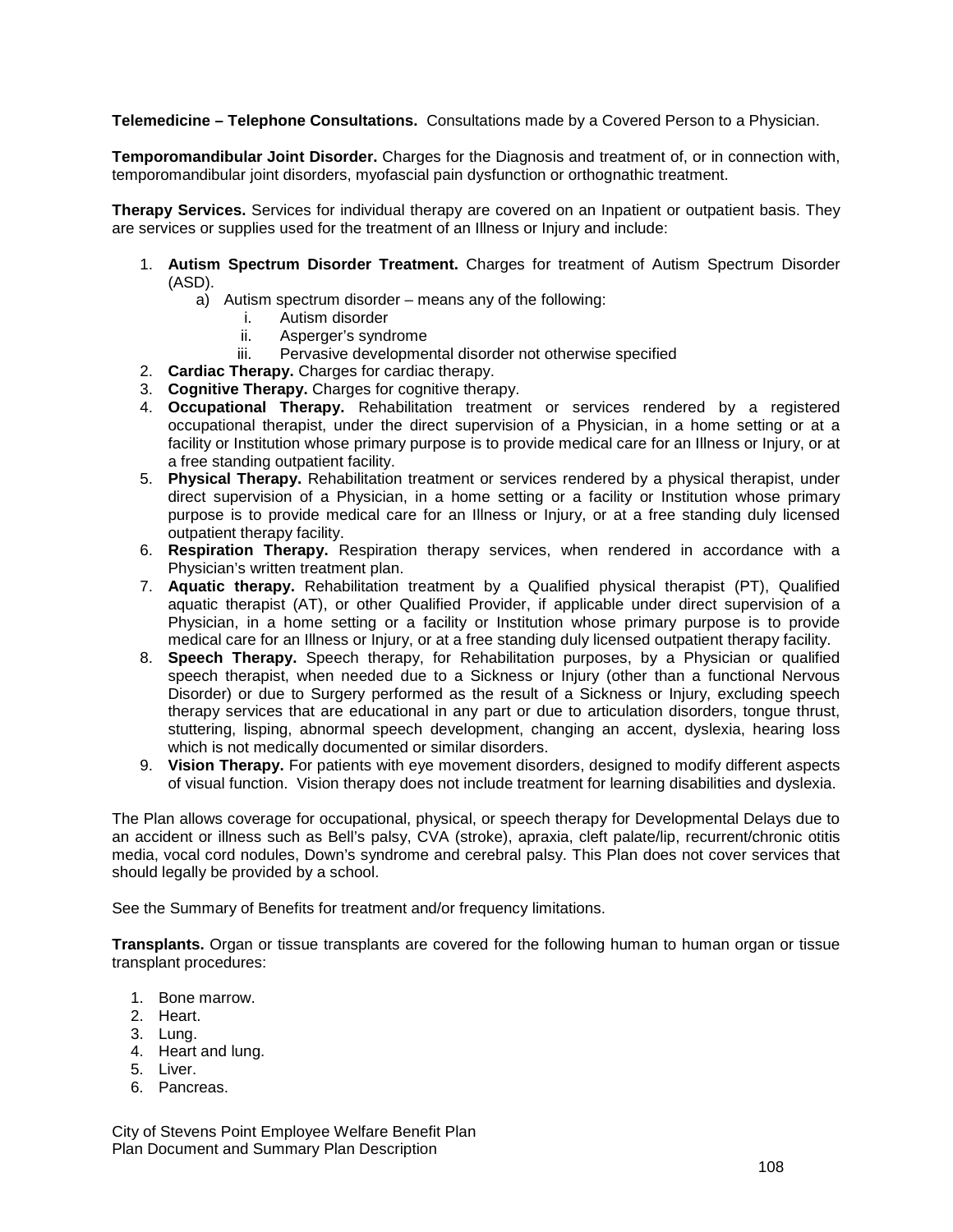- 7. Kidney.
- 8. Cornea.

In addition, the Plan will cover any other transplant that is not Experimental.

Travel and Lodging expenses incurred immediately prior to and after the transplant will be reimbursed up to \$5,000 for the Covered Individual and a significant other.

#### Recipient Benefits

Covered Expenses will be considered the same as any other Sickness for Employees or Dependents as a recipient of an organ or tissue transplant. Covered Expenses include:

- 1. Organ or tissue procurement from a cadaver consisting of removing, preserving and transporting the donated part.
- 2. Services and supplies furnished by a Provider.
- 3. Drug therapy treatment to prevent rejection of the transplanted organ or tissue.

Surgical, storage and transportation costs directly related to the procurement of an organ or tissue used in a transplant described herein will be covered. If an organ or tissue is sold rather than donated, no benefits will be available for the purchase price of such organ or tissue.

When both the person donating the organ and the person receiving the organ are Participants, each will receive benefits under the Plan.

#### Donor Benefits

The Plan covers donation-related services for actual or potential donors, whether or not they are Participants, as long as the transplant recipient is a Participant. The Plan will cover these costs, provided such costs are not covered in whole or in part by any other source other than the donor's family or estate. This includes, but is not limited to, other insurance, including self-funded medical plans, grants, foundations, and government programs.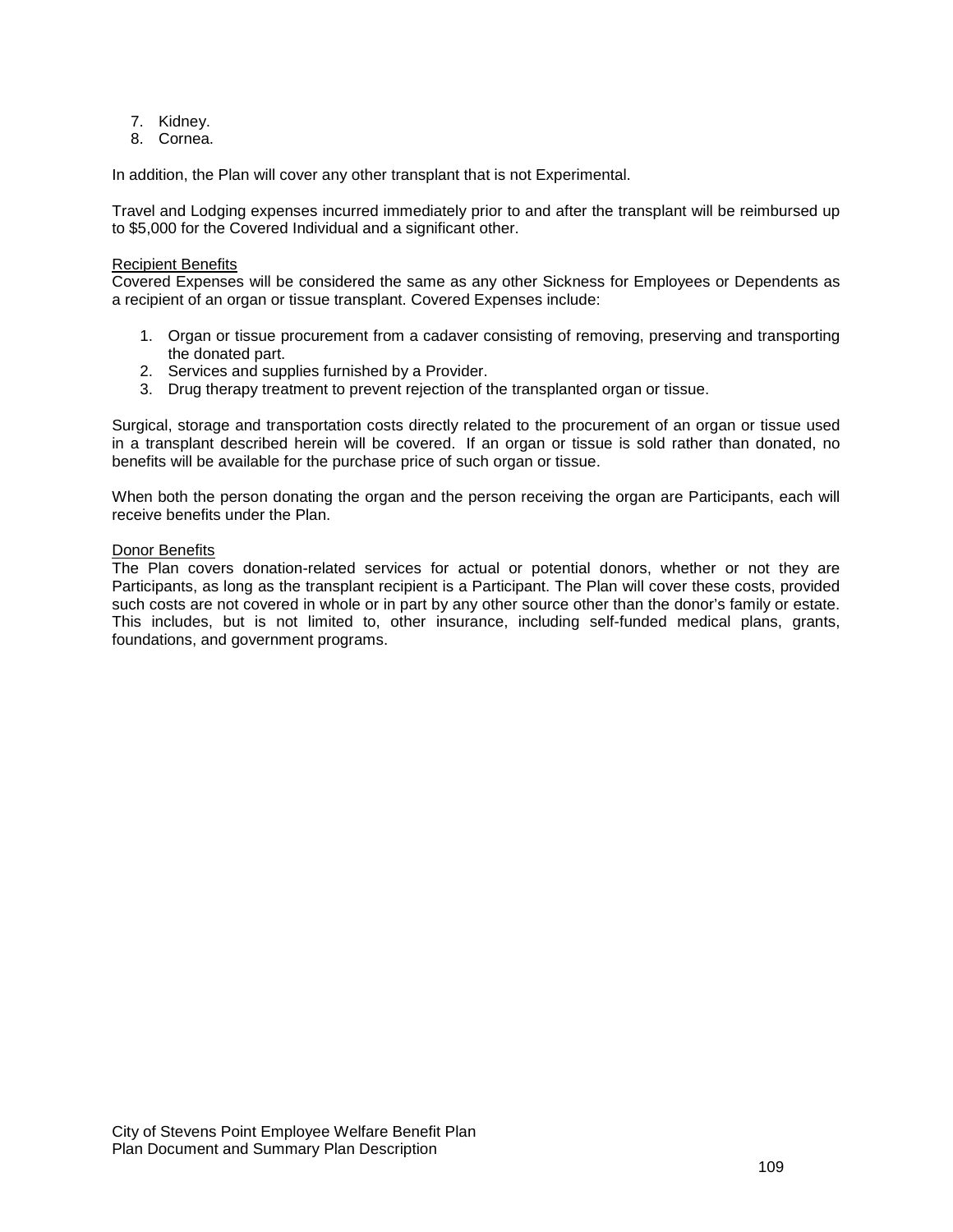## **Exclusions**

Some health care services are not covered by the Plan. In addition to the General Exclusions set forth in the General Limitations and Exclusion section, these include, but are not limited to, any charge for care, supplies, or services, which are:

**Abortion.** Incurred directly or indirectly as the result of an abortion except when the life of the mother is endangered by the continued Pregnancy;

**Acupuncture.** Relating directly or indirectly to acupuncture.

**Alternative / Complementary Treatment.** Treatment or supplies for holistic or homeopathic medicine, hypnosis or other alternate treatment that is not accepted medical practice as determined by the Plan

#### **Assistance with activities of daily living.**

**Cardiac Rehabilitation.** Cardiac rehabilitation beyond Phase II, including self-regulated physical activity that the Covered Person performs to maintain health that is not considered to be a treatment program.

**Counseling.** Except as specifically the result of a mental or nervous condition. The Plan does not cover counseling for marital difficulties, social maladjustment, pastoral issues, financial issues, behavioral issues, or lack of discipline or other antisocial action.

### **Custodial care.**

**Dental Services** That are related to dental treatment, except as specifically provided in this Plan. Including but not limited to care and treatment of gums, teeth or alveolar process for dentures, appliances or supplies used in such care or treatment, or drugs prescribed in connection with dental care. Dental implants including preparation for implants.

**Developmental delay.** Treatment for developmental disorders. Developmental delay is characterized by severe and pervasive impairment in various areas of development such as social interaction skills, adaptive behavior and communication skills. Developmental delays may not always have a history of birth trauma or other illness that could be causing the impairment such as a hearing problem, mental illness or other neurological symptoms or illness.

**Drugs** including any medicine or device which does not have the United States Food and Drug Administration (FDA) formal market approval through a New Drug Application, Premarket Approval or 510(k).

**Education or Training Program.** Performed by a Physician or other Provider enrolled in an education, training program, or vocational training when such services are related to the education or training program, except as specifically provided herein.

**Eye exercises or training and orthoptics.** For eye exercises or training and orthoptics (does not apply to Aphakic patients).

**Eye Refractions.** For eye refractions, eyeglasses, contact lenses, or the vision examination for prescribing or fitting eyeglasses or contact lenses.

**Eyeglasses, contact lenses.** Eye glasses and contact lenses except one pair of lenses (with or without frames) following surgery for cataracts. This exclusion does not apply to soft lenses or sclera shells intended for use as corneal bandages or for Aphakic patients.

**Food supplements.** Related to food supplements or augmentation, in any form including all enteral feedings, supplemental feedings, over-the-counter nutritional and electrolyte supplements, and related supplies including feeding tubes, pumps, bags and products.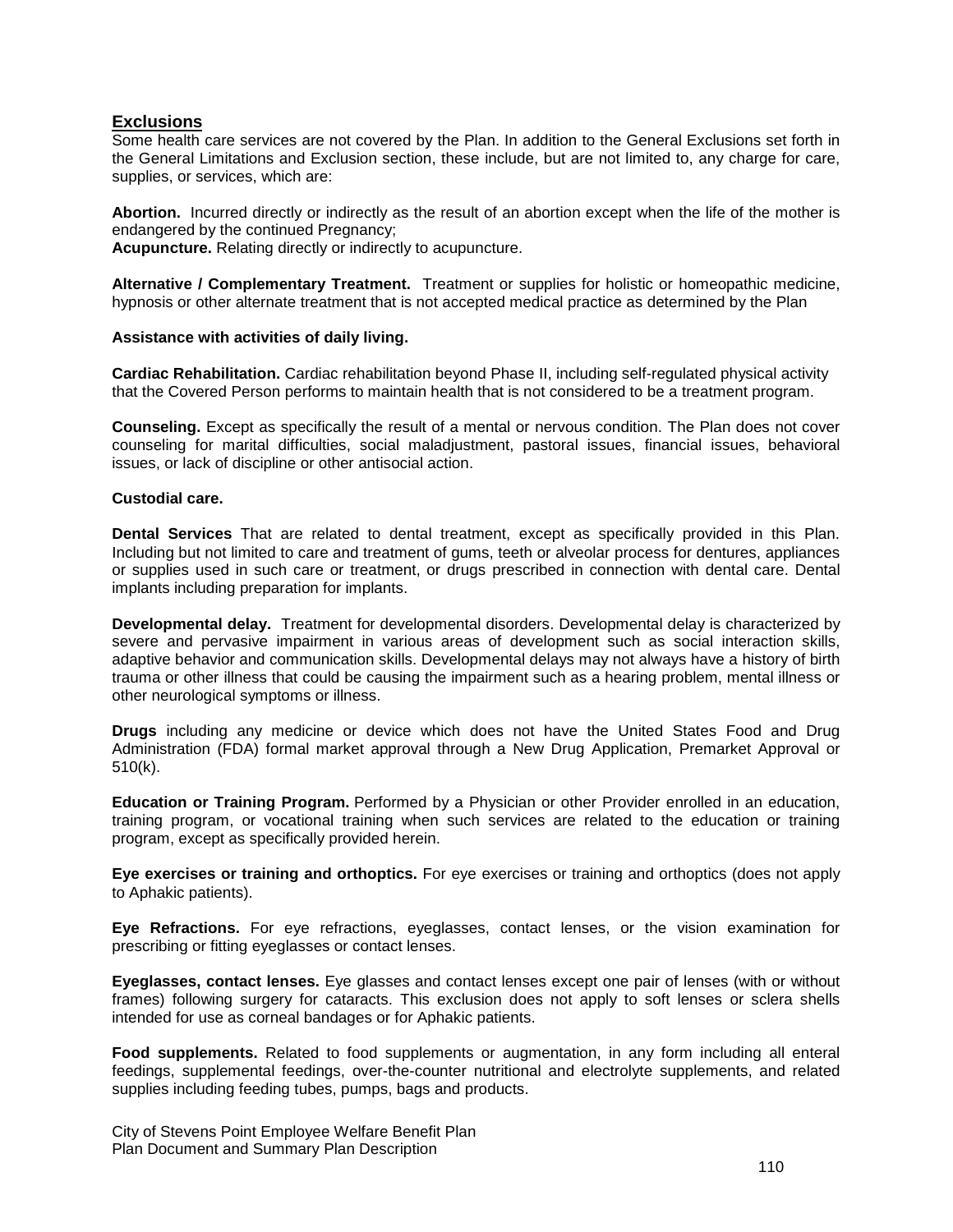**Foot care services, routine.** For routine foot care, including, but not limited to, cutting or removal of corns or calluses, the trimming of nails and other hygienic and preventive and maintenance care, performed in the absence of localized illness, injury or symptoms involving the foot.

**Genetic Counseling or Testing.** Care and treatment that is either for genetic counseling or testing, except as otherwise covered under the Preventive Care benefit.

**Hair Pieces.** For wigs, artificial hair pieces, human or artificial hair transplants, or any Drug, prescription or otherwise, used to eliminate baldness. *NOTE: This Exclusion does not apply to hair pieces and wigs that are covered under the Plan for patients who are undergoing chemotherapy.*

**Impotence; sexual dysfunction.** For impotence and sexual dysfunction treatment, including, but not limited to, penile implants, or sexual devices or any medications not covered under the pharmacy formulary unless due to an illness.

**Impregnation and Infertility Treatment.** Following charges related to Impregnation and Infertility Treatment: artificial insemination, fertility Drugs, G.I.F.T. (Gamete Intrafallopian Transfer), impotency Drugs such as Viagra™, in-vitro fertilization, surrogate mother (unless the surrogate is a Participant, in which case the Preventive Care and/or Pregnancy expenses will be covered in accordance with the Plan provisions), donor eggs, collection or purchase of donor semen (sperm) or oocytes (eggs), and freezing of sperm, oocytes, or embryos, or any type of artificial impregnation procedure, whether or not such procedure is successful.

**Lamaze classes**. Lamaze classes or other child birth classes.

**Liposuction**. For all charges regardless of purpose.

**Mammoplasty or Breast Augmentation.** Charges for unless covered elsewhere in the Plan.

**Massage therapy**. For massage therapy, unless applied in conjunction with other active physical therapy modalities for a specific covered illness or injury, and approved as medically necessary by the Plan Administrator.

**Nicotine Addiction.** For nicotine withdrawal programs, facilities, Drugs or supplies, except as specified under Preventive Care.

**Nocturnal Enuresis Alarm.** Alarm for bedwetting.

**Nutritional Supplements.** For nutritional supplements, except as specified under Preventive Care.

**Obesity treatment.** For the purpose of weight loss. This exclusion does not apply to benefits for surgical or non-surgical treatment of morbid obesity under a treatment plan that has been approved by the Plan Administrator.

**Orthopedic Shoes.** For orthopedic shoes, unless they are an integral part of a leg brace and the cost is included in the orthotist's charge.

**Personal Convenience Items.** For equipment that does not meet the definition of Durable Medical Equipment, including air conditioners, humidifiers and exercise equipment, whether or not recommended by a Physician.

**Radial Keratotomy.** For radial keratotomy or other plastic surgeries on the cornea in lieu of eyeglasses.

**Sex Assignment/Reassignment.** Related to a sex change operation.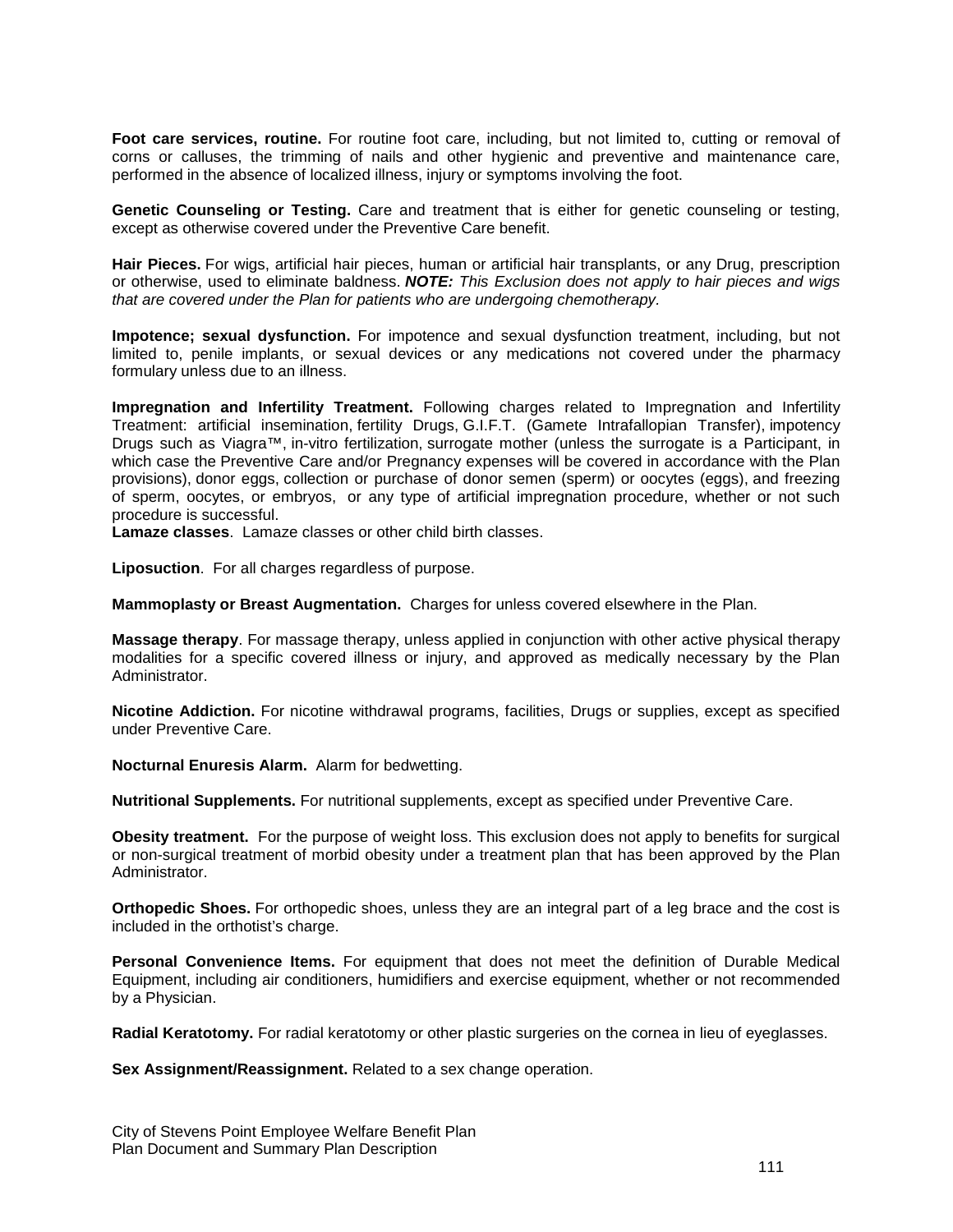**Sexual Dysfunction Therapy or Surgery.** For sexual dysfunctions or inadequacies that do not have psychological or organic basis.

**Sterilization Reversal.** For sterilization procedure reversal.

**Take home drugs or supplies.** For drugs, medications or supplies provided by a hospital, clinic, emergency room or other provider which are for use at home.

**Therapy.** Related to aversion therapy, hypnosis therapy, primal therapy, Rolfing, psychodrama or megavitamin therapy

**Third Party Examinations.** Examinations for employment, insurance, licensing, or litigation purposes; or recreation activity.

**Travel.** For travel, whether or not recommended by a Physician, except as specifically provided herein.

#### **Trusses, corsets and other support devices.**

**Vision Care.** Charge for eye exercises, correction of visual acuity or refractive errors, refraction, eye surgery to improve or correct eyesight for refractive disorders including Lasik surgery, radial keratotomy, refractive keratoplasty or similar surgery, aniseikonia, lenses (single, bifocal, trifocal), frames, contacts, safety lenses and frames, sunglasses or subnormal aids, the fitting or dispensing of non-prescription glasses or vision devices whether or not prescribed by a physician or optometrist; except as covered under the Plan.

**Vitamins, Minerals and Supplements.** Except as provided under the prescription drug section of this Plan.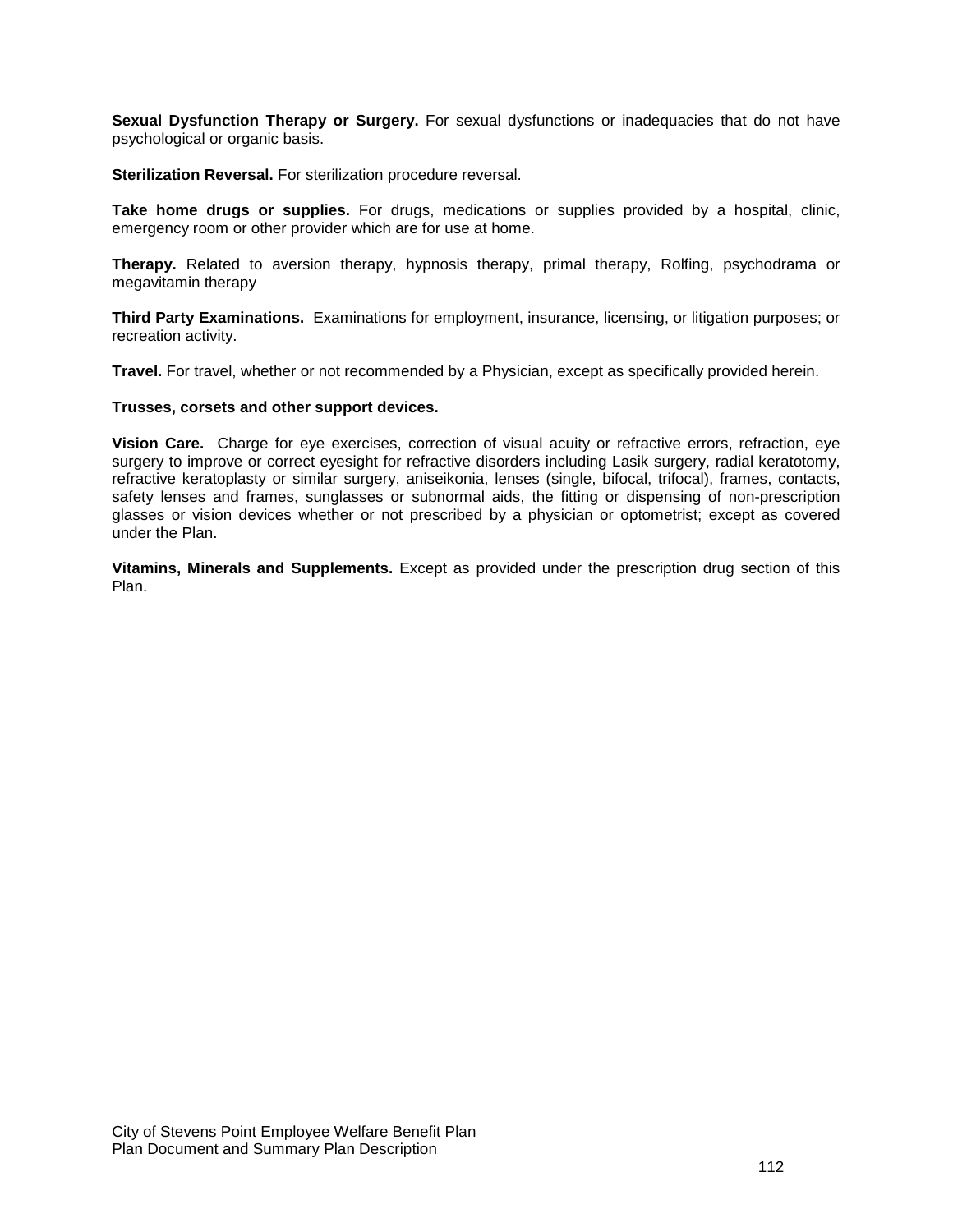# **EMPLOYEE ASSISTANCE PROGRAM**

Retired and COBRA covered persons are not eligible for the following benefit.

### **The following is applicable to the actively at work employees.**

Your employer recognizes the need to provide a resource for those personal and family stresses that affect everyone at one time or another. The Employee Assistance Program ("EAP") is a confidential way for individuals, couples and families to obtain professional help to reduce the impact of everyday stresses. EAP services include assessment, counseling, and referral for such problems as mental or nervous disorders, family and marital problems, emotional stress, depression and anxiety, substance abuse, parent/child conflict, and family budgeting.

The City of Stevens Point's Employee Assistance Program (EAP) is available to employees and members of their household (phone: ERC Assist 1-800-222-8590), subject to a maximum of eight (8) counseling sessions per issue.

This program is maintained separately and independently from this Plan. Personal information will be kept strictly confidential by the Program Administrator.

Contact your employer for more detailed information about this Program.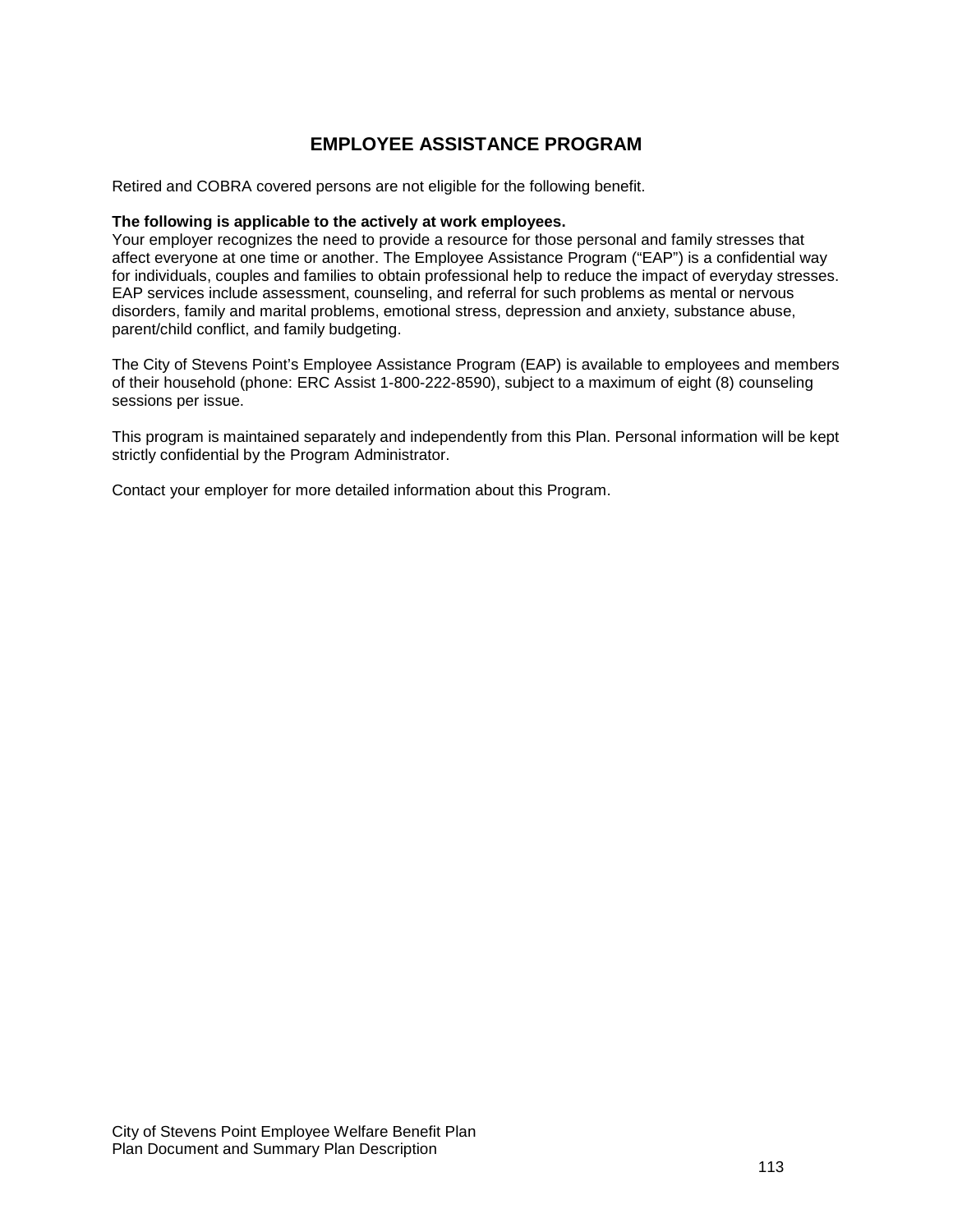# **UTILIZATION MANAGEMENT**

Failure to comply with Utilization Management will result in a higher cost to Participants. "Utilization Management" includes Hospital pre-admission certification, continued stay review, length of stay determination and discharge planning. These programs are designed to ensure that Medically Necessary, high quality patient care is provided and enables maximum benefits under the Plan.

### *Services that Require Pre-Certification*

The following services will require Pre-Certification (or reimbursement from the Plan may be reduced):

- 1. Inpatient hospitalization.
- 2. Transplant candidacy evaluation and transplant (organ and/or tissue).
- 3. Residential Treatment Facility programs.
- 4. Skilled Nursing Facility stays.
- 5. Physical, Occupational, and Speech therapy after 15 visits per calendar year
- 6. Second Surgical Opinions
- 7. Outpatient surgery including but not limited to:
	- Abdominoplasty
		- Carpel Tunnel Release
		- Cosmetic/Reconstructive Surgery
		- Hip Replacement
		- Infuse Bone Graft
		- Knee Replacement
		- Panniculectomy
		- Port Wine Stain Abnormal Vascular Lesion Treatment
		- Reduction Mammoplasty
		- Rhinoplasty
		- Septoplasty
		- Spinal Cord Stimulator

Remember that although the Plan will automatically pre-certify a maternity length of stay that is 48 hours or less for a vaginal delivery or 96 hours for a cesarean delivery, it is important that the Participant has his or her Physician call to obtain Pre-Certification in case there is a need to have a longer stay.

Pre-Certification does not verify eligibility for benefits nor guarantee benefit payments under the Plan. It is the Participant's responsibility to verify that the above services have been pre-certified as outlined below.

#### *Pre-Certification Procedures and Contact Information*

The Inpatient Utilization Management Service is simple and easy for Participants to use. Whenever a Participant is advised that Inpatient Hospital care is needed, it is the Participant's responsibility to call the pre-certification department at its toll free number, which is 1-800-483-5984. The review process will continue, as outlined below, until the Participant is discharged from the Hospital.

#### Urgent Care or Emergency Admissions:

If a Participant needs medical care for a condition which could seriously jeopardize his or her life, obtain such care without delay, and communicate with the Plan as soon as reasonably possible.

If a Participant must be admitted on an Emergency basis, the Participant should follow the Physician's instructions carefully and contact the pre-certification department as follows:

1. For Emergency admissions after business hours on Friday, on a weekend or over a holiday weekend, a call to the pre-certification department must be made within 72 hours after the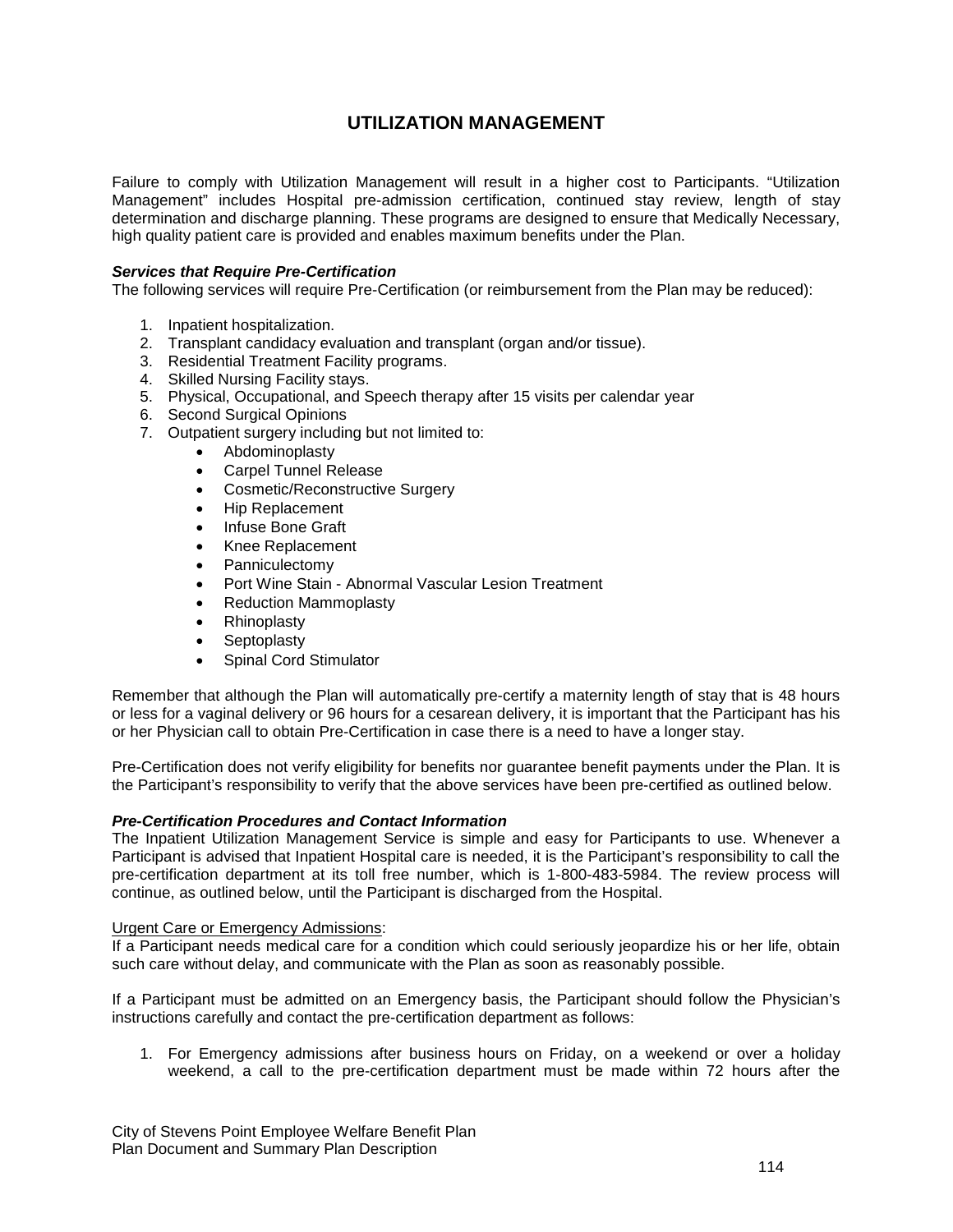admission date, but no later than the first business day following the Emergency admission, by or on behalf of the covered patient.

2. For Emergency admissions on a weekday, a call to the pre-certification department must be made within 24 hours after the admission date.

If a medical service is provided in response to an Emergency situation or urgent care scenario, prior approval from the Plan is not required. The Plan may require notice after the Participant's receipt of treatment, once the Participant is able to so provide notice and/or the treating Provider is able to provide notice. Such a claim shall then be deemed to be a Post-service Claim.

#### Non-Emergency Admissions:

For Inpatient Hospital stays that are scheduled in advance, a call to the pre-certification department should be completed as soon as possible before actual services are rendered. Once the pre-certification call is received, it will be routed to an appropriate review specialist who will create an on-line patient file. The review specialist will contact the Participant's attending Physician to obtain information and to discuss the specifics of the admission request. If appropriate, alternative care will be explored with the Physician.

If, after assessing procedure necessity, the need for an Inpatient confinement is confirmed, the review specialist will determine the intensity of management required and will remain in contact with the Physician or Hospital during the confinement.

If, at any time during the review process, Medical Necessity cannot be validated, the review specialist will refer the episode to a board certified Physician advisor who will immediately contact the attending Physician to negotiate an appropriate treatment plan. At the end of the Hospital confinement, the review specialist is also available to assist with discharge planning and will work closely with the attending Physician and Hospital to ensure that medically appropriate arrangements are made.

On weekends and evenings, the Participant can call 1-800-483-5984, and leave a message.

#### *Alternate Course of Treatment*

Certain types of conditions, such as spinal cord Injuries, cancer, AIDS or premature births, may require long term, or perhaps lifetime, care. The claims selected will be evaluated as to present course of treatment and alternate care possibilities.

If the Plan Administrator should determine that an alternate, less expensive, course of treatment is appropriate, and if the attending Physician agrees to the alternate course of treatment, all Medically Necessary expenses stated in the treatment plan will be eligible for payment under the Plan, subject to the applicable benefit maximum(s) set forth in this Plan, even if these expenses normally would not be eligible for payment under the Plan. A more expensive course of treatment, selected by the Participant or their attending Physician may not be deemed to be Medically Necessary or within Maximum Allowable Charge limitations, as those terms are defined by the Plan. The Plan may provide coverage in such circumstances by providing benefits equivalent to those available had the Medically Necessary and otherwise covered course of treatment, subject to the Maximum Allowable Charge, been pursued.

#### *Pre-Admission Testing*

If a Participant is to be admitted to a Hospital for non-Emergency Surgery or treatment, one set of laboratory tests and x-ray examinations performed on an outpatient basis within seven days prior to such Hospital admission will be paid at 100% of the Maximum Allowable Charge, provided that the following conditions are met:

1. The tests are related to the performance of the scheduled Surgery or treatment.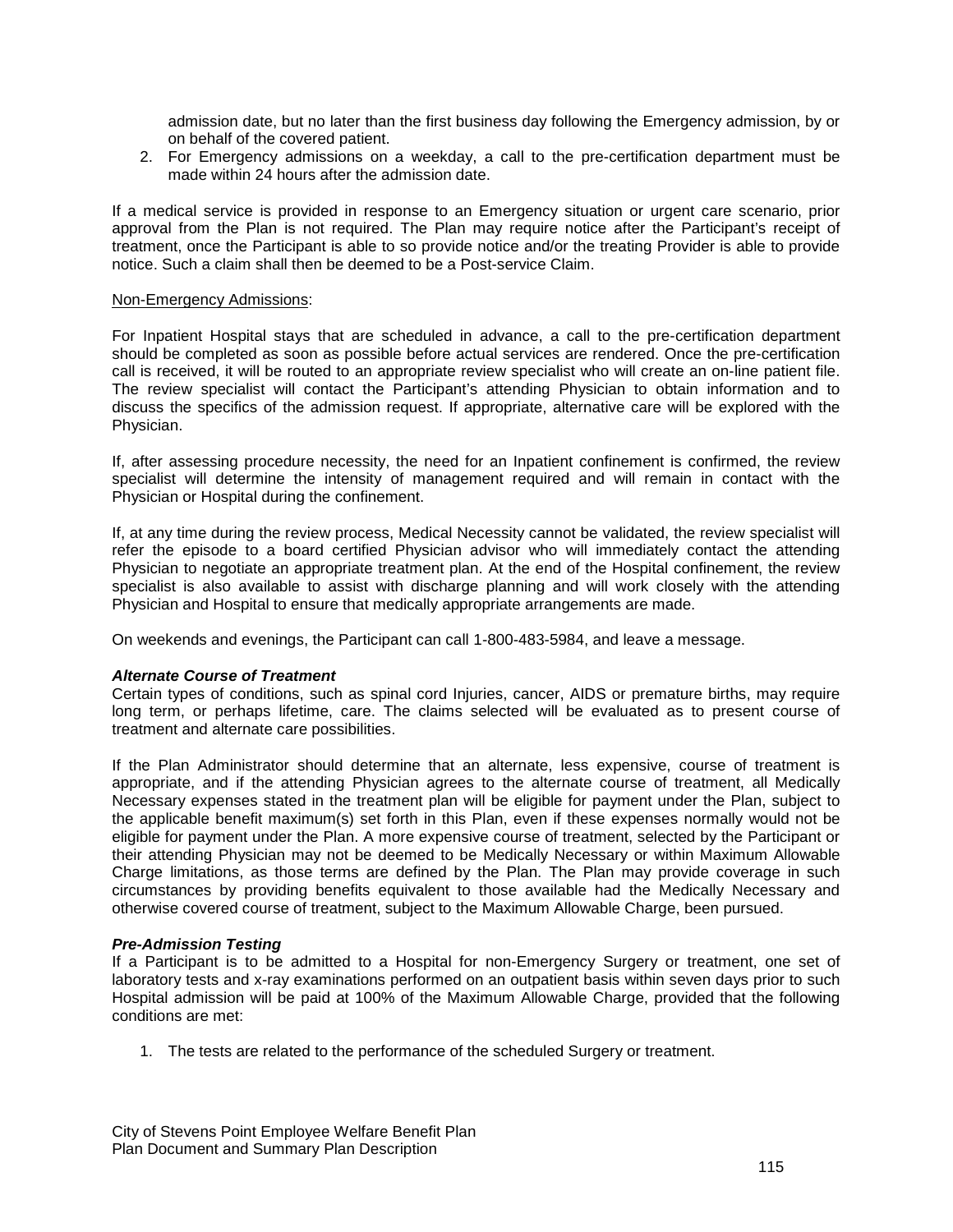- 2. The tests have been ordered by a Physician after a condition requiring Surgery or treatment has been diagnosed and Hospital admission has been requested by the Physician and confirmed by the Hospital.
- 3. The Participant is subsequently admitted to the Hospital, or confinement is cancelled or postponed because a Hospital bed is unavailable or if, after the tests are reviewed, the Physician determines that the confinement is unnecessary.
- 4. The tests are performed in the Hospital where the confinement will take place and accepted in lieu of duplicate tests rendered during confinement.

## *Pre-Surgical Approval*

The Plan recommends that a pre-determination of benefits be obtained prior to the following Surgical Procedures, since they are usually Cosmetic Surgery or not Medically Necessary. These procedures include, but are not limited to:

- 1. Abdominoplasty.
- 2. Blepharoplasty.
- 3. Breast reduction or enlargement.
- 4. Dermabrasion.
- 5. Facial or nasal reconstruction.
- 6. Gastric bypass.
- 7. Lipectomy.
- 8. Penile implant.
- 9. Scar revision.
- 10. Sex alteration.
- 11. Any Experimental or research procedures which are not generally accepted medical practice.

Because of the broad range of Surgical Procedures available and under development, if a Participant is scheduled to undergo any questionable procedure, he or she should contact the Third Party Administrator for further information. Pre-surgical approval is not a guarantee of coverage.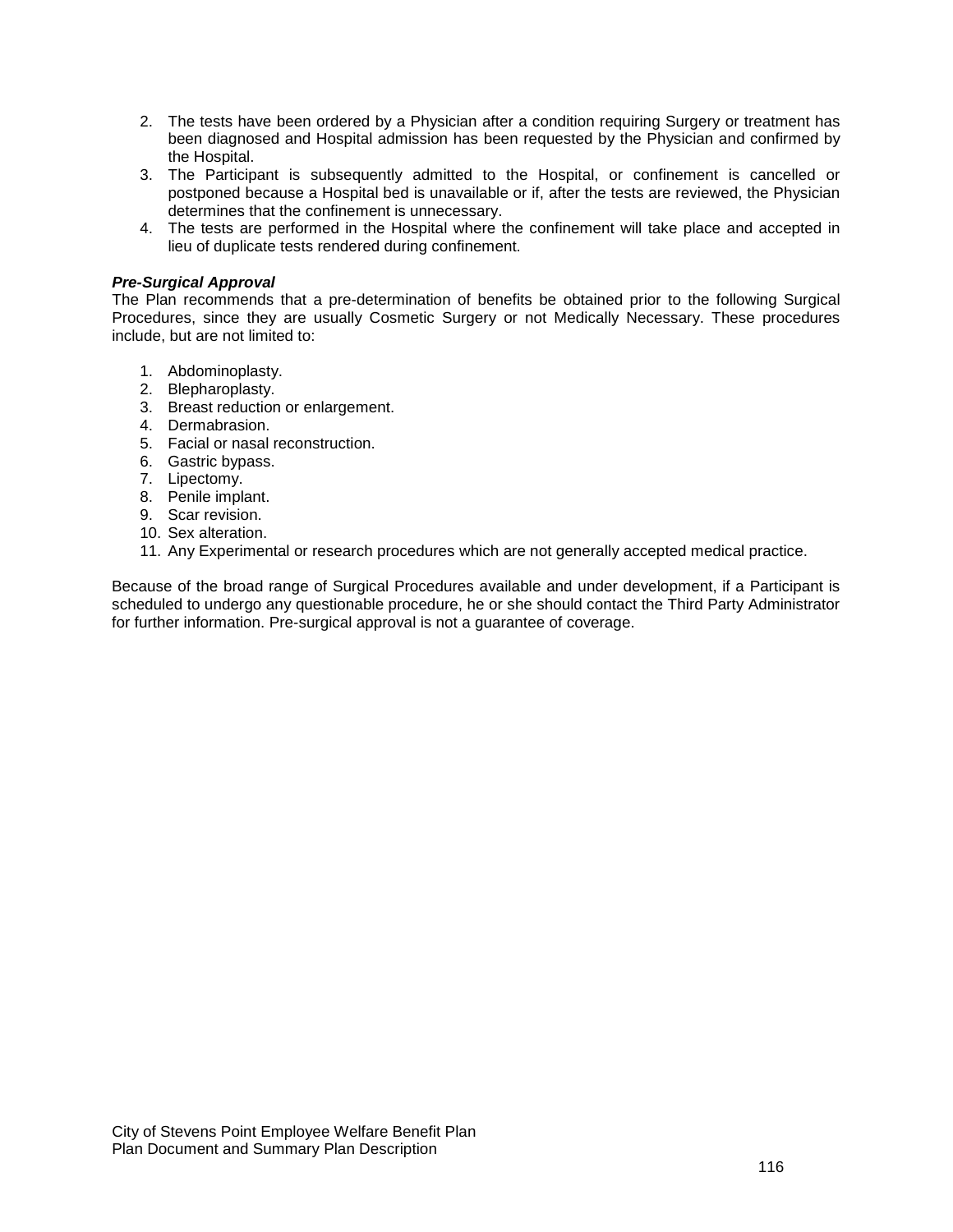# **PRESCRIPTION DRUG BENEFITS**

Participating pharmacies ("Participating Pharmacies") have contracted with Security Administrative Services' prescription benefit manager to charge Participants reduced fees for covered Drugs. Security Administrative Services is the administrator of the prescription drug plan. Participants will be issued an identification card to use at the pharmacy at time of purchase. Participants will be held fully responsible for the consequences of any pharmacy identification card after termination of coverage. No reimbursement will be made when a Drug is purchased from a non-Participating Pharmacy.

The Mail Order Option is available for maintenance medications (those that are taken for long periods of time, such as Drugs sometimes prescribed for heart disease, high blood pressure, asthma, etc.).

The Copayment, subject to deductible if applicable, is applied to each charge and is shown on the Summary of Benefits, above. The Copayment amount applies toward the medical plan out-of-pocket maximum.

### **Covered Expenses**

The following are covered under the Plan:

- A U.S. Food and Drug Administration-approved drug included on the current formulary. See our website at [www.sastpa.com](http://www.sastpa.com/) to view the most up-to-date formulary.
- A compounded drug that is not otherwise excluded under coverage and contains at least one FDA-approved prescription drug for which, in Security Administrative Services' determination, a commercially available alternative does not exist.
- Oral contraceptives for birth control when prescribed by a health care provider
- Maintenance drugs taken on a regular basis (typically daily) for a chronic medical condition. Most drugs will be available in maintenance quantities.
- The Cancer Treatment Fairness Act limits copayments to no more than \$100 for a one-month supply of oral chemotherapy drugs. An ancillary charge will be assessed above and beyond the \$100 monthly maximum for brand name drugs where a generic is available. For high deductible health plans, the copayment limit applies only after the deductible has been satisfied for the year. The ancillary charge is the cost difference between the brand name drug and the generic drug. The ancillary charge will not count towards the prescription out-of-pocket limit.

## **Limitations**

The benefits set forth in this section will be limited to:

- Specialty prescription drugs are required to be obtained at a designated specialty pharmacy with which Security Health Plan has an arrangement to provide these prescriptions.
- Specialty prescription drugs are limited to a one month supply.
- Select specialty prescription drugs that are known to be poorly tolerated will be limited to a number of partial fills to assess Participant tolerability and drug reaction prior to obtaining a one month fill.
- Security Administrative Services reserves the right to limit coverage of daily dosing regimens to FDA-approved dosing as defined by the manufacturer and clinical best-practice guidelines
- The formulary is reviewed and updated every month. Most changes involve adding new drugs or drugs that are newly available in generic form. At times, drugs are removed from the formulary, change tier, or moved to restricted status. Members and providers are encouraged to review the Security Administrative Services website at [www.sastpa.com/Pharmacy-Benefit o](http://www.sastpa.com/Pharmacy-Benefit)n a regular basis for the most recent updates.
- Members who receive multiple opioid-based drugs from several different prescribers and several different pharmacies may be required to use only one pharmacy for future opioid-based drugs.
- Coverage of opioid drugs for acute pain may be limited to a 7-day supply.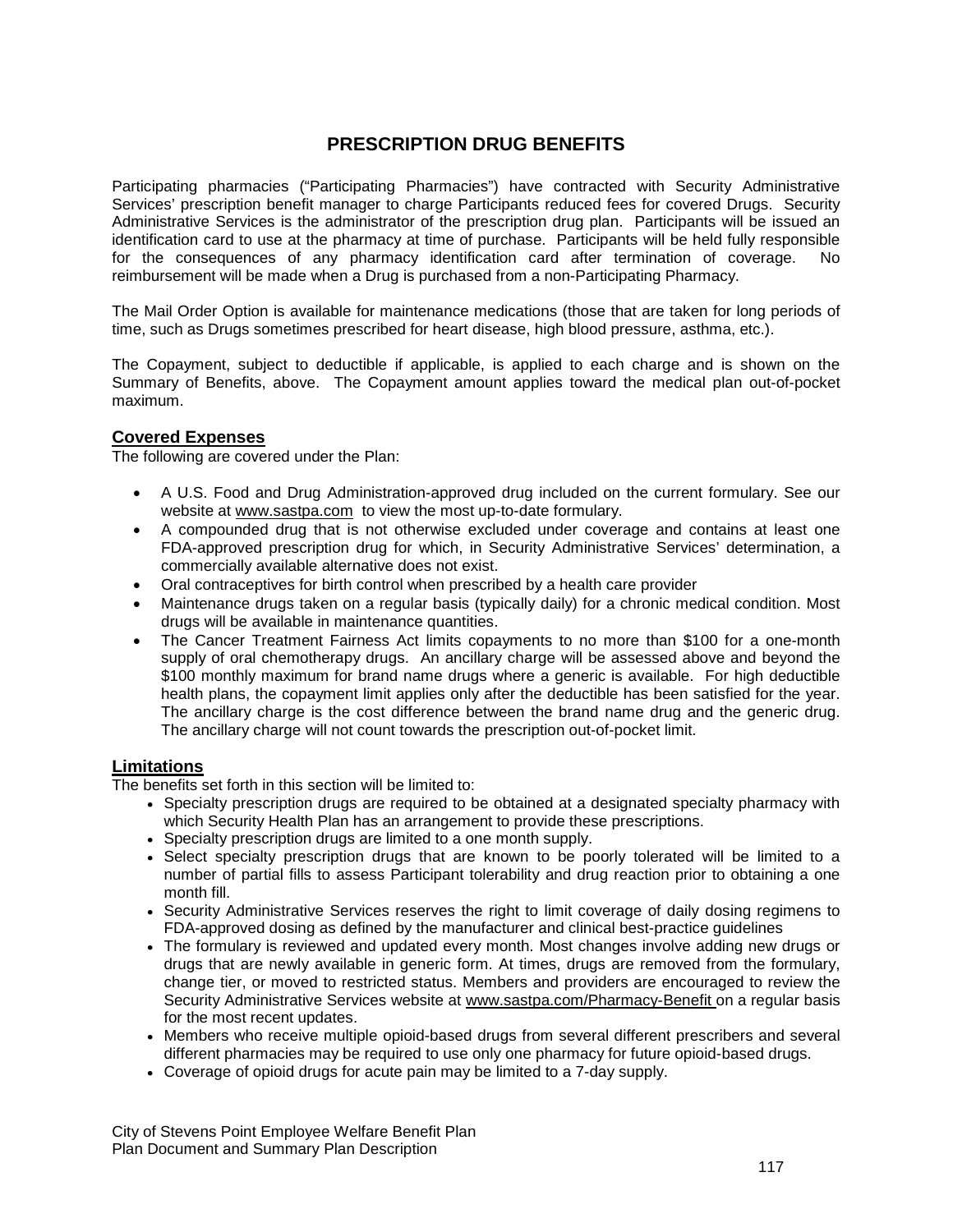- All prescriptions should be submitted electronically using your Security Administrative Services pharmacy card. For prescriptions not submitted electronically, any dollar amounts in excess of the electronic contracted charge for that drug will not be covered.
- All claims not submitted electronically should be sent to Security Administrative Services within 90 days of date of service.
- Non-formulary drugs may be covered when an exception is requested by the health care provider. The request should include the member name; health care provider's name, address and telephone number; drug strength, dosage form and directions; diagnosis; lab medical data; and<br>the medical reason for the request. Written requests should be sent to: medical reason for the request. Written requests should be sent to:

Security Administrative Services ATTN: Pharmacy Services PO Box 8000 Marshfield, WI 54449-8000

Or email us at: [shprx@securityhealth.org](mailto:shprx@securityhealth.org)

Pharmacy Services can be reached at 1-877-873-5611

• Medical benefit drugs may require prior authorization, or preferred/alternative drugs to treat the same condition unless authorized by Security Administrative Services. Please refer to the Security Health Plan website at<https://www.securityhealth.org/rxpa> for the most up-to-date list of medical benefit drugs that require prior authorization.

### **Dosages.**

Limited to supply as shown on Summary of Benefits, above.

### **Refills.**

- 1. Refills are allowed only up to the number of times specified by a prescriber.
- 2. Refills are allowed up to one year from the date of order by a prescriber.

## **Exclusions**

In addition to the General Limitations and Exclusions section, the following are not covered by the Plan:

- Prescription drugs dispensed by non-network pharmacies except in cases of urgent or emergent care;
- Prescription drugs not found on the current version of the formulary, unless an exception has been granted upon a request from the Participant's health care provider;
- Clinical trials or drug samples are not considered established or continuation therapy;
- Early prescription refills extending beyond the end date of coverage;
- Medical benefit drugs that could be safely self-administered or have oral or other alternatives that could be safely self- administered unless specifically included on the current formulary;
- Devices, appliances or durable medical equipment;
- Drugs or devices available over-the-counter that do not require a prescription order, unless Security Administrative Services has designated the over-the-counter medication as eligible for coverage on the current formulary and it is obtained with a prescription order from a prescriber;
- Medical benefit drugs completely consumed or administered at the time and place of the health care provider who dispenses the drug(s);
- Prescription drugs applied, ingested or administered while the Participant is a patient or resident in a licensed hospital, mental health facility, extended-care facility, convalescent hospital, skilled nursing facility or a similar institution, or in any other situation where drugs have not been dispensed in conventional dispensing packages for home use or where the Participant has surrendered control and possession of his/her medications to an institution;
- Prescription drugs as a replacement for a prescription drug that was lost, stolen, broken or destroyed;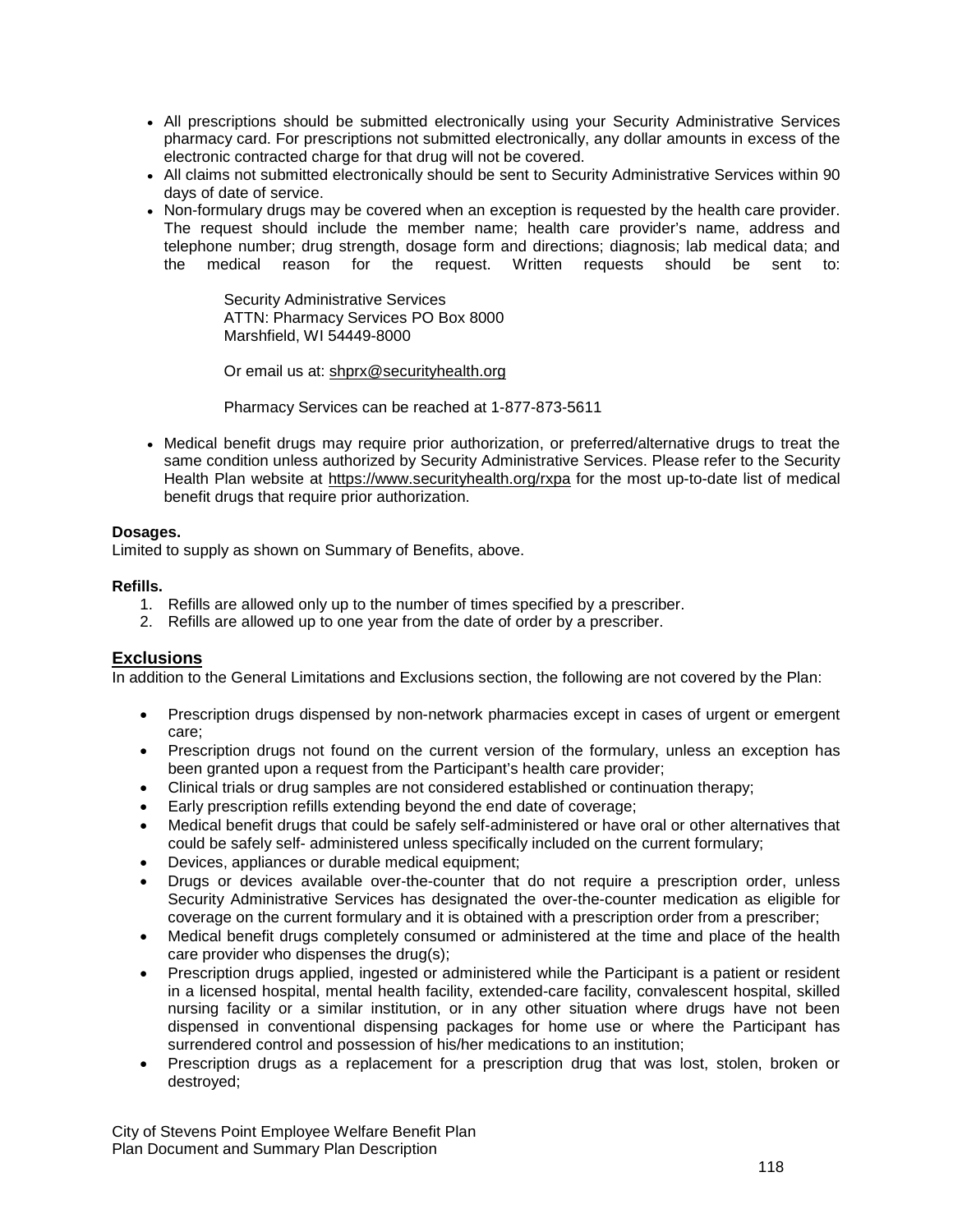- Prescription drugs relating to non-covered services, procedures or treatments;
- Wound dressings, dressings to regenerate tissue, and non-medicated, topical drugs for hydrating or healing skin are not covered;
- Prescription drugs for appetite suppression or weight loss;
- Prescription drugs that are not Medically Necessary or drugs used for cosmetic purposes including saliva substitutes, allergenic extracts, and libido or athletic-performance enhancement;
- Growth hormone for enrolled children with familial short stature (short stature based on heredity and not caused by a diagnosed medical condition);
- Prescription drugs dispensed for an amount that exceeds the supply limit (days' supply or quantity limit);
- Prescription drugs dispensed outside the United States, except as required for emergency treatment;
- New drugs during the first six months after U.S. Food and Drug Administration approval and commercial availability unless specifically included on the current formulary;
- Drugs that Security Administrative Services has formally reviewed and determined not to cover including but not limited to drugs that are the main active metabolites, the racemic form, extended release variations, or an alteration of an existing drug already on the current formulary;
- Combination drugs when the components of the combination drug are covered separately, unless the combination drug is specifically included on the current formulary;
- Prescription, over-the-counter, compound, or any combination of sources in a prepackaged kit, unless the kit is specifically labeled on the current formulary;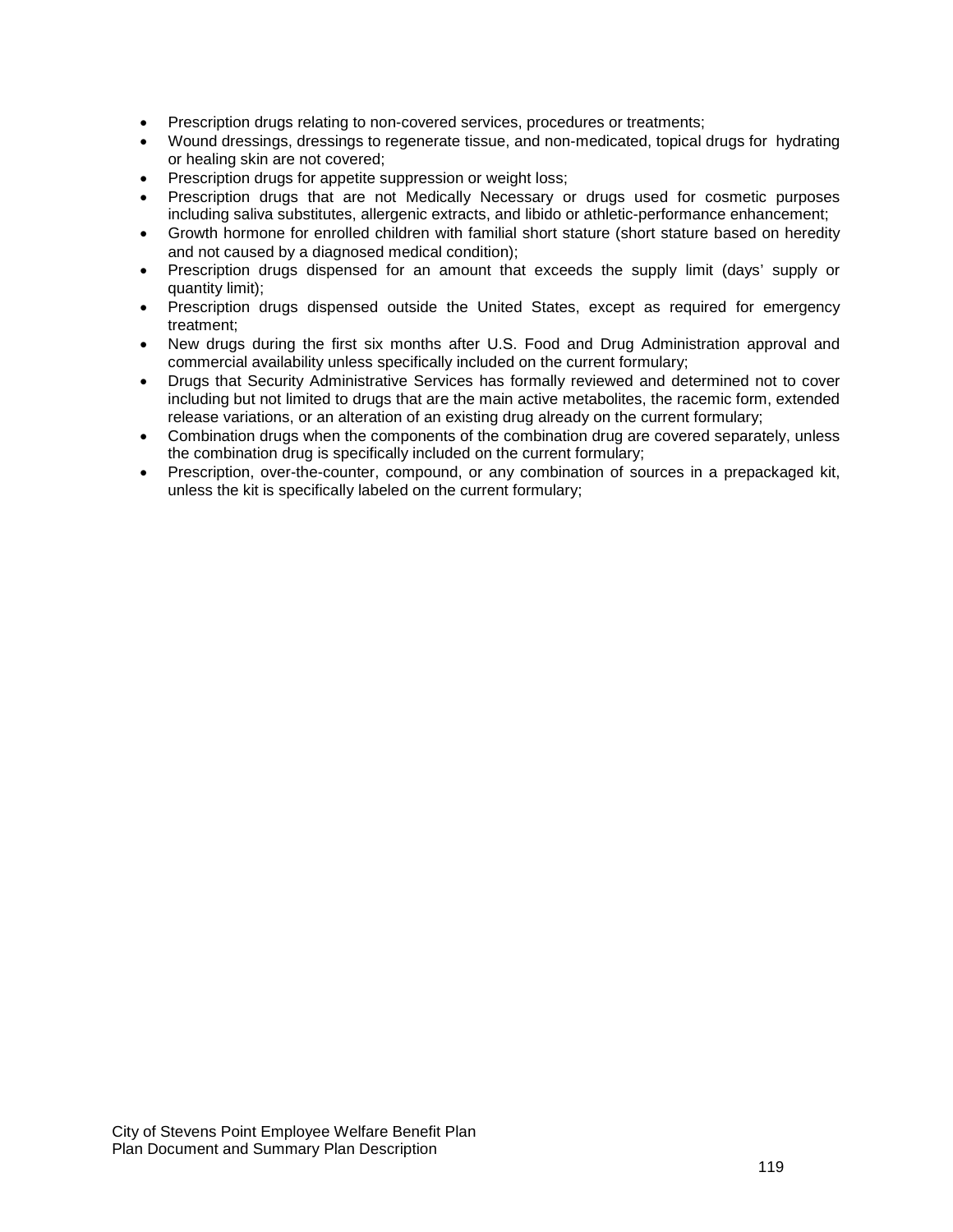# **HIPAA PRIVACY**

The Plan provides each Participant with a separate Notice of Privacy Practices. This Notice describes how the Plan uses and discloses a Participant's personal health information. It also describes certain rights the Participant has regarding this information. Additional copies of the Plan's Notice of Privacy Practices are available by calling 1-800-570-8760.

# **Definitions**

- **Breach** means an unauthorized acquisition, access, use or disclosure of Protected Health Information ("PHI") or Electronic Protected Health Information ("ePHI") that violates the HIPAA Privacy Rule and that compromises the security or privacy of the information.
- **Protected Health Information ("PHI")** means individually identifiable health information, as defined by HIPAA, that is created or received by the Plan and that relates to the past, present, or future physical or mental health or condition of an individual; the provision of health care to an individual; or the past, present, or future payment for the provision of health care to an individual; and that identifies the individual or for which there is a reasonable basis to believe the information can be used to identify the individual. PHI includes information of persons living or deceased.

## **Commitment to Protecting Health Information**

The Plan will comply with the Standards for Privacy of Individually Identifiable Health Information (i.e., the "Privacy Rule") set forth by the U.S. Department of Health and Human Services ("HHS") pursuant to the Health Insurance Portability and Accountability Act of 1996 ("HIPAA"). Such standards control the dissemination of "protected health information" ("PHI") of Participants. Privacy Standards will be implemented and enforced in the offices of the Employer and Plan Sponsor and any other entity that may assist in the operation of the Plan.

The Plan is required by law to take reasonable steps to ensure the privacy of the Participant's PHI, and inform him/her about:

- 1. The Plan's disclosures and uses of PHI.
- 2. The Participant's privacy rights with respect to his or her PHI.
- 3. The Plan's duties with respect to his or her PHI.
- 4. The Participant's right to file a complaint with the Plan and with the Secretary of HHS.
- 5. The person or office to contact for further information about the Plan's privacy practices.

Within this provision capitalized terms may be used, but not otherwise defined. These terms shall have the same meaning as those terms set forth in 45 CFR Sections 160.103 and 164.501. Any HIPAA regulation modifications altering a defined HIPAA term or regulatory citation shall be deemed incorporated into this provision.

#### **How Health Information May Be Used and Disclosed**

In general, the Privacy Rules permit the Plan to use and disclose, the minimum necessary amount, an individual's PHI, without obtaining authorization, only if the use or disclosure is for any of the following:

- 1. To carry out payment of benefits.
- 2. For health care operations.
- 3. For treatment purposes.
- 4. If the use or disclosure falls within one of the limited circumstances described in the rules (e.g., the disclosure is required by law or for public health activities).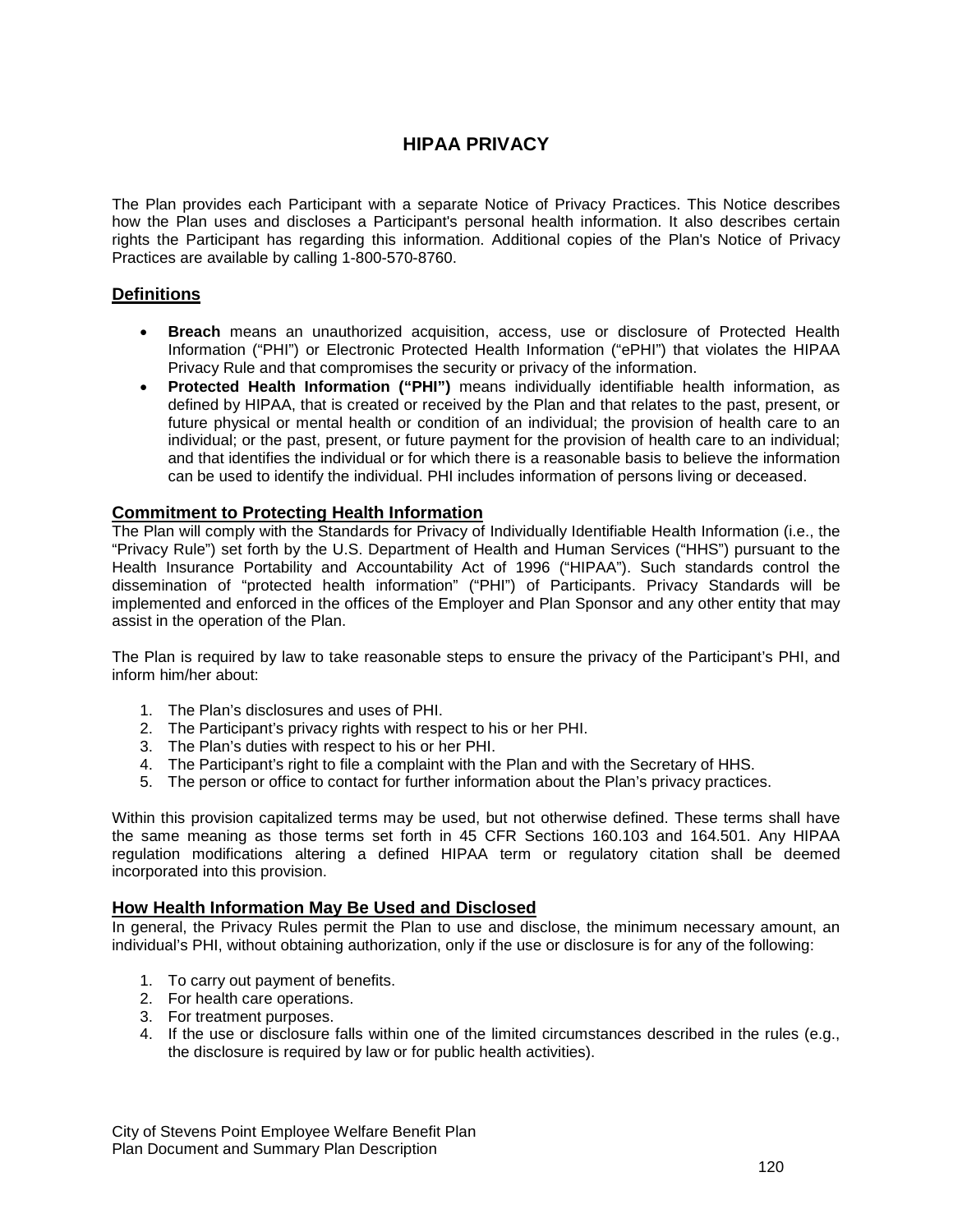# **Disclosure of PHI to the Plan Sponsor for Plan Administration Purposes**

In order that the Plan Sponsor may receive and use PHI for plan administration purposes, the Plan Sponsor agrees to:

- 1. Not use or further disclose PHI other than as permitted or required by the Plan documents or as required by law (as defined in the Privacy Standards).
- 2. Ensure that any agents, including a subcontractor, to whom the Plan Sponsor provides PHI received from the Plan, agree to the same restrictions and conditions that apply to the Plan Sponsor with respect to such PHI.
- 3. Establish safeguards for information, including security systems for data processing and storage.
- 4. Maintain the confidentiality of all PHI, unless an individual gives specific consent or authorization to disclose such data or unless the data is used for health care payment or Plan operations.
- 5. Receive PHI, in the absence of an individual's express authorization, only to carry out Plan administration functions.
- 6. If applicable, not use or disclose genetic information for underwriting purposes.
- 7. Not use or disclose PHI for employment-related actions and decisions or in connection with any other benefit or Employee benefit plan of the Plan Sponsor, except pursuant to an authorization which meets the requirements of the Privacy Standards.
- 8. Report to the Plan any PHI use or disclosure that is inconsistent with the uses or disclosures provided for of which the Plan Sponsor becomes aware.
- 9. Make available PHI in accordance with section 164.524 of the Privacy Standards (45 CFR 164.524).
- 10. Make available PHI for amendment and incorporate any amendments to PHI in accordance with section 164.526 of the Privacy Standards (45 CFR 164.526).
- 11. Make available the information required to provide an accounting of disclosures in accordance with section 164.528 of the Privacy Standards (45 CFR 164.528).
- 12. Make its internal practices, books and records relating to the use and disclosure of PHI received from the Plan available to the Secretary of the U.S. Department of Health and Human Services ("HHS"), or any other officer or Employee of HHS to whom the authority involved has been delegated, for purposes of determining compliance by the Plan with part 164, subpart E, of the Privacy Standards (45 CFR 164.500 et seq).
- 13. Train Employees in privacy protection requirements and appoint a Privacy Officer responsible for such protections.
- 14. If feasible, return or destroy all PHI received from the Plan that the Plan Sponsor still maintains in any form and retain no copies of such PHI when no longer needed for the purpose for which disclosure was made, except that, if such return or destruction is not feasible, limit further uses and disclosures to those purposes that make the return or destruction of the PHI infeasible.
- 15. Ensure that adequate separation between the Plan and the Plan Sponsor, as required in section 164.504(f)(2)(iii) of the Privacy Standards (45 CFR 164.504(f)(2)(iii)), is established as follows:
	- a. The following Employees, or classes of Employees, or other persons under control of the Plan Sponsor, shall be given access to the PHI to be disclosed:
		- i. Privacy Officer.
	- b. The access to and use of PHI by the individuals identified above shall be restricted to the plan administration functions that the Plan Sponsor performs for the Plan.
	- c. In the event any of the individuals described above do not comply with the provisions of the Plan documents relating to use and disclosure of PHI, the Plan Administrator shall impose reasonable sanctions as necessary, in its discretion, to ensure that no further non-compliance occurs. The Plan Administrator will promptly report such violation or noncompliance to the Plan, and will cooperate with the Plan to correct violation or noncompliance and to impose appropriate disciplinary action or sanctions. Such sanctions shall be imposed progressively (for example, an oral warning, a written warning, time off without pay and termination), if appropriate, and shall be imposed so that they are commensurate with the severity of the violation.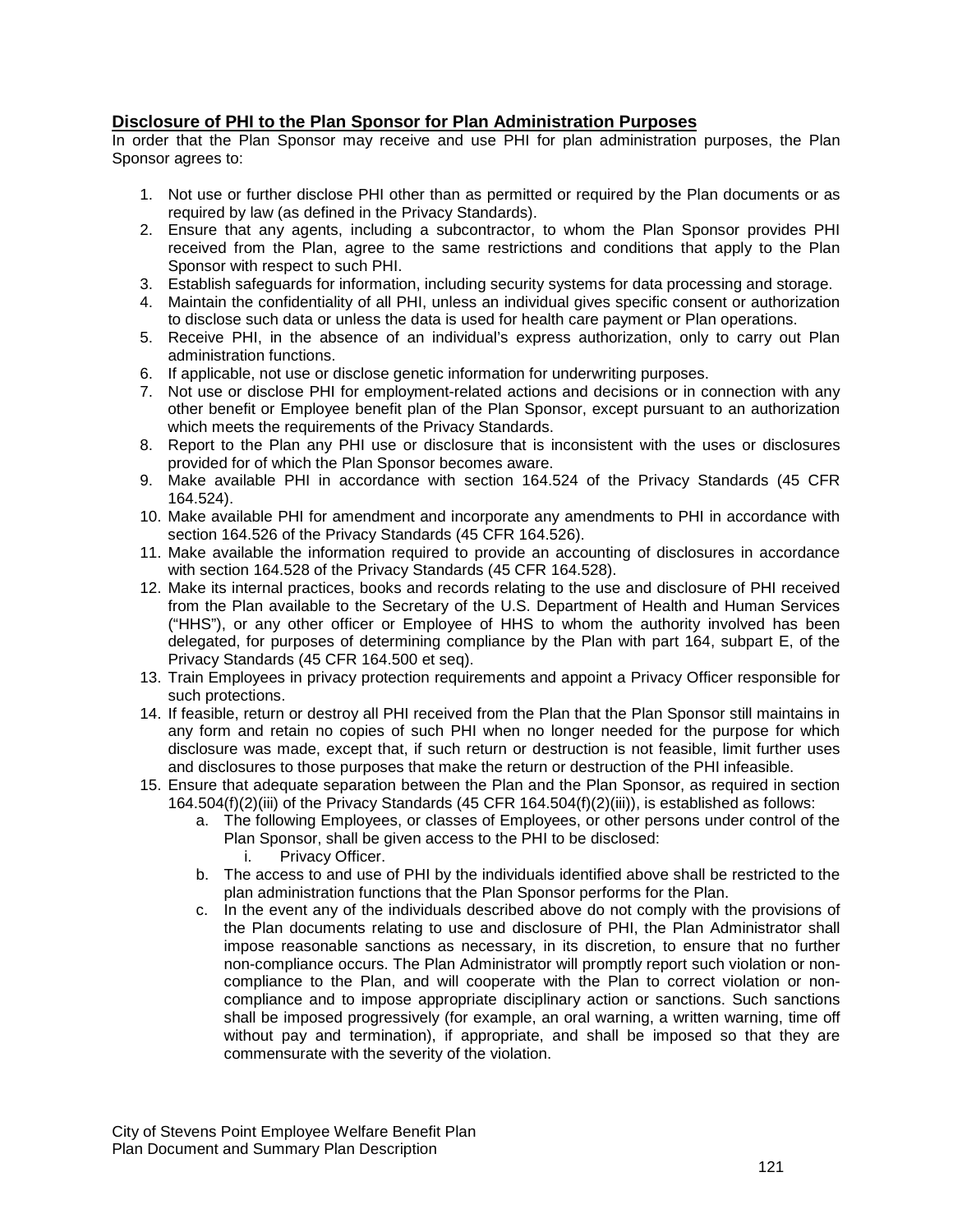# **Disclosure of Summary Health Information to the Plan Sponsor**

The Plan may disclose PHI to the Plan Sponsor of the group health plan for purposes of plan administration or pursuant to an authorization request signed by the Participant. The Plan may use or disclose "summary health information" to the Plan Sponsor for obtaining premium bids or modifying, amending, or terminating the group health plan. "Summary health information" may be individually identifiable health information and it summarizes the claims history, claims expenses or the type of claims experienced by individuals in the plan, but it excludes all identifiers that must be removed for the information to be de-identified, except that it may contain geographic information to the extent that it is aggregated by five-digit zip code.

## **Disclosure of Certain Enrollment Information to the Plan Sponsor**

Pursuant to section 164.504(f)(1)(iii) of the Privacy Standards (45 CFR 164.504(f)(1)(iii)), the Plan may disclose to the Plan Sponsor information on whether an individual is participating in the Plan or is enrolled in or has un-enrolled from a health insurance issuer or health maintenance organization offered by the Plan to the Plan Sponsor.

## **Disclosure of PHI to Obtain Stop-loss or Excess Loss Coverage**

The Plan Sponsor may hereby authorize and direct the Plan, through the Plan Administrator or the Third Party Administrator, to disclose PHI to stop-loss carriers, excess loss carriers or managing general underwriters ("MGUs") for underwriting and other purposes in order to obtain and maintain stop-loss or excess loss coverage related to benefit claims under the Plan. Such disclosures shall be made in accordance with the Privacy Standards.

# **Other Disclosures and Uses of PHI:**

### *Primary Uses and Disclosures of PHI*

- 1. Treatment, Payment and Health Care Operations: The Plan has the right to use and disclose a Participant's PHI for all activities as included within the definitions of Treatment, Payment, and Health Care Operations and pursuant to the HIPAA Privacy Rule.
- 2. Business Associates: The Plan contracts with individuals and entities (Business Associates) to perform various functions on its behalf. In performance of these functions or to provide services, Business Associates will receive, create, maintain, use, or disclose PHI, but only after the Plan and the Business Associate agree in writing to contract terms requiring the Business Associate to appropriately safeguard the Participant's information.
- 3. Other Covered Entities: The Plan may disclose PHI to assist health care Providers in connection with their treatment or payment activities or to assist other covered entities in connection with payment activities and certain health care operations. For example, the Plan may disclose PHI to a health care Provider when needed by the Provider to render treatment to a Participant, and the Plan may disclose PHI to another covered entity to conduct health care operations. The Plan may also disclose or share PHI with other insurance carriers (such as Medicare, etc.) in order to coordinate benefits, if a Participant has coverage through another carrier.

## *Other Possible Uses and Disclosures of PHI*

- 1. Required by Law: The Plan may use or disclose PHI when required by law, provided the use or disclosure complies with and is limited to the relevant requirements of such law.
- 2. Public Health and Safety: The Plan may use or disclose PHI when permitted for purposes of public health activities, including disclosures to:
	- a. A public health authority or other appropriate government authority authorized by law to receive reports of child abuse or neglect.
	- b. Report reactions to medications or problems with products or devices regulated by the Federal Food and Drug Administration (FDA) or other activities related to quality, safety, or effectiveness of FDA-regulated products or activities.
	- c. Locate and notify persons of recalls of products they may be using.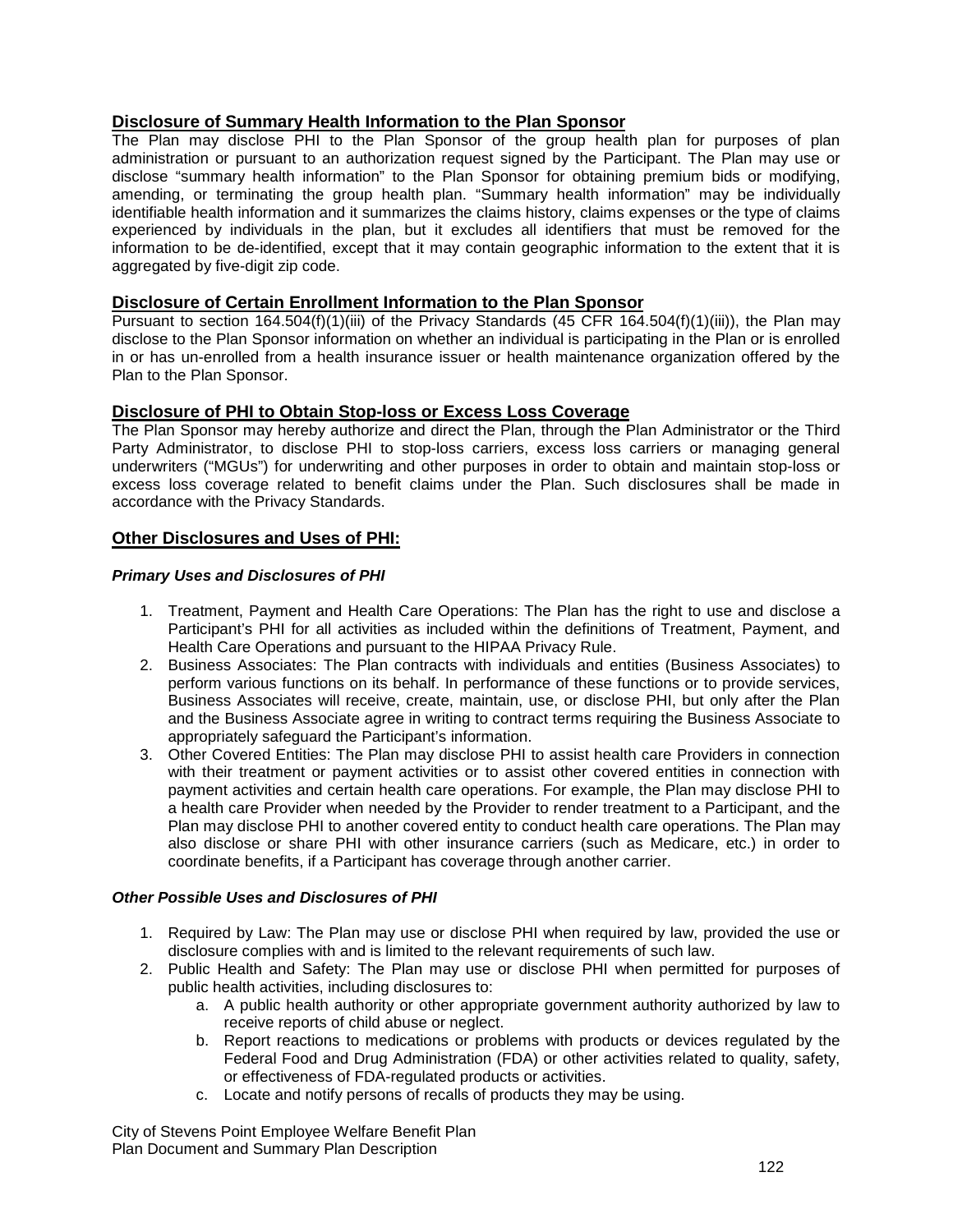- d. A person who may have been exposed to a communicable Disease or may otherwise be at risk of contracting or spreading a Disease or condition, if authorized by law.
- 3. The Plan may disclose PHI to a government authority, except for reports of child abuse or neglect, when required or authorized by law, or with the Participant's agreement, if the Plan reasonably believes he or she to be a victim of abuse, neglect, or domestic violence. In such case, the Plan will promptly inform the Participant that such a disclosure has been or will be made unless the Plan believes that informing him/her would place him/her at risk of serious harm (but only to someone in a position to help prevent the threat). Disclosure generally may be made to a minor's parents or other representatives although there may be circumstances under Federal or State law when the parents or other representatives may not be given access to the minor's PHI.
- 4. Health Oversight Activities: The Plan may disclose PHI to a health oversight agency for oversight activities authorized by law. This includes civil, administrative or criminal investigations; inspections; claim audits; licensure or disciplinary actions; and other activities necessary for appropriate oversight of a health care system, government health care program, and compliance with certain laws.
- 5. Lawsuits and Disputes: The Plan may disclose PHI when required for judicial or administrative proceedings. For example, the Participant's PHI may be disclosed in response to a subpoena, discovery requests, or other required legal processes when the Plan is given satisfactory assurances that the requesting party has made a good faith attempt to advise the Participant of the request or to obtain an order protecting such information, and done in accordance with specified procedural safeguards.
- 6. Law Enforcement: The Plan may disclose PHI to a law enforcement official when required for law enforcement purposes concerning identifying or locating a suspect, fugitive, material witness or missing person. Under certain circumstances, the Plan may disclose the Participant's PHI in response to a law enforcement official's request if he or she is, or are suspected to be, a victim of a crime and if it believes in good faith that the PHI constitutes evidence of criminal conduct that occurred on the Sponsor's or Plan's premises.
- 7. Decedents: The Plan may disclose PHI to family members or others involved in decedent's care or payment for care, a coroner, funeral director or medical examiner for the purpose of identifying a deceased person, determining a cause of death or as necessary to carry out their duties as authorized by law. The decedent's health information ceases to be protected after the individual is deceased for 50 years.
- 8. Research: The Plan may use or disclose PHI for research, subject to certain limited conditions.
- 9. To Avert a Serious Threat to Health or Safety: The Plan may disclose PHI in accordance with applicable law and standards of ethical conduct, if the Plan, in good faith, believes the use or disclosure is necessary to prevent or lessen a threat to health or safety of a person or to the public.
- 10. Workers' Compensation: The Plan may disclose PHI when authorized by and to the extent necessary to comply with workers' compensation or other similar programs established by law.
- 11. Military and National Security: The Plan may disclose PHI to military authorities or armed forces personnel under certain circumstances. As authorized by law, the Plan may disclose PHI required for intelligence, counter-intelligence, and other national security activities to authorized Federal officials.

# **Required Disclosures of PHI**

1. Disclosures to Participants: The Plan is required to disclose to a Participant most of the PHI in a Designated Record Set when the Participant requests access to this information. The Plan will disclose a Participant's PHI to an individual who has been assigned as his or her representative and who has qualified for such designation in accordance with the relevant State law. Before disclosure to an individual qualified as a personal representative, the Plan must be given written supporting documentation establishing the basis of the personal representation.

The Plan may elect not to treat the person as the Participant's personal representative if it has a reasonable belief that the Participant has been, or may be, subjected to domestic violence, abuse, or neglect by such person, it is not in the Participant's best interest to treat the person as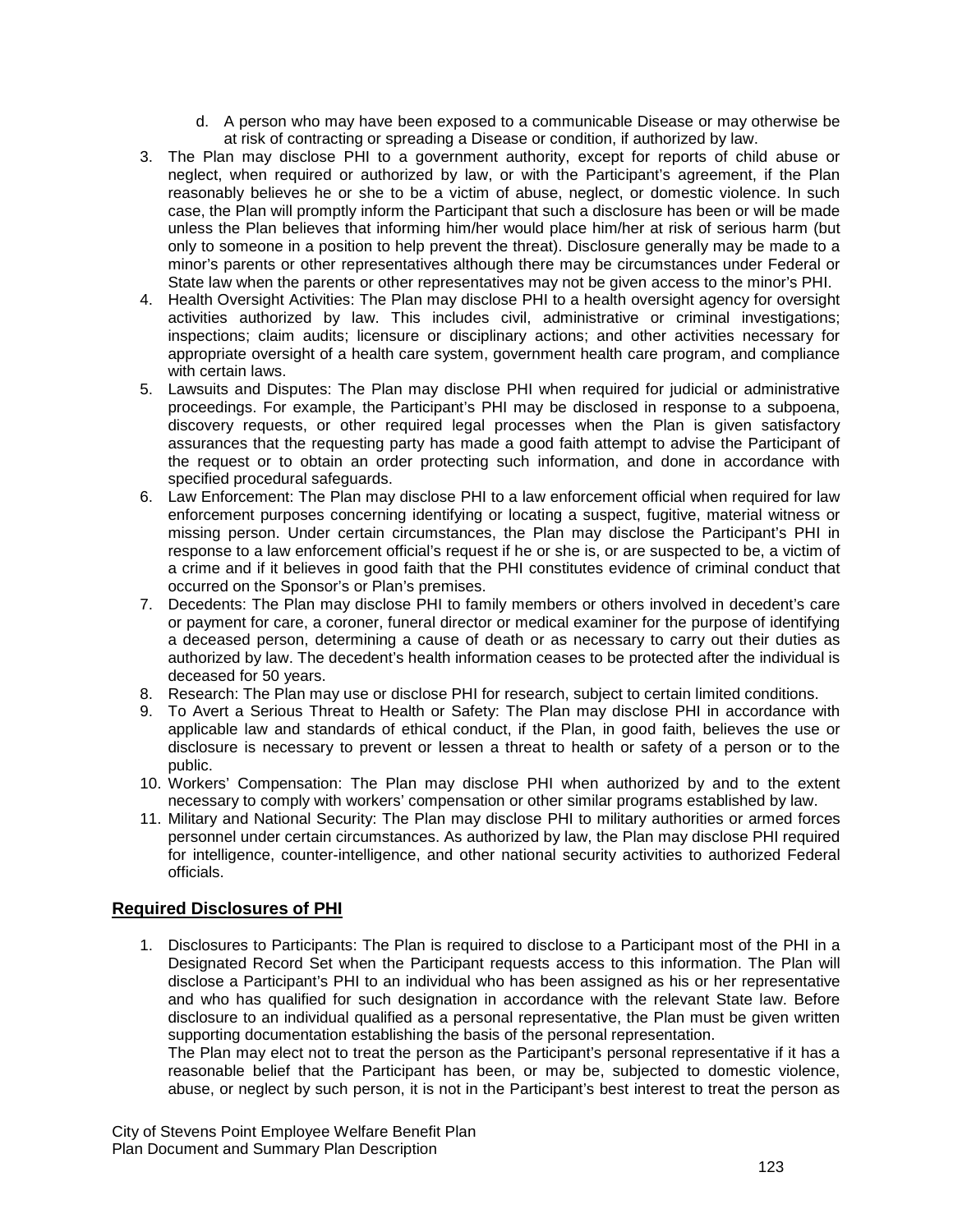his or her personal representative, or treating such person as his or her personal representative could endanger the Participant.

2. Disclosures to the Secretary of the U.S. Department of Health and Human Services: The Plan is required to disclose the Participant's PHI to the Secretary of the U.S. Department of Health and Human Resources when the Secretary is investigating or determining the Plan's compliance with the HIPAA Privacy Rule.

## **Instances When Required Authorization Is Needed From Participants Before Disclosing PHI**

- 1. If applicable, most uses and disclosures of psychotherapy notes.
- 2. Uses and disclosures for marketing.
- 3. Sale of PHI.
- 4. Other uses and disclosures not described in this section can only be made with authorization from the Participant. The Participant may revoke this authorization at any time.

# **Participant's Rights**

The Participant has the following rights regarding PHI about him/her:

- 1. Request Restrictions: The Participant has the right to request additional restrictions on the use or disclosure of PHI for treatment, payment, or health care operations. The Participant may request that the Plan restrict disclosures to family members, relatives, friends or other persons identified by him/her who are involved in his or her care or payment for his or her care. The Plan is not required to agree to these requested restrictions.
- 2. Right to Receive Confidential Communication: The Participant has the right to request that he or she receive communications regarding PHI in a certain manner or at a certain location. The request must be made in writing and how the Participant would like to be contacted. The Plan will accommodate all reasonable requests.
- 3. Right to Receive Notice of Privacy Practices: The Participant is entitled to receive a paper copy of the plan's Notice of Privacy Practices at any time. To obtain a paper copy, contact the Privacy Officer.
- 4. Accounting of Disclosures: The Participant has the right to request an accounting of disclosures the Plan has made of his or her PHI. The request must be made in writing and does not apply to disclosures for treatment, payment, health care operations, and certain other purposes. The Participant is entitled to such an accounting for the six years prior to his or her request. Except as provided below, for each disclosure, the accounting will include: (a) the date of the disclosure, (b) the name of the entity or person who received the PHI and, if known, the address of such entity or person; (c) a description of the PHI disclosed, (d) a statement of the purpose of the disclosure that reasonably informs the Participant of the basis of the disclosure, and certain other information. If the Participant wishes to make a request, please contact the Privacy Officer.
- 5. Access: The Participant has the right to request the opportunity to look at or get copies of PHI maintained by the Plan about him/her in certain records maintained by the Plan. If the Participant requests copies, he or she may be charged a fee to cover the costs of copying, mailing, and other supplies. If a Participant wants to inspect or copy PHI, or to have a copy of his or her PHI transmitted directly to another designated person, he or she should contact the Privacy Officer. A request to transmit PHI directly to another designated person must be in writing, signed by the Participant and the recipient must be clearly identified. The Plan must respond to the Participant's request within 30 days (in some cases, the Plan can request a 30 day extension). In very limited circumstances, the Plan may deny the Participant's request. If the Plan denies the request, the Participant may be entitled to a review of that denial.
- 6. Amendment: The Participant has the right to request that the Plan change or amend his or her PHI. The Plan reserves the right to require this request be in writing. Submit the request to the Privacy Officer. The Plan may deny the Participant's request in certain cases, including if it is not in writing or if he or she does not provide a reason for the request.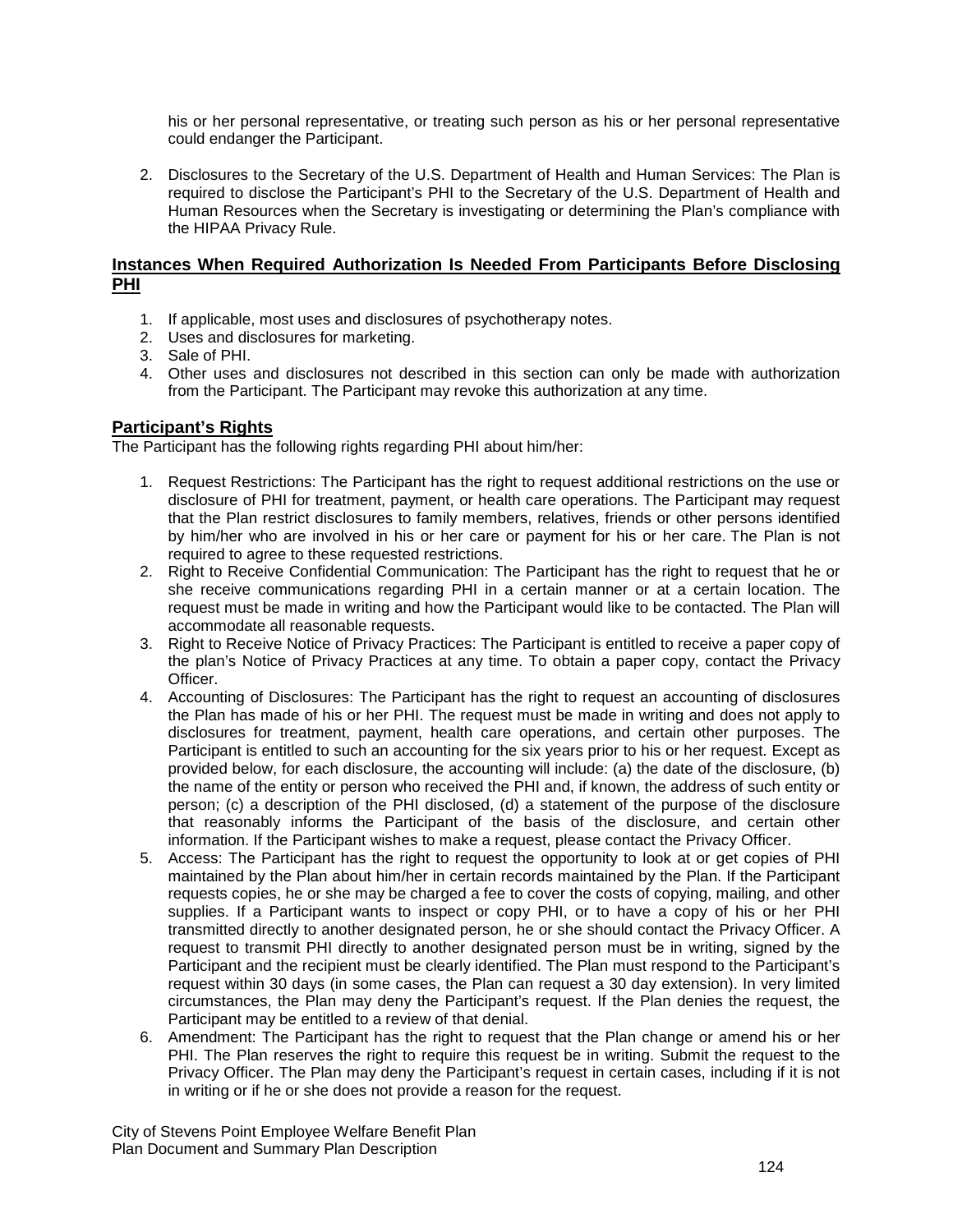7. Fundraising contacts: The Participant has the right to opt out of fundraising contacts.

## **Questions or Complaints**

If the Participant wants more information about the Plan's privacy practices, has questions or concerns, or believes that the Plan may have violated his or her privacy rights, please contact the Plan using the following information. The Participant may submit a written complaint to the U.S. Department of Health and Human Services or with the Plan. The Plan will provide the Participant with the address to file his or her complaint with the U.S. Department of Health and Human Services upon request.

The Plan will not retaliate against the Participant for filing a complaint with the Plan or the U.S. Department of Health and Human Services.

# **Contact Information**

Privacy Officer Contact Information:

Security Administrative Services, LLC 1515 North Saint Joseph Avenue Marshfield, WI 54449 Phone: 1-800-570-8760 Fax: 1-715-221-9969 Email/Website: sascs@sastpa.com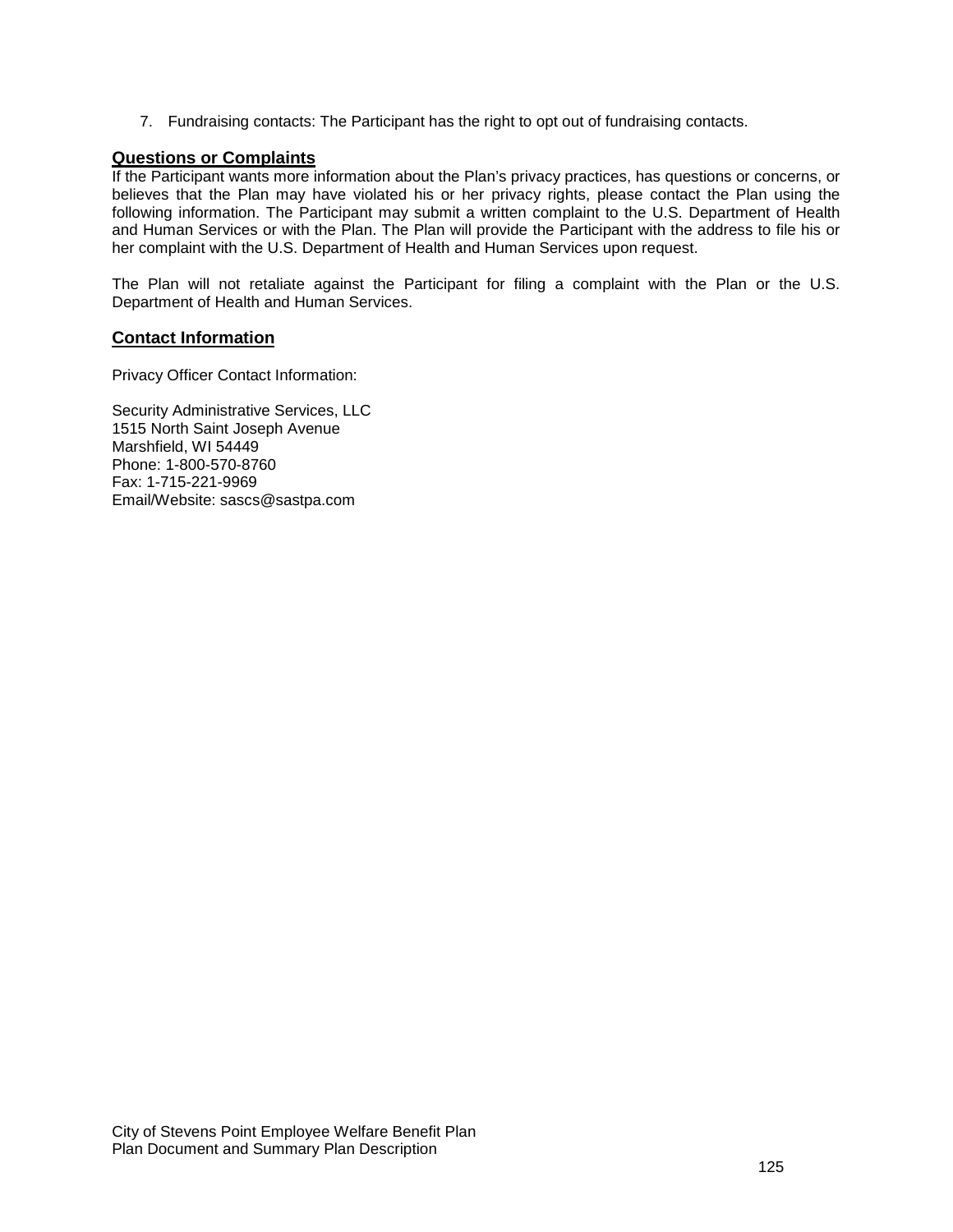# **HIPAA SECURITY**

## **Disclosure of Electronic Protected Health Information ("Electronic PHI") to the Plan Sponsor for Plan Administration Functions**

### **STANDARDS FOR SECURITY OF INDIVIDUALLY IDENTIFIABLE HEALTH INFORMATION ("SECURITY RULE")**

The Health Insurance Portability and Accountability Act (HIPAA) and other applicable law shall override the following wherever there is a conflict, or a term or terms is/are not hereby defined.

The Security Rule imposes regulations for maintaining the integrity, confidentiality and availability of protected health information that it creates, receives, maintains, or maintains electronically that is kept in electronic format (ePHI) as required under HIPAA.

## **Definitions**

- **Electronic Protected Health Information (ePHI),** as defined in Section 160.103 of the Security Standards (45 C.F.R. 160.103) and means individually identifiable health information transmitted or maintained in any electronic media.
- **Security Incidents,** as defined within Section 164.304 of the Security Standards (45 C.F.R. 164.304) and means the attempted or successful unauthorized access, use, disclosure, modification, or destruction of information or interference with systems operation in an information system.

### **Plan Sponsor Obligations**

To enable the Plan Sponsor to receive and use Electronic PHI for Plan Administration Functions (as defined in 45 CFR §164.504(a)), the Plan Sponsor agrees to:

- 1. Implement administrative, physical, and technical safeguards that reasonably and appropriately protect the confidentiality, integrity and availability of the Electronic PHI that it creates, receives, maintains, or transmits on behalf of the Plan.
- 2. Ensure that adequate separation between the Plan and the Plan Sponsor, as required in 45 CFR § 164.504(f)(2)(iii), is supported by reasonable and appropriate Security Measures.
- 3. Ensure that any agent, including a subcontractor, to whom the Plan Sponsor provides Electronic PHI created, received, maintained, or transmitted on behalf of the Plan, agrees to implement reasonable and appropriate administrative, physical, and technical safeguards to protect the confidentiality, integrity, and availability of the Electronic PHI and report to the Plan any security incident of which it becomes aware.
- 4. Report to the Plan any security incident of which it becomes aware.

### **Notification Requirements in the Event of a Breach of Unsecured PHI**

The required breach notifications are triggered upon the discovery of a breach of unsecured PHI. A breach is discovered as of the first day the breach is known, or reasonably should have been known.

When a breach of unsecured PHI is discovered, the Plan will:

1. Notify the Participant whose PHI has been, or is reasonably believed to have been, assessed, acquired, used, or disclosed as a result of the breach, in writing, without unreasonable delay and in no case later than 60 calendar days after discovery of the breach. Breach notification must be provided to the affected individual(s) by: